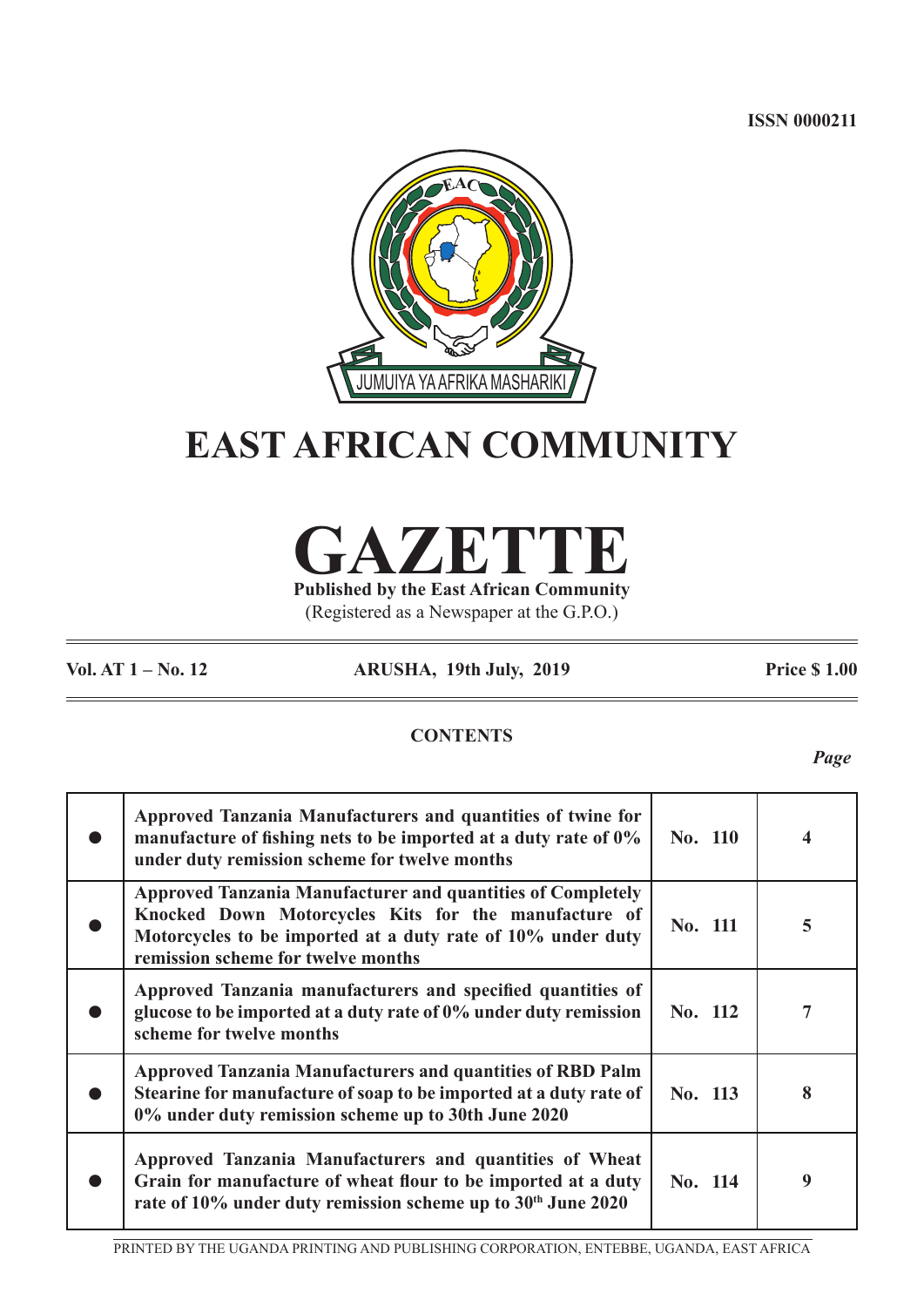| Approved Tanzania Manufacturers and quantities of duplex<br>board and paper for manufacture of text and exercise books to<br>be imported at a duty rate of 0% under duty remission scheme<br>for twelve months                     | No. 115 | <b>10</b> |
|------------------------------------------------------------------------------------------------------------------------------------------------------------------------------------------------------------------------------------|---------|-----------|
| Approved Tanzania manufacturers and specified quantities of<br>sugar for industrial use to be imported at a duty rate of 10%<br>under duty remission scheme for twelve months                                                      | No. 116 | 12        |
| Approved Tanzania Manufacturer and specified quantities of<br>Raw Materials used in manufacture of Filters to be imported at a<br>duty rate of 0% under duty remission scheme for twelve months                                    | No. 117 | 14        |
| Approved Tanzania manufacturer and quantities of raw<br>materials for manufacture of baby diapers to be imported at a<br>duty rate of 0% under duty remission scheme up to 30th June<br>2020                                       | No. 118 | 15        |
| Approved Tanzania manufacturer and quantities of Aluminum<br><b>Barrier Laminate for manufacture of Laminated Tubes for tooth</b><br>paste to be imported at a duty rate of 0% under duty remission<br>scheme up to 30th June 2020 | No. 119 | 16        |
| Approved Tanzania Manufacturers and specified quantities of<br>raw materials for manufacture of Sanitary Towels at a duty rate<br>of 0% under the Duty Remission scheme for twelve months                                          | No. 120 | 17        |
| Approved Tanzania Manufacturers and specified quantities of<br>raw materials for manufacture of Footwear at a duty rate of 0%<br>under the Duty Remission scheme up to 30th June 2020                                              | No. 121 | 18        |
| Approved Tanzania Manufacturer and specified quantities<br>of Raw Materials used in manufacture of Leaf Springs to be<br>imported at a duty rate of 0% under duty remission scheme for<br>twelve months                            | No. 122 | 19        |
| <b>Approved Tanzania Manufacturers and quantities of Input used</b><br>in assembly of Transformers and Switch Gears to be imported at<br>a duty rate of 0% for twelve months                                                       | No. 123 | 20        |
| Approved Tanzania Manufacture - Songoro Marine, and<br>quantities of Input used to manufacture sea / lake ferry named<br>BURUMA – (UGANDA) FERRY to be imported at a duty rate<br>of 0% for twelve months                          | No. 124 | 23        |
| Approved Tanzania Manufacture - Songoro Marine, and<br>quantities of Input used to manufacture sea / lake ferry named<br>MHARABA - NKOME (CHATO) FERRY to be imported at a<br>duty rate of 0% for twelve months                    | No. 125 | 29        |
| Approved Tanzania Manufacture - Songoro Marine, and<br>quantities of Input used to manufacture sea / lake ferry named<br>KAYENZE - BEZI FERRY to be imported at a duty rate of 0%<br>for twelve months                             | No. 126 | 35        |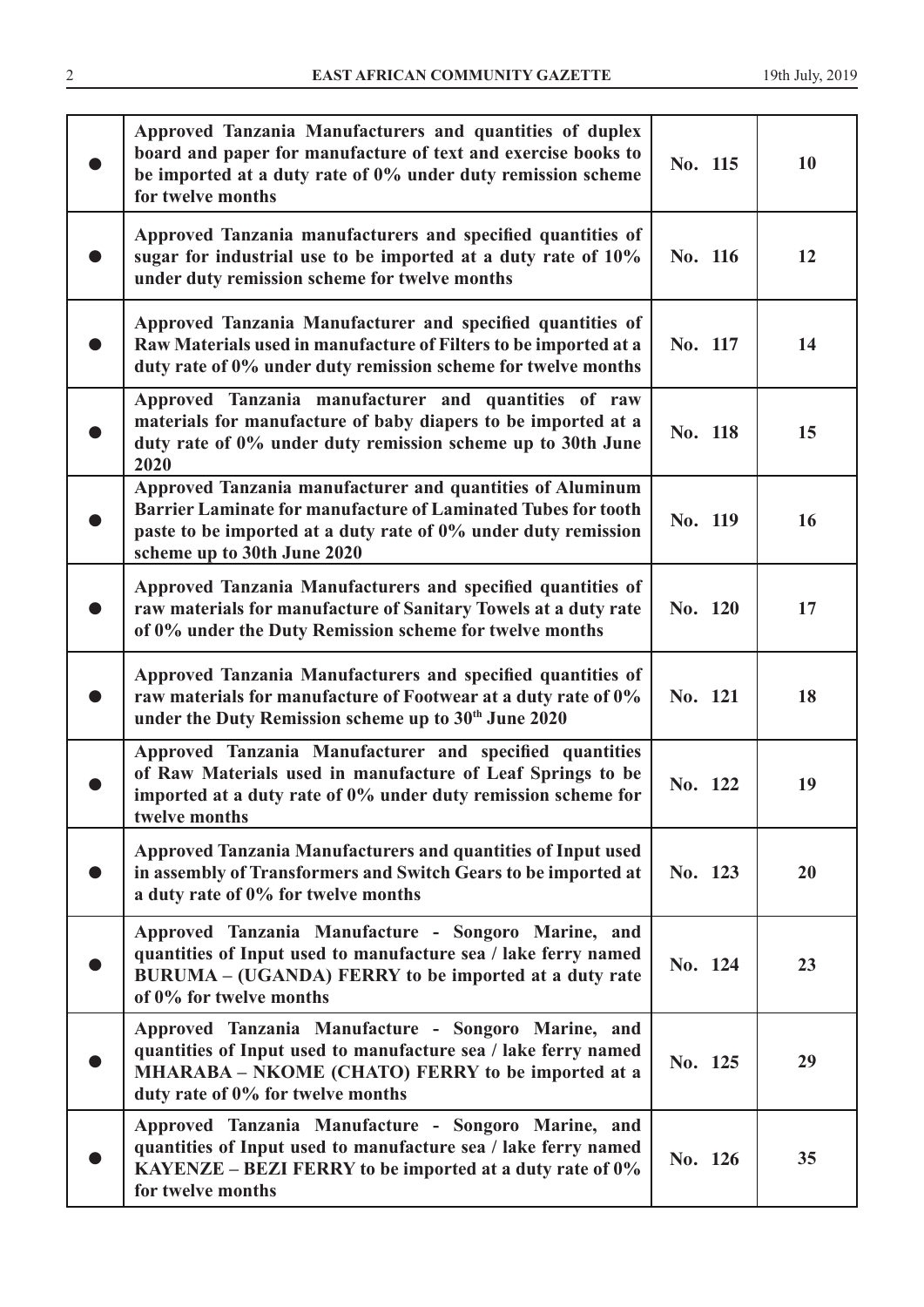| Approved Tanzania Manufacture - Songoro Marine, and<br>quantities of Input used to manufacture sea / lake ferry named<br><b>MAFIA - NYAMISATI FERRY to be imported at a duty rate of</b><br>0% for twelve months                       | No. 127 | 42 |
|----------------------------------------------------------------------------------------------------------------------------------------------------------------------------------------------------------------------------------------|---------|----|
| Approved Tanzania Manufacture - Songoro Marine, and<br>quantities of Input used to manufacture sea / lake ferry named<br>TANAPA FERRY to be imported at a duty rate of 0% for twelve<br>months                                         | No. 128 | 48 |
| Approved Tanzania Manufacture - Songoro Marine, and<br>quantities of Input used to manufacture sea / lake ferry named<br><b>BUGOLORA - UKARA FERRY to be imported at a duty rate of</b><br>0% for twelve months                        | No. 129 | 54 |
| Approved Tanzania Manufacture - Songoro Marine, and<br>quantities of Input used to manufacture a new Pontoon for<br>Zanzibar to be imported at a duty rate of 0% for twelve months                                                     | No. 130 | 60 |
| Approved Tanzania Manufacture - Songoro Marine, and<br>quantities of Input used to manufacture a new floating deck /<br>dock for Tanzania Ports Authority (TPA) Dar es Salaam to be<br>imported at a duty rate of 0% for twelve months | No. 131 | 61 |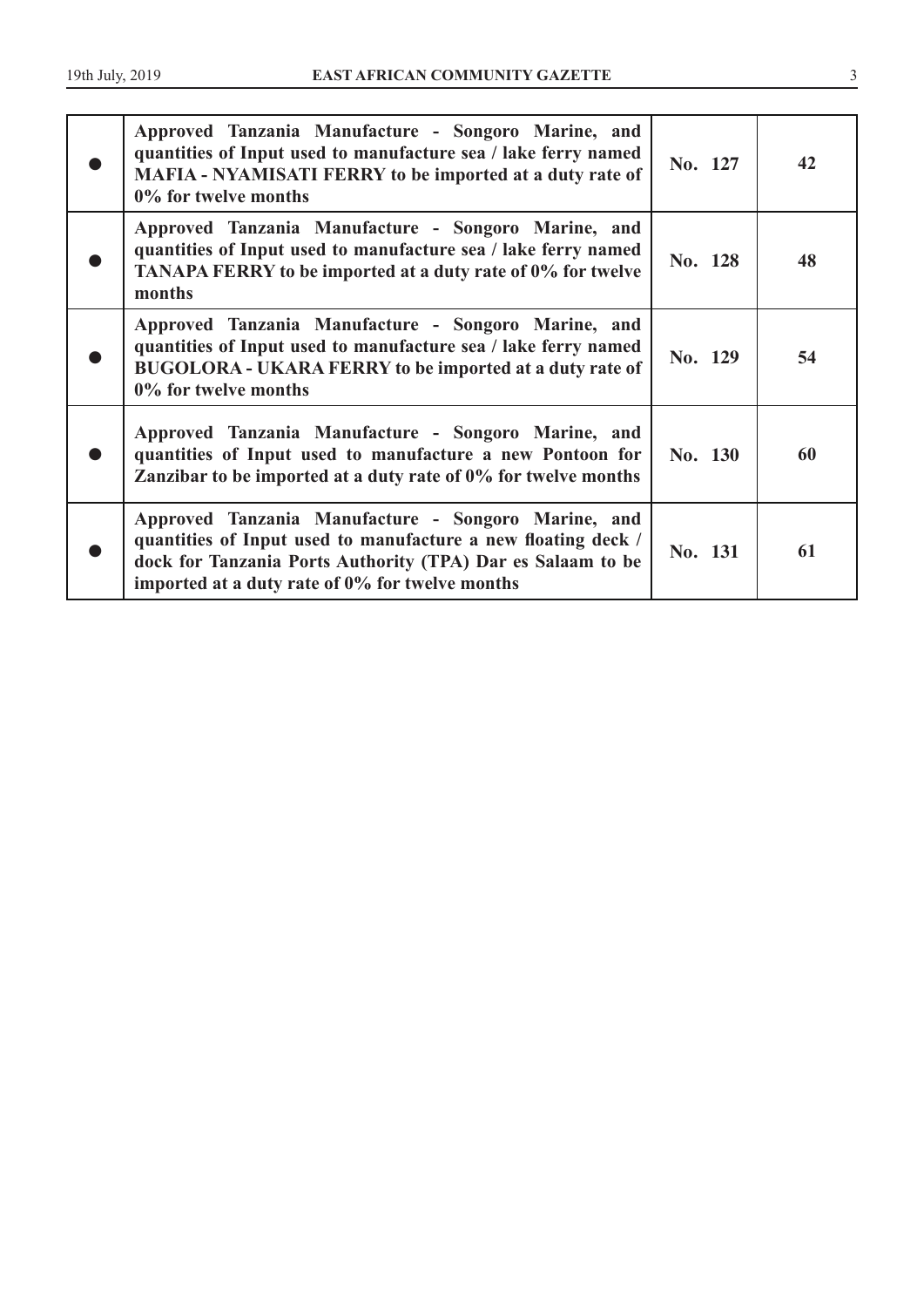Legal Notice No.EAC/110/2019.

# **THE EAST AFRICAN COMMUNITY CUSTOMS MANAGEMENT ACT 2004**

## **LEGAL NOTICE**

IN EXERCISE of the powers conferred upon the Council of Ministers by section 140 of the East African Community Customs Management Act 2004, the Council of Ministers has approved the following manufacturers to import the specified quantities of twine for manufacture of fishing nets under the Duty Remission Scheme.

#### **APPROVED TANZANIA MANUFACTURERS AND QUANTITIES OF TWINE FOR MANUFACTURE OF FISHING NETS TO BE IMPORTED AT A DUTY RATE OF 0% UNDER DUTY REMISSION SCHEME FOR TWELVE MONTHS**

| S/N | <b>Company Name</b>   | <b>Tariff No</b> | <b>Description</b>        | <b>Quantity Allocated in</b><br><b>Metric Tons (MT)</b> | <b>Finished Product</b> |  |
|-----|-----------------------|------------------|---------------------------|---------------------------------------------------------|-------------------------|--|
| 1.  | Nyota Venture Company | 5402.20.00       | High density polyethylene | 650                                                     | Nylon fishing net       |  |
|     | Ltd                   | 5607.50.00       | Nylon fishing twine       | 250                                                     |                         |  |
|     |                       | 5402.19.00       | Nylon fishing twine       | 500                                                     |                         |  |
| 2.  | CFN Mwanza Ltd        | 5607.50.00       | Nylon fishing twine       | 620                                                     | Nylon fishing net       |  |

# **AMB. DR. RICHARD SEZIBERA**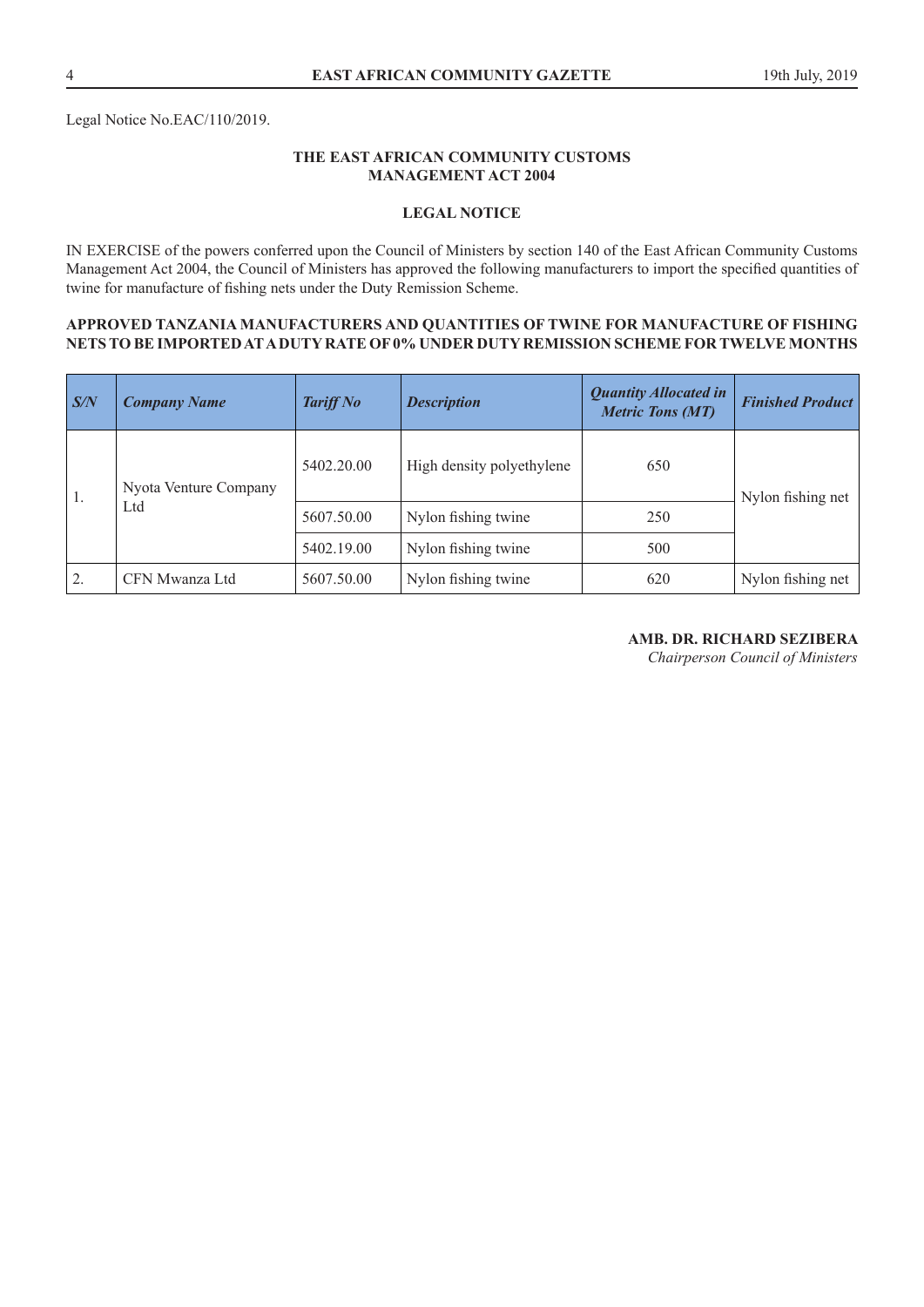Legal Notice No.EAC/111/2019.

# **THE EAST AFRICAN COMMUNITY CUSTOMS MANAGEMENT ACT 2004**

#### **LEGAL NOTICE**

IN EXERCISE of the powers conferred upon the Council of Ministers by section 140 of the East African Community Customs Management Act 2004, the Council of Ministers has approved the following manufacturers to import the specified quantities of completely knocked down kits for assembly of motorcycles under the Duty Remission Scheme.

### **APPROVED TANZANIA MANUFACTURERS AND QUANTITIES OF COMPLETELY KNOCKED DOWN KITS FOR ASSEMBLY OF MOTOR CYCLES TO BE IMPORTED AT A DUTY RATE OF 10% UNDER DUTY REMISSION SCHEME FOR TWELVE MONTHS**

| S/N | <b>Company</b>                                               | Tariff No. | <b>Description</b>                                 | <b>Quantity Allocated</b><br><b>In Units</b> | <b>Finished</b><br>product |
|-----|--------------------------------------------------------------|------------|----------------------------------------------------|----------------------------------------------|----------------------------|
|     |                                                              | 8711.20.90 | Unassembled Kits For Motorcycles                   | 3,000                                        |                            |
| 1.  | G7 Traders Ltd                                               | 8711.20.00 | <b>Unassembled Kits For Motorcycles</b>            | 3,000                                        | Motorcycles                |
| 2.  | Chui Moto PVT. Ltd                                           | 8711.20.90 | Unassembled Kits For Motorcycles                   | 2,500                                        | Motorcycles                |
|     |                                                              | 8711.40.90 | Unassembled Kits For Motorcycles                   | 2,000                                        |                            |
| 3.  | GS Group Limited                                             | 8711.20.90 | <b>Unassembled Kits For Motorcycles</b>            | 30,000                                       | Motorcycles                |
|     |                                                              | 8711.30.90 | Unassembled Kits For Motorcycles                   | 2,000                                        |                            |
| 4.  | Car & General Trad-<br>ing Limited                           | 8711.20.90 | Unassembled Kits For Motorcycles                   | 60,000                                       | Motorcycles                |
| 5.  | Linkall Africa Ltd                                           | 8711.60.00 | Unassembled Electric Bikes Kits<br>For Motorcycles | 20,000                                       | Motorcycles                |
|     | Kinglion Investment<br>Co. Limited                           | 8711.20.90 | Unassembled Kits For Motorcycles                   | 35,000                                       |                            |
| 6.  |                                                              | 8711.60.00 | Unassembled Kits For Motorcycles                   | 10,000                                       | Motorcycles                |
|     |                                                              | 8711.21.90 | Unassembled Kits For Motorcycles                   | 4,000                                        |                            |
|     |                                                              | 8711.30.90 | Unassembled Kits For Motorcycles                   | 20,000                                       |                            |
| 7.  | Tanzania China Trade<br>and Tourism Develop-<br>ment Limited | 8711.40.90 | <b>Unassembled Kits For Motorcycles</b>            | 20,000                                       | Motorcycles                |
|     |                                                              | 8711.20.90 | Unassembled Kits For Motorcycles                   | 30,000                                       |                            |
| 8.  | Kishen Enterprises Ltd                                       | 8711.20.90 | <b>Unassembled Kits For Motorcycles</b>            | 20,000                                       | Motorcycles                |
| 9.  | Jordan Motorcycle Co.<br>Ltd.                                | 8711.20.90 | <b>Unassembled Kits For Motorcycles</b>            | 25,000                                       | Motorcycles                |
| 10. | Makera Investment<br>Co. Ltd                                 | 8711.20.90 | <b>Unassembled Kits For Motorcycles</b>            | 60,000                                       | Motorcycles                |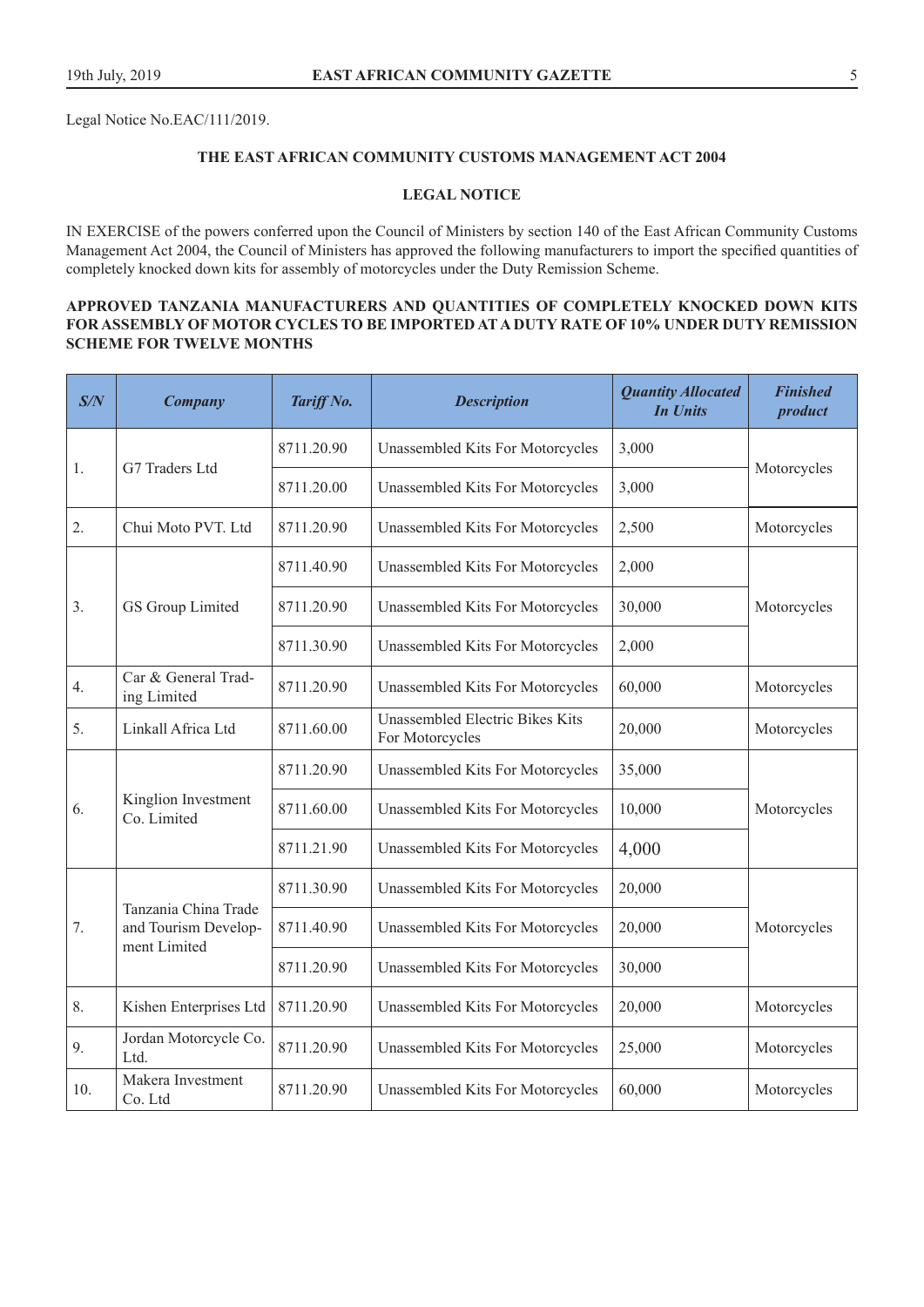| S/N | <b>Company</b>                         | Tariff No. | <b>Description</b>               | <b>Quantity Allocated</b><br><b>In Units</b> | <b>Finished</b><br>product |  |
|-----|----------------------------------------|------------|----------------------------------|----------------------------------------------|----------------------------|--|
|     |                                        | 8711.10.90 | Unassembled Kits For Motorcycles | 10,000                                       |                            |  |
|     | Wu Zhou Investment<br>Company Limited  | 8711.20.90 | Unassembled Kits For Motorcycles | 35,000                                       |                            |  |
| 11. |                                        | 8711.30.90 | Unassembled Kits For Motorcycles | 3,000                                        | Motorcycles                |  |
|     |                                        | 8711.40.90 | Unassembled Kits For Motorcycles | 2,000                                        |                            |  |
| 12. | Kilimo Bora Limited                    | 8711.20.90 | Unassembled Kits For Motorcycles | 2,000                                        | Motorcycles                |  |
|     | Kahama Import &                        | 8711.20.90 | Unassembled Kits For Motorcycles | 5,000                                        |                            |  |
| 13. | <b>Export Commercial</b><br>Agency Ltd | 8711.30.90 | Unassembled Kits For Motorcycles | 2,000                                        | Motorcycles                |  |
| 14. | Fair Deal Auto Pyt.<br>Ltd             | 8711.20.90 | Unassembled Kits For Motorcycles | 2,500                                        | Motorcycles                |  |

# **AMB. DR. RICHARD SEZIBERA,**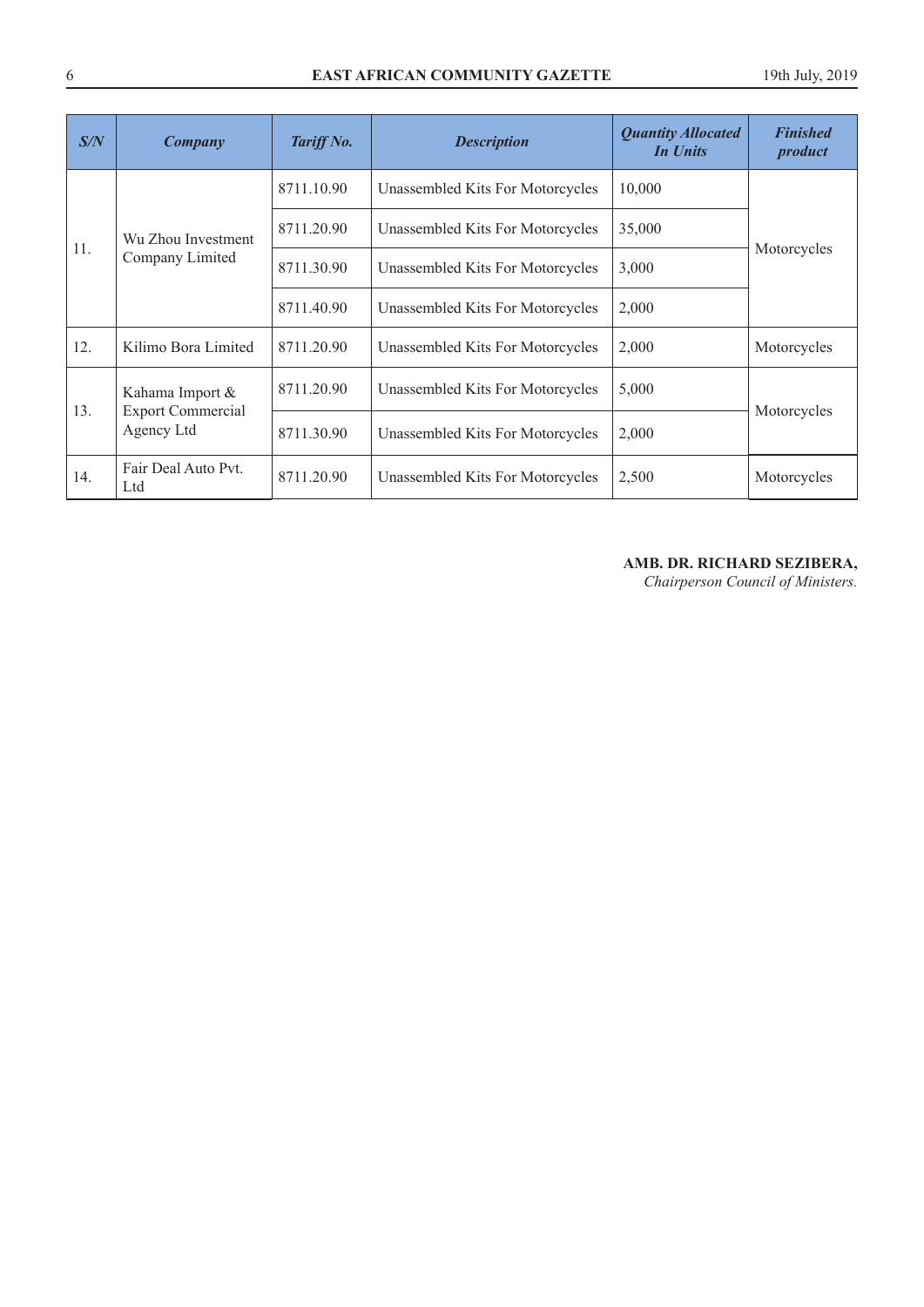Legal Notice No.EAC/112/2019.

### **THE EAST AFRICAN COMMUNITY CUSTOMS MANAGEMENT ACT 2004**

# **LEGAL NOTICE**

IN EXERCISE of the powers conferred upon the Council of Ministers by section 140 of the East African Community Customs Management Act 2004, the Council of Ministers has approved the following Manufacturers to import the specified quantities of glucose under the Duty Remission Scheme.

### **APPROVED TANZANIA MANUFACTURERS AND QUANTITIES OF GLUCOSE TO BE IMPORTED AT A DUTY RATE OF 0% UNDER DUTY REMISSION SCHEME FOR TWELVE MONTHS**

| $\mathbb{N}$ o.  | Company                             | Tariff No. | <b>HSC</b> Description | <b>Quantity Allocated in</b><br><b>Metric Tons (MT)</b> | <b>Finished product</b>                      |
|------------------|-------------------------------------|------------|------------------------|---------------------------------------------------------|----------------------------------------------|
| $\overline{1}$ . | Iringa Food Beverages<br>Ltd        | 1702.30.00 | Glucose Syrup          | 3,500                                                   | Hard Boiled Candies                          |
| $\overline{2}$ . | Iringa Food & Logistics             | 1702.30.00 | Glucose Syrup          | 1,200                                                   | Lollipop $&$ candies                         |
| $\overline{3}$   | Furaha Nyanza Co. Ltd               | 1702.30.00 | Glucose Syrup          | 930                                                     | Biscuits, Sweets bubble<br>gum and lollipop. |
| 4.               | Lakairo Industries group<br>Co. Ltd | 1702.30.00 | Glucose Syrup          | 1,200                                                   | Sweets bubble gum<br>lollipop and ball gum   |

**AMB. DR. RICHARD SEZIBERA,**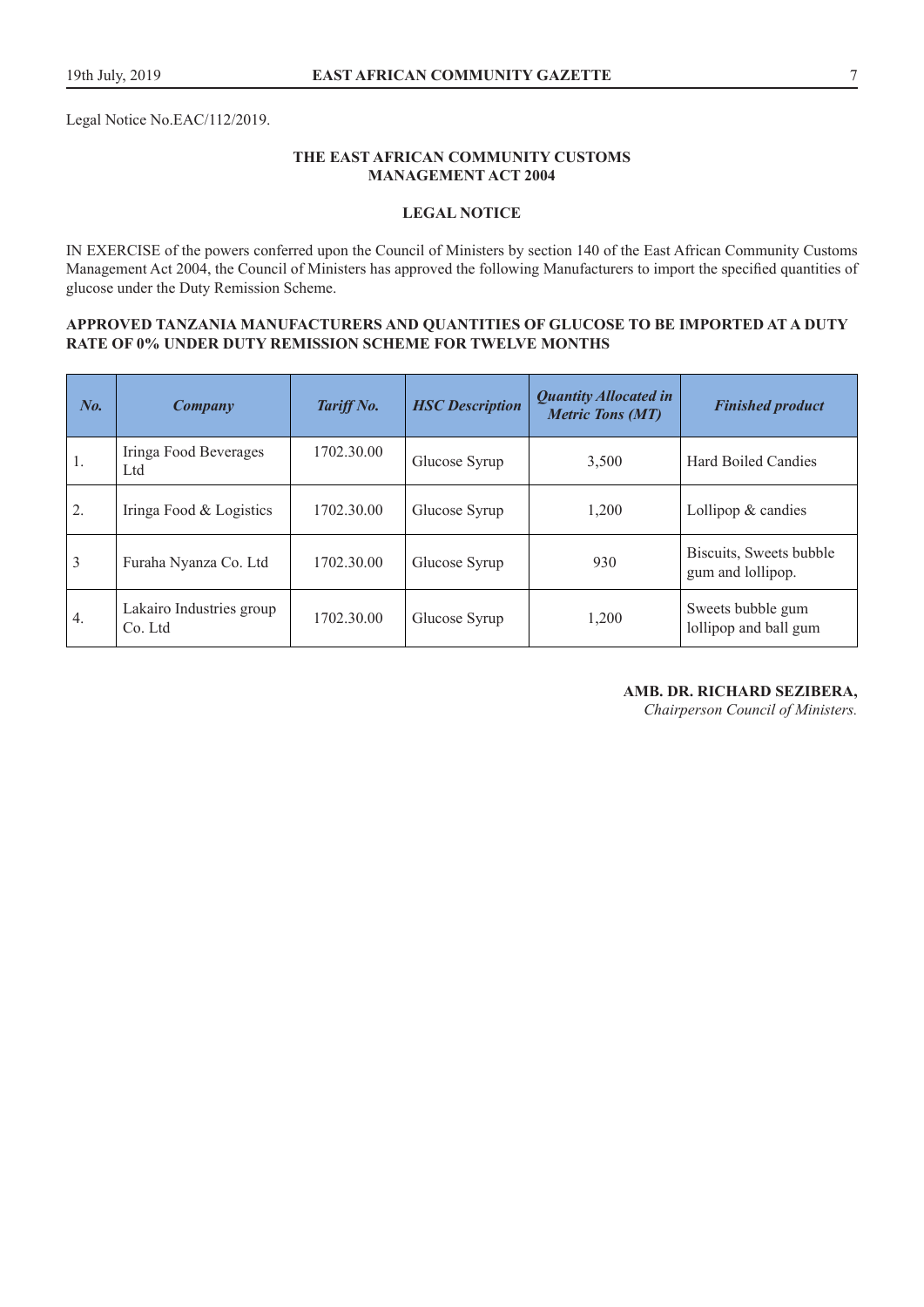Legal Notice No.EAC/113/2019.

# **THE EAST AFRICAN COMMUNITY CUSTOMS MANAGEMENT ACT 2004**

## **LEGAL NOTICE**

IN EXERCISE of the powers conferred upon the Council of Ministers by section 140 of the East African Community Customs Management Act 2004, the Council of Ministers has approved the following Manufacturers to import the specified quantities of RBD Palm Stearine for the manufacture of soap under the Duty Remission Scheme.

#### **APPROVED TANZANIA MANUFACTURERS AND QUANTITIES OF RBD PALM STEARINE FOR THE MANUFACTURE OF SOAP TO BE IMPORTED AT A DUTY RATE OF 0% UNDER DUTY REMISSION SCHEME UP TO 30TH JUNE, 2020**

| $N_{0.}$     | Company                                  | Tariff No. | <b>HSC</b> Description   | <i><b>Ouantity</b></i><br><b>Allocated in</b><br><b>Metric Tons</b><br>(MT) | <b>Finished product</b>   |
|--------------|------------------------------------------|------------|--------------------------|-----------------------------------------------------------------------------|---------------------------|
| $\mathbf{1}$ | Mikoani Edible Oil & Deter-<br>gents Ltd | 1511.90.40 | RBD Palm Stearine        | 8,000                                                                       | Laundry Soap              |
| 2.           | G & B Soap Industries Ltd                | 1511.90.40 | <b>RBD</b> Palm Stearine | 5,000                                                                       | Laundry Soap, Toilet Soap |
| 3.           | Soap & Alied Industries Ltd              | 1511.90.40 | <b>RBD</b> Palm Stearine | 6,000                                                                       | Laundry Soap, Toilet Soap |
| 4.           | BIDCO Oil & Soap Ltd                     | 1511.90.40 | <b>RBD</b> Palm Stearine | 10,000                                                                      | Laundry Soap, Toilet Soap |
| 5.           | Murzah Wilmar East Africa<br>Limited     | 1511.90.40 | <b>RBD</b> Palm Stearine | 60,000                                                                      | Laundry Soap, Toilet Soap |
| 6.           | East Coast Oils and Fats Limited         | 1511.90.40 | RBD Palm Stearine        | 30,000                                                                      | Laundry Soap, Toilet Soap |

The sale of the above finished products shall be subject to the following condition:

In the event that such goods are sold in the Customs Territory (EAC), such goods shall attract duties, levies and other charges provided in the EAC Common External Tariff.

**AMB. DR. RICHARD SEZIBERA,**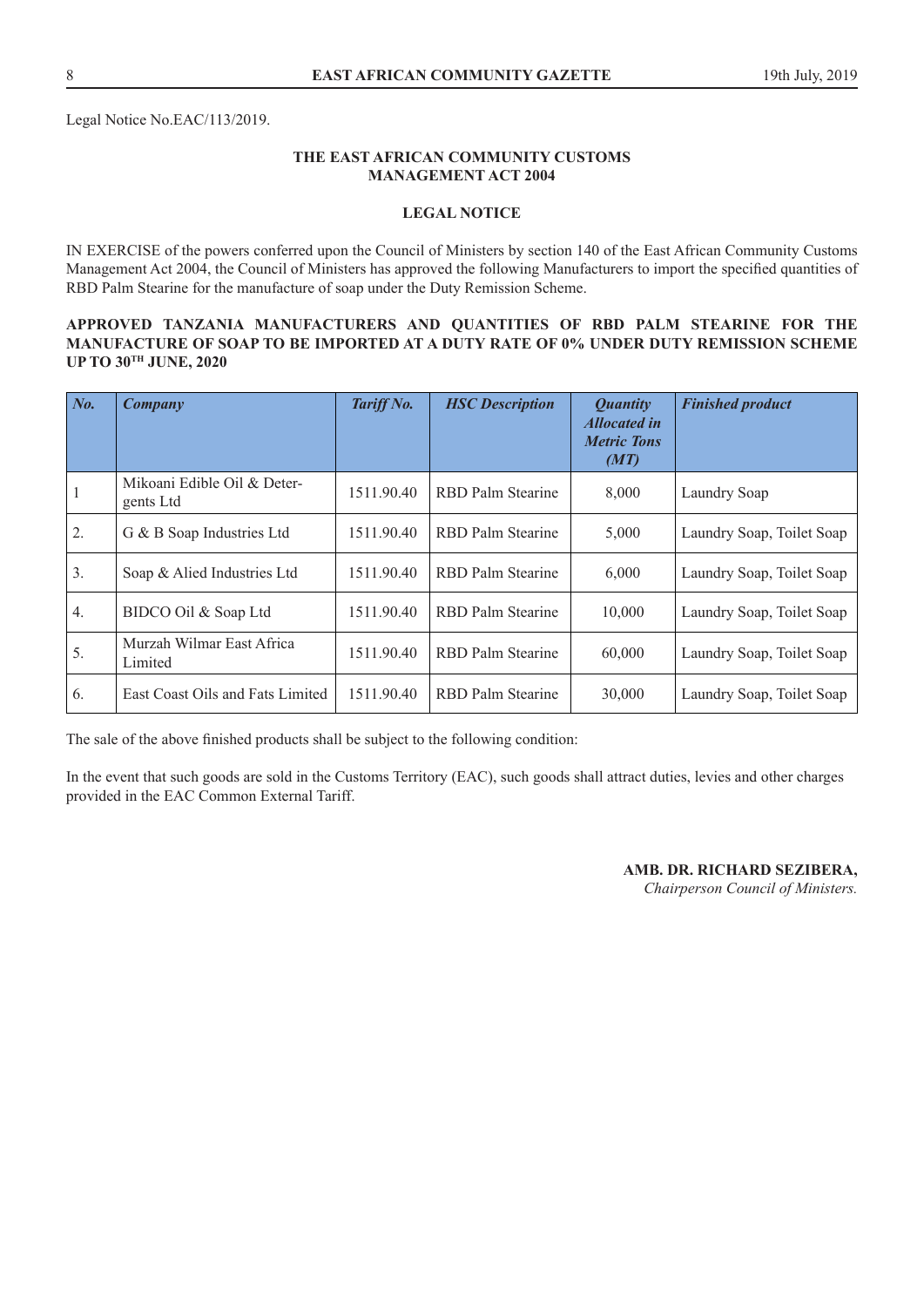Legal Notice No.EAC/114/2019.

## **THE EAST AFRICAN COMMUNITY CUSTOMS MANAGEMENT ACT 2004**

# **LEGAL NOTICE**

IN EXERCISE of the powers conferred upon the Council of Ministers by section 140 of the East African Community Customs Management Act 2004, the Council of Ministers has approved the following Manufacturers to import the specified quantities of Wheat Grain for the manufacture of wheat flour under the Duty Remission Scheme.

#### **APPROVED TANZANIA MANUFACTURERS AND QUANTITIES OF WHEAT GRAIN FOR THE MANUFACTURE OF WHEAT FLOUR TO BE IMPORTED AT A DUTY RATE OF 10% UNDER DUTY REMISSION SCHEME UP TO 30TH JUNE 2020**

| $N_{0}$ . | <b>Company</b>                                      | Tariff No. | <b>HSC</b> Description | <b>Quantity Allocated</b><br><i>in Metric Tons</i><br>(MT) | <b>Finished product</b>        |  |
|-----------|-----------------------------------------------------|------------|------------------------|------------------------------------------------------------|--------------------------------|--|
| 1.        |                                                     | 1001.99.90 | Soft Wheat             | 360,000                                                    | Wheat flour,                   |  |
|           | Mikoani Traders Ltd                                 | 1001.99.10 | Hard Wheat             | 75,000                                                     | White Bread,<br><b>Biscuit</b> |  |
|           |                                                     | 1001.99.90 | Soft Wheat             | 160,000                                                    | Wheat flour,                   |  |
| 2.        | Amsons Industries (T) Limited.                      | 1001.99.10 | Hard Wheat             | 25,000                                                     | White Bread                    |  |
| 3.        | Sunkist Bakery Ltd                                  | 1001.99.10 | Hard Wheat             | 5,000                                                      | Wheat flour                    |  |
| 4.        | Said Salim Bakhresa Co. Ltd.                        | 1001.99.90 | Soft Wheat             | 700,000                                                    | Wheat flour                    |  |
|           | 21 <sup>st</sup> Century Food and Packaging<br>Ltd. | 1001.99.10 | Hard Wheat             | 50,000                                                     |                                |  |
| 5.        |                                                     | 1001.99.90 | Soft Wheat             | 180,000                                                    | Wheat flour                    |  |
|           | Pembe Flour Mills Ltd                               | 1001.99.10 | Hard Wheat             | 30,000                                                     |                                |  |
| 6         |                                                     | 1001.99.90 | Soft Wheat             | 30,000                                                     | Wheat flour                    |  |

**AMB. DR. RICHARD SEZIBERA,**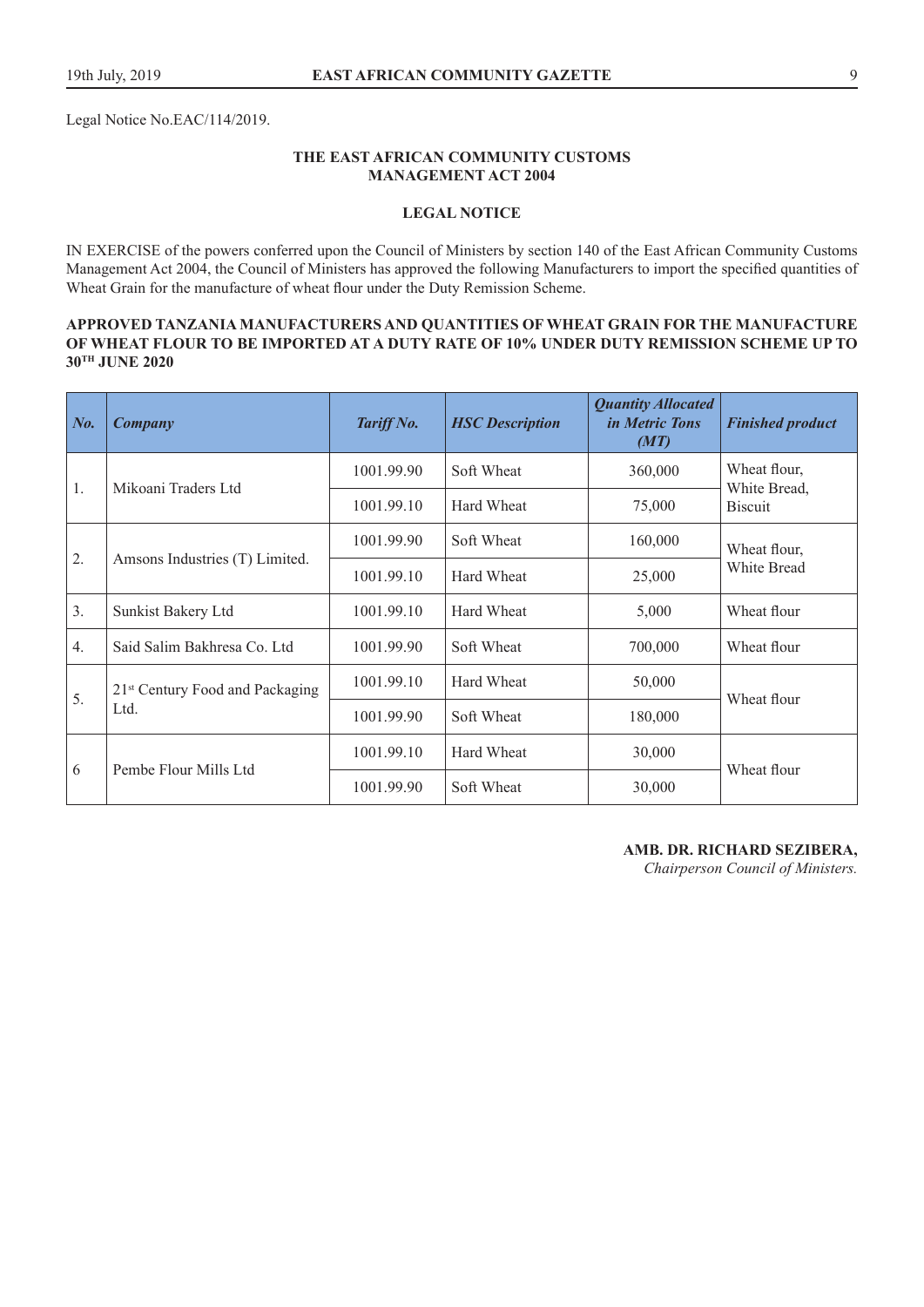Legal Notice No.EAC/115/2019.

# **THE EAST AFRICAN COMMUNITY CUSTOMS MANAGEMENT ACT 2004**

# **LEGAL NOTICE**

IN EXERCISE of the powers conferred upon the Council of Ministers by section 140 of the East African Community Customs Management Act 2004, the Council of Ministers has approved the following manufacturers to import the specified quantities of duplex board and paper for manufacture of exercise and text books under the Duty Remission Scheme.

# **APPROVED TANZANIA MANUFACTURERS AND QUANTITIES OF DUPLEX BOARD AND PAPER FOR MANUFACTURE OF TEXT AND EXERCISE AND TEXT BOOKS TO BE IMPORTED AT A DUTY RATE OF 0% UNDER DUTY REMISSION SCHEME FOR TWELVE MONTHS**

| S/N | <b>Company Name</b>           | <b>Tariff No</b> | <b>Description</b>   | <b>Quantity Allocated</b><br>in Metric Tons<br>(MT) | <b>Finished Product</b>                           |
|-----|-------------------------------|------------------|----------------------|-----------------------------------------------------|---------------------------------------------------|
|     |                               | 4801.00.90       | Newsprint            | 6,000                                               |                                                   |
|     |                               | 4802.55.00       | Woodfree paper       | 3,000                                               |                                                   |
|     |                               | 4802.57.00       | Woodfree paper       | 500                                                 |                                                   |
|     |                               | 4802.58.00       | Cover paper          | 800                                                 |                                                   |
| 1.  | Tanzania Printing<br>Services | 4804.39.00       | Cover paper          | 400                                                 | Excise books, examination<br>paper and textbooks. |
|     |                               | 4805.24.00       | Cover paper          | 300                                                 |                                                   |
|     |                               | 4804.19.90       | Cover paper          | 300                                                 |                                                   |
|     |                               | 4810.19.00       | Cover paper          | 500                                                 |                                                   |
|     |                               | 4810.99.00       | Cover paper          | 500                                                 |                                                   |
|     |                               | 4801.00.90       | Newsprint            | 2,400                                               |                                                   |
|     |                               | 4802.55.00       | Woodfree paper       | 4,500                                               |                                                   |
|     |                               | 4802.57.00       | Woodfree paper       | 500                                                 |                                                   |
|     | Five Star Printers Ltd        | 4802.58.00       | Cover paper          | 300                                                 |                                                   |
|     |                               | 4804.59.00       | Cover paper          | 600                                                 |                                                   |
| 2.  |                               | 4810.19.00       | Cover paper          | 1,200                                               | Excise books                                      |
|     |                               | 4810.99.00       | Cover paper          | 1,200                                               |                                                   |
|     |                               | 4810.29.00       | Cover paper          | 1,200                                               |                                                   |
|     |                               | 5901.10.00       | <b>Binding Paper</b> | 100                                                 |                                                   |
|     |                               | 4804.39.00       | Cover paper          | 1,300                                               |                                                   |
|     |                               | 4805.24.00       | Cover paper          | 400                                                 |                                                   |
|     |                               | 4804.19.90       | Cover paper          | 400                                                 |                                                   |
|     |                               | 4802.55.00       | Wood free paper      | 18,000                                              |                                                   |
|     |                               | 4802.57.00       | Wood free paper      | 1,000                                               |                                                   |
|     | Jamana Printers Ltd           | 4801.00.90       | Newsprint            | 18,000                                              |                                                   |
|     |                               | 4810.13.00       | Cover paper          | 3,000                                               |                                                   |
| 3.  |                               | 4810.19.00       | Cover paper          | 3,500                                               | Excise books, text books                          |
|     |                               | 4802.58.00       | Cover paper          | 1,000                                               |                                                   |
|     |                               | 4804.19.90       | Cover paper          | 3,000                                               |                                                   |
|     |                               | 4804.39.00       | Cover paper          | 800                                                 |                                                   |
|     |                               | 4804.59.00       | Cover paper          | 600                                                 |                                                   |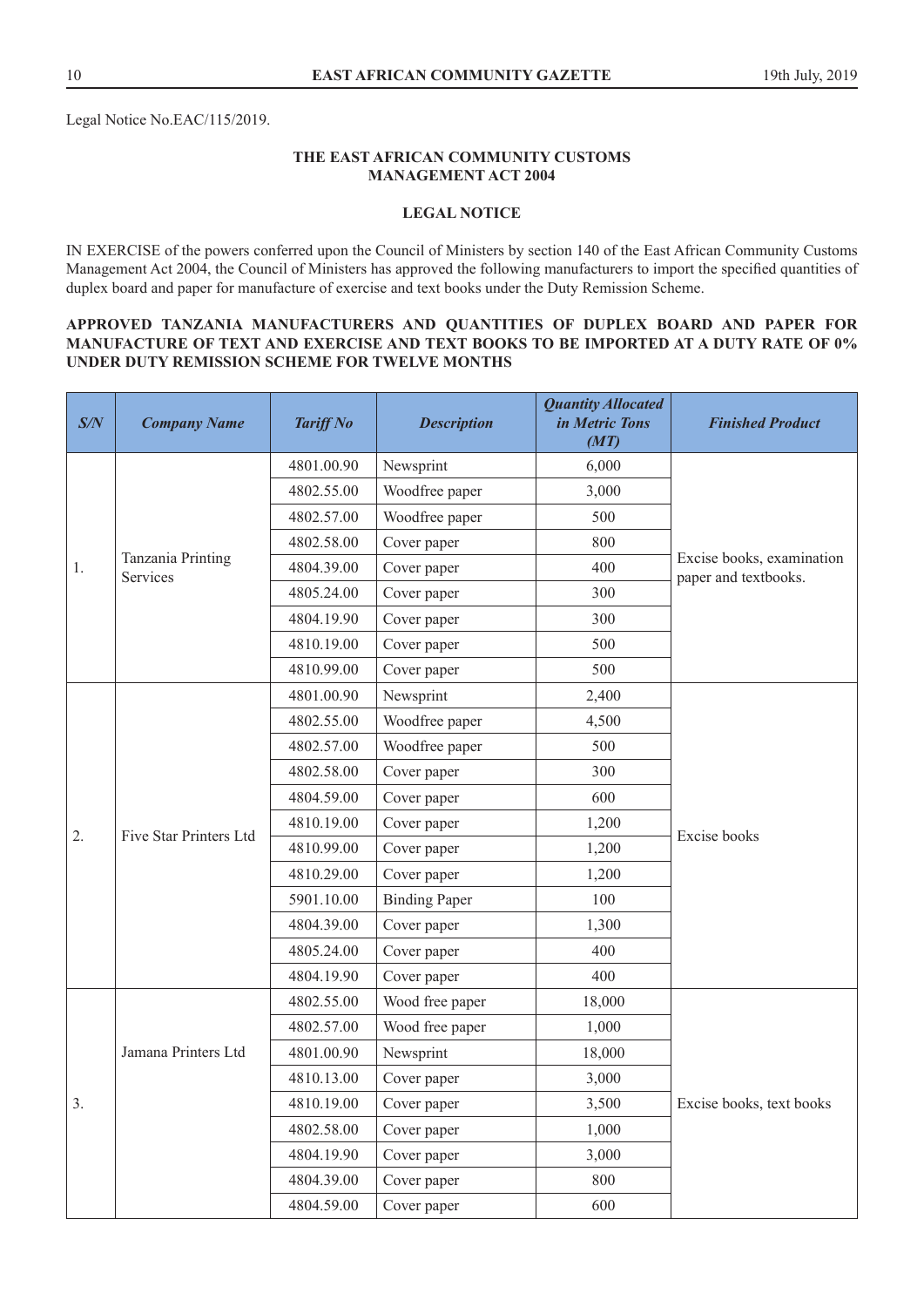| S/N | <b>Company Name</b>               | <b>Tariff No</b> | <b>Description</b> | <b>Quantity Allocated</b><br>in Metric Tons<br>(MT) | <b>Finished Product</b> |
|-----|-----------------------------------|------------------|--------------------|-----------------------------------------------------|-------------------------|
|     | Jumbo Packaging                   | 4801.00.90       | Newsprint          | 7,800                                               |                         |
| 4.  | Printing industry Ltd             | 4802.55.00       | Woodfree Paper     | 5,000                                               | Excise books            |
|     |                                   | 4810.92.00       | Cover Paper        | 1,600                                               |                         |
|     |                                   | 4802.55.00       | Woodfree Paper     | 750                                                 |                         |
|     |                                   | 4802.57.00       | Woodfree Paper     | 2,250                                               |                         |
| 5.  | Tanzania Printers Ltd.            | 4810.19.00       | Cover Board        | 525                                                 | Text books              |
|     |                                   | 4810.99.00       | Cover Board        | 375                                                 |                         |
|     | Yombo Printing<br>Company Limited | 4801.00.90       | Newsprint          | 1,000                                               |                         |
|     |                                   | 4802.55.00       | Woodfree Paper     | 506                                                 |                         |
|     |                                   | 4802.58.00       | Woodfree Paper     | 200                                                 |                         |
| 6.  |                                   | 4802.56.00       | Woodfree Paper     | 506                                                 | Exercise & Text Book    |
|     |                                   | 4810.13.00       | Duplex Board Cover | 200                                                 |                         |
|     |                                   | 4804.59.00       | Cover Paper        | 200                                                 |                         |
|     |                                   | 4801.00.90       | Newsprint          | 2,400                                               |                         |
|     | Dynamic Paper                     | 4802.55.00       | Wood cover         | 500                                                 | <b>Exercise Books</b>   |
| 7.  | Products Ltd                      | 4810.99.00       | Cover Paper        | 100                                                 |                         |
|     |                                   | 4804.59.00       | Cover Paper        | 400                                                 |                         |
| 8.  | GPL Printways Ltd.                | 4801.00.90       | Newsprint          | 3,000                                               | <b>Exercise Books</b>   |

# **AMB. DR. RICHARD SEZIBERA,**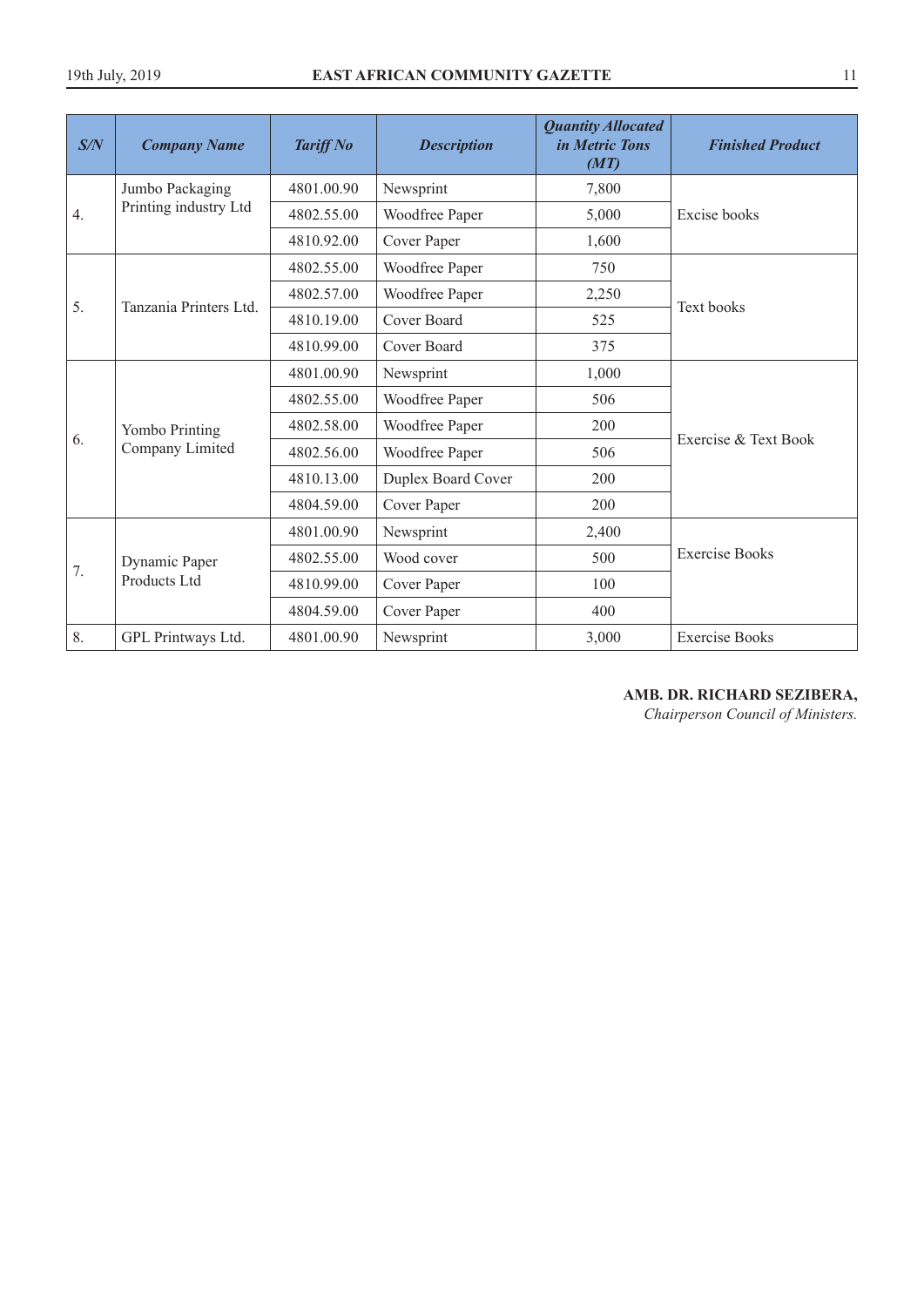Legal Notice No.EAC/116/2019.

# **THE EAST AFRICAN COMMUNITY CUSTOMS MANAGEMENT ACT 2004**

# **LEGAL NOTICE**

IN EXERCISE of the powers conferred upon the Council of Ministers by section 140 of the East African Community Customs Management Act 2004, the Council of Ministers has approved the following Manufacturers to import the specified quantities of sugar for industrial use under the Duty Remission Scheme.

#### **APPROVED TANZANIA MANUFACTURERS AND QUANTITIES OF SUGAR FOR INDUSTRIAL USE TO BE IMPORTED AT A DUTY RATE OF 10% UNDER DUTY REMISSION SCHEME FOR TWELVE MONTHS**

| No. | <b>Company</b>                            | Tariff No. | <b>HSC</b> Description   | <b>Quantity</b><br><b>Allocated in</b><br><b>Metric Tons</b><br>(MT) | <b>Finished product</b>                                                                 |
|-----|-------------------------------------------|------------|--------------------------|----------------------------------------------------------------------|-----------------------------------------------------------------------------------------|
| 1.  | <b>Bonite Bottlers Limited</b>            | 1701.99.10 | Sugar for Industrial Use | 10,121                                                               | Carbonated soft drink                                                                   |
| 2.  | Nyanza Bottling Limited                   | 1701.99.10 | Sugar for Industrial Use | 11,922                                                               | Carbonated soft drink                                                                   |
| 3.  | Coca Cola Kwanza Limited                  | 1701.99.10 | Sugar for Industrial Use | 21,257                                                               | Carbonated soft drink                                                                   |
| 4.  | SBC Tanzania Limited                      | 1701.99.10 | Sugar for Industrial Use | 36,016                                                               | Carbonated soft drink                                                                   |
| 5.  | <b>Bakhresa Foods Products</b><br>Limited | 1701.99.10 | Sugar for Industrial Use | 18,331                                                               | Ice cream, ice-lolly, fresh<br>fruit juices, carbonated<br>drink.                       |
| 6.  | A-ONE Products & Bottlers<br>Limited      | 1701.99.10 | Sugar for Industrial Use | 9,389                                                                | Flavoured juices drinks,<br>maize meal drinks,<br>flavoured yoghurt &<br>flavoured milk |
| 7.  | Furaha Nyanza Co. Limited                 | 1701.99.10 | Sugar for Industrial Use | 1,754                                                                | Biscuits, Hard boiled<br>candies, pressed sweets,<br>mints & bubble gum                 |
| 8.  | Tanzania Breweries Limited                | 1701.99.10 | Sugar for Industrial Use | 500                                                                  | Beer                                                                                    |
| 9.  | Chemi & Cotex Industries<br>Limited       | 1701.99.10 | Sugar for Industrial Use | 86                                                                   | Squashes, syrups                                                                        |
| 10. | TABISCO Enterprises Limited               | 1701.99.10 | Sugar for Industrial Use | 1,241                                                                | <b>Biscuits</b>                                                                         |
| 11. | <b>ANJARI SODA Factory</b><br>Limited     | 1701.99.10 | Sugar for Industrial Use | 565                                                                  | Soft drinks, syrups & PET<br>CSD Soft drinks                                            |
| 12. | Azam Bakeries Limited                     | 1701.99.10 | Sugar for Industrial Use | 988                                                                  | Biscuits, bread & cakes                                                                 |
| 13. | Shellys Pharmaceutical<br>Limited         | 1701.99.10 | Sugar for Industrial Use | 326                                                                  | Tablets, dry syrups & oral<br>liquids                                                   |
| 14. | Iringa Food & Beverage<br>Limited         | 1701.99.10 | Sugar for Industrial Use | 1,856                                                                | Milk/butter candies                                                                     |
| 15. | <b>SAYONA Drinks Limited</b>              | 1701.99.10 | Sugar for Industrial Use | 3,894                                                                | Carbonated soft drinks,<br>ready to drink juices &<br>squash                            |
| 16. | Iringa Food & Logistics<br>Limited        | 1701.99.10 | Sugar for Industrial Use | 378                                                                  | Biscuits, cookies &<br>chocolate                                                        |
| 17. | Super Sip Ltd                             | 1701.99.10 | Sugar for Industrial Use | 1,290                                                                | Carbonated and Energy<br><b>Drinks</b>                                                  |
| 18. | Jambo Food Products Co.<br>Limited        | 1701.99.10 | Sugar for Industrial Use | 4,185                                                                | Carbonated soft drinks                                                                  |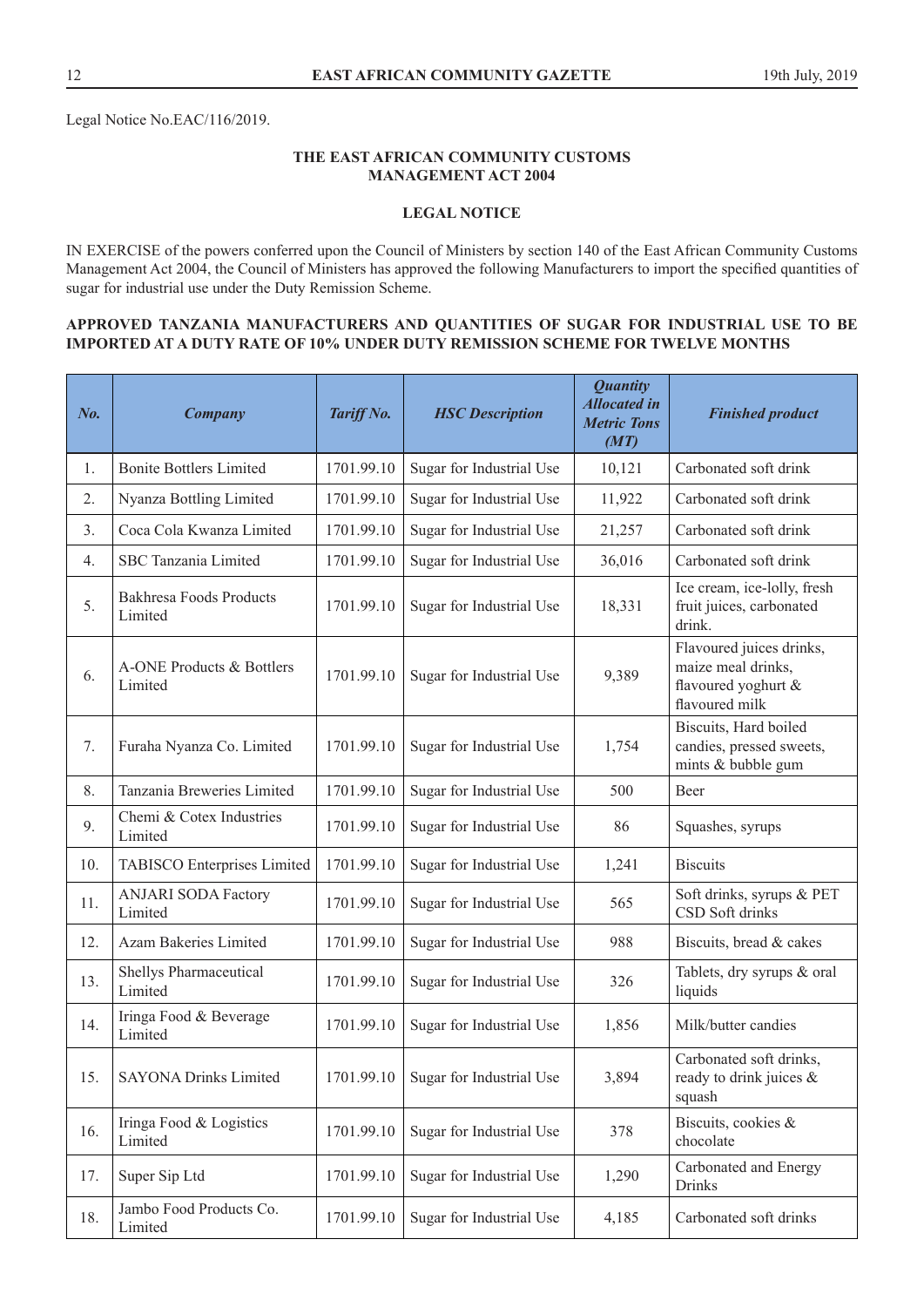| $N_{0}$ | <b>Company</b>                             | Tariff No. | <b>HSC</b> Description   | <b>Quantity</b><br><b>Allocated in</b><br><b>Metric Tons</b><br>(MT) | <b>Finished product</b>                                     |
|---------|--------------------------------------------|------------|--------------------------|----------------------------------------------------------------------|-------------------------------------------------------------|
| 19.     | Zenufa Laboratories Limited                | 1701.99.10 | Sugar for Industrial Use | 101                                                                  | Pharmaceutical products                                     |
| 20.     | <b>LAKAIRO</b> Industries Group<br>Co. Ltd | 1701.99.10 | Sugar for Industrial Use | 1,027                                                                | Sweets, Bubble gum, ball<br>gums                            |
| 21.     | Milkcom Diaries Limited                    | 1701.99.10 | Sugar for Industrial Use | 86                                                                   | Flavoured milk, yoghurt                                     |
| 22.     | Sunkist Bakery Ltd                         | 1701.99.10 | Sugar for Industrial Use | 26                                                                   | <b>Bread and Biscuits</b>                                   |
| 23.     | Watercom Ltd                               | 1701.99.10 | Sugar for Industrial Use | 3,000                                                                | Carbonated soft drinks                                      |
| 24.     | U-Fresh Food Ltd                           | 1701.99.10 | Sugar for Industrial Use | 3,444                                                                | Orange, pineapple and<br>mango drinks                       |
| 25.     | Jumbo Food Industries Ltd                  | 1701.99.10 | Sugar for Industrial Use | 473                                                                  | Bubble gum and ball gum                                     |
| 26.     | <b>SAYONA Fruits Ltd</b>                   | 1701.99.10 | Sugar for Industrial Use | 3,342                                                                | Fruits juices, carbonated<br>soft drinks, tetra, pet juices |
| 27.     | ALFA Confectioneries<br>Tanzania Ltd       | 1701.99.10 | Sugar for Industrial Use | 594                                                                  | Biscuits and lollipop                                       |
| 28.     | <b>Trinity Product Limited</b>             | 1701.99.10 | Sugar for Industrial Use | 55                                                                   | Alcoholic beverage                                          |
| 29.     | Maisha Bottlers & Beverage<br>Ltd          | 1701.99.10 | Sugar for Industrial Use | 840                                                                  | Juice drinks, Carbonated<br>soft drinks                     |

# **AMB. DR. RICHARD SEZIBERA,**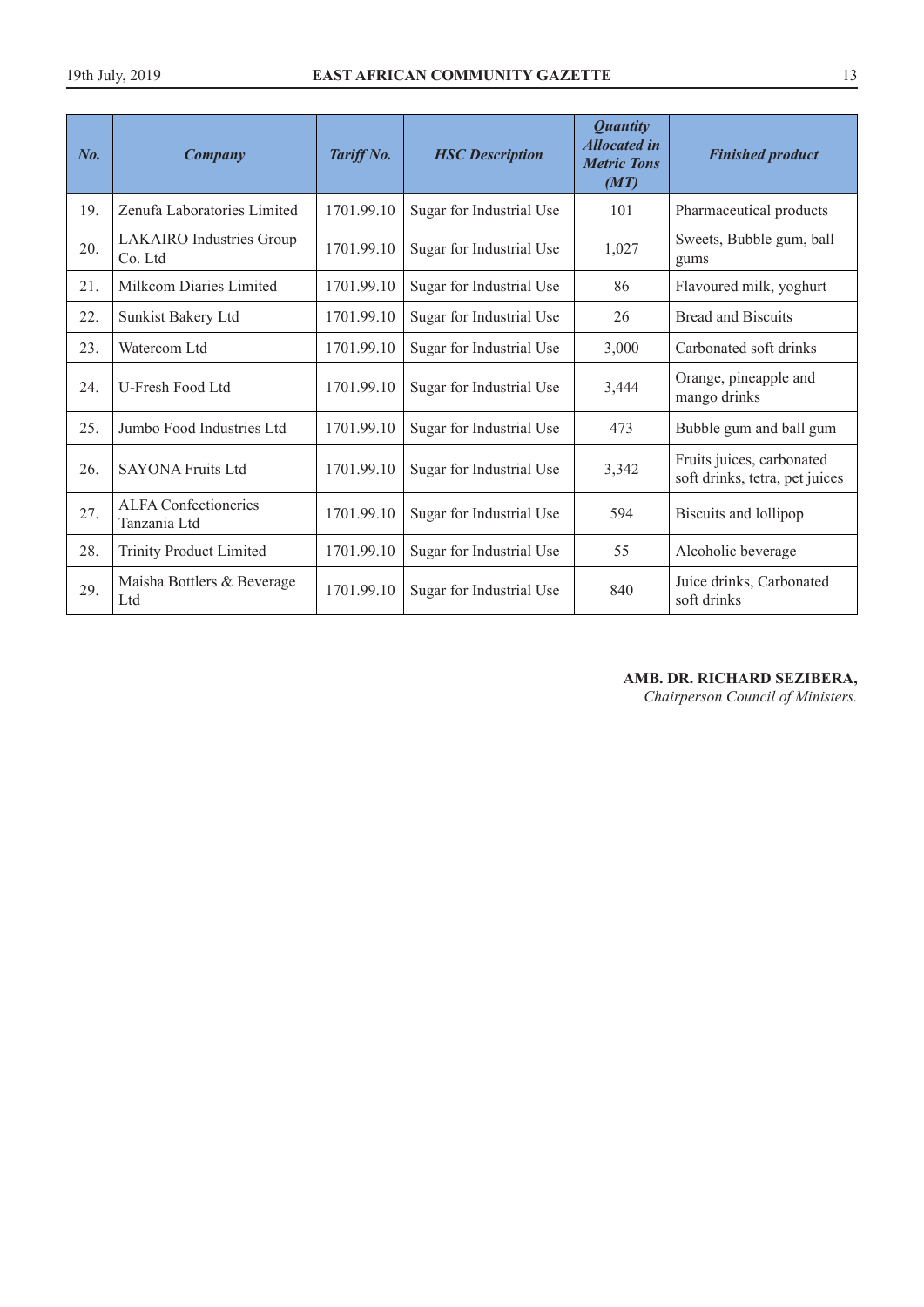Legal Notice No.EAC/117/2019.

# **THE EAST AFRICAN COMMUNITY CUSTOMS MANAGEMENT ACT 2004**

# **LEGAL NOTICE**

IN EXERCISE of the powers conferred upon the Council of Ministers by section 140 of the East African Community Customs Management Act 2004, the Council of Ministers has approved the following manufacturer to import the specified quantities of inputs used in manufacture of Filters to be imported under the Duty Remission Scheme.

#### **APPROVED TANZANIA MANUFACTURER AND QUANTITIES OF INPUTS USED IN MANUFACTURE OF FILTERS TO BE IMPORTED AT DUTY RATE OF 0% FOR TWELVE MONTHS.**

| S/N | <b>Company</b>                  | Tariff No. | <b>Description</b>           | <b>Quantity Allocated</b> | <b>Finished product</b> |
|-----|---------------------------------|------------|------------------------------|---------------------------|-------------------------|
| 1.  | Shinyanga Investment<br>Limited | 8421.99.00 | Air filter End cap           | 180,000 PCS               | Air filter              |
|     |                                 | 3506.91.00 | Air filters Adhesive glue.   | 30 MT                     |                         |
|     |                                 | 3923.50.10 | Air filter plastic Cap       | 180 000 PCS               |                         |
|     |                                 | 3506.99.00 | PU-Glue                      | 30 MT                     |                         |
|     |                                 | 7314.49.00 | Air filter wire mesh         | 200 MT                    |                         |
|     |                                 | 8480.79.00 | PU-Mould                     | 69,000 PCS                |                         |
|     |                                 | 4805.40.00 | Air filter paper             | 128,681KGS                |                         |
|     |                                 | 3921.19.10 | Air filters PVC Materials    | 10,000 KGS                |                         |
|     |                                 | 8421.99.00 | Air filter frame plastic cap | 81,000 PCS                |                         |
|     |                                 | 4008.19.00 | Air filter rubber            | 80,000 PCS                |                         |
|     |                                 | 5603.94.00 | Non-Woven Air Filter paper   | 25,000 MT                 |                         |
|     |                                 | 4016.99.00 | Air filter rubber Ring       | 100,000 PCS               |                         |
|     |                                 | 5911.40.00 | Air filter hole paper        | 35,000 SQM                |                         |
|     |                                 | 8421.29.00 | Air filter foam              | 10,000 PCS                |                         |

**AMB. DR. RICHARD SEZIBERA,**  *Chairperson Council of Ministers.*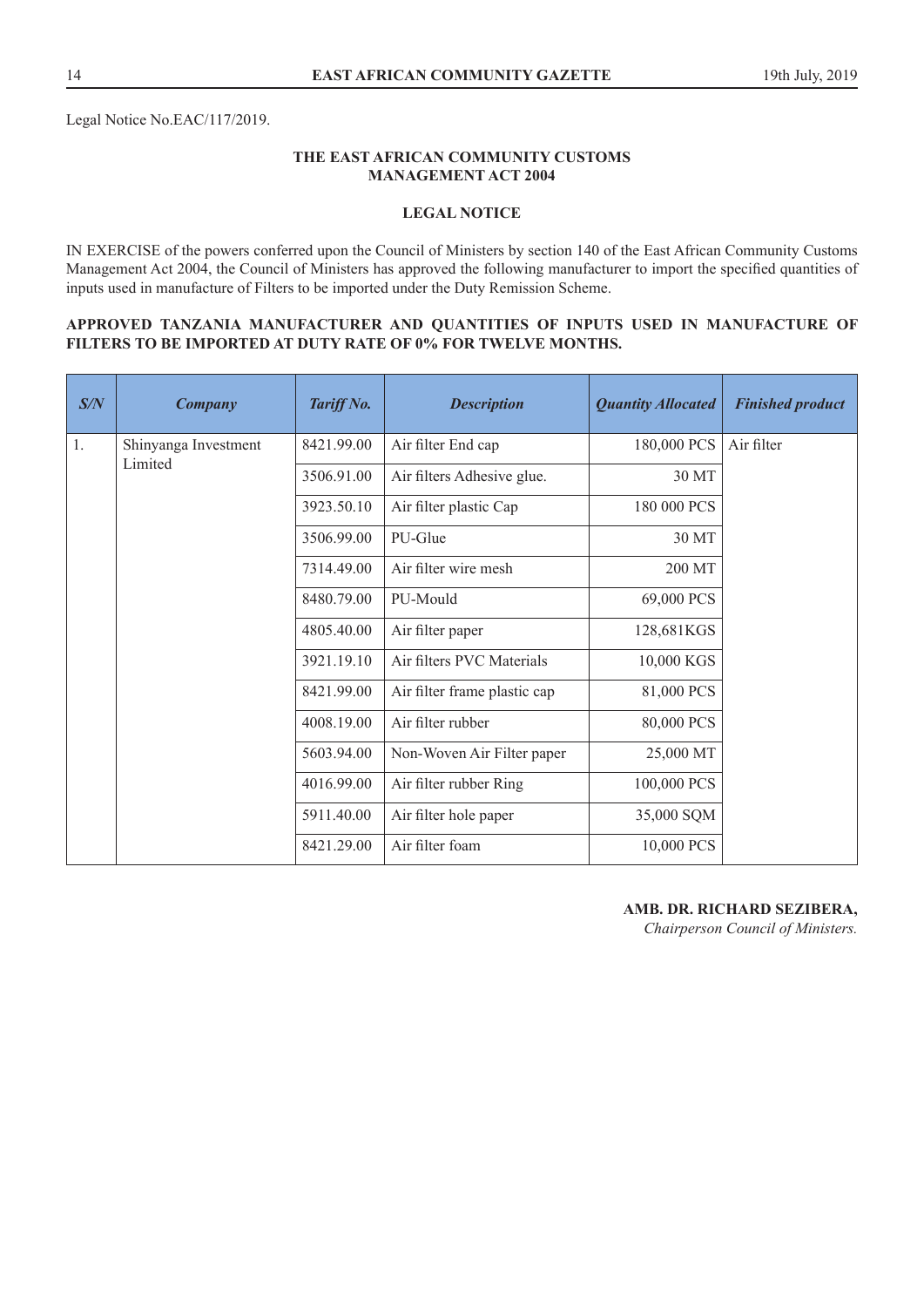Legal Notice No.EAC/118/2019.

## **THE EAST AFRICAN COMMUNITY CUSTOMS MANAGEMENT ACT 2004**

## **LEGAL NOTICE**

IN EXERCISE of the powers conferred upon the Council of Ministers by section 140 of the East African Community Customs Management Act 2004, the Council of Ministers has approved the following Manufacturer to import the specified quantities of raw materials for the manufacture of baby diapers under the Duty Remission Scheme.

#### **APPROVED TANZANIA MANUFACTURER AND QUANTITIES OF RAW MATERIALS FOR THE MANUFACTURE OF BABY DIAPERS TO BE IMPORTED AT A DUTY RATE OF 0% UNDER DUTY REMISSION SCHEME UP TO 30TH JUNE, 2020**

| No. | Company                  | Tariff No. | <b>HSC</b> Description           | <b>Quantity Allocated</b><br><i>in Metric Tons</i><br>(MT) | <b>Finished product</b> |
|-----|--------------------------|------------|----------------------------------|------------------------------------------------------------|-------------------------|
| 1.  | KEDS Tanzania<br>Co. Ltd | 3906.90.00 | Super Absorbent Polymer          | 4,500                                                      | <b>Baby Diapers</b>     |
|     |                          | 4803.00.00 | Wet Strength                     | 1,000                                                      |                         |
|     |                          | 5603.11.00 | Non-Woven                        | 6,500                                                      |                         |
|     |                          | 3920.10.90 | PE Film                          | 1,200                                                      |                         |
|     |                          | 3506.91.00 | Hot Melt Adhesive                | 100                                                        |                         |
|     |                          | 5806.10.00 | Molded Hook                      | 50                                                         |                         |
|     |                          | 5402.44.00 | Spandex                          | 200                                                        |                         |
|     |                          | 5903.90.00 | Polyethylene Laminated non-woven | 200                                                        |                         |

The sale of the above finished products shall be subject to the following condition:

In the event that such goods are sold in the Customs Territory (EAC), such goods shall attract duties, levies and other charges provided in the EAC Common External Tariff.

#### **AMB. DR. RICHARD SEZIBERA,**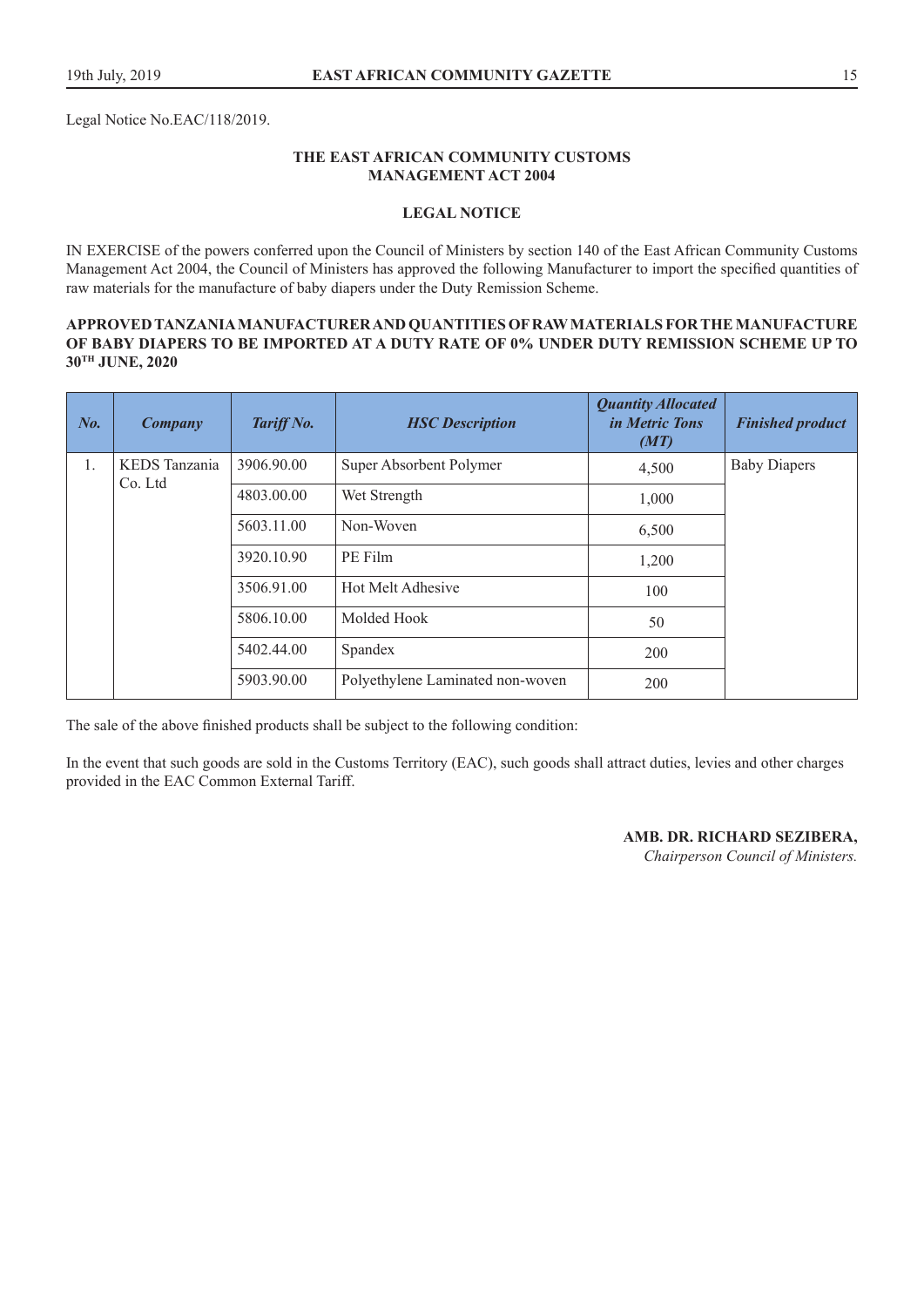Legal Notice No.EAC/119/2019.

# **THE EAST AFRICAN COMMUNITY CUSTOM MANAGEMENT ACT 2004**

#### **LEGAL NOTICE**

IN EXERCISE of the powers conferred upon the Council of Ministers by section 140 of the East African Community Customs Management Act 2004, the Council of Ministers has approved the following Manufacturer to import the specified quantities of raw materials for the manufacture of baby diapers under the Duty Remission Scheme.

#### **APPROVED TANZANIA MANUFACTURER AND QUANTITIES OF ALUMINIUM BARRIER LAMINATE FOR THE MANUFACTURE OF LAMINATED TUBES FOR TOOTH PASTE TO BE IMPORTED AT A DUTY RATE OF 0% UNDER DUTY REMISSION SCHEME UP TO 30TH JUNE, 2020**

| $\mid$ No. | Company                    | Tariff No. | <b>HSC Description</b>        | Quantity Allocated   Finished product<br><i>in Square Meter</i> |                                   |
|------------|----------------------------|------------|-------------------------------|-----------------------------------------------------------------|-----------------------------------|
|            | Chemi and Cotex Industries | 3920.10.90 | Aluminium Barrier<br>Laminate | 958,000                                                         | Laminated Tubes for<br>toothpaste |

The sale of the above finished products shall be subject to the following condition:

In the event that such goods are sold in the Customs Territory (EAC), such goods shall attract duties, levies and other charges provided in the EAC Common External Tariff.

**AMB. DR. RICHARD SEZIBERA,**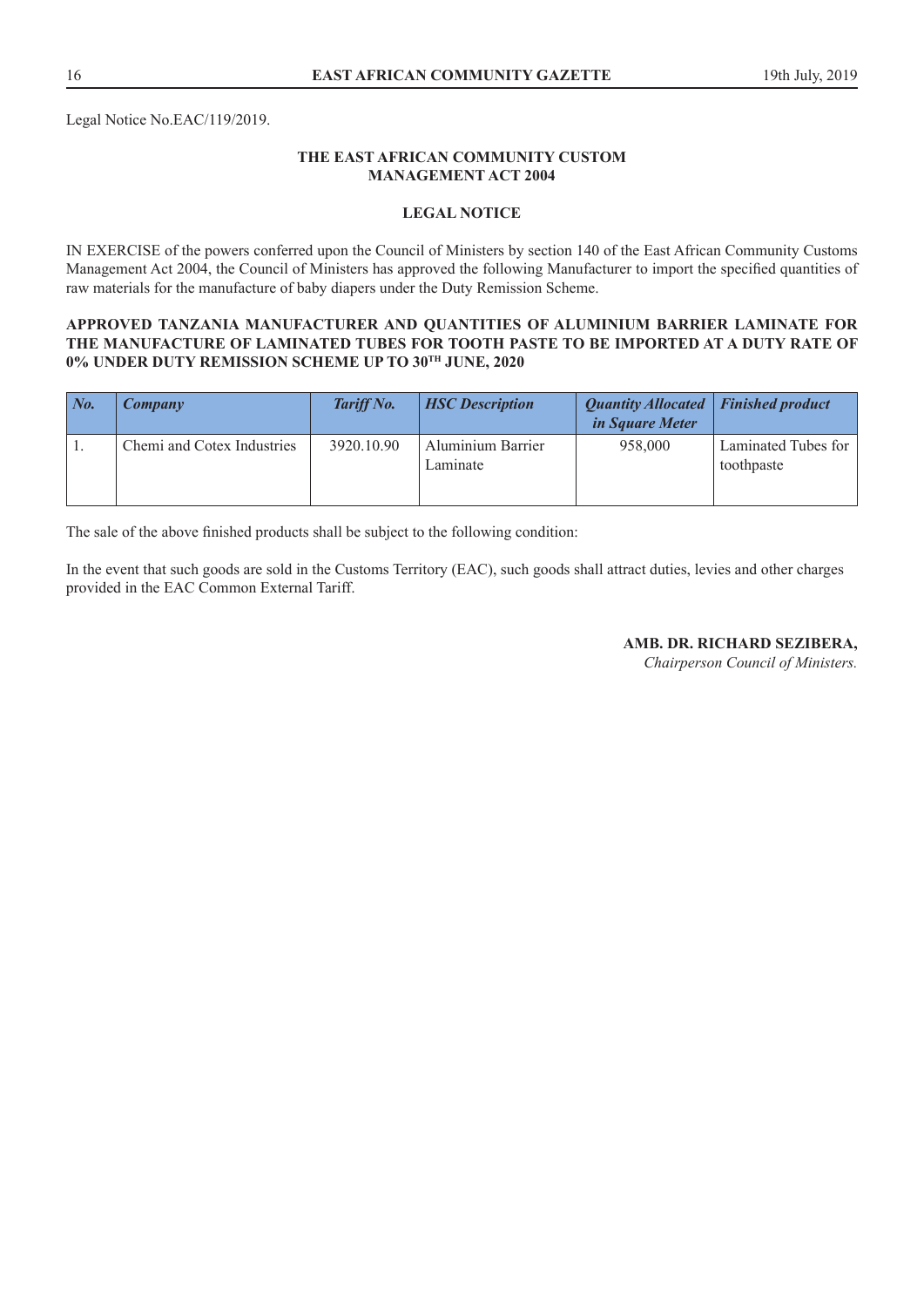Legal Notice No.EAC/120/2019.

### **THE EAST AFRICAN COMMUNITY CUSTOMS MANAGEMENT ACT 2004**

# **LEGAL NOTICE**

IN EXERCISE of the powers conferred upon the Council of Ministers by section 140 of the East African Community Customs Management Act 2004, the Council of Ministers has approved the following manufacturer to import the specified quantities of raw materials for manufacture of Sanitary Towels under the Duty Remission Scheme.

#### **APPROVED TANZANIA MANUFACTURER AND QUANTITY OF RAW MATERIALS USED TO MANUFACTURE SANITARY TOWELS TO BE IMPORTED AT A DUTY RATE OF 0% FOR TWELVE MONTHS**

| $\sqrt{S/N}$ | <b>Company Name</b>          | <b>Tariff No</b> | <b>Description</b> | <b>Quantity Allocated</b><br><b>Metric Tons (MT)</b> | <b>Finished Product</b> |
|--------------|------------------------------|------------------|--------------------|------------------------------------------------------|-------------------------|
| 1.           | Kays Hygiene<br>Products Ltd | 3920.10.10       | Tissue paper       |                                                      | <b>Sanitary Pads</b>    |
|              |                              | 4808.00.00       | Fluff pulp         | 22                                                   |                         |
|              |                              | 3919.90.10       | Polyethylene film  |                                                      |                         |
|              |                              | 3919.90.90       | Silicon tape       | 4                                                    |                         |
|              |                              | 3506.01.00       | Glue dispofix      |                                                      |                         |

# **AMB. DR. RICHARD SEZIBERA,**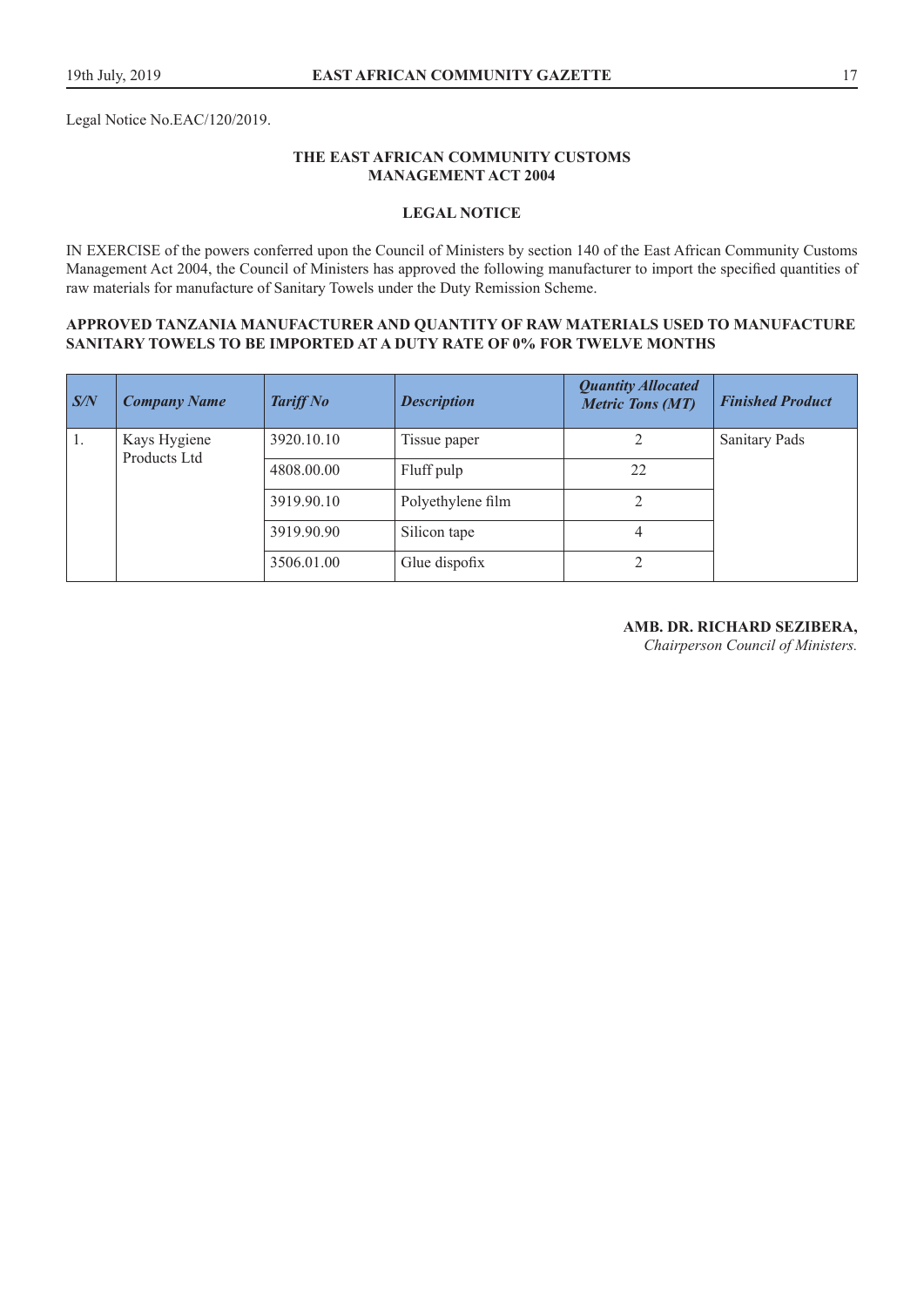Legal Notice No.EAC/121/2019.

# **THE EAST AFRICAN COMMUNITY CUSTOMS MANAGEMENT ACT 2004**

# **LEGAL NOTICE**

IN EXERCISE of the powers conferred upon the Council of Ministers by section 140 of the East African Community Customs Management Act 2004, the Council of Ministers has approved the following Manufacturers to import the specified quantities of raw materials for the manufacture of footwear under the Duty Remission Scheme.

#### **APPROVED TANZANIA MANUFACTURERS AND QUANTITIES OF RAW MATERIALS FOR THE MANUFACTURE OF FOOTWEAR TO BE IMPORTED AT A DUTY RATE OF 0% UNDER DUTY REMISSION SCHEME UP TO 30TH JUNE 2020.**

| $N_{0}$ | Company                    | Tariff No. | <b>HSC</b> Description                      | <b>Quantity Allocated</b> | <b>Finished</b><br>product |
|---------|----------------------------|------------|---------------------------------------------|---------------------------|----------------------------|
| 1.      | Bora Industries<br>Limited | 6406.20.00 | Outer Soles and heels, of rubber or plastic | 1,500,000 PAIRS           |                            |
|         |                            | 6406.90.00 | Insole Texon Leather Board 2mm              | 30,000 SHEETS             |                            |
|         |                            | 7326.19.00 | Steel Toe                                   | 1,000,000 PCS             | Footwear                   |
|         |                            | 8308.10.00 | Hooks, eyes and eyelets of base metal       | 72,000,000 PCS            |                            |
|         |                            | 8308.20.00 | Tubular or fabricated rivets of base metal  | 62,000,000 PCS            |                            |

The sale of the above finished products shall be subject to the following condition:

In the event that such goods are sold in the Customs Territory (EAC), such goods shall attract duties, levies and other charges provided in the EAC Common External Tariff.

#### **AMB. DR. RICHARD SEZIBERA,**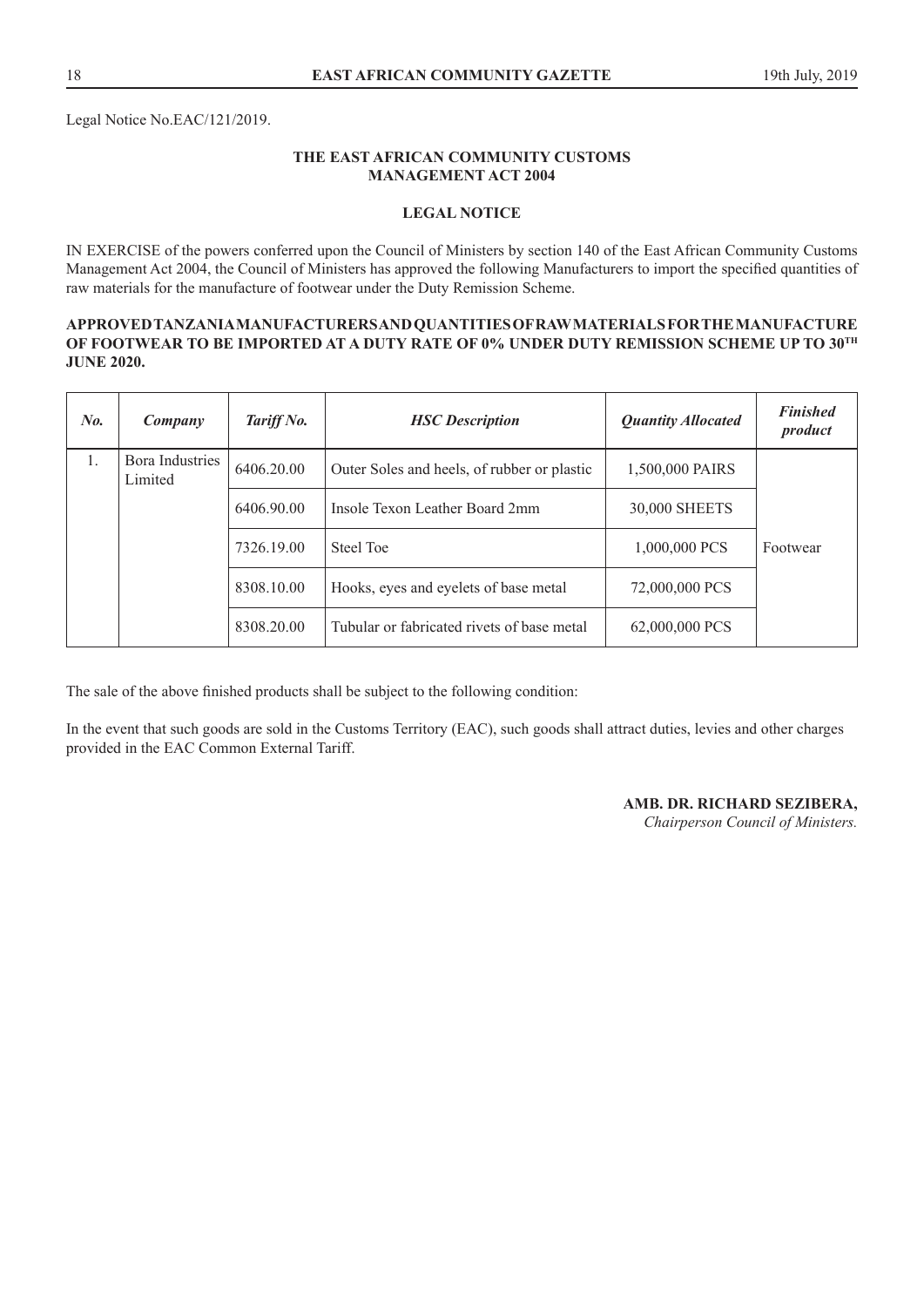Legal Notice No.EAC/122/2019.

# **THE EAST AFRICAN COMMUNITY CUSTOMS MANAGEMENT ACT 2004**

#### **LEGAL NOTICE**

IN EXERCISE of the powers conferred upon the Council of Ministers by section 140 of the East African Community Customs Management Act 2004, the Council of Ministers has approved the following Manufacturers to import the specified quantities of Raw Materials used in manufacture of Leaf Springs to be imported under the Duty Remission Scheme.

#### **APPROVED TANZANIA MANUFACTURER AND QUANTITIES OF RAW MATERIALS USED IN MANUFACTURE OF LEAF SPRINGS TO BE IMPORTED AT DUTY RATE OF 0% FOR TWELVE MONTHS**

| $\sqrt{S/N}$ | Company                     | Tariff No. | <b>Description</b>    | <b>Quantity Allocated in</b><br><b>Metric Tons (MT)</b> | <b>Finished product</b>   |
|--------------|-----------------------------|------------|-----------------------|---------------------------------------------------------|---------------------------|
|              | Noble Azania Industries Ltd | 7228.20.00 | Alloy flat steel bars | 1.200                                                   | Automotive leaf<br>spring |

**AMB. DR. RICHARD SEZIBERA,**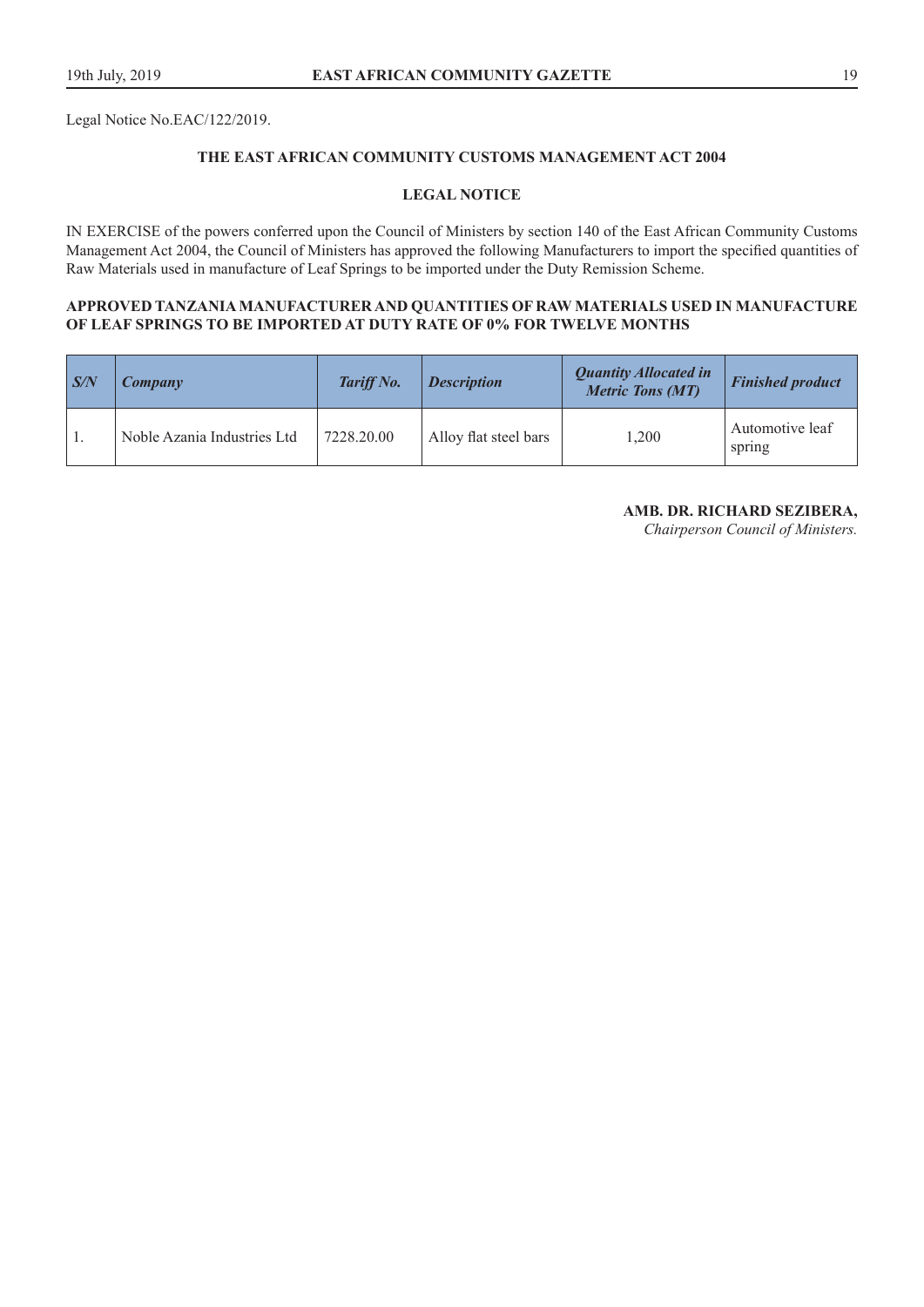Legal Notice No. EAC/123/2019.

# **THE EAST AFRICAN COMMUNITY CUSTOMS MANAGEMENT ACT 2004**

# **LEGAL NOTICE**

In EXERCISE of the powers conferred upon the Council of Ministers by section 140 of the East African Community Customs Management Act 2004, the Council of Ministers has approved **TANELEC LIMITED** to import the specified quantities of input used in assembly of transformers and switch gears to be imported at a duty rate of 0% for twelve months.

# **APPROVED TANZANIA MANUFACTURE - TANELEC LIMITED AND QUANTITIES OF INPUT USED IN ASSEMBLY OF TRANSFORMERS AND SWITCH GEARS TO BE IMPORTED AT DUTY RATE OF 0% FOR TWELVE MONTHS**

| A: TRANSFORMERS |                                             |                              |  |
|-----------------|---------------------------------------------|------------------------------|--|
| <b>HS</b> Codes | <b>Description of item</b>                  | Quantity Allocated in Kg/U/M |  |
| 8544.11.00      | Winding wire of copper                      | 600,000 KGS                  |  |
| 7409.11.00      | Refined copper in coil                      | 60,000 KGS                   |  |
| 7412.10.00      | Of refined copper                           | 20,000 U                     |  |
| 7412.20.00      | Of copper alloys                            | 20,000 U                     |  |
| 7606.11.00      | Aluminium foil                              | 210,000 KGS                  |  |
| 7413.00.90      | Stranded wire                               | 8,500 KGS                    |  |
| 7604.10.00      | Aluminium bars and profiles                 | 15,000 KGS                   |  |
| 3208.10.00      | Powder point                                | 60,000 KGS                   |  |
| 4503.90.00      | Cork gasket                                 | 10,000 MTS                   |  |
| 4821.10.90      | Other                                       | 10,000 MTS                   |  |
| 4823.70.90      | Corrugated board                            | 20,000 KGS                   |  |
| 4823.70.90      | Duct spacing                                | 15,000 KGS                   |  |
| 4413.00.00      | Dehonit sheets                              | 4,500 KGS                    |  |
| 8546.20.00      | Other                                       | 50,000 U                     |  |
| 8546.90.00      | Ceramic                                     | 50,000 U                     |  |
| 7209.90.00      | Cooling fins                                | 6,000 U                      |  |
| 7215.90.00      | <b>Flat Steel</b>                           | 10,000 KGS                   |  |
| 7215.90.00      | Round Steel                                 | 15,000 KGS                   |  |
| 7216.50.00      | Angle bar                                   | 7,000 KGS                    |  |
| 7216.50.00      | <b>U</b> Section                            | 5,000 KGS                    |  |
| 7222.19.00      | Non-magnetic plate                          | 3,000 KGS                    |  |
| 7225.11.00      | Cold rolled grain oriented electrical steel | 2,000,000 KGS                |  |
| 7318.15.00      | Bolt, screws, washers & nuts                | 1,200,000 U                  |  |
| 8208.10.00      | For metal working                           | 3,000 U                      |  |
| 8208.20.00      | For wood working                            | 3,000 U                      |  |
| 8208.90.00      | Other                                       | 3,000 U                      |  |
| 8414.90.00      | Parts                                       | 3,000 U                      |  |
| 8414.10.00      | Vacuum pumps                                | 10,000 U                     |  |
| 8414.59.00      | Other                                       | 5,000 U                      |  |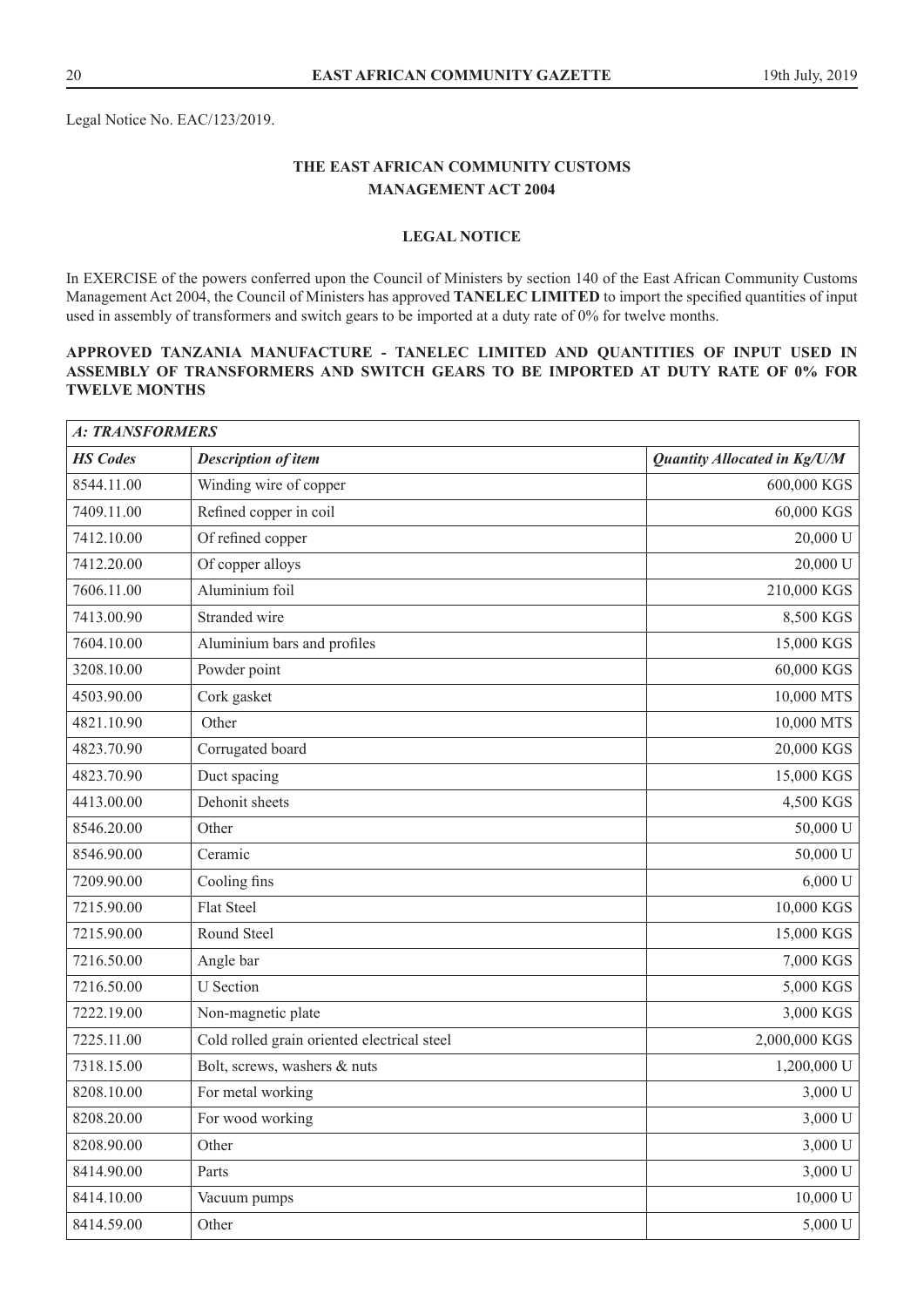| 8424.90.00  | Parts                                                                                                            | 2,000 U        |
|-------------|------------------------------------------------------------------------------------------------------------------|----------------|
| 8310.00.00  | Name plate                                                                                                       | 8,000 U        |
| 8310.00.00  | Phase signs                                                                                                      | 25,000 U       |
| 8481.90.00  | Parts                                                                                                            | 15,000 U       |
| 84.84.10.00 | Gaskets and similar joints of metal sheeting combined with other mate-<br>rial or of two or more layers of metal | 7,000 KGS      |
| 4811.41.90  | Electrical tape                                                                                                  | 2,000 KGS      |
| 8421.39.00  | Other                                                                                                            | 2,000 KGS      |
| 3505.20.00  | Wood glue                                                                                                        | 10,000 KGS     |
| 8202.20.00  | <b>Band saw blades</b>                                                                                           | <b>150 KGS</b> |
| 8202.31.00  | Circular saw blades-with working part of steel                                                                   | <b>150 KGS</b> |
| 3214.90.00  | Silicon sealant                                                                                                  | 6,000 KG       |
| 3919.90.90  | Adhesive tapes for EPDM sealant                                                                                  | 70,000 MTS     |
| 4008.11.00  | <b>EPDM</b> sealant                                                                                              | 70,0000 MTS    |
| 3926.90.90  | Cable tiles                                                                                                      | 75,000 U       |
| 8204.11.00  | Non-adjustable                                                                                                   | 50 KGS         |
| 8204.20.00  | Interchangeable spanner sockets, with or without handles                                                         | <b>75 KGS</b>  |
| 8504.90.00  | Drain valve                                                                                                      | 5,000 U        |
| 8504.90.00  | Safety valve                                                                                                     | 5,000 U        |
| 8504.90.00  | Adaptor assembly kit                                                                                             | 5,000 U        |
| 8504.90.00  | Tube connectors                                                                                                  | 170,000 U      |
| 8504.90.00  | Cable lugs                                                                                                       | 70,000 U       |
| 8504.90.00  | Silica gel breather                                                                                              | 7,500 U        |
| 8504.90.00  | Temperature indicator                                                                                            | 5,000 U        |
| 8504.90.00  | Tap changer                                                                                                      | 6,000 U        |
| 8504.90.00  | Transformer wheels                                                                                               | 400 U          |
| 8504.90.00  | Buchholtz gas relay                                                                                              | 300 U          |
| 8504.90.00  | Rectangular exconal bars                                                                                         | 2,000 KGS      |
| 9025.11.00  | Thermometers, liquid filled for direct reading                                                                   | 5,000 U        |
| 9028.20.00  | Oil level indicator liquid meters                                                                                | 6,000 U        |

| <b>B: SWITCH GEARS</b> |                                                                                 |                              |  |  |
|------------------------|---------------------------------------------------------------------------------|------------------------------|--|--|
| <b>HS</b> Codes        | <b>Description of item</b>                                                      | Quantity Allocated In Kg/U/M |  |  |
| 8544.49.00             | Other electric conductors for voltage exceeding 80v but not exceeding<br>1,000V | 180,000 KGS                  |  |  |
| 8544.60.00             | Other electric conductors for voltage exceeding 1,000V                          | 70,000 KGS                   |  |  |
| 8533.39.00             | Other resistors                                                                 | $3,000$ U                    |  |  |
| 8535.10.00             | Fuses                                                                           | 32,000 U                     |  |  |
| 8535.21.00             | Automatic circuit breaker                                                       | 400 U                        |  |  |
| 8535.30.00             | Isolating switches and make-and-break switches                                  | 450 U                        |  |  |
| 8536.40.00             | Lightning arresters, voltage limiters and surge suppressors                     | 6,000 U                      |  |  |
| 8536.10.00             | Fuses                                                                           | 3,500 U                      |  |  |
| 8536.20.00             | Automatic circuit breaker                                                       | 35,000 U                     |  |  |
| 8536.30.00             | Other apparatus for protecting electrical circuits                              | 21,000 U                     |  |  |
| 8536.41.00             | For a voltage not exceeding 60 V                                                | 600U                         |  |  |
| 8536.69.00             | Other switches                                                                  | 1,500,000 U                  |  |  |
| 8536.49.00             | Other                                                                           | 3,000 U                      |  |  |
| 8536.90.00             | Other apparatus                                                                 | $60,000$ U                   |  |  |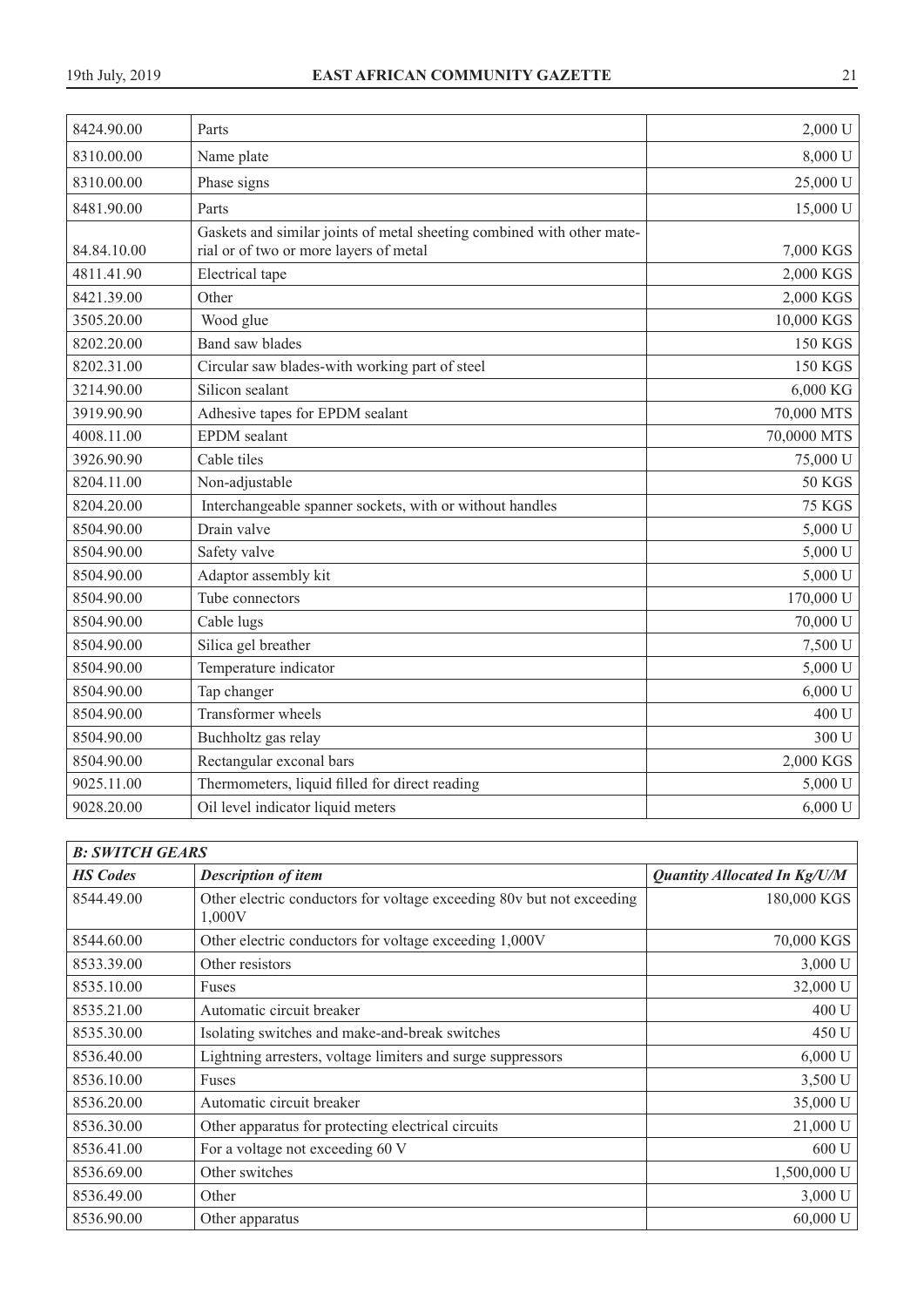| 8537.10.00  | For a voltage not exceeding 1,000v                                                                                                                                                                                                       | 18,000 U       |
|-------------|------------------------------------------------------------------------------------------------------------------------------------------------------------------------------------------------------------------------------------------|----------------|
| 8538.10.00  | Boards, panels, consoles, desks, cabinets and other bases for the goods<br>of heading 85.37, not equipped with their apparatus                                                                                                           | 75,000 U       |
| 8538.90.00  | Other                                                                                                                                                                                                                                    | 13,000 U       |
| 8532.10.00  | Fixed capacitors designed for use in 50/60 Hz circuits and having a<br>reactive power handling capacity of not less than 0.5 KVA (power ca-<br>pacitors)                                                                                 | 5,000 U        |
| 8532.29.00  | Other                                                                                                                                                                                                                                    | 2,000 U        |
| 8504.31.00  | Having a power handling capacity not exceeding 1 kVA                                                                                                                                                                                     | 3,000 U        |
| 8504.50.00  | Other inductors                                                                                                                                                                                                                          | 1,800 U        |
| 8504.90.00  | Parts                                                                                                                                                                                                                                    | 1,200 U        |
| 8516.90.00  | Parts                                                                                                                                                                                                                                    | 120,000 U      |
| 8516.10.00  | Electric instantaneous or storage water heaters and immersion heaters                                                                                                                                                                    | 400 U          |
| 7210.61.00  | Plated or coated with aluminium-zinc alloys                                                                                                                                                                                              | 120,000 KGS    |
| 7318.14.00  | Self-tapping screws                                                                                                                                                                                                                      | 90,000 U       |
| 7318.15.00  | Other screws and bolts, whether or not with their nuts or washers                                                                                                                                                                        | 150,000 U      |
| 7318.16.00  | <b>Nuts</b>                                                                                                                                                                                                                              | 225,000 U      |
| 7318.21.00  | Spring washers and other lock washers                                                                                                                                                                                                    | 900,000 U      |
| 7318.22.00  | Screws, bolts, nuts, coach screws, screw hooks, rivets, cotters                                                                                                                                                                          | 2,000,000 U    |
| 7318.23.00  | rivets                                                                                                                                                                                                                                   | 45,000 U       |
| 73.17.00.00 | Nails, tacks, drawing pins, corrugated nails, staples (other than those<br>of heading 83.05) and similar articles, of iron or steel, whether or not<br>with heads of other material, but excluding such articles with heads of<br>copper | 140,000 U      |
| 7320.90.00  | Other                                                                                                                                                                                                                                    | 900,000 U      |
| 9107.00.00  | Wristwatches, pocket-watches and other watches, including stopwatch-<br>es, with case of precious metal or of metal clad with precious metal.                                                                                            | 200 U          |
| 8310.00.00  | Sign-plates, nameplates, address-plates and similar plates, numbers,<br>letters and other symbols, of base metal, excluding those of heading<br>94.05.                                                                                   | $2,000$ U      |
| 7606.11.00  | Of aluminium, not alloyed                                                                                                                                                                                                                | 120,000 KGS    |
| 3208.10.00  | Based on polyesters                                                                                                                                                                                                                      | 2,500 KGS      |
| 8301.10.90  | Other                                                                                                                                                                                                                                    | 2,500 KGS      |
| 6805.30.00  | On a base of other materials                                                                                                                                                                                                             | <b>200 PCS</b> |
| 7905.00.00  | Zinc plates, sheets, strip and foil                                                                                                                                                                                                      | 30,000 PCS     |

**AMB. DR. RICHARD SEZIBERA,**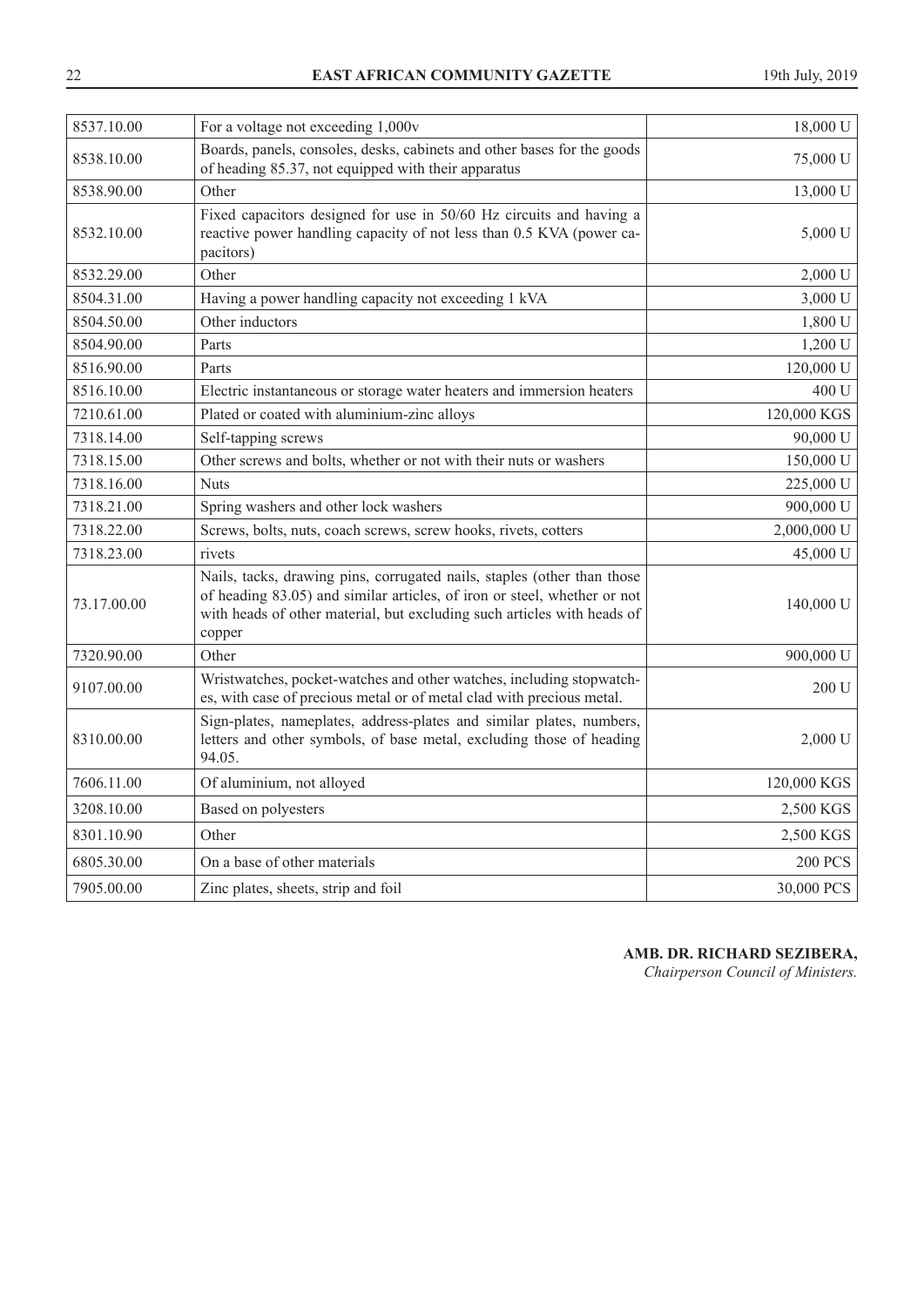Legal Notice No. EAC/124./2019.

# **THE EAST AFRICAN COMMUNITY CUSTOMS MANAGEMENT ACT 2004**

#### **LEGAL NOTICE**

In EXERCISE of the powers conferred upon the Council of Ministers by section 140 of the East African Community Customs Management Act 2004, the Council of Ministers has approved the following manufacturer to import the specified quantities of inputs for the manufacture of sea / lake ferry under the Duty Remission Scheme.

#### **APPROVED TANZANIA MANUFACTURER SONGORO MARINE AND QUANTITIES OF INPUTS TO MANUFACTURE BURUMA (UGANDA) FERRY TO BE IMPORTED AT A DUTY RATE OF 0% UNDER DUTY REMISSION SCHEME FOR TWELVE MONTHS**

| NAME OF VESSEL: BURUMA (UGANDA) FERRY |                  |                                      |                           |  |  |
|---------------------------------------|------------------|--------------------------------------|---------------------------|--|--|
| S/N                                   | <b>Tariff No</b> | <b>Item Description</b>              | <b>Quantity Allocated</b> |  |  |
|                                       | 8907.90.00       | Marine floating device - Buoyancy    | 180 U                     |  |  |
|                                       | 8907.90.00       | Life buoy with light and line        | 80 U                      |  |  |
|                                       | 8413.19.00       | Portable water pump                  | 26 U                      |  |  |
|                                       | 6307.20.00       | Life Jacket                          | 1400 KGS                  |  |  |
|                                       | 8424.10.00       | Fire Extinguisher                    | 54 U                      |  |  |
|                                       | 8804.00.00       | Rockets parachutes                   | <b>120 KGS</b>            |  |  |
|                                       | 3604.90.00       | Emergency fire signals               | <b>34 KGS</b>             |  |  |
|                                       | 3604.90.00       | Hand flare                           | <b>75 KGS</b>             |  |  |
|                                       | 3006.50.00       | First aid kit<br>for lifeboat& raft  | <b>30 KGS</b>             |  |  |
|                                       | 8906.90.00       | MOB Boat (without class certificate) | 4 U                       |  |  |
|                                       | 8413.70.00       | Bilge P/P                            | 30 U                      |  |  |
|                                       | 7316.00.00       | Anchor & Mooring system              | 4800 KGS                  |  |  |
|                                       | 5607.50.00       | Mooring Rope                         | 890 KGS                   |  |  |
|                                       | 7315.90.00       | <b>Shackles</b>                      | <b>140 KGS</b>            |  |  |
|                                       | 7315.89.00       | Swivel (supply in swivel group)      | <b>80 KGS</b>             |  |  |
|                                       | 7316.00.00       | Anchor stockless                     | <b>880 KGS</b>            |  |  |
|                                       | 8425.31.00       | Anchor Winch Electric Type           | 4 <sub>U</sub>            |  |  |
|                                       | 7312.10.00       | Steel Mooring rope galvanized        | 450 KGS                   |  |  |
|                                       | 9405.40.00       | Navigation Lights                    | 980 KGS                   |  |  |
|                                       | 7316.00.00       | Panama Chock                         | 2,200                     |  |  |
|                                       | 5607.49.00       | Mooring rope                         | <b>680 KGS</b>            |  |  |
|                                       | 7907.00.00       | Anodes                               | <b>760 KGS</b>            |  |  |
|                                       | 9401.79.00       | Pilot chair                          | 2U                        |  |  |
|                                       | 7616.99.00       | Anodes                               | <b>682 KGS</b>            |  |  |
|                                       | 9405.40.00       | Search light                         | <b>150 KGS</b>            |  |  |
|                                       | 7325.99.00       | Sounding cap                         | 2150 KGS                  |  |  |
|                                       | 7325.99.00       | Manhole cover                        | 2640 KGS                  |  |  |
|                                       | 7325.99.00       | Manholes                             | 2640 KGS                  |  |  |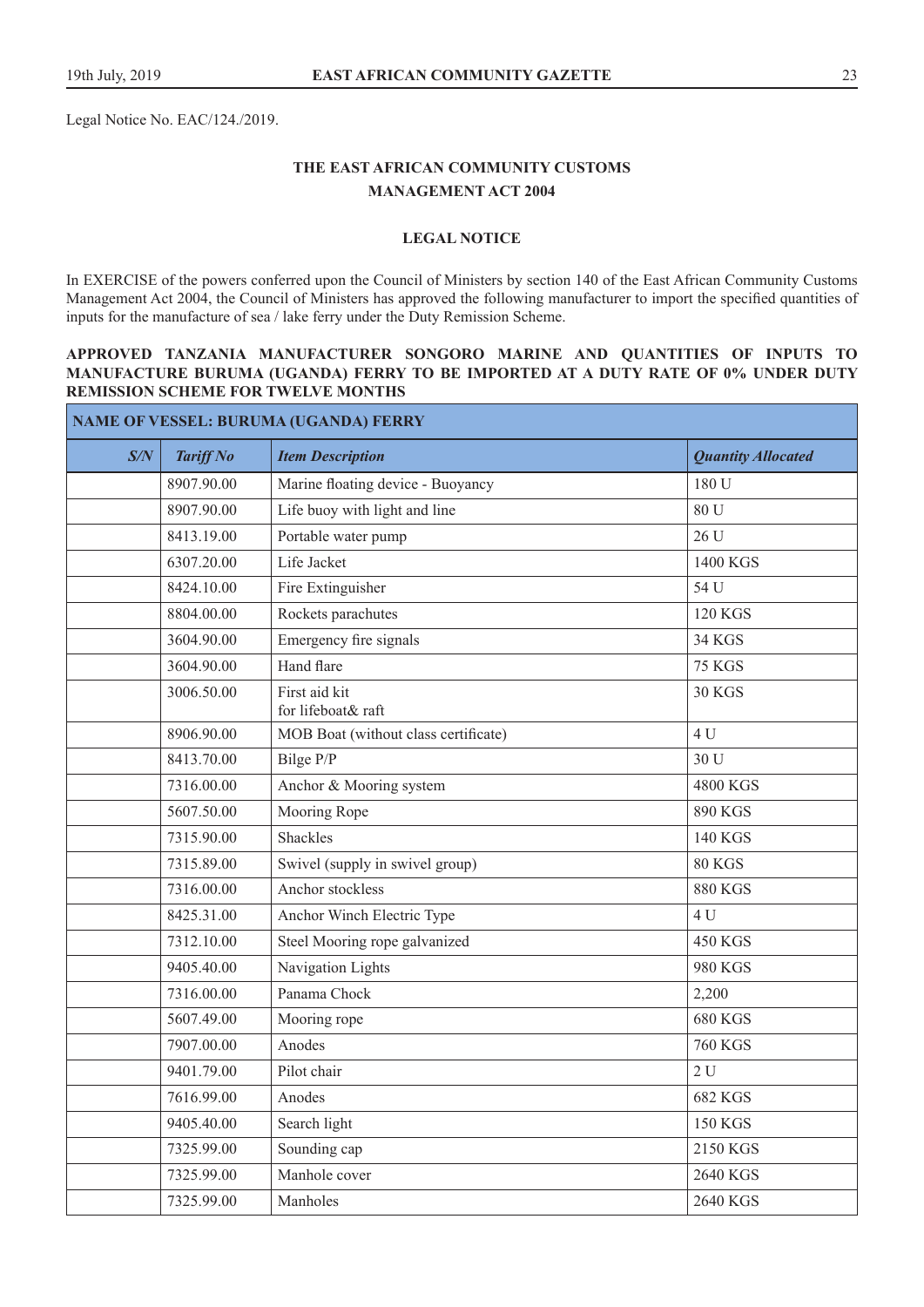| <b>NAME OF VESSEL: BURUMA (UGANDA) FERRY</b> |                  |                                                                            |                           |
|----------------------------------------------|------------------|----------------------------------------------------------------------------|---------------------------|
| S/N                                          | <b>Tariff No</b> | <b>Item Description</b>                                                    | <b>Quantity Allocated</b> |
|                                              | 8481.80.00       | Marine valves                                                              | <b>850 KGS</b>            |
|                                              | 8481.80.00       | Gate valve dn65                                                            | 642 KGS                   |
|                                              | 8481.80.00       | Anti return valve dn 80                                                    | <b>587 KGS</b>            |
|                                              | 8421.21.00       | Sea water filter dn 80 Supply: weld type, galvanized; single for<br>water  | 36 U                      |
|                                              | 8421.21.00       | Strainers dn65 Supply: weld type, galvanized; single □ for water           | 46 U                      |
|                                              | 8481.40.00       | Fire hydrant valve bronze dn 65 with quick coupling                        | 384 KGS                   |
|                                              | 7310.29.90       | Fire hose box material:                                                    | 590 KGS                   |
|                                              | 5909.00.00       | Fire hose Length                                                           | <b>498 KGS</b>            |
|                                              | 7307.99.00       | Coupling Material                                                          | <b>780 KGS</b>            |
|                                              | 7307.99.00       | Diffusor Material                                                          | <b>685 KGS</b>            |
|                                              | 7307.22.00       | Sleeves bulkhead penetration for welding Fit for DN65 SCH80<br>pipe        | <b>786 KGS</b>            |
|                                              | 7304.39.00       | Steel pipe seamless.                                                       | 3250 KGS                  |
|                                              | 7307.99.00       | Sleeves bulkhead penetration for welding Fit for ND80 SCH40/<br>SCH80 pipe | 694 KGS                   |
|                                              | 7304.39.00       | Steel pipe seamless sch80 dn80 L=90 m                                      | 2456 KGS                  |
|                                              | 8481.80.00       | Air vent valve with float flap system                                      | <b>586 KGS</b>            |
|                                              | 7307.21.00       | Flanges                                                                    | 1680 KGS                  |
|                                              | 7307.99.00       | Bend 3D 90 deg steel dn80 (for weld)                                       | 1240 KGS                  |
|                                              | 7307.99.00       | Bend 3D 90 deg steel dn65 (for weld)                                       | 1498 KGS                  |
|                                              | 7304.39.00       | Steel pipe seamless sch80 dn80 l=140m                                      | 3200 KGS                  |
|                                              | 7307.99.00       | Steel pipe accessories                                                     | 2654 KGS                  |
|                                              | 7308.30.00       | Door and Frame                                                             | 6890 KGS                  |
|                                              | 8501.61.00       | Gen-set                                                                    | 4 U                       |
|                                              | 8413.81.00       | Fuel Pump                                                                  | 46 U                      |
|                                              | 8421.21.00       | Filters                                                                    | 36 U                      |
|                                              | 4823.70.00       | Paper gasket                                                               | <b>82 KGS</b>             |
|                                              | 7304.39.00       | <b>Steel Pipe</b>                                                          | 5500 KGS                  |
|                                              | 7307.99.00       | Nipples for greasing                                                       | <b>584 KGS</b>            |
|                                              | 3918.10.00       | Floor covering                                                             | 3680 KGS                  |
|                                              | 9005.10.00       | Binocular                                                                  | $2 U$                     |
|                                              | 8513.10.90       | Watertight electric torch lamps                                            | 20U                       |
|                                              | 8201.40.00       | Axe (like for fire)                                                        | <b>16 KGS</b>             |
|                                              | 4016.99.00       | Fender                                                                     | <b>486 KGS</b>            |
|                                              | 9031.80.00       | Inclinometer (list for ship)                                               | 2U                        |
|                                              | 9506.99.00       | Whistle (like policeman)                                                   | 16 U                      |
|                                              | 7610.10.00       | Windows                                                                    | 8870 KGS                  |
|                                              | 7610.10.00       | Window Frame                                                               | 8871 KGS                  |
|                                              | 8512.40.00       | Window wiper                                                               | 24 U                      |
|                                              | 5609.00.00       | Daymark ball                                                               | <b>56 KGS</b>             |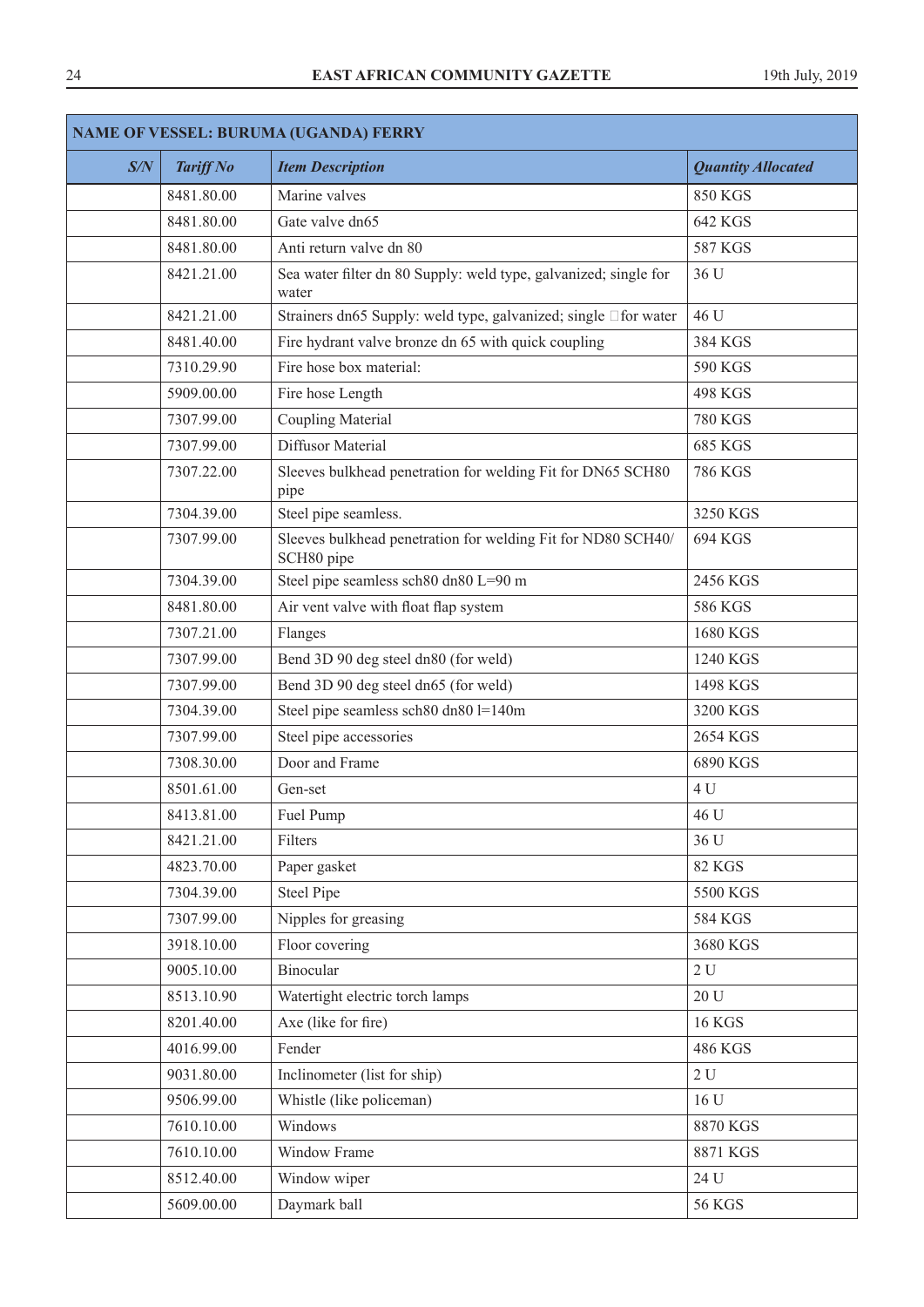| <b>NAME OF VESSEL: BURUMA (UGANDA) FERRY</b> |                  |                                                            |                           |
|----------------------------------------------|------------------|------------------------------------------------------------|---------------------------|
| S/N                                          | <b>Tariff No</b> | <b>Item Description</b>                                    | <b>Quantity Allocated</b> |
|                                              | 7312.10.00       | Steel wire rope and accessories                            | 2265 KGS                  |
|                                              | 8425.39.00       | Full set of Ramp lifting with accessories Hydraulic system | 8000 KGS                  |
|                                              | 7314.49.00       | Wire welded mesh                                           | 846 KGS                   |
|                                              | 7326.90.90       | Bottom plug                                                | <b>250 KGS</b>            |
|                                              | 7318.15.00       | <b>Bolts</b>                                               | 3500 KGS                  |
|                                              | 7308.90.99       | Composite rock wool panel and accessories                  | 16500 KGS                 |
|                                              | 8408.10.00       | Marine engines                                             | 4 U                       |
|                                              | 8483.40.00       | Marine gearbox                                             | 4 U                       |
|                                              | 8708.92.00       | Exhaust, Flexible, Muffler                                 | <b>180 KGS</b>            |
|                                              | 8487.10.00       | Propeller shaft                                            | 2460 KGS                  |
|                                              | 8487.10.00       | Propeller and Nut                                          | 2680 KGS                  |
|                                              | 8787.10.00       | Stern Tube Completer                                       | <b>860 KGS</b>            |
|                                              | 7208.52.00       | Marine steel plate 6mm                                     | 55800 KGS                 |
|                                              | 7208.52.00       | Marine steel plate 8mm                                     | 135,016 KGS               |
|                                              | 7208.52.00       | Marine steel plate 10mm                                    | 69600 KGS                 |
|                                              | 7208.51.00       | Marine steel plate 20mm                                    | 9860 KGS                  |
|                                              | 7308.90.99       | Ship Structure Element steel                               | 165000 KGS                |
|                                              | 7216.40.00       | Angle Bar                                                  | 62845 KGS                 |
|                                              | 3208.90.00       | Marine paints                                              | 15600 KGS                 |
|                                              | 8487.90.00       | Spare parts                                                | 3500 KGS                  |
|                                              | 4010.31.00       | Vee belts                                                  | <b>56 KGS</b>             |
|                                              | 8421.23.00       | Fuel filter elements                                       | 280 U                     |
|                                              | 8421.23.00       | Oil filter elements                                        | 280 U                     |
|                                              | 8511.40.00       | Starter motor                                              | 12 U                      |
|                                              | 8708.99.00       | Alternator                                                 | 380 KGS                   |
|                                              | 8413.70.00       | Water pump                                                 | 24 U                      |
|                                              | 8413.91.00       | Fuel pump                                                  | 24 U                      |
|                                              | 8487.10.00       | Main drive propeller shaft                                 | 1240 KGS                  |
|                                              | 8421.39.90       | Water separator                                            | <b>56 KGS</b>             |
|                                              | 8483.30.00       | Cut-less bearing                                           | 68 U                      |
|                                              | 8431.10.00       | Spare Parts for Ramp Lifting hydraulic winches             | 456 KGS                   |
|                                              | 8431.10.00       | Ramp lifting Hydraulic cylinder repair KIT                 | 389 KGS                   |
|                                              | 8413.91.00       | Spare parts for hydraulic pump assy                        | <b>684 KGS</b>            |
|                                              | 8413.91.00       | Hydraulic pump repair kit                                  | <b>86 KGS</b>             |
|                                              | 8483.50.00       | Pulley for steel wire rope                                 | 34 U                      |
|                                              | 7312.10.00       | Steel wire rope                                            | 1340 KGS                  |
|                                              | 8536.50.00       | Marine electric items, Switch, socket                      | 245 KGS                   |
|                                              | 8544.19.00       | <b>Electrical Wire</b>                                     | 16450 KGS                 |
|                                              | 8501.53.00       | Motor                                                      | $12 \mathrm{U}$           |
|                                              | 8536.69.00       | Socket                                                     | 215 KGS                   |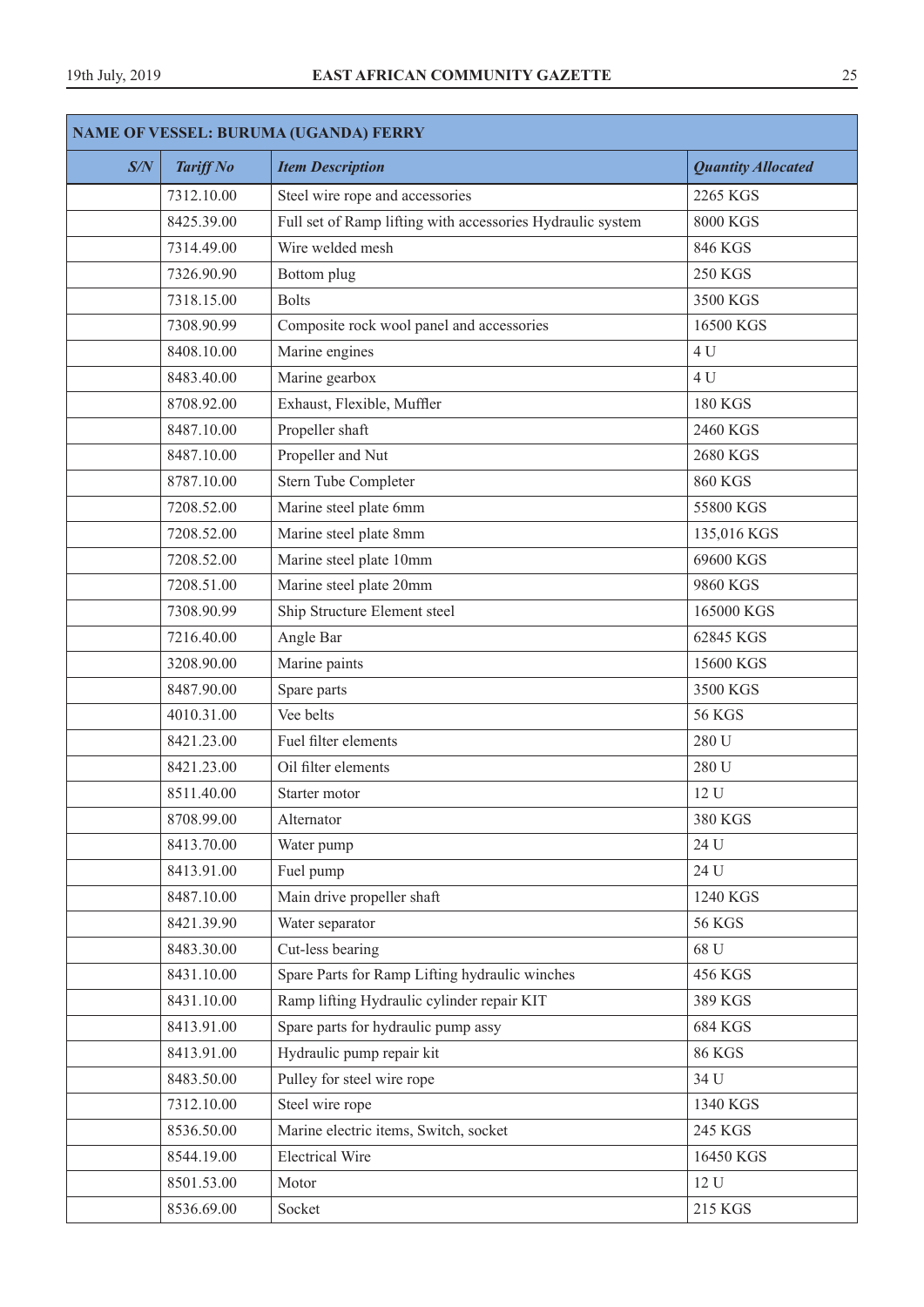| <b>NAME OF VESSEL: BURUMA (UGANDA) FERRY</b> |                  |                                                                                                                                                     |                           |
|----------------------------------------------|------------------|-----------------------------------------------------------------------------------------------------------------------------------------------------|---------------------------|
| S/N                                          | <b>Tariff No</b> | <b>Item Description</b>                                                                                                                             | <b>Quantity Allocated</b> |
|                                              | 8536.30.00       | Main Switch                                                                                                                                         | <b>30 KGS</b>             |
|                                              | 8413.91.00       | Hydraulic Pump                                                                                                                                      | 15 U                      |
|                                              | 7308.90.00       | Deck welded manholes                                                                                                                                | 6300 KGS                  |
|                                              | 8425.31.00       | Crane                                                                                                                                               | 12 U                      |
|                                              | 7307.29.00       | Elbow                                                                                                                                               | <b>756 KGS</b>            |
|                                              | 9014.10.00       | Navigational Compass                                                                                                                                | 4 U                       |
|                                              | 8526.10.00       | Navigational Radar                                                                                                                                  | 4 U                       |
|                                              | 9015.80.00       | Echo Sounder with Transduer                                                                                                                         | 4 U                       |
|                                              | 8526.10.00       | <b>GPS</b>                                                                                                                                          | 2U                        |
|                                              | 8525.60.00       | <b>VHF</b> Radio                                                                                                                                    | 2U                        |
|                                              | 8518.29.00       | Public Address System                                                                                                                               | 6 U                       |
|                                              | 8531.90.00       | Marine Siren                                                                                                                                        | 8 KGS                     |
|                                              | 8528.72.90       | TV                                                                                                                                                  | 18 U                      |
|                                              | 8525.80.00       | CCTV camera system                                                                                                                                  | 30 U                      |
|                                              | 8311.10.00       | <b>Welding Rods</b>                                                                                                                                 | 8700 KGS                  |
|                                              | 6804.22.00       | <b>Cutting Disk</b>                                                                                                                                 | 9800 KGS                  |
|                                              | 6804.22.00       | <b>Grinding Disk</b>                                                                                                                                | 10200 KGS                 |
|                                              | 9401.80.00       | <b>Seats</b>                                                                                                                                        | 3000 U                    |
|                                              | 8525.60.00       | Portable VHF radio                                                                                                                                  | 2U                        |
|                                              | 8536.50.00       | Switch                                                                                                                                              | <b>650 KGS</b>            |
|                                              | 8536.69.00       | Socket                                                                                                                                              | <b>650 KGS</b>            |
|                                              | 8501.53.00       | Power pack: 380v/50hz 18.5KW motor                                                                                                                  | 8 U                       |
|                                              | 8708.99.00       | Tank 2001 with air cooling full set                                                                                                                 | <b>700 KGS</b>            |
|                                              | 8425.39.00       | Hydraulic winches 5t:                                                                                                                               | 15 U                      |
|                                              | 8481.80.00       | <b>Balls</b> valves                                                                                                                                 | 650 KGS                   |
|                                              | 8431.49.00       | Hydraulic oil return line: pipe inside diameter 50 mm working<br>pressure 250 bars                                                                  | <b>450 KGS</b>            |
|                                              | 8431.49.00       | Hydraulic oil feed line: (pressure) pipe inside diameter 30 mm<br>working pressure 250 bars supply in 6m/pc 30/38mm comply<br>with:EN10305 standard | <b>684 KGS</b>            |
|                                              | 7307.99.00       | Bend for pressure line 90 deg Out dia: 38 socket type                                                                                               | <b>540 KGS</b>            |
|                                              | 7307.99.00       | Bend for return line 90 deg                                                                                                                         | 359 KGS                   |
|                                              | 7307.29.00       | Link set for linking straight pipe                                                                                                                  | 1200 KGS                  |
|                                              | 8205.70.00       | Support for pressure line (clamps) Out dia: 38mm; heave duty<br>standard                                                                            | <b>460 KGS</b>            |
|                                              | 7315.12.00       | Chains with 2500 mm long with one shackles at each end and<br>working load 12t Material: 25Mnv WLL: 15T                                             | 1800 KGS                  |
|                                              | 8308.10.00       | Eyes hooks working load 12t with latch Supply: WWL 12t mate-<br>rial: 20Mn2                                                                         | 980 KGS                   |
|                                              | 7315.12.00       | Chains 1500 mm long with one shackle at one end working load<br>12t Material: 25Mnv WLL: 15T                                                        | 2400 KGS                  |
|                                              | 8308.90.00       | Masters links 38 mm diameter (hook must matches with) Sup-<br>ply: WWL 12t material: 20Mn2                                                          | 543 KGS                   |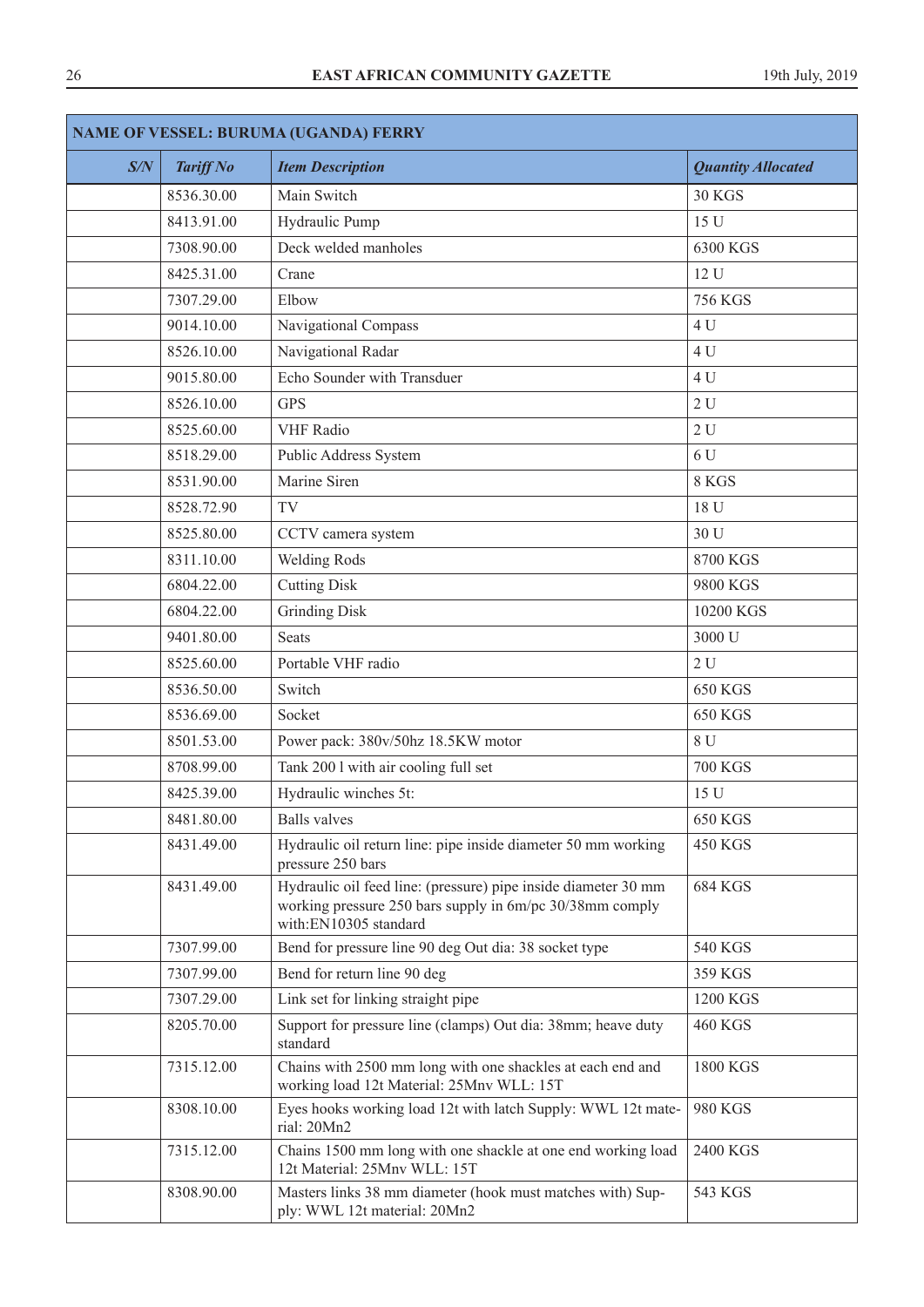| <b>NAME OF VESSEL: BURUMA (UGANDA) FERRY</b> |                  |                                                                         |                           |
|----------------------------------------------|------------------|-------------------------------------------------------------------------|---------------------------|
| S/N                                          | <b>Tariff No</b> | <b>Item Description</b>                                                 | <b>Quantity Allocated</b> |
|                                              | 8431.49.00       | Sheaves with axes including print for chain Material: 42CrMno<br>forged | 350 KGS                   |
|                                              | 9403.20.00       | Furniture                                                               | 8600 KGS                  |
|                                              | 9403.20.00       | Locker                                                                  | 1250 KGS                  |
|                                              | 9403.10.00       | Metal Furniture                                                         | 1980 KGS                  |
|                                              | 7419.99.00       | Cable Connector                                                         | <b>860 KGS</b>            |
|                                              | 7307.29.00       | Elbow                                                                   | 746 KGS                   |
|                                              | 7604.10.00       | Aluminium Rod                                                           | 3250 KGS                  |
|                                              | 7326.90.90       | Double bollard                                                          | 1890 KGS                  |
|                                              | 3923.10.00       | Trash Can                                                               | <b>250 KGS</b>            |
|                                              | 7228.10.00       | Solid round bar                                                         | 4530 KGS                  |
|                                              | 7208.53.00       | Chequered plates 2.4mx1.2mx3.5mm                                        | 56360 KGS                 |
|                                              | 8311.10.00       | Welding electrode                                                       | 15400 KGS                 |
|                                              | 7216.10.00       | Angel Line                                                              | 65400 KGS                 |
|                                              | 7907.00.90       | Zinc Anode                                                              | 650 KGS                   |
|                                              | 7326.90.90       | Hatches                                                                 | 980 KGS                   |
|                                              | 7326.90.90       | Manholes                                                                | 890 KGS                   |
|                                              | 7214.99.00       | Round Bar                                                               | 4315 KGS                  |
|                                              | 7326.90.90       | Mast (strike mast <sup>[1]</sup>                                        | <b>20 KGS</b>             |
|                                              | 7326.90.90       | <b>Bollard</b>                                                          | <b>680 KGS</b>            |
|                                              | 7626.90.90       | Chock                                                                   | <b>790 KGS</b>            |
|                                              | 7326.90.90       | Ladder + Handrail                                                       | 7650 KGS                  |
|                                              | 8481.80.00       | $Plugs + scupper$                                                       | <b>120 KGS</b>            |
|                                              | 9403.60.00       | Furniture                                                               | 2350 KGS                  |
|                                              | 8414.59.00       | Ventilator                                                              | 14 U                      |
|                                              | 9405.40.00       | Searching Light                                                         | <b>864 KGS</b>            |
|                                              | 8421.39.90       | Fuel water separator                                                    | 12 U                      |
|                                              | 8483.10.00       | Shaft material                                                          | 12 U                      |
|                                              | 7307.99.00       | Coupling                                                                | <b>840 KGS</b>            |
|                                              | 8482.90.00       | <b>STERN TUBE</b>                                                       | 2480 KGS                  |
|                                              | 8487.10.00       | Propeller                                                               | 8460 KGS                  |
|                                              | 7326.90.90       | Marine Rudder with accessories                                          | 7620 KGS                  |
|                                              | 8531.10.00       | Bilge water alarm system panel                                          | 14 U                      |
|                                              | 8531.10.00       | Floating ball alarm                                                     | 14 U                      |
|                                              | 7307.29.00       | Fitting                                                                 | 1510 KGS                  |
|                                              | 8104.90.00       | Magnesium Anode                                                         | <b>85 KGS</b>             |
|                                              | 8536.90.00       | SWITCH PANEL WITH FUSES                                                 | 350 KGS                   |
|                                              | 8512.40.00       | WINDOW WIPER with motor, window Arm, Blade, switch                      | 8 U                       |
|                                              | 9208.90.00       | SHIPS WHISTLE/HORN, TYFON, 24VDC                                        | $2 U$                     |
|                                              | 9401.71.00       | Captains Seat, Modell Caspian Sea, Leather                              | 1 <sub>U</sub>            |
|                                              | 9401.71.00       | Base for Seat, Notus 60                                                 | 2U                        |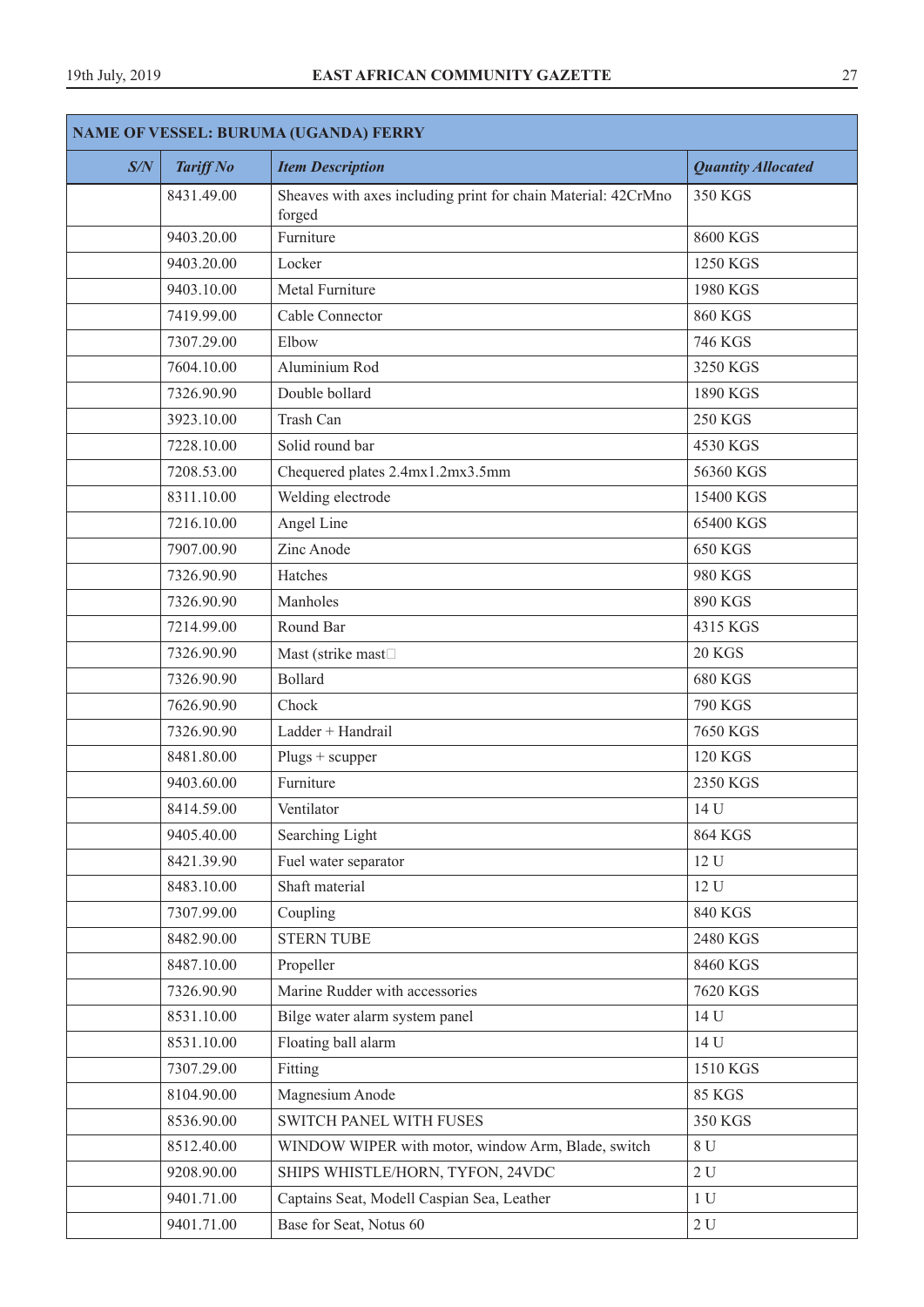| <b>NAME OF VESSEL: BURUMA (UGANDA) FERRY</b> |                  |                                                      |                           |
|----------------------------------------------|------------------|------------------------------------------------------|---------------------------|
| S/N                                          | <b>Tariff No</b> | <b>Item Description</b>                              | <b>Quantity Allocated</b> |
|                                              | 9401.71.00       | Seat Column, S/S inner tube, H=565-800mm             | 2U                        |
|                                              | 9401.90.00       | Foot rest, foldable, Notus                           | <b>80 KGS</b>             |
|                                              | 7326.90.90       | <b>Steel Installation Box</b>                        | 159 KGS                   |
|                                              | 7636.90.90       | Wire Duct,                                           | <b>140 KGS</b>            |
|                                              | 3926.90.90       | Wire Duct,                                           | <b>140 KGS</b>            |
|                                              | 8538.90.00       | DIN Rail, 1x2meter                                   | <b>756 KGS</b>            |
|                                              | 8536.90.00       | Terminal, Weidmuller,                                | <b>420 KGS</b>            |
|                                              | 8536.90.00       | Terminal end plate, Weidmuller,                      | <b>420 KGS</b>            |
|                                              | 8536.90.00       | Connector bridge, Weidmuller,                        | <b>420 KGS</b>            |
|                                              | 8538.90.00       | Terminal end clamp, Weidmuller,                      | <b>420 KGS</b>            |
|                                              | 8536.90.00       | Insulated cable end sleeve,                          | 1420 KGS                  |
|                                              | 3926.90.90       | Junction Box, PVC                                    | <b>100 KGS</b>            |
|                                              | 8536.90.00       | 2Pole BUS Bar for ABB                                | <b>150 KGS</b>            |
|                                              | 8536.90.00       | 4Pole BUS Bar for ABB MCBs,                          | <b>150 KGS</b>            |
|                                              | 8536.90.00       | <b>Battery Switch 350A</b>                           | <b>15 KGS</b>             |
|                                              | 8539.29.00       | LED armature,                                        | 70 U                      |
|                                              | 8539.29.00       | Down Light LED,                                      | 70 U                      |
|                                              | 7326.90.90       | Cable Tray with accessories                          | <b>660 KGS</b>            |
|                                              | 8536.90.00       | Cable Tray with accessories                          | <b>560 KGS</b>            |
|                                              | 7326.90.90       | Cable Ladder with accessories                        | <b>650 KGS</b>            |
|                                              | 7326.90.90       | Cable ladder connector bracket with accessories      | 440 KGS                   |
|                                              | 7326.90.90       | Cable Ladder bend with accessories                   | <b>440 KGS</b>            |
|                                              |                  | <b>CHARGER/INVERTER + BATTERY BACK-UP</b>            |                           |
|                                              | 8504.40.00       | Victron Quattro - Inverter-Charger                   | 2U                        |
|                                              | 8537.10.00       | Multi Control panel                                  | <b>30 KGS</b>             |
|                                              | 9032.89.00       | Battery monitor BMV-700                              | 4 U                       |
|                                              | 8507.60.00       | Battery, super cycle, AGM 12V/230Ah                  | 4 U                       |
|                                              | 8404.40.00       | Orion, DC/DC converter, 24/12-40A                    | 4 U                       |
|                                              | 8504.90.00       | Installation kit (cables, lugs, fuses)               | <b>15 KGS</b>             |
|                                              |                  | SPARE KIT DOOSAN, MD196TI, MARINE ENGINE             |                           |
|                                              | 8537.10.00       | Marine Engine bridge control panel with 22mtr cable. | <b>450 KGS</b>            |
|                                              | 8484.10.00       | Gasket                                               | <b>25 KGS</b>             |
|                                              | 8421.23.00       | Fuel Filter                                          | 40 U                      |
|                                              | 8421.23.00       | Oil Filter                                           | 40 U                      |
|                                              | 8708.29.00       | Micro Belt, 8rib                                     | <b>80 KGS</b>             |
|                                              | 8708.29.00       | Alternator, Marine 2 pole,                           | <b>240 KGS</b>            |
|                                              | 8708.29.00       | Starter Motor, Marine 2 pole                         | 145 KGS                   |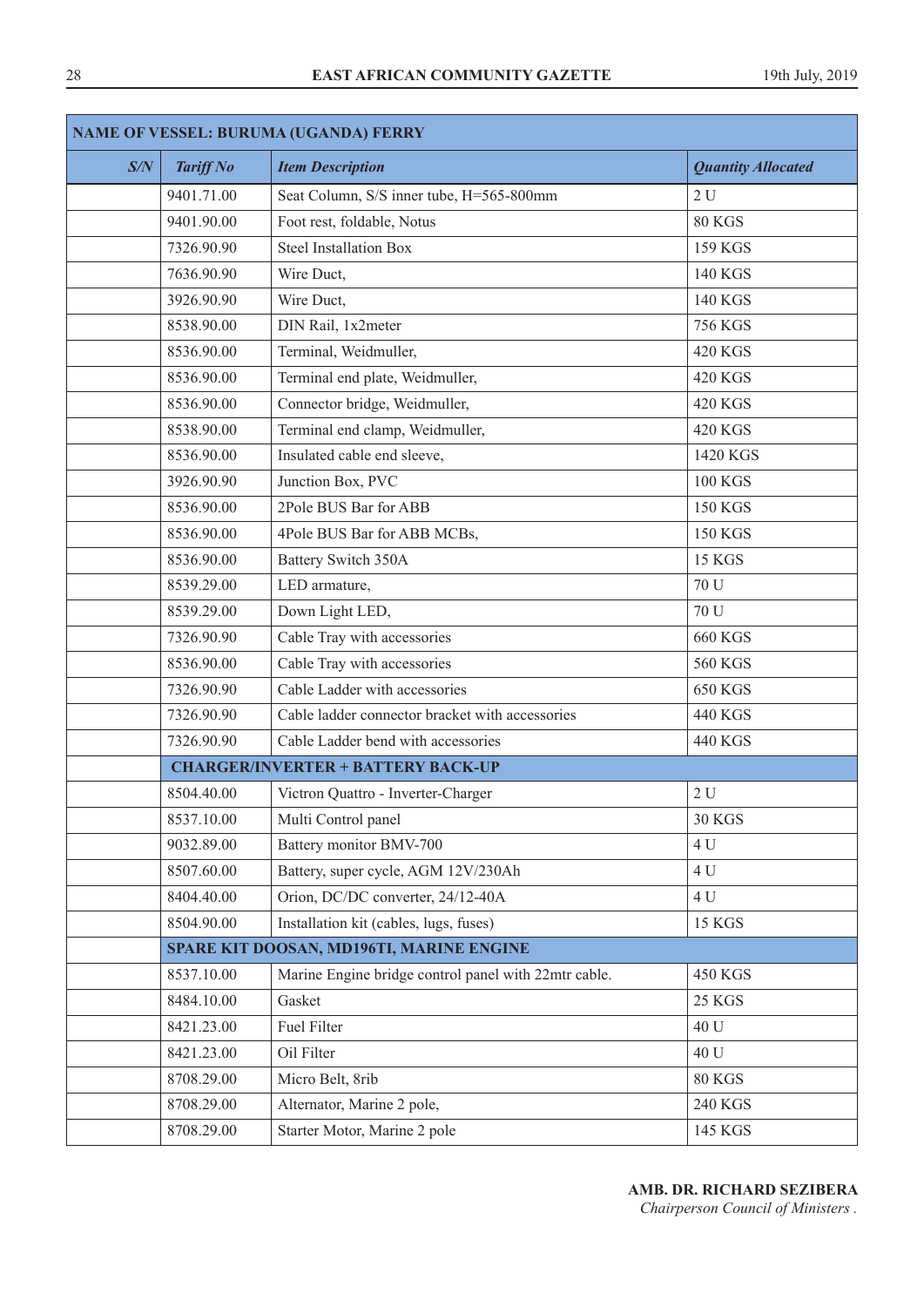Legal Notice No. EAC/125/2019.

## **THE EAST AFRICAN COMMUNITY CUSTOMS MANAGEMENT ACT 2004**

#### **LEGAL NOTICE**

In EXERCISE of the powers conferred upon the Council of Ministers by section 140 of the East African Community Customs Management Act 2004, the Council of Ministers has approved the following manufacturer to import the specified quantities of inputs for the manufacture of sea / lake ferry under the Duty Remission Scheme.

#### **APPROVED TANZANIA MANUFACTURER SONGORO MARINE AND QUANTITIES OF INPUTS TO MANUFACTURE MHARABA - NKOME (CHATO) FERRY TO BE IMPORTED AT A DUTY RATE OF 0% UNDER DUTY REMISSION SCHEME FOR TWELVE MONTHS**

| <b>NAME OF VESSEL: MHARABA - NKOME (CHATO) FERRY</b> |                  |                                      |                           |
|------------------------------------------------------|------------------|--------------------------------------|---------------------------|
| S/N                                                  | <b>Tariff No</b> | <b>Item Description</b>              | <b>Quantity Allocated</b> |
|                                                      | 8907.90.00       | Marine floating device - Buoyancy    | 180 U                     |
|                                                      | 8907.90.00       | Life buoy with light and line        | 80 U                      |
|                                                      | 8413.19.00       | Portable water pump                  | 26 U                      |
|                                                      | 6307.20.00       | Life Jacket                          | 1400 KGS                  |
|                                                      | 8424.10.00       | Fire Extinguisher                    | 54 U                      |
|                                                      | 8804.00.00       | Rockets parachutes                   | <b>120 KGS</b>            |
|                                                      | 3604.90.00       | Emergency fire signals               | 34 KGS                    |
|                                                      | 3604.90.00       | Hand flare                           | <b>75 KGS</b>             |
|                                                      | 3006.50.00       | First aid kit for lifeboat& raft     | <b>30 KGS</b>             |
|                                                      | 8906.90.00       | MOB Boat (without class certificate) | 4 U                       |
|                                                      | 8413.70.00       | Bilge P/P                            | 30 U                      |
|                                                      | 7316.00.00       | Anchor & Mooring system              | 4800 KGS                  |
|                                                      | 5607.50.00       | Mooring Rope                         | 890 KGS                   |
|                                                      | 7315.90.00       | Shackles                             | <b>140 KGS</b>            |
|                                                      | 7315.89.00       | Swivel (supply in swivel group)      | 80 KGS                    |
|                                                      | 7316.00.00       | Anchor stockless                     | <b>880 KGS</b>            |
|                                                      | 8425.31.00       | Anchor Winch Electric Type           | 4 U                       |
|                                                      | 7312.10.00       | Steel Mooring rope galvanized        | <b>450 KGS</b>            |
|                                                      | 9405.40.00       | Navigation Lights                    | 980 KGS                   |
|                                                      | 7316.00.00       | Panama Chock                         | 2,200                     |
|                                                      | 5607.49.00       | Mooring rope                         | <b>680 KGS</b>            |
|                                                      | 7907.00.00       | Anodes                               | <b>760 KGS</b>            |
|                                                      | 9401.79.00       | Pilot chair                          | 2U                        |
|                                                      | 7616.99.00       | Anodes                               | <b>682 KGS</b>            |
|                                                      | 9405.40.00       | Search light                         | 150 KGS                   |
|                                                      | 7325.99.00       | Sounding cap                         | 2150 KGS                  |
|                                                      | 7325.99.00       | Manhole cover                        | 2640 KGS                  |
|                                                      | 7325.99.00       | Manholes                             | 2640 KGS                  |
|                                                      | 8481.80.00       | Marine valves                        | <b>850 KGS</b>            |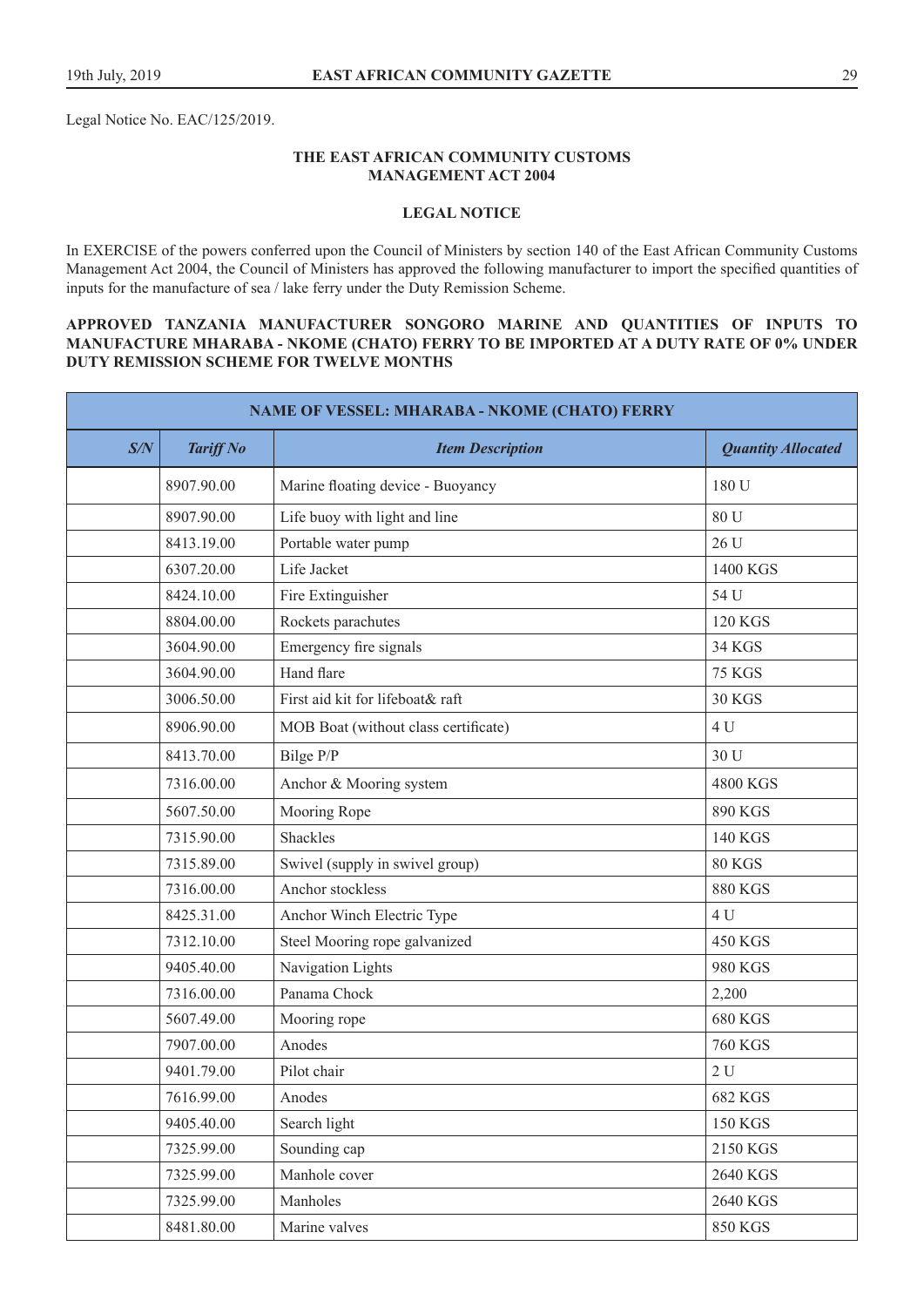| <b>NAME OF VESSEL: MHARABA - NKOME (CHATO) FERRY</b> |                  |                                                                            |                           |
|------------------------------------------------------|------------------|----------------------------------------------------------------------------|---------------------------|
| S/N                                                  | <b>Tariff No</b> | <b>Item Description</b>                                                    | <b>Quantity Allocated</b> |
|                                                      | 8481.80.00       | Gate valve dn65                                                            | <b>642 KGS</b>            |
|                                                      | 8481.80.00       | Anti return valve dn 80                                                    | <b>587 KGS</b>            |
|                                                      | 8421.21.00       | Sea water filter dn 80 Supply: weld type, galvanized; single for<br>water  | 36 U                      |
|                                                      | 8421.21.00       | Strainers dn65 Supply: weld type, galvanized; single, for water            | 46 U                      |
|                                                      | 8481.40.00       | Fire hydrant valve bronze dn 65 with quick coupling                        | 384 KGS                   |
|                                                      | 7310.29.90       | Fire hose box material:                                                    | 590 KGS                   |
|                                                      | 5909.00.00       | Fire hose Length                                                           | <b>498 KGS</b>            |
|                                                      | 7307.99.00       | <b>Coupling Material</b>                                                   | <b>780 KGS</b>            |
|                                                      | 7307.99.00       | Diffusor Material                                                          | <b>685 KGS</b>            |
|                                                      | 7307.22.00       | Sleeves bulkhead penetration for welding Fit for DN65 SCH80<br>pipe        | <b>786 KGS</b>            |
|                                                      | 7304.39.00       | Steel pipe seamless.                                                       | 3250 KGS                  |
|                                                      | 7307.99.00       | Sleeves bulkhead penetration for welding Fit for ND80 SCH40/<br>SCH80 pipe | 694 KGS                   |
|                                                      | 7304.39.00       | Steel pipe seamless sch80 dn80 L=90 m                                      | 2456 KGS                  |
|                                                      | 8481.80.00       | Air vent valve with float flap system                                      | 586 KGS                   |
|                                                      | 7307.21.00       | Flanges                                                                    | 1680 KGS                  |
|                                                      | 7307.99.00       | Bend 3D 90 deg steel dn80 (for weld)                                       | 1240 KGS                  |
|                                                      | 7307.99.00       | Bend 3D 90 deg steel dn65 (for weld)                                       | 1498 KGS                  |
|                                                      | 7304.39.00       | Steel pipe seamless sch80 dn80 l=140m                                      | 3200 KGS                  |
|                                                      | 7307.99.00       | Steel pipe accessories                                                     | 2654 KGS                  |
|                                                      | 7308.30.00       | Door and Frame                                                             | 6890 KGS                  |
|                                                      | 8501.61.00       | Gen-set                                                                    | 4 U                       |
|                                                      | 8413.81.00       | Fuel Pump                                                                  | 46 U                      |
|                                                      | 8421.21.00       | Filters                                                                    | 36 U                      |
|                                                      | 4823.70.00       | Paper gasket                                                               | <b>82 KGS</b>             |
|                                                      | 7304.39.00       | <b>Steel Pipe</b>                                                          | 5500 KGS                  |
|                                                      | 7307.99.00       | Nipples for greasing                                                       | <b>584 KGS</b>            |
|                                                      | 3918.10.00       | Floor covering                                                             | 3680 KGS                  |
|                                                      | 9005.10.00       | Binocular                                                                  | 2U                        |
|                                                      | 8513.10.90       | Watertight electric torch lamps                                            | 20 U                      |
|                                                      | 8201.40.00       | Axe (like for fire)                                                        | <b>16 KGS</b>             |
|                                                      | 4016.99.00       | Fender                                                                     | <b>486 KGS</b>            |
|                                                      | 9031.80.00       | Inclinometer (list for ship)                                               | 2U                        |
|                                                      | 9506.99.00       | Whistle (like policeman)                                                   | 16 U                      |
|                                                      | 7610.10.00       | Windows                                                                    | 8870 KGS                  |
|                                                      | 7610.10.00       | Window Frame                                                               | 8871 KGS                  |
|                                                      | 8512.40.00       | Window wiper                                                               | 24 U                      |
|                                                      | 5609.00.00       | Daymark ball                                                               | <b>56 KGS</b>             |
|                                                      | 7312.10.00       | Steel wire rope and accessories                                            | 2265 KGS                  |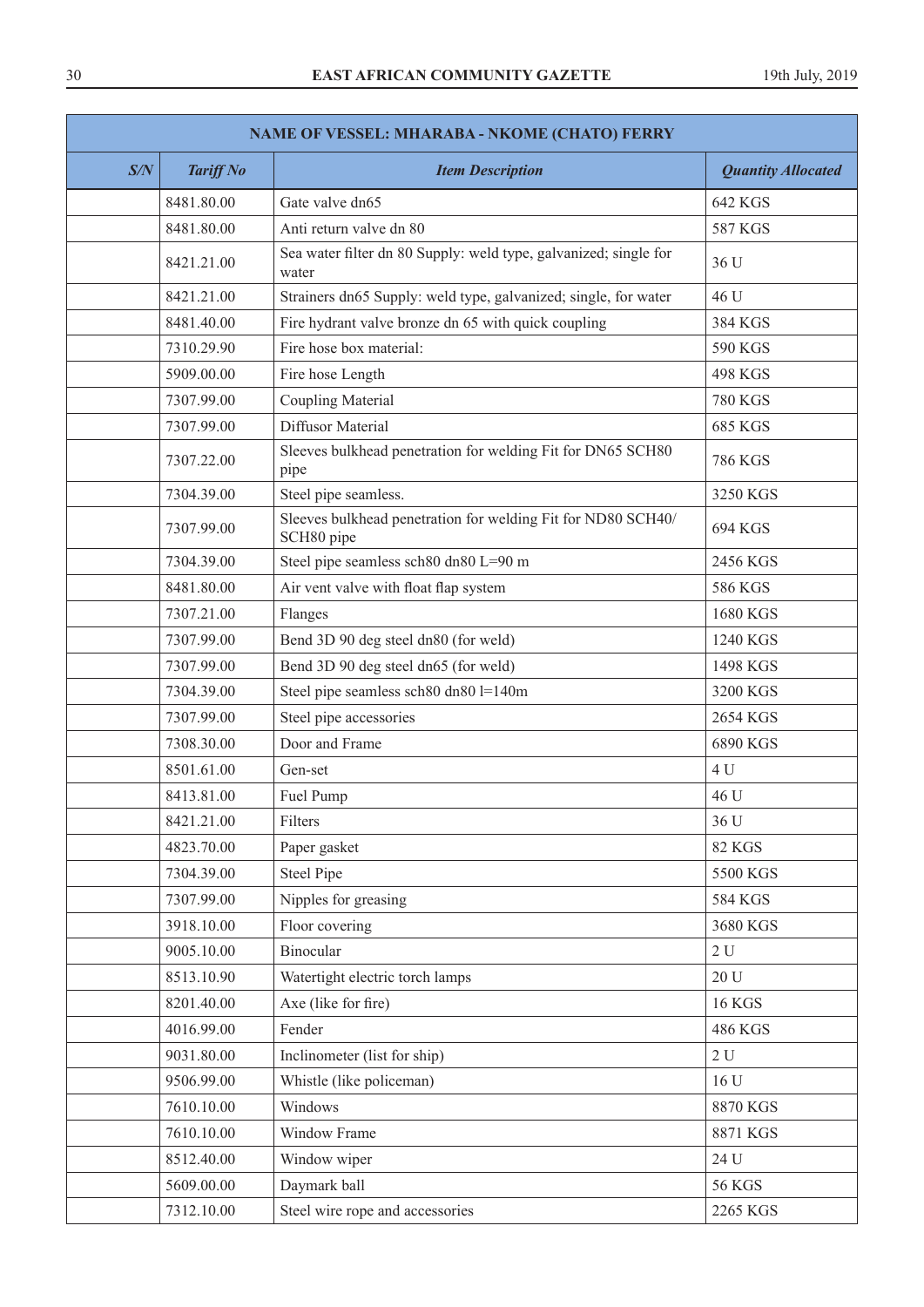| NAME OF VESSEL: MHARABA - NKOME (CHATO) FERRY |                  |                                                            |                           |
|-----------------------------------------------|------------------|------------------------------------------------------------|---------------------------|
| S/N                                           | <b>Tariff No</b> | <b>Item Description</b>                                    | <b>Quantity Allocated</b> |
|                                               | 8425.39.00       | Full set of Ramp lifting with accessories Hydraulic system | <b>8000 KGS</b>           |
|                                               | 7314.49.00       | Wire welded mesh                                           | 846 KGS                   |
|                                               | 7326.90.90       | Bottom plug                                                | <b>250 KGS</b>            |
|                                               | 7318.15.00       | <b>Bolts</b>                                               | 3500 KGS                  |
|                                               | 7308.90.99       | Composite rock wool panel and accessories                  | 16500 KGS                 |
|                                               | 8408.10.00       | Marine engines                                             | 4 U                       |
|                                               | 8483.40.00       | Marine gearbox                                             | 4 U                       |
|                                               | 8708.92.00       | Exhaust, Flexible, Muffler                                 | <b>180 KGS</b>            |
|                                               | 8487.10.00       | Propeller shaft                                            | 2460 KGS                  |
|                                               | 8487.10.00       | Propeller and Nut                                          | 2680 KGS                  |
|                                               | 8787.10.00       | Stern Tube Completer                                       | <b>860 KGS</b>            |
|                                               | 7208.52.00       | Marine steel plate 6mm                                     | 55800 KGS                 |
|                                               | 7208.52.00       | Marine steel plate 8mm                                     | 135,016 KGS               |
|                                               | 7208.52.00       | Marine steel plate 10mm                                    | 69600 KGS                 |
|                                               | 7208.51.00       | Marine steel plate 20mm                                    | 9860 KGS                  |
|                                               | 7308.90.99       | Ship Structure Element steel                               | 165000 KGS                |
|                                               | 7216.40.00       | Angle Bar                                                  | 62845 KGS                 |
|                                               | 3208.90.00       | Marine paints                                              | 15600 KGS                 |
|                                               | 8487.90.00       | Spare parts                                                | 3500 KGS                  |
|                                               | 4010.31.00       | Vee belts                                                  | <b>56 KGS</b>             |
|                                               | 8421.23.00       | Fuel filter elements                                       | 280 U                     |
|                                               | 8421.23.00       | Oil filter elements                                        | 280 U                     |
|                                               | 8511.40.00       | Starter motor                                              | 12 U                      |
|                                               | 8708.99.00       | Alternator                                                 | 380 KGS                   |
|                                               | 8413.70.00       | Water pump                                                 | 24 U                      |
|                                               | 8413.91.00       | Fuel pump                                                  | 24 U                      |
|                                               | 8487.10.00       | Main drive propeller shaft                                 | 1240 KGS                  |
|                                               | 8421.39.90       | Water separator                                            | <b>56 KGS</b>             |
|                                               | 8483.30.00       | Cut-less bearing                                           | 68 U                      |
|                                               | 8431.10.00       | Spare Parts for Ramp Lifting hydraulic winches             | 456 KGS                   |
|                                               | 8431.10.00       | Ramp lifting Hydraulic cylinder repair KIT                 | 389 KGS                   |
|                                               | 8413.91.00       | Spare parts for hydraulic pump assy                        | <b>684 KGS</b>            |
|                                               | 8413.91.00       | Hydraulic pump repair kit                                  | <b>86 KGS</b>             |
|                                               | 8483.50.00       | Pulley for steel wire rope                                 | 34 U                      |
|                                               | 7312.10.00       | Steel wire rope                                            | 1340 KGS                  |
|                                               | 8536.50.00       | Marine electric items, Switch, socket                      | 245 KGS                   |
|                                               | 8544.19.00       | <b>Electrical Wire</b>                                     | 16450 KGS                 |
|                                               | 8501.53.00       | Motor                                                      | 12 U                      |
|                                               | 8536.69.00       | Socket                                                     | 215 KGS                   |
|                                               | 8536.30.00       | Main Switch                                                | <b>30 KGS</b>             |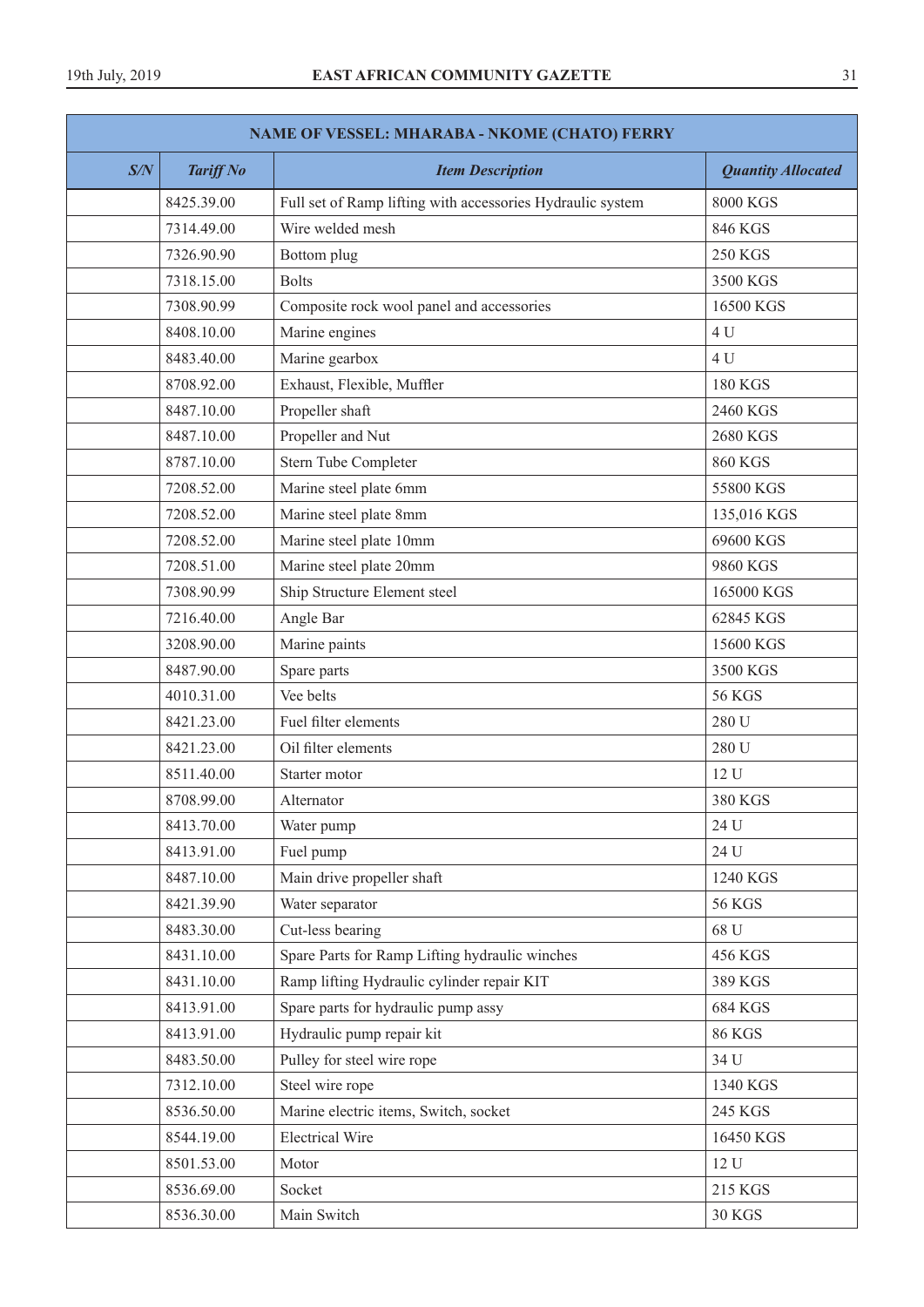| <b>NAME OF VESSEL: MHARABA - NKOME (CHATO) FERRY</b> |                  |                                                                                                                                                      |                           |
|------------------------------------------------------|------------------|------------------------------------------------------------------------------------------------------------------------------------------------------|---------------------------|
| S/N                                                  | <b>Tariff No</b> | <b>Item Description</b>                                                                                                                              | <b>Quantity Allocated</b> |
|                                                      | 8413.91.00       | Hydraulic Pump                                                                                                                                       | 15 U                      |
|                                                      | 7308.90.00       | Deck welded manholes                                                                                                                                 | 6300 KGS                  |
|                                                      | 8425.31.00       | Crane                                                                                                                                                | 12 U                      |
|                                                      | 7307.29.00       | Elbow                                                                                                                                                | <b>756 KGS</b>            |
|                                                      | 9014.10.00       | Navigational Compass                                                                                                                                 | 4 U                       |
|                                                      | 8526.10.00       | Navigational Radar                                                                                                                                   | 4 U                       |
|                                                      | 9015.80.00       | Echo Sounder with Transduer                                                                                                                          | 4 U                       |
|                                                      | 8526.10.00       | <b>GPS</b>                                                                                                                                           | 2U                        |
|                                                      | 8525.60.00       | <b>VHF</b> Radio                                                                                                                                     | 2U                        |
|                                                      | 8518.29.00       | Public Address System                                                                                                                                | 6 U                       |
|                                                      | 8531.90.00       | Marine Siren                                                                                                                                         | 8 KGS                     |
|                                                      | 8528.72.90       | TV                                                                                                                                                   | 18 U                      |
|                                                      | 8525.80.00       | CCTV camera system                                                                                                                                   | 30 U                      |
|                                                      | 8311.10.00       | Welding Rods                                                                                                                                         | 8700 KGS                  |
|                                                      | 6804.22.00       | <b>Cutting Disk</b>                                                                                                                                  | 9800 KGS                  |
|                                                      | 6804.22.00       | <b>Grinding Disk</b>                                                                                                                                 | 10200 KGS                 |
|                                                      | 9401.80.00       | <b>Seats</b>                                                                                                                                         | 3000 U                    |
|                                                      | 8525.60.00       | Portable VHF radio                                                                                                                                   | 2U                        |
|                                                      | 8536.50.00       | Switch                                                                                                                                               | <b>650 KGS</b>            |
|                                                      | 8536.69.00       | Socket                                                                                                                                               | <b>650 KGS</b>            |
|                                                      | 8501.53.00       | Power pack: 380v/50hz 18.5KW motor                                                                                                                   | 8 U                       |
|                                                      | 8708.99.00       | Tank 2001 with air cooling full set                                                                                                                  | <b>700 KGS</b>            |
|                                                      | 8425.39.00       | Hydraulic winches 5t:                                                                                                                                | 15 U                      |
|                                                      | 8481.80.00       | <b>Balls</b> valves                                                                                                                                  | <b>650 KGS</b>            |
|                                                      | 8431.49.00       | Hydraulic oil return line: pipe inside diameter 50 mm working<br>pressure 250 bars                                                                   | <b>450 KGS</b>            |
|                                                      | 8431.49.00       | Hydraulic oil feed line: (pressure) pipe inside diameter 30 mm<br>working pressure 250 bars supply in 6m/pc 30/38mm comply with:<br>EN10305 standard | <b>684 KGS</b>            |
|                                                      | 7307.99.00       | Bend for pressure line 90 deg Out dia: 38 socket type                                                                                                | 540 KGS                   |
|                                                      | 7307.99.00       | Bend for return line 90 deg                                                                                                                          | 359 KGS                   |
|                                                      | 7307.29.00       | Link set for linking straight pipe                                                                                                                   | 1200 KGS                  |
|                                                      | 8205.70.00       | Support for pressure line (clamps) Out dia: 38mm; heave duty<br>standard                                                                             | <b>460 KGS</b>            |
|                                                      | 7315.12.00       | Chains with 2500 mm long with one shackles at each end and<br>working load 12t Material: 25Mnv WLL: 15T                                              | 1800 KGS                  |
|                                                      | 8308.10.00       | Eyes hooks working load 12t with latch Supply: WWL 12t materi-<br>al: 20Mn2                                                                          | 980 KGS                   |
|                                                      | 7315.12.00       | Chains 1500 mm long with one shackle at one end working load<br>12t Material: 25Mnv WLL: 15T                                                         | 2400 KGS                  |
|                                                      | 8308.90.00       | Masters links 38 mm diameter (hook must matches with) Supply:<br>WWL 12t material: 20Mn2                                                             | 543 KGS                   |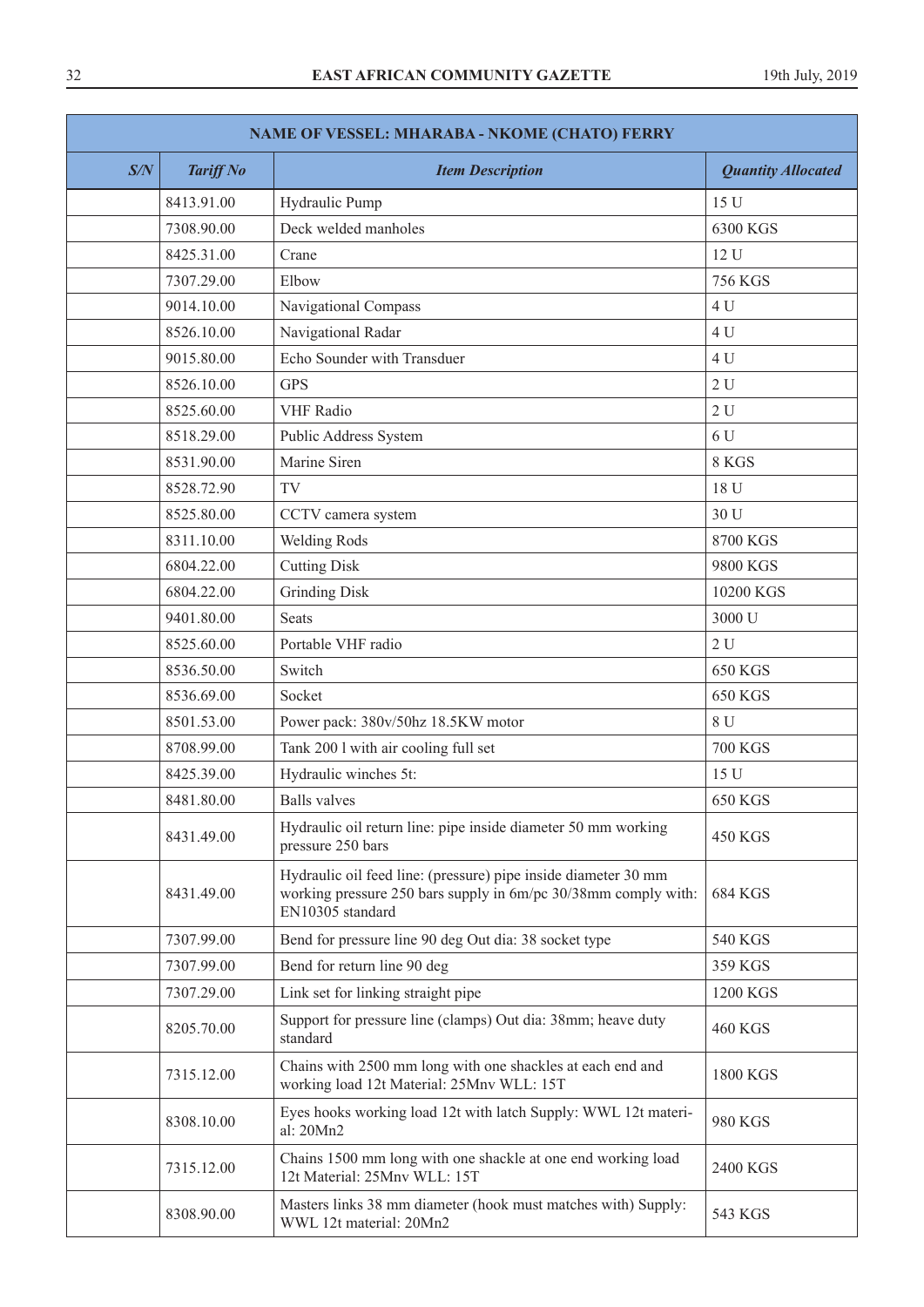| <b>NAME OF VESSEL: MHARABA - NKOME (CHATO) FERRY</b> |                  |                                                                         |                           |
|------------------------------------------------------|------------------|-------------------------------------------------------------------------|---------------------------|
| S/N                                                  | <b>Tariff No</b> | <b>Item Description</b>                                                 | <b>Quantity Allocated</b> |
|                                                      | 8431.49.00       | Sheaves with axes including print for chain Material: 42CrMno<br>forged | 350 KGS                   |
|                                                      | 9403.20.00       | Furniture                                                               | 8600 KGS                  |
|                                                      | 9403.20.00       | Locker                                                                  | 1250 KGS                  |
|                                                      | 9403.10.00       | Metal Furniture                                                         | 1980 KGS                  |
|                                                      | 7419.99.00       | Cable Connector                                                         | <b>860 KGS</b>            |
|                                                      | 7307.29.00       | Elbow                                                                   | <b>746 KGS</b>            |
|                                                      | 7604.10.00       | Aluminium Rod                                                           | 3250 KGS                  |
|                                                      | 7326.90.90       | Double bollard                                                          | 1890 KGS                  |
|                                                      | 3923.10.00       | Trash Can                                                               | <b>250 KGS</b>            |
|                                                      | 7228.10.00       | Solid round bar                                                         | 4530 KGS                  |
|                                                      | 7208.53.00       | Chequered plates 2.4mx1.2mx3.5mm                                        | 56360 KGS                 |
|                                                      | 8311.10.00       | Welding electrode                                                       | 15400 KGS                 |
|                                                      | 7216.10.00       | Angel Line                                                              | 65400 KGS                 |
|                                                      | 7907.00.90       | Zinc Anode                                                              | <b>650 KGS</b>            |
|                                                      | 7326.90.90       | Hatches                                                                 | 980 KGS                   |
|                                                      | 7326.90.90       | Manholes                                                                | 890 KGS                   |
|                                                      | 7214.99.00       | Round Bar                                                               | 4315 KGS                  |
|                                                      | 7326.90.90       | Mast (strike mast <sup>[1]</sup>                                        | <b>20 KGS</b>             |
|                                                      | 7326.90.90       | <b>Bollard</b>                                                          | <b>680 KGS</b>            |
|                                                      | 7626.90.90       | Chock                                                                   | 790 KGS                   |
|                                                      | 7326.90.90       | Ladder+ Handrail                                                        | 7650 KGS                  |
|                                                      | 8481.80.00       | Plugs+ scupper                                                          | <b>120 KGS</b>            |
|                                                      | 9403.60.00       | Furniture                                                               | 2350 KGS                  |
|                                                      | 8414.59.00       | Ventilator                                                              | 14 U                      |
|                                                      | 9405.40.00       | Searching Light                                                         | <b>864 KGS</b>            |
|                                                      | 8421.39.90       | Fuel water separator                                                    | 12 U                      |
|                                                      | 8483.10.00       | Shaft material                                                          | 12 U                      |
|                                                      | 7307.99.00       | Coupling                                                                | <b>840 KGS</b>            |
|                                                      | 8482.90.00       | <b>STERN TUBE</b>                                                       | 2480 KGS                  |
|                                                      | 8487.10.00       | Propeller                                                               | 8460 KGS                  |
|                                                      | 7326.90.90       | Marine Rudder with accessories                                          | 7620 KGS                  |
|                                                      | 8531.10.00       | Bilge water alarm system panel                                          | 14 U                      |
|                                                      | 8531.10.00       | Floating ball alarm                                                     | 14 U                      |
|                                                      | 7307.29.00       | Fitting                                                                 | 1510 KGS                  |
|                                                      | 8104.90.00       | Magnesium Anode                                                         | <b>85 KGS</b>             |
|                                                      | 8536.90.00       | SWITCH PANEL WITH FUSES                                                 | 350 KGS                   |
|                                                      | 8512.40.00       | WINDOW WIPER with motor, window Arm, Blade, switch                      | $8\,\mathrm{U}$           |
|                                                      | 9208.90.00       | SHIPS WHISTLE/HORN, TYFON, 24VDC                                        | 2U                        |
|                                                      | 9401.71.00       | Captains Seat, Modell Caspian Sea, Leather                              | 1 <sub>U</sub>            |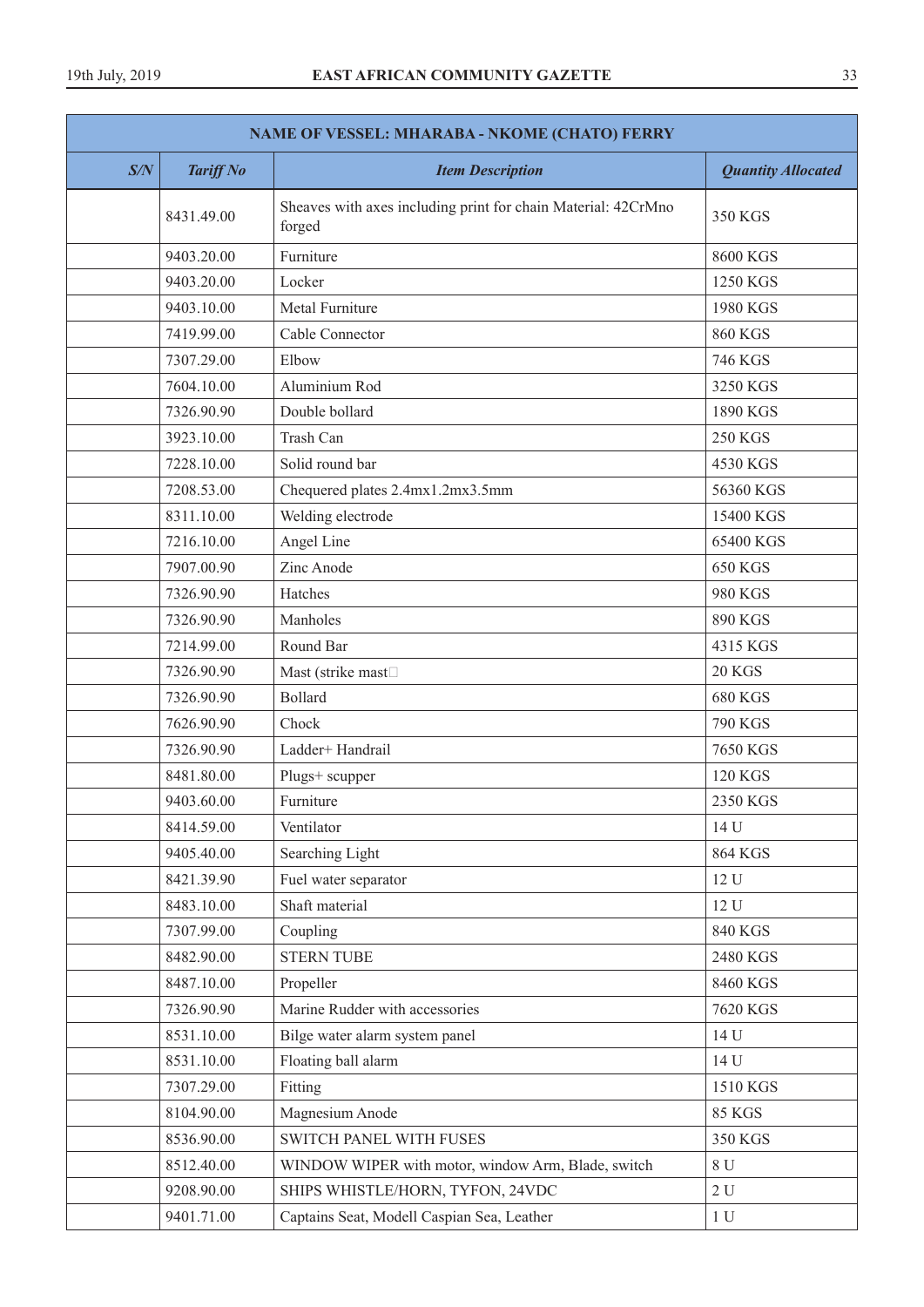| NAME OF VESSEL: MHARABA - NKOME (CHATO) FERRY |                                          |                                                      |                           |  |  |
|-----------------------------------------------|------------------------------------------|------------------------------------------------------|---------------------------|--|--|
| S/N                                           | <b>Tariff No</b>                         | <b>Item Description</b>                              | <b>Quantity Allocated</b> |  |  |
|                                               | 9401.71.00                               | Base for Seat, Notus 60                              | 2U                        |  |  |
|                                               | 9401.71.00                               | Seat Column, S/S inner tube, H=565-800mm             | 2U                        |  |  |
|                                               | 9401.90.00                               | Foot rest, foldable, Notus                           | 80 KGS                    |  |  |
|                                               | 7326.90.90                               | <b>Steel Installation Box</b>                        | 159 KGS                   |  |  |
|                                               | 7636.90.90                               | Wire Duct,                                           | 140 KGS                   |  |  |
|                                               | 3926.90.90                               | Wire Duct,                                           | 140 KGS                   |  |  |
|                                               | 8538.90.00                               | DIN Rail, 1x2meter                                   | <b>756 KGS</b>            |  |  |
|                                               | 8536.90.00                               | Terminal, Weidmuller,                                | <b>420 KGS</b>            |  |  |
|                                               | 8536.90.00                               | Terminal end plate, Weidmuller,                      | <b>420 KGS</b>            |  |  |
|                                               | 8536.90.00                               | Connector bridge, Weidmuller,                        | <b>420 KGS</b>            |  |  |
|                                               | 8538.90.00                               | Terminal end clamp, Weidmuller,                      | 420 KGS                   |  |  |
|                                               | 8536.90.00                               | Insulated cable end sleeve,                          | 1420 KGS                  |  |  |
|                                               | 3926.90.90                               | Junction Box, PVC                                    | <b>100 KGS</b>            |  |  |
|                                               | 8536.90.00                               | 2Pole BUS Bar for ABB                                | <b>150 KGS</b>            |  |  |
|                                               | 8536.90.00                               | 4Pole BUS Bar for ABB MCBs,                          | <b>150 KGS</b>            |  |  |
|                                               | 8536.90.00                               | Battery Switch 350A                                  | <b>15 KGS</b>             |  |  |
|                                               | 8539.29.00                               | LED armature,                                        | 70 U                      |  |  |
|                                               | 8539.29.00                               | Down Light LED,                                      | 70 U                      |  |  |
|                                               | 7326.90.90                               | Cable Tray with accessories                          | <b>660 KGS</b>            |  |  |
|                                               | 8536.90.00                               | Cable Tray with accessories                          | <b>560 KGS</b>            |  |  |
|                                               | 7326.90.90                               | Cable Ladder with accessories                        | <b>650 KGS</b>            |  |  |
|                                               | 7326.90.90                               | Cable ladder connector bracket with accessories      | 440 KGS                   |  |  |
|                                               | 7326.90.90                               | Cable Ladder bend with accessories                   | 440 KGS                   |  |  |
|                                               |                                          | <b>CHARGER/INVERTER + BATTERY BACK-UP</b>            |                           |  |  |
|                                               | 8504.40.00                               | Victron Quattro - Inverter-Charger                   | 2U                        |  |  |
|                                               | 8537.10.00                               | Multi Control panel                                  | <b>30 KGS</b>             |  |  |
|                                               | 9032.89.00                               | Battery monitor BMV-700                              | 4 U                       |  |  |
|                                               | 8507.60.00                               | Battery, super cycle, AGM 12V/230Ah                  | 4 U                       |  |  |
|                                               | 8404.40.00                               | Orion, DC/DC converter, 24/12-40A                    | 4 U                       |  |  |
|                                               | 8504.90.00                               | Installation kit (cables, lugs, fuses)               | <b>15 KGS</b>             |  |  |
|                                               | SPARE KIT DOOSAN, MD196TI, MARINE ENGINE |                                                      |                           |  |  |
|                                               | 8537.10.00                               | Marine Engine bridge control panel with 22mtr cable. | <b>450 KGS</b>            |  |  |
|                                               | 8484.10.00                               | Gasket                                               | <b>25 KGS</b>             |  |  |
|                                               | 8421.23.00                               | Fuel Filter                                          | 40 U                      |  |  |
|                                               | 8421.23.00                               | Oil Filter                                           | 40 U                      |  |  |
|                                               | 8708.29.00                               | Micro Belt, 8rib                                     | <b>80 KGS</b>             |  |  |
|                                               | 8708.29.00                               | Alternator, Marine 2 pole,                           | <b>240 KGS</b>            |  |  |
|                                               | 8708.29.00                               | Starter Motor, Marine 2 pole                         | 145 KGS                   |  |  |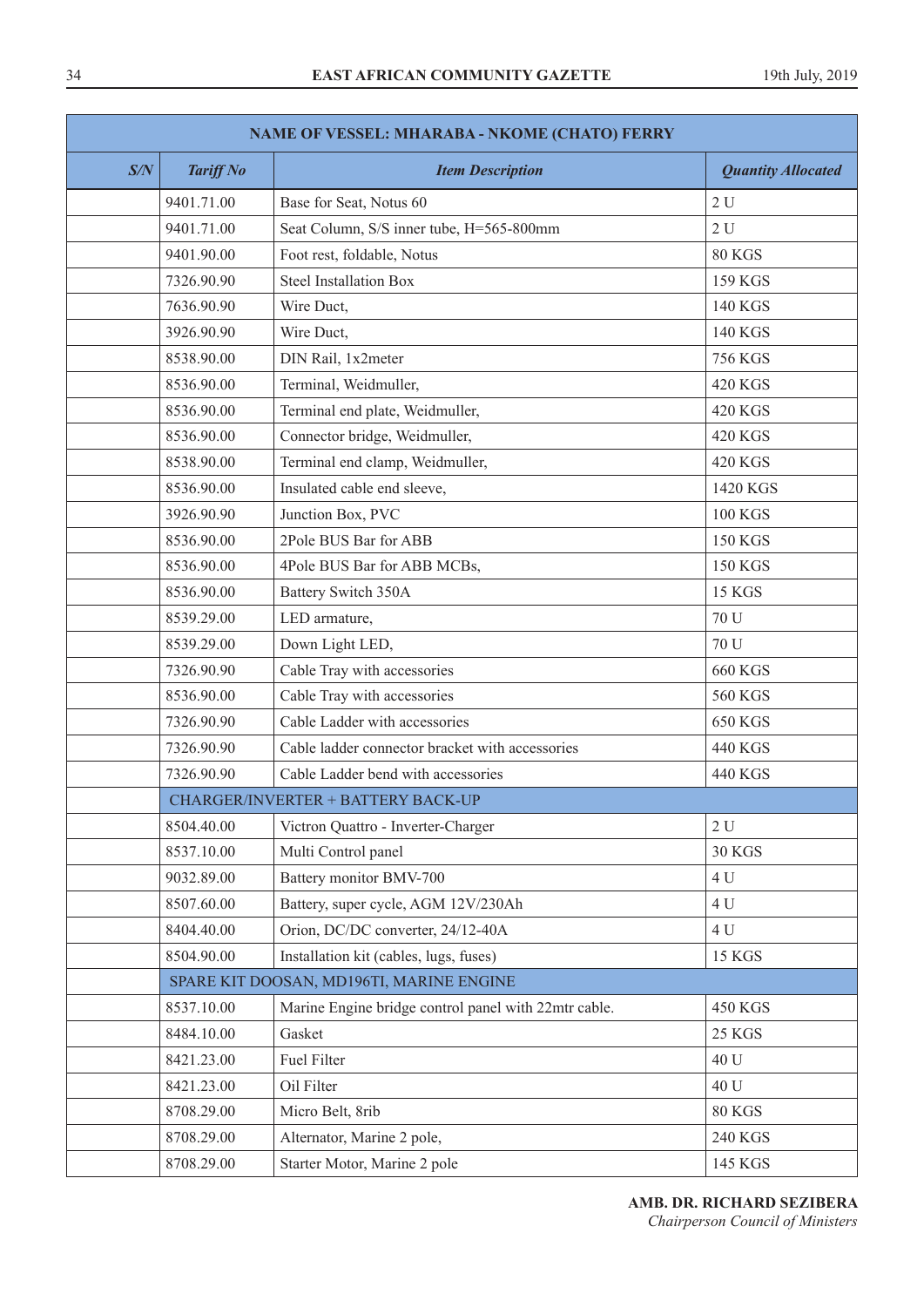Legal Notice No. EAC/126/2019.

# **THE EAST AFRICAN COMMUNITY CUSTOMS MANAGEMENT ACT 2004**

#### **LEGAL NOTICE**

In EXERCISE of the powers conferred upon the Council of Ministers by section 140 of the East African Community Customs Management Act 2004, the Council of Ministers has approved the following manufacturer to import the specified quantities of inputs for the manufacture of sea / lake ferry under the Duty Remission Scheme.

# **APPROVED TANZANIA MANUFACTURER SONGORO MARINE AND QUANTITIES OF INPUTS TO MANUFACTURE KAYENZE - BEZI FERRY TO BE IMPORTED AT A DUTY RATE OF 0% UNDER DUTY REMISSION SCHEME FOR TWELVE MONTHS**

| NAME OF VESSEL: KAYENZE - BEZI FERRY |                  |                                      |                           |
|--------------------------------------|------------------|--------------------------------------|---------------------------|
| S/N                                  | <b>Tariff No</b> | <b>Item Description</b>              | <b>Quantity Allocated</b> |
|                                      | 8907.90.00       | Marine floating device - Buoyancy    | 180 U                     |
|                                      | 8907.90.00       | Life buoy with light and line        | 80 U                      |
|                                      | 8413.19.00       | Portable water pump                  | 26 U                      |
|                                      | 6307.20.00       | Life Jacket                          | 1400 KGS                  |
|                                      | 8424.10.00       | Fire Extinguisher                    | 54 U                      |
|                                      | 8804.00.00       | Rockets parachutes                   | <b>120 KGS</b>            |
|                                      | 3604.90.00       | Emergency fire signals               | <b>34 KGS</b>             |
|                                      | 3604.90.00       | Hand flare                           | <b>75 KGS</b>             |
|                                      | 3006.50.00       | First aid kit for lifeboat& raft     | <b>30 KGS</b>             |
|                                      | 8906.90.00       | MOB Boat (without class certificate) | 4 U                       |
|                                      | 8413.70.00       | Bilge P/P                            | 30 U                      |
|                                      | 7316.00.00       | Anchor & Mooring system              | 4800 KGS                  |
|                                      | 5607.50.00       | Mooring Rope                         | 890 KGS                   |
|                                      | 7315.90.00       | Shackles                             | 140 KGS                   |
|                                      | 7315.89.00       | Swivel (supply in swivel group)      | <b>80 KGS</b>             |
|                                      | 7316.00.00       | Anchor stockless                     | <b>880 KGS</b>            |
|                                      | 8425.31.00       | Anchor Winch Electric Type           | 4 U                       |
|                                      | 7312.10.00       | Steel Mooring rope galvanized        | <b>450 KGS</b>            |
|                                      | 9405.40.00       | Navigation Lights                    | 980 KGS                   |
|                                      | 7316.00.00       | Panama Chock                         | 2,200                     |
|                                      | 5607.49.00       | Mooring rope                         | <b>680 KGS</b>            |
|                                      | 7907.00.00       | Anodes                               | <b>760 KGS</b>            |
|                                      | 9401.79.00       | Pilot chair                          | 2U                        |
|                                      | 7616.99.00       | Anodes                               | 682 KGS                   |
|                                      | 9405.40.00       | Search light                         | <b>150 KGS</b>            |
|                                      | 7325.99.00       | Sounding cap                         | 2150 KGS                  |
|                                      | 7325.99.00       | Manhole cover                        | 2640 KGS                  |
|                                      | 7325.99.00       | Manholes                             | 2640 KGS                  |
|                                      | 8481.80.00       | Marine valves                        | <b>850 KGS</b>            |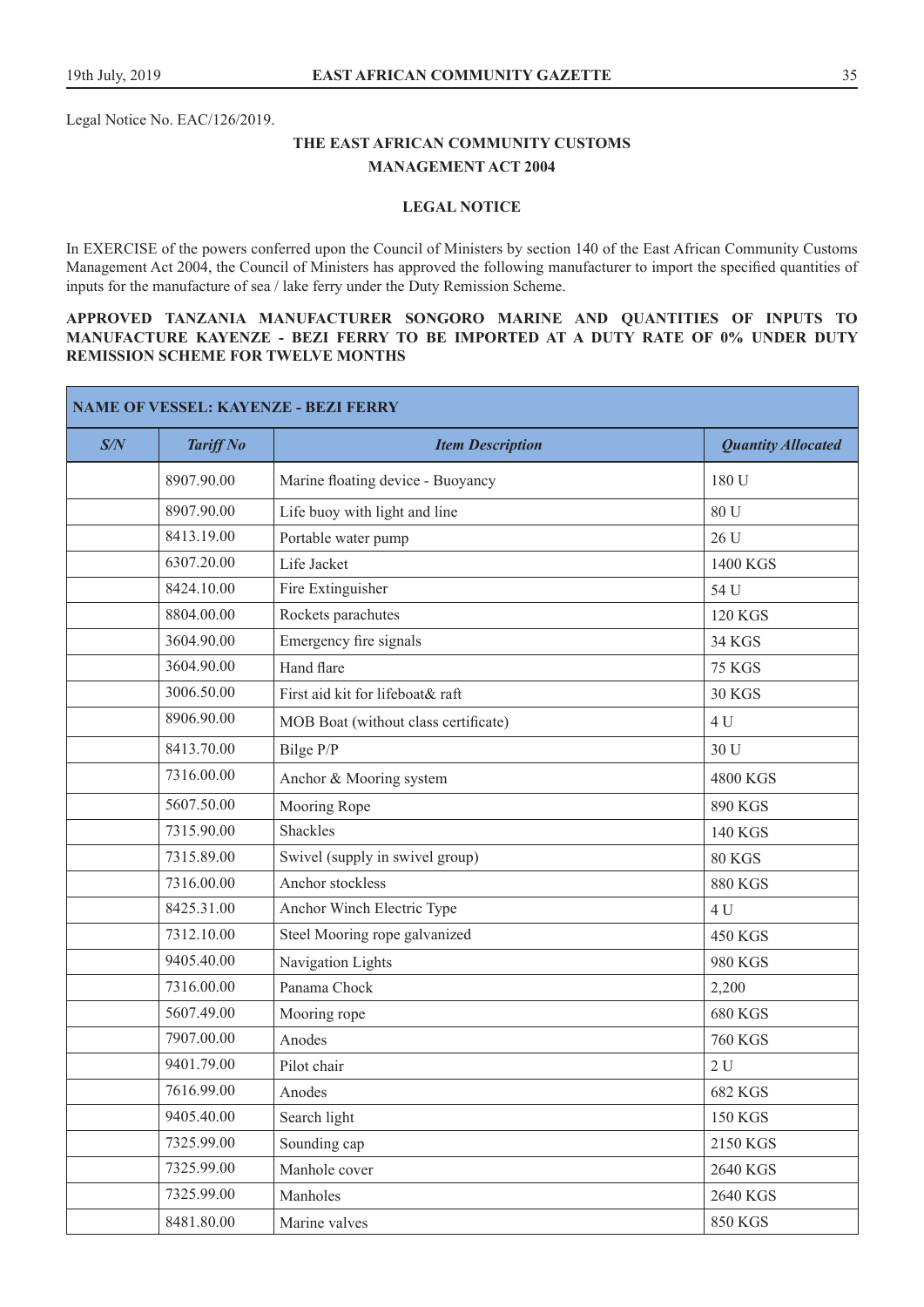٦

|     | <b>NAME OF VESSEL: KAYENZE - BEZI FERRY</b> |                                                                            |                           |  |
|-----|---------------------------------------------|----------------------------------------------------------------------------|---------------------------|--|
| S/N | <b>Tariff No</b>                            | <b>Item Description</b>                                                    | <b>Quantity Allocated</b> |  |
|     | 8481.80.00                                  | Gate valve dn65                                                            | 642 KGS                   |  |
|     | 8481.80.00                                  | Anti return valve dn 80                                                    | <b>587 KGS</b>            |  |
|     | 8421.21.00                                  | Sea water filter dn 80 Supply: weld type, galvanized; single for<br>water  | 36 U                      |  |
|     | 8421.21.00                                  | Strainers dn65 Supply: weld type, galvanized; single □for water            | 46 U                      |  |
|     | 8481.40.00                                  | Fire hydrant valve bronze dn 65 with quick coupling                        | 384 KGS                   |  |
|     | 7310.29.90                                  | Fire hose box material:                                                    | 590 KGS                   |  |
|     | 5909.00.00                                  | Fire hose Length                                                           | <b>498 KGS</b>            |  |
|     | 7307.99.00                                  | Coupling Material                                                          | <b>780 KGS</b>            |  |
|     | 7307.99.00                                  | Diffusor Material                                                          | 685 KGS                   |  |
|     | 7307.22.00                                  | Sleeves bulkhead penetration for welding Fit for DN65 SCH80<br>pipe        | <b>786 KGS</b>            |  |
|     | 7304.39.00                                  | Steel pipe seamless.                                                       | 3250 KGS                  |  |
|     | 7307.99.00                                  | Sleeves bulkhead penetration for welding Fit for ND80 SCH40/<br>SCH80 pipe | 694 KGS                   |  |
|     | 7304.39.00                                  | Steel pipe seamless sch80 dn80 L=90 m                                      | 2456 KGS                  |  |
|     | 8481.80.00                                  | Air vent valve with float flap system                                      | 586 KGS                   |  |
|     | 7307.21.00                                  | Flanges                                                                    | 1680 KGS                  |  |
|     | 7307.99.00                                  | Bend 3D 90 deg steel dn80 (for weld)                                       | 1240 KGS                  |  |
|     | 7307.99.00                                  | Bend 3D 90 deg steel dn65 (for weld)                                       | 1498 KGS                  |  |
|     | 7304.39.00                                  | Steel pipe seamless sch80 dn80 l=140m                                      | 3200 KGS                  |  |
|     | 7307.99.00                                  | Steel pipe accessories                                                     | 2654 KGS                  |  |
|     | 7308.30.00                                  | Door and Frame                                                             | 6890 KGS                  |  |
|     | 8501.61.00                                  | Gen-set                                                                    | 4 U                       |  |
|     | 8413.81.00                                  | Fuel Pump                                                                  | 46 U                      |  |
|     | 8421.21.00                                  | Filters                                                                    | 36 U                      |  |
|     | 4823.70.00                                  | Paper gasket                                                               | <b>82 KGS</b>             |  |
|     | 7304.39.00                                  | <b>Steel Pipe</b>                                                          | 5500 KGS                  |  |
|     | 7307.99.00                                  | Nipples for greasing                                                       | 584 KGS                   |  |
|     | 3918.10.00                                  | Floor covering                                                             | 3680 KGS                  |  |
|     | 9005.10.00                                  | Binocular                                                                  | 2U                        |  |
|     | 8513.10.90                                  | Watertight electric torch lamps                                            | 20U                       |  |
|     | 8201.40.00                                  | Axe (like for fire)                                                        | <b>16 KGS</b>             |  |
|     | 4016.99.00                                  | Fender                                                                     | 486 KGS                   |  |
|     | 9031.80.00                                  | Inclinometer (list for ship)                                               | 2U                        |  |
|     | 9506.99.00                                  | Whistle (like policeman)                                                   | 16 U                      |  |
|     | 7610.10.00                                  | Windows                                                                    | 8870 KGS                  |  |
|     | 7610.10.00                                  | Window Frame                                                               | 8871 KGS                  |  |
|     | 8512.40.00                                  | Window wiper                                                               | 24 U                      |  |
|     | 5609.00.00                                  | Daymark ball                                                               | <b>56 KGS</b>             |  |
|     | 7312.10.00                                  | Steel wire rope and<br>accessories                                         | 2265 KGS                  |  |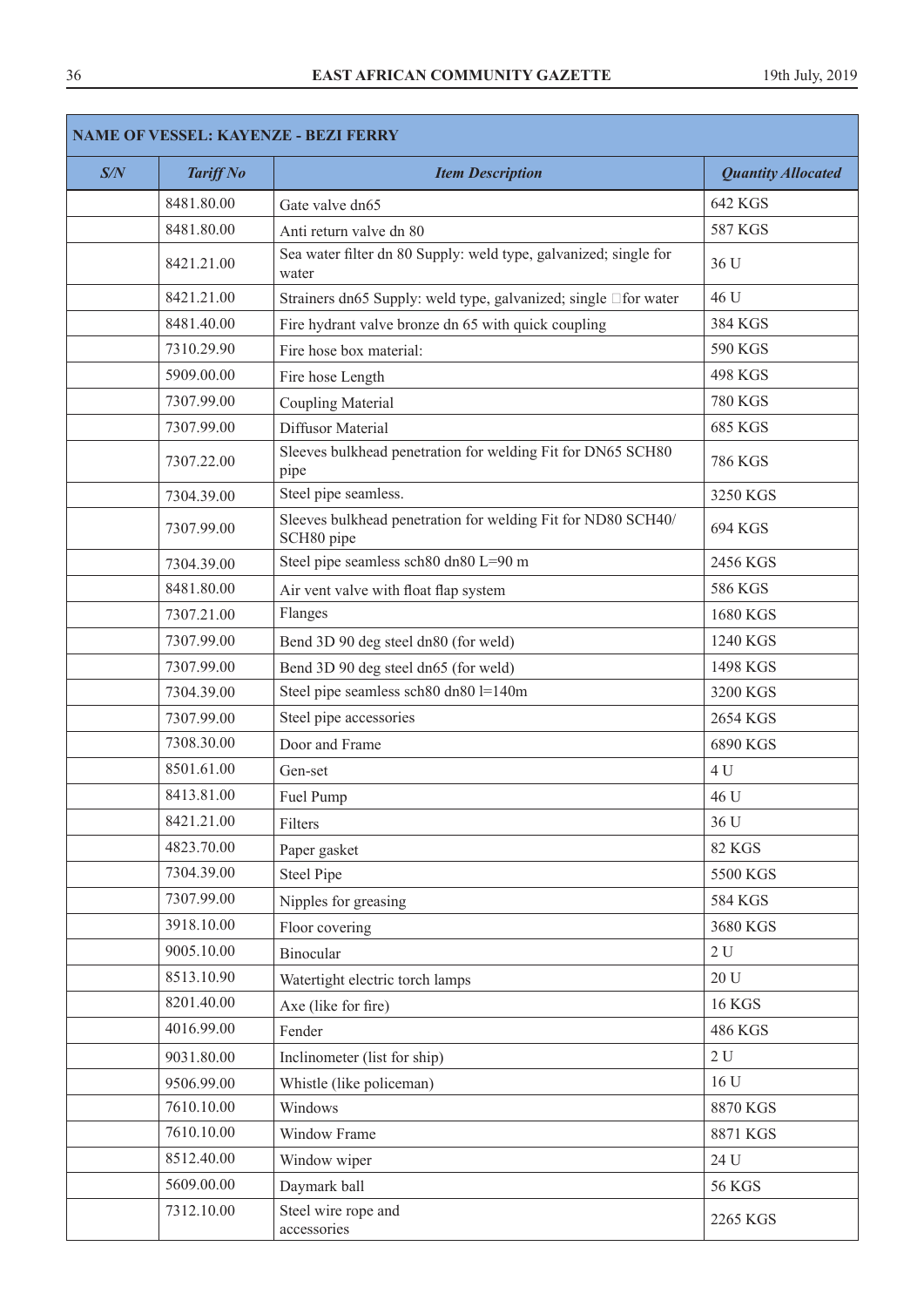ı

| S/N | <b>Tariff No</b> | <b>Item Description</b>                                    | <b>Quantity Allocated</b> |
|-----|------------------|------------------------------------------------------------|---------------------------|
|     | 8425.39.00       | Full set of Ramp lifting with accessories Hydraulic system | <b>8000 KGS</b>           |
|     | 7314.49.00       | Wire welded mesh                                           | 846 KGS                   |
|     | 7326.90.90       | Bottom plug                                                | <b>250 KGS</b>            |
|     | 7318.15.00       | <b>Bolts</b>                                               | 3500 KGS                  |
|     | 7308.90.99       | Composite rock wool panel and accessories                  | 16500 KGS                 |
|     | 8408.10.00       | Marine engines                                             | 4 U                       |
|     | 8483.40.00       | Marine gearbox                                             | 4 U                       |
|     | 8708.92.00       | Exhaust, Flexible, Muffler                                 | <b>180 KGS</b>            |
|     | 8487.10.00       | Propeller shaft                                            | 2460 KGS                  |
|     | 8487.10.00       | Propeller and Nut                                          | 2680 KGS                  |
|     | 8787.10.00       | Stern Tube Completer                                       | <b>860 KGS</b>            |
|     | 7208.52.00       | Marine steel plate 6mm                                     | 55800 KGS                 |
|     | 7208.52.00       | Marine steel plate 8mm                                     | 135,016 KGS               |
|     | 7208.52.00       | Marine steel plate 10mm                                    | 69600 KGS                 |
|     | 7208.51.00       | Marine steel plate 20mm                                    | 9860 KGS                  |
|     | 7308.90.99       | Ship Structure Element steel                               | 165000 KGS                |
|     | 7216.40.00       | Angle Bar                                                  | 62845 KGS                 |
|     | 3208.90.00       | Marine paints                                              | 15600 KGS                 |
|     | 8487.90.00       | Spare parts                                                | 3500 KGS                  |
|     | 4010.31.00       | Vee belts                                                  | <b>56 KGS</b>             |
|     | 8421.23.00       | Fuel filter elements                                       | 280 U                     |
|     | 8421.23.00       | Oil filter elements                                        | 280 U                     |
|     | 8511.40.00       | Starter motor                                              | 12 U                      |
|     | 8708.99.00       | Alternator                                                 | 380 KGS                   |
|     | 8413.70.00       | Water pump                                                 | 24 U                      |
|     | 8413.91.00       | Fuel pump                                                  | 24 U                      |
|     | 8487.10.00       | Main drive propeller shaft                                 | 1240 KGS                  |
|     | 8421.39.90       | Water separator                                            | <b>56 KGS</b>             |
|     | 8483.30.00       | Cut-less bearing                                           | 68 U                      |
|     | 8431.10.00       | Spare Parts for Ramp Lifting hydraulic winches             | 456 KGS                   |
|     | 8431.10.00       | Ramp lifting Hydraulic cylinder repair KIT                 | 389 KGS                   |
|     | 8413.91.00       | Spare parts for hydraulic pump assy                        | 684 KGS                   |
|     | 8413.91.00       | Hydraulic pump repair kit                                  | <b>86 KGS</b>             |
|     | 8483.50.00       | Pulley for steel wire rope                                 | 34 U                      |
|     | 7312.10.00       | Steel wire rope                                            | 1340 KGS                  |
|     | 8536.50.00       | Marine electric items, Switch, socket                      | 245 KGS                   |
|     | 8544.19.00       | <b>Electrical Wire</b>                                     | 16450 KGS                 |
|     | 8501.53.00       | Motor                                                      | 12 U                      |
|     | 8536.69.00       | Socket                                                     | 215 KGS                   |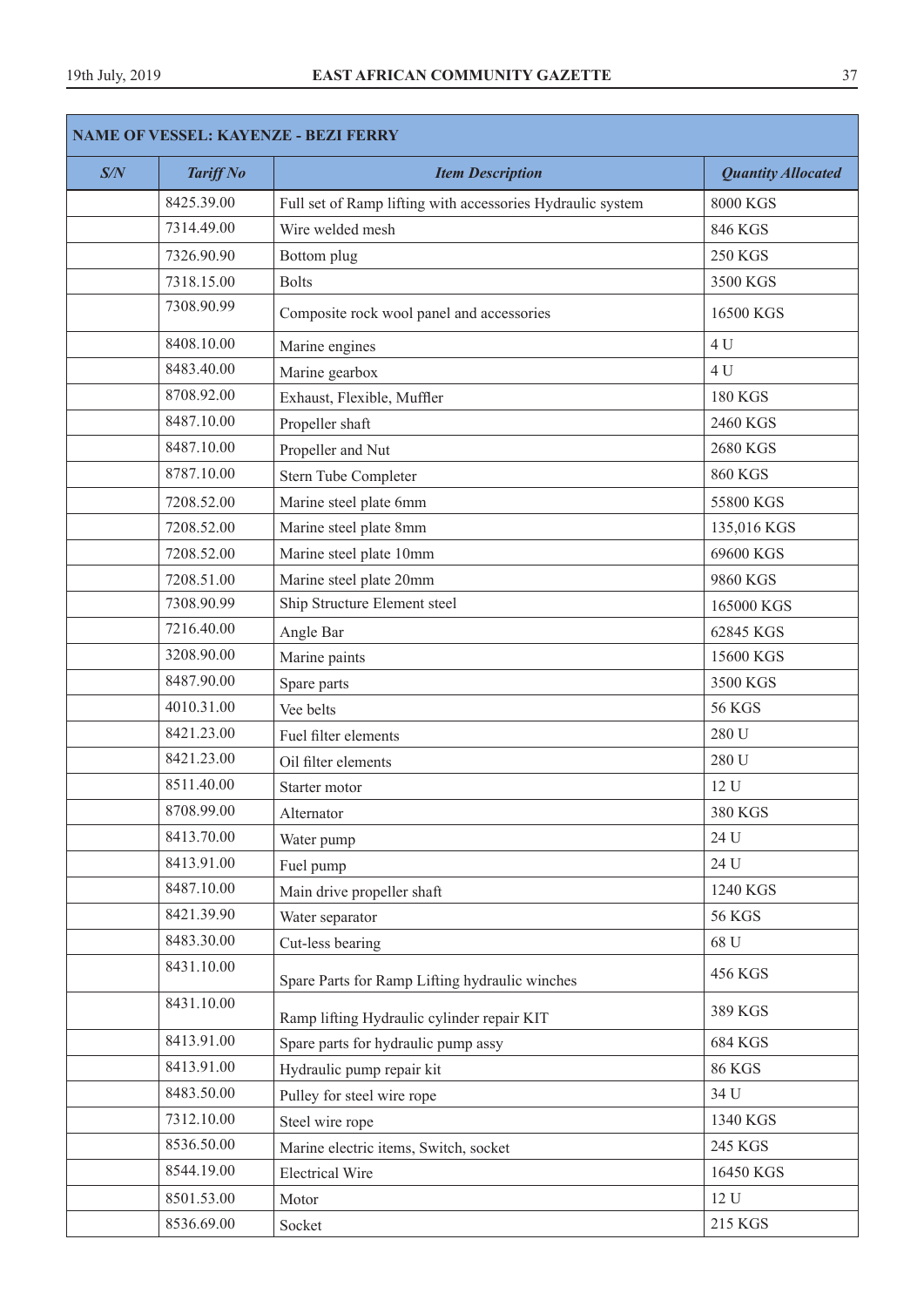| <b>NAME OF VESSEL: KAYENZE - BEZI FERRY</b> |                  |                                                                                                                                                     |                           |
|---------------------------------------------|------------------|-----------------------------------------------------------------------------------------------------------------------------------------------------|---------------------------|
| S/N                                         | <b>Tariff No</b> | <b>Item Description</b>                                                                                                                             | <b>Quantity Allocated</b> |
|                                             | 8536.30.00       | Main Switch                                                                                                                                         | <b>30 KGS</b>             |
|                                             | 8413.91.00       | Hydraulic Pump                                                                                                                                      | 15 U                      |
|                                             | 7308.90.00       | Deck welded manholes                                                                                                                                | 6300 KGS                  |
|                                             | 8425.31.00       | Crane                                                                                                                                               | 12 U                      |
|                                             | 7307.29.00       | Elbow                                                                                                                                               | <b>756 KGS</b>            |
|                                             | 9014.10.00       | Navigational Compass                                                                                                                                | 4 U                       |
|                                             | 8526.10.00       | Navigational Radar                                                                                                                                  | 4 U                       |
|                                             | 9015.80.00       | Echo Sounder with Transduer                                                                                                                         | 4 U                       |
|                                             | 8526.10.00       | <b>GPS</b>                                                                                                                                          | 2U                        |
|                                             | 8525.60.00       | <b>VHF</b> Radio                                                                                                                                    | 2U                        |
|                                             | 8518.29.00       | Public Address System                                                                                                                               | 6 U                       |
|                                             | 8531.90.00       | Marine Siren                                                                                                                                        | 8 KGS                     |
|                                             | 8528.72.90       | TV                                                                                                                                                  | 18 U                      |
|                                             | 8525.80.00       | CCTV camera system                                                                                                                                  | 30 U                      |
|                                             | 8311.10.00       | <b>Welding Rods</b>                                                                                                                                 | 8700 KGS                  |
|                                             | 6804.22.00       | <b>Cutting Disk</b>                                                                                                                                 | 9800 KGS                  |
|                                             | 6804.22.00       | <b>Grinding Disk</b>                                                                                                                                | 10200 KGS                 |
|                                             | 9401.80.00       | <b>Seats</b>                                                                                                                                        | 3000 U                    |
|                                             | 8525.60.00       | Portable VHF radio                                                                                                                                  | 2U                        |
|                                             | 8536.50.00       | Switch                                                                                                                                              | <b>650 KGS</b>            |
|                                             | 8536.69.00       | Socket                                                                                                                                              | 650 KGS                   |
|                                             | 8501.53.00       | Power pack: 380v/50hz 18.5KW motor                                                                                                                  | 8 U                       |
|                                             | 8708.99.00       | Tank 2001 with air cooling full set                                                                                                                 | <b>700 KGS</b>            |
|                                             | 8425.39.00       | Hydraulic winches 5t:                                                                                                                               | 15 U                      |
|                                             | 8481.80.00       | <b>Balls</b> valves                                                                                                                                 | <b>650 KGS</b>            |
|                                             | 8431.49.00       | Hydraulic oil return line: pipe inside diameter 50 mm working<br>pressure 250 bars                                                                  | 450 KGS                   |
|                                             | 8431.49.00       | Hydraulic oil feed line: (pressure) pipe inside diameter 30 mm<br>working pressure 250 bars supply in 6m/pc 30/38mm comply<br>with:EN10305 standard | <b>684 KGS</b>            |
|                                             | 7307.99.00       | Bend for pressure line 90 deg Out dia:38 socket type                                                                                                | 540 KGS                   |
|                                             | 7307.99.00       | Bend for return line 90 deg                                                                                                                         | 359 KGS                   |
|                                             | 7307.29.00       | Link set for linking straight pipe                                                                                                                  | 1200 KGS                  |
|                                             | 8205.70.00       | Support for pressure line (clamps) Out dia: 38mm; heave duty<br>standard                                                                            | 460 KGS                   |
|                                             | 7315.12.00       | Chains with 2500 mm long with one shackles at each end and<br>working load 12t Material: 25Mnv WLL: 15T                                             | 1800 KGS                  |
|                                             | 8308.10.00       | Eyes hooks working load 12t with latch Supply: WWL 12t materi-<br>al: 20Mn2                                                                         | 980 KGS                   |
|                                             | 7315.12.00       | Chains 1500 mm long with one shackle at one end working load<br>12t Material: 25Mnv WLL: 15T                                                        | 2400 KGS                  |
|                                             | 8308.90.00       | Masters links 38 mm diameter (hook must matches with) Supply:<br>WWL 12t material: 20Mn2                                                            | 543 KGS                   |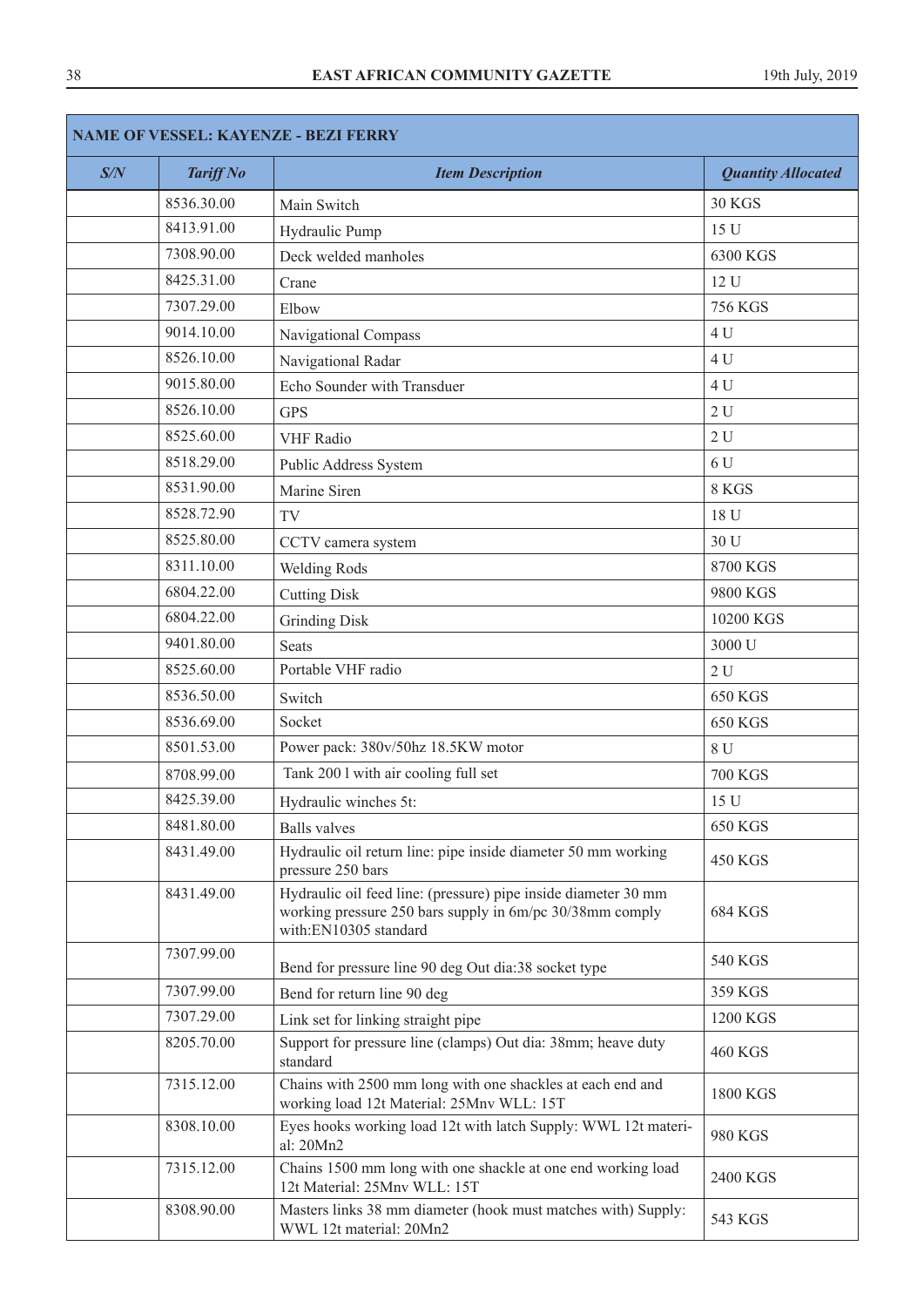Г

| <b>NAME OF VESSEL: KAYENZE - BEZI FERRY</b> |                  |                                                                         |                           |
|---------------------------------------------|------------------|-------------------------------------------------------------------------|---------------------------|
| S/N                                         | <b>Tariff No</b> | <b>Item Description</b>                                                 | <b>Quantity Allocated</b> |
|                                             | 8431.49.00       | Sheaves with axes including print for chain Material: 42CrMno<br>forged | 350 KGS                   |
|                                             | 9403.20.00       | Furniture                                                               | 8600 KGS                  |
|                                             | 9403.20.00       | Locker                                                                  | 1250 KGS                  |
|                                             | 9403.10.00       | Metal Furniture                                                         | 1980 KGS                  |
|                                             | 7419.99.00       | Cable Connector                                                         | <b>860 KGS</b>            |
|                                             | 7307.29.00       | Elbow                                                                   | 746 KGS                   |
|                                             | 7604.10.00       | Aluminium Rod                                                           | 3250 KGS                  |
|                                             | 7326.90.90       | Double bollard                                                          | 1890 KGS                  |
|                                             | 3923.10.00       | Trash Can                                                               | <b>250 KGS</b>            |
|                                             | 7228.10.00       | Solid round bar                                                         | 4530 KGS                  |
|                                             | 7208.53.00       | Chequered plates 2.4mx1.2mx3.5mm                                        | 56360 KGS                 |
|                                             | 8311.10.00       | Welding electrode                                                       | 15400 KGS                 |
|                                             | 7216.10.00       | Angel Line                                                              | 65400 KGS                 |
|                                             | 7907.00.90       | Zinc Anode                                                              | 650 KGS                   |
|                                             | 7326.90.90       | Hatches                                                                 | 980 KGS                   |
|                                             | 7326.90.90       | Manholes                                                                | 890 KGS                   |
|                                             | 7214.99.00       | Round Bar                                                               | 4315 KGS                  |
|                                             | 7326.90.90       | Mast (strike mast <sup>[1]</sup>                                        | <b>20 KGS</b>             |
|                                             | 7326.90.90       | <b>Bollard</b>                                                          | <b>680 KGS</b>            |
|                                             | 7626.90.90       | Chock                                                                   | <b>790 KGS</b>            |
|                                             | 7326.90.90       | Ladder+ Handrail                                                        | 7650 KGS                  |
|                                             | 8481.80.00       | Plugs+ scupper                                                          | <b>120 KGS</b>            |
|                                             | 9403.60.00       | Furniture                                                               | 2350 KGS                  |
|                                             | 8414.59.00       | Ventilator                                                              | 14 U                      |
|                                             | 9405.40.00       | Searching Light                                                         | <b>864 KGS</b>            |
|                                             | 8421.39.90       | Fuel water separator                                                    | 12 U                      |
|                                             | 8483.10.00       | Shaft material                                                          | 12 U                      |
|                                             | 7307.99.00       | Coupling                                                                | <b>840 KGS</b>            |
|                                             | 8482.90.00       | <b>STERN TUBE</b>                                                       | 2480 KGS                  |
|                                             | 8487.10.00       | Propeller                                                               | 8460 KGS                  |
|                                             | 7326.90.90       | Marine Rudder with accessories                                          | 7620 KGS                  |
|                                             | 8531.10.00       | Bilge water alarm system panel                                          | 14 U                      |
|                                             | 8531.10.00       | Floating ball alarm                                                     | 14 U                      |
|                                             | 7307.29.00       | Fitting                                                                 | 1510 KGS                  |
|                                             | 8104.90.00       | Magnesium Anode                                                         | <b>85 KGS</b>             |
|                                             | 8536.90.00       | <b>SWITCH PANEL WITH FUSES</b>                                          | 350 KGS                   |
|                                             | 8512.40.00       | WINDOW WIPER with motor, window Arm, Blade, switch                      | 8 U                       |
|                                             | 9208.90.00       | SHIPS WHISTLE/HORN, TYFON, 24VDC                                        | 2U                        |

٦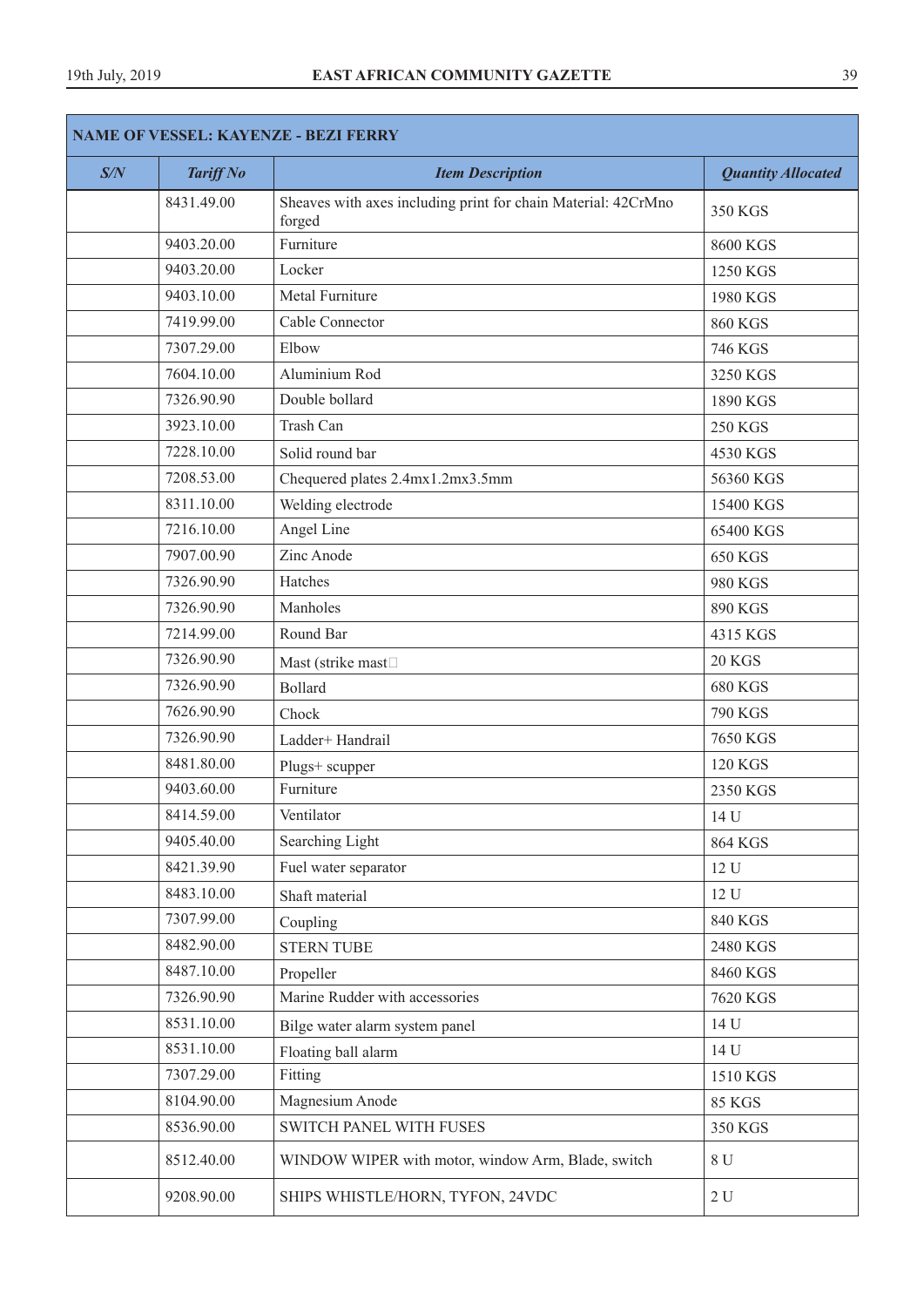| <b>NAME OF VESSEL: KAYENZE - BEZI FERRY</b> |                  |                                                      |                           |  |
|---------------------------------------------|------------------|------------------------------------------------------|---------------------------|--|
| S/N                                         | <b>Tariff No</b> | <b>Item Description</b>                              | <b>Quantity Allocated</b> |  |
|                                             | 9401.71.00       | Captains Seat, Modell Caspian Sea, Leather           | 1 <sub>U</sub>            |  |
|                                             | 9401.71.00       | Base for Seat, Notus 60                              | 2U                        |  |
|                                             | 9401.71.00       | Seat Column, S/S inner tube, H=565-800mm             | 2U                        |  |
|                                             | 9401.90.00       | Foot rest, foldable, Notus                           | <b>80 KGS</b>             |  |
|                                             | 7326.90.90       | <b>Steel Installation Box</b>                        | 159 KGS                   |  |
|                                             | 7636.90.90       | Wire Duct,                                           | 140 KGS                   |  |
|                                             | 3926.90.90       | Wire Duct,                                           | 140 KGS                   |  |
|                                             | 8538.90.00       | DIN Rail, 1x2meter                                   | <b>756 KGS</b>            |  |
|                                             | 8536.90.00       | Terminal, Weidmuller,                                | 420 KGS                   |  |
|                                             | 8536.90.00       | Terminal end plate, Weidmuller,                      | <b>420 KGS</b>            |  |
|                                             | 8536.90.00       | Connector bridge, Weidmuller,                        | 420 KGS                   |  |
|                                             | 8538.90.00       | Terminal end clamp, Weidmuller,                      | 420 KGS                   |  |
|                                             | 8536.90.00       | Insulated cable end sleeve,                          | 1420 KGS                  |  |
|                                             | 3926.90.90       | Junction Box, PVC                                    | <b>100 KGS</b>            |  |
|                                             | 8536.90.00       | 2Pole BUS Bar for ABB                                | <b>150 KGS</b>            |  |
|                                             | 8536.90.00       | 4Pole BUS Bar for ABB MCBs,                          | <b>150 KGS</b>            |  |
|                                             | 8536.90.00       | Battery Switch 350A                                  | <b>15 KGS</b>             |  |
|                                             | 8539.29.00       | LED armature,                                        | 70 U                      |  |
|                                             | 8539.29.00       | Down Light LED,                                      | 70 U                      |  |
|                                             | 7326.90.90       | Cable Tray with accessories                          | <b>660 KGS</b>            |  |
|                                             | 8536.90.00       | Cable Tray with accessories                          | <b>560 KGS</b>            |  |
|                                             | 7326.90.90       | Cable Ladder with accessories                        | 650 KGS                   |  |
|                                             | 7326.90.90       | Cable ladder connector bracket with accessories      | 440 KGS                   |  |
|                                             | 7326.90.90       | Cable Ladder bend with accessories                   | 440 KGS                   |  |
|                                             |                  | <b>CHARGER/INVERTER + BATTERY BACK-UP</b>            |                           |  |
|                                             | 8504.40.00       | Victron Quattro - Inverter-Charger                   | 2U                        |  |
|                                             | 8537.10.00       | Multi Control panel                                  | <b>30 KGS</b>             |  |
|                                             | 9032.89.00       | Battery monitor BMV-700                              | 4 U                       |  |
|                                             | 8507.60.00       | Battery, super cycle, AGM 12V/230Ah                  | 4 U                       |  |
|                                             | 8404.40.00       | Orion, DC/DC converter, 24/12-40A                    | 4 U                       |  |
|                                             | 8504.90.00       | Installation kit (cables, lugs, fuses)               | <b>15 KGS</b>             |  |
|                                             |                  | SPARE KIT DOOSAN, MD196TI, MARINE ENGINE             |                           |  |
|                                             | 8537.10.00       | Marine Engine bridge control panel with 22mtr cable. | 450 KGS                   |  |
|                                             | 8484.10.00       | Gasket                                               | <b>25 KGS</b>             |  |
|                                             | 8421.23.00       | <b>Fuel Filter</b>                                   | 40 U                      |  |
|                                             | 8421.23.00       | Oil Filter                                           | 40 U                      |  |
|                                             |                  |                                                      |                           |  |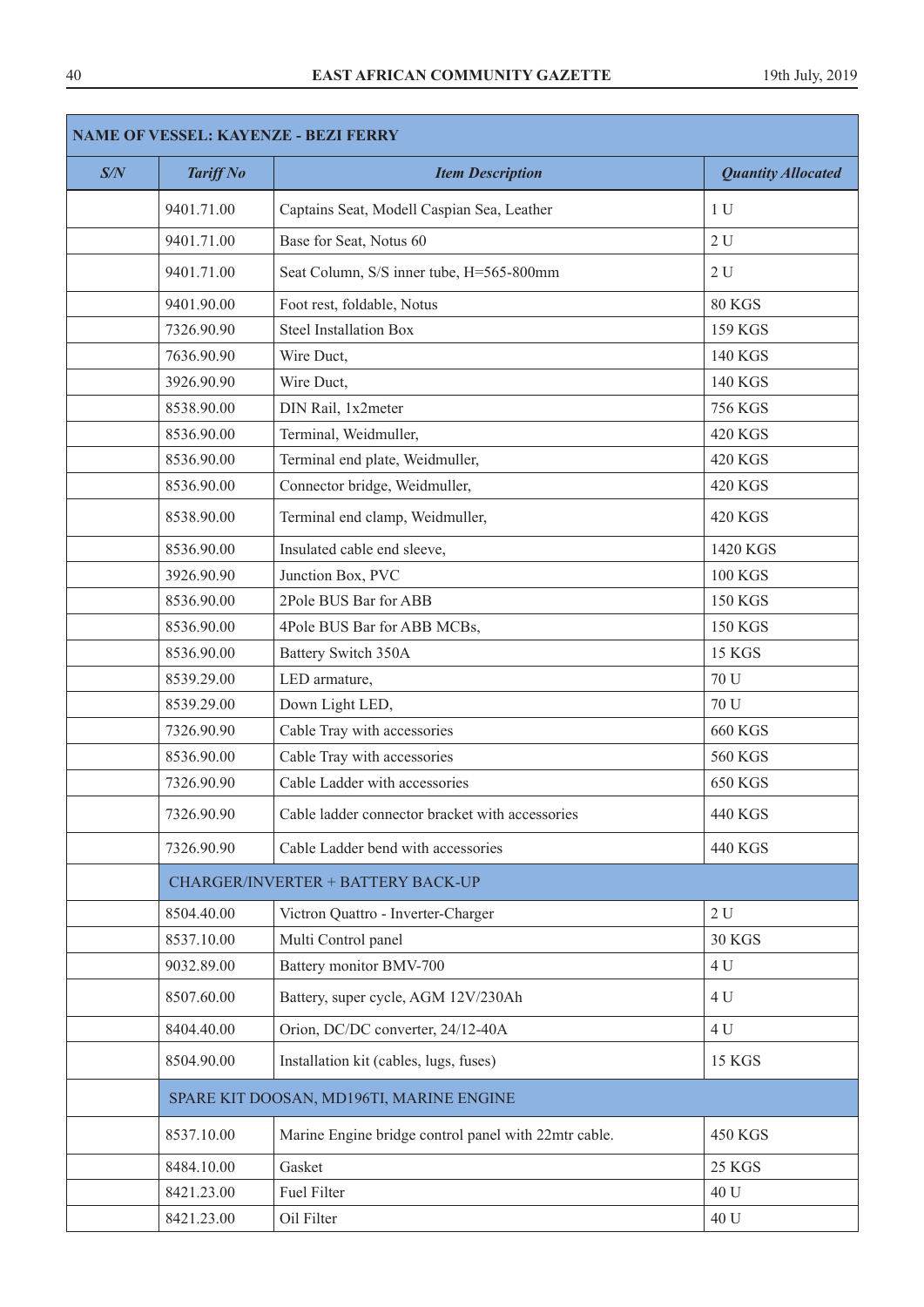| <b>NAME OF VESSEL: KAYENZE - BEZI FERRY</b> |                  |                              |                           |  |
|---------------------------------------------|------------------|------------------------------|---------------------------|--|
| S/N                                         | <b>Tariff No</b> | <b>Item Description</b>      | <b>Quantity Allocated</b> |  |
|                                             | 8708.29.00       | Micro Belt, 8rib             | 80 KGS                    |  |
|                                             | 8708.29.00       | Alternator, Marine 2 pole,   | 240 KGS                   |  |
|                                             | 8708.29.00       | Starter Motor, Marine 2 pole | 145 KGS                   |  |

**AMB. DR. RICHARD SEZIBERA**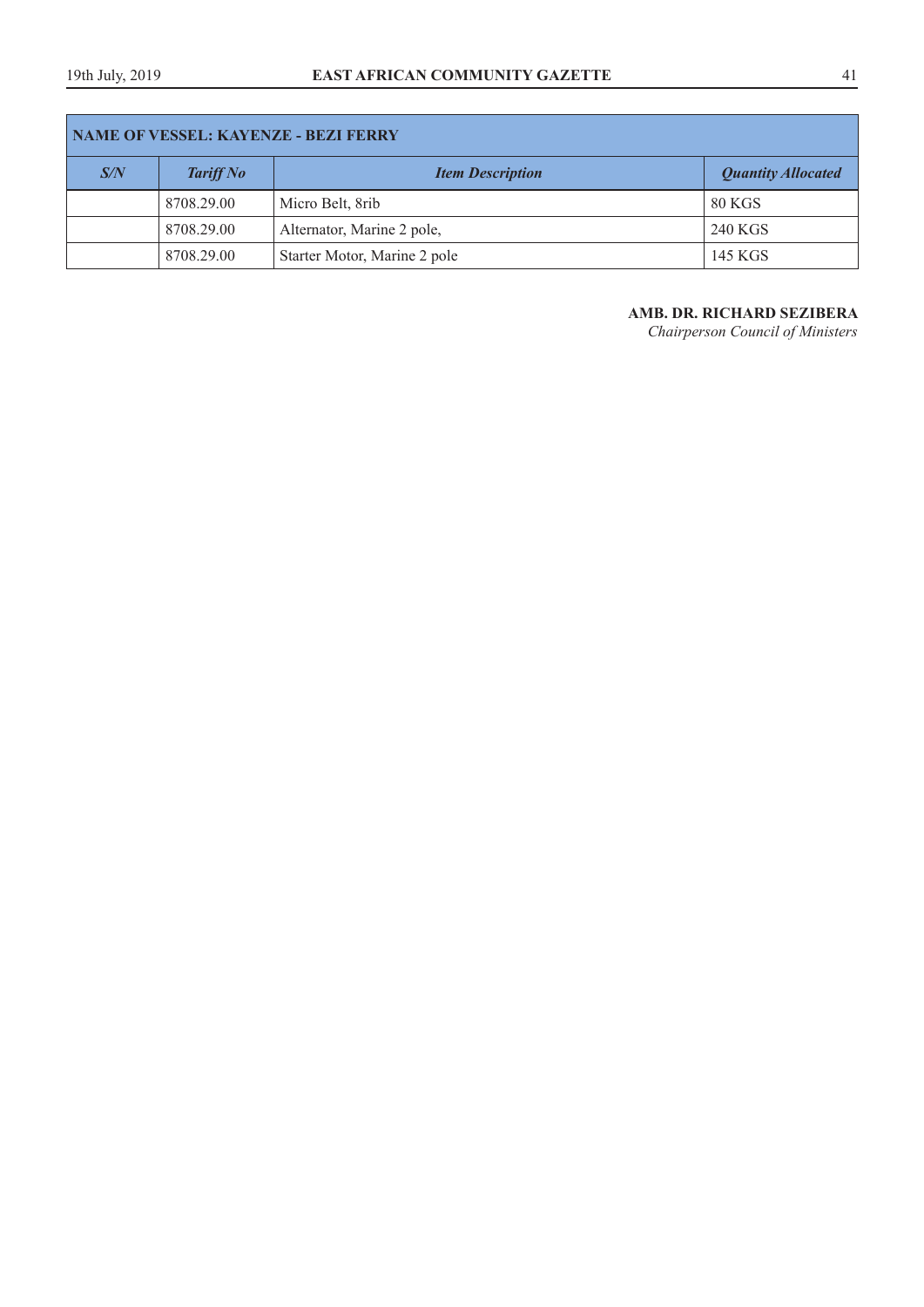Legal Notice No. EAC/127/2019.

# **THE EAST AFRICAN COMMUNITY CUSTOMS MANAGEMENT ACT 2004**

# **LEGAL NOTICE**

In EXERCISE of the powers conferred upon the Council of Ministers by section 140 of the East African Community Customs Management Act 2004, the Council of Ministers has approved the following manufacturer to import the specified quantities of inputs for the manufacture of sea / lake ferry under the Duty Remission Scheme.

# **APPROVED TANZANIA MANUFACTURER SONGORO MARINE AND QUANTITIES OF INPUTS TO MANUFACTURE MAFIA – NYAMISATI FERRY TO BE IMPORTED AT A DUTY RATE OF 0% UNDER DUTY REMISSION SCHEME FOR TWELVE MONTHS**

| <b>NAME OF VESSEL: MAFIA - NYAMISATI FERRY</b> |                  |                                      |                           |
|------------------------------------------------|------------------|--------------------------------------|---------------------------|
| S/N                                            | <b>Tariff No</b> | <b>Item Description</b>              | <b>Quantity Allocated</b> |
|                                                | 8907.90.00       | Marine floating device - Buoyancy    | 180 U                     |
|                                                | 8907.90.00       | Life buoy with light and line        | 80 U                      |
|                                                | 8413.19.00       | Portable water pump                  | 26 U                      |
|                                                | 6307.20.00       | Life Jacket                          | 1400 KGS                  |
|                                                | 8424.10.00       | Fire Extinguisher                    | 54 U                      |
|                                                | 8804.00.00       | Rockets parachutes                   | <b>120 KGS</b>            |
|                                                | 3604.90.00       | Emergency fire signals               | <b>34 KGS</b>             |
|                                                | 3604.90.00       | Hand flare                           | <b>75 KGS</b>             |
|                                                | 3006.50.00       | First aid kit for lifeboat& raft     | <b>30 KGS</b>             |
|                                                | 8906.90.00       | MOB Boat (without class certificate) | 4 U                       |
|                                                | 8413.70.00       | Bilge P/P                            | 30 U                      |
|                                                | 7316.00.00       | Anchor & Mooring system              | 4800 KGS                  |
|                                                | 5607.50.00       | Mooring Rope                         | 890 KGS                   |
|                                                | 7315.90.00       | <b>Shackles</b>                      | 140 KGS                   |
|                                                | 7315.89.00       | Swivel (supply in swivel group)      | <b>80 KGS</b>             |
|                                                | 7316.00.00       | Anchor stockless                     | <b>880 KGS</b>            |
|                                                | 8425.31.00       | Anchor Winch<br>Electric Type        | 4 U                       |
|                                                | 7312.10.00       | Steel Mooring rope galvanized        | <b>450 KGS</b>            |
|                                                | 9405.40.00       | Navigation Lights                    | 980 KGS                   |
|                                                | 7316.00.00       | Panama Chock                         | 2,200                     |
|                                                | 5607.49.00       | Mooring rope                         | <b>680 KGS</b>            |
|                                                | 7907.00.00       | Anodes                               | <b>760 KGS</b>            |
|                                                | 9401.79.00       | Pilot chair                          | 2U                        |
|                                                | 7616.99.00       | Anodes                               | <b>682 KGS</b>            |
|                                                | 9405.40.00       | Search light                         | <b>150 KGS</b>            |
|                                                | 7325.99.00       | Sounding cap                         | 2150 KGS                  |
|                                                | 7325.99.00       | Manhole cover                        | 2640 KGS                  |
|                                                | 7325.99.00       | Manholes                             | 2640 KGS                  |
|                                                | 8481.80.00       | Marine valves                        | <b>850 KGS</b>            |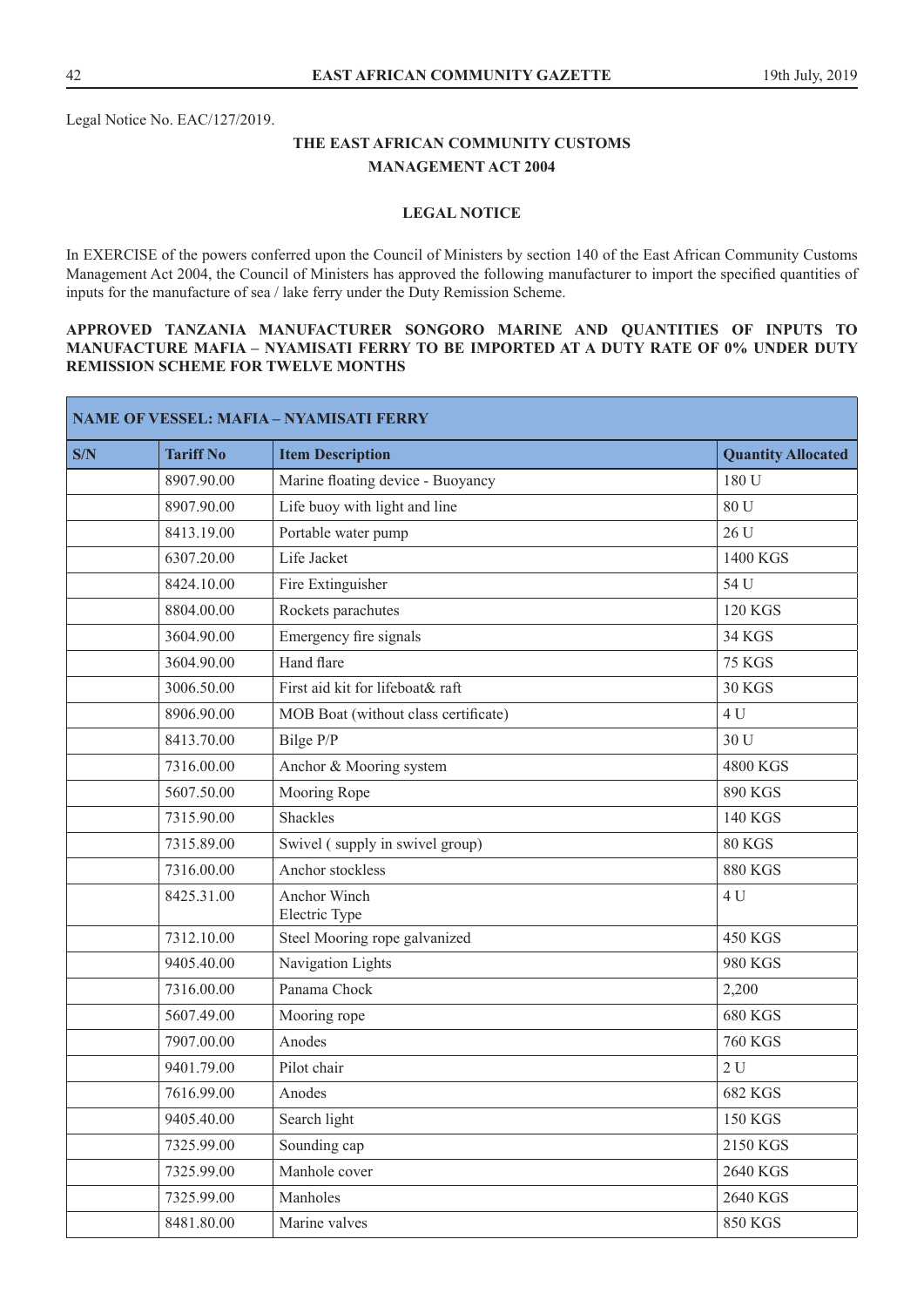| <b>NAME OF VESSEL: MAFIA - NYAMISATI FERRY</b> |                  |                                                                            |                           |
|------------------------------------------------|------------------|----------------------------------------------------------------------------|---------------------------|
| S/N                                            | <b>Tariff No</b> | <b>Item Description</b>                                                    | <b>Quantity Allocated</b> |
|                                                | 8481.80.00       | Gate valve dn65                                                            | <b>642 KGS</b>            |
|                                                | 8481.80.00       | Anti return valve dn 80                                                    | <b>587 KGS</b>            |
|                                                | 8421.21.00       | Sea water filter dn 80 Supply: weld type, galvanized; single for water     | 36 U                      |
|                                                | 8421.21.00       | Strainers dn65 Supply: weld type, galvanized; single for water             | 46 U                      |
|                                                | 8481.40.00       | Fire hydrant valve bronze dn 65 with quick coupling                        | 384 KGS                   |
|                                                | 7310.29.90       | Fire hose box material:                                                    | 590 KGS                   |
|                                                | 5909.00.00       | Fire hose Length                                                           | <b>498 KGS</b>            |
|                                                | 7307.99.00       | <b>Coupling Material</b>                                                   | <b>780 KGS</b>            |
|                                                | 7307.99.00       | Diffusor Material                                                          | <b>685 KGS</b>            |
|                                                | 7307.22.00       | Sleeves bulkhead penetration for welding Fit for DN65 SCH80 pipe           | <b>786 KGS</b>            |
|                                                | 7304.39.00       | Steel pipe seamless.                                                       | 3250 KGS                  |
|                                                | 7307.99.00       | Sleeves bulkhead penetration for welding Fit for ND80 SCH40/<br>SCH80 pipe | 694 KGS                   |
|                                                | 7304.39.00       | Steel pipe seamless sch80 dn80 L=90 m                                      | 2456 KGS                  |
|                                                | 8481.80.00       | Air vent valve with float flap system                                      | 586 KGS                   |
|                                                | 7307.21.00       | Flanges                                                                    | 1680 KGS                  |
|                                                | 7307.99.00       | Bend 3D 90 deg steel dn80 (for weld)                                       | 1240 KGS                  |
|                                                | 7307.99.00       | Bend 3D 90 deg steel dn65 (for weld)                                       | 1498 KGS                  |
|                                                | 7304.39.00       | Steel pipe seamless sch80 dn80 l=140m                                      | 3200 KGS                  |
|                                                | 7307.99.00       | Steel pipe accessories                                                     | 2654 KGS                  |
|                                                | 7308.30.00       | Door and Frame                                                             | 6890 KGS                  |
|                                                | 8501.61.00       | Gen-set                                                                    | 4 U                       |
|                                                | 8413.81.00       | Fuel Pump                                                                  | 46 U                      |
|                                                | 8421.21.00       | Filters                                                                    | 36 U                      |
|                                                | 4823.70.00       | Paper gasket                                                               | <b>82 KGS</b>             |
|                                                | 7304.39.00       | <b>Steel Pipe</b>                                                          | 5500 KGS                  |
|                                                | 7307.99.00       | Nipples for greasing                                                       | <b>584 KGS</b>            |
|                                                | 3918.10.00       | Floor covering                                                             | 3680 KGS                  |
|                                                | 9005.10.00       | <b>Binocular</b>                                                           | 2U                        |
|                                                | 8513.10.90       | Watertight electric torch lamps                                            | 20 U                      |
|                                                | 8201.40.00       | Axe (like for fire)                                                        | <b>16 KGS</b>             |
|                                                | 4016.99.00       | Fender                                                                     | 486 KGS                   |
|                                                | 9031.80.00       | Inclinometer (list for ship)                                               | 2U                        |
|                                                | 9506.99.00       | Whistle (like policeman)                                                   | 16 U                      |
|                                                | 7610.10.00       | Windows                                                                    | 8870 KGS                  |
|                                                | 7610.10.00       | Window Frame                                                               | 8871 KGS                  |
|                                                | 8512.40.00       | Window wiper                                                               | 24 U                      |
|                                                | 5609.00.00       | Daymark ball                                                               | <b>56 KGS</b>             |
|                                                | 7312.10.00       | Steel wire rope and accessories                                            | 2265 KGS                  |
|                                                | 8425.39.00       | Full set of Ramp lifting with accessories Hydraulic system                 | 8000 KGS                  |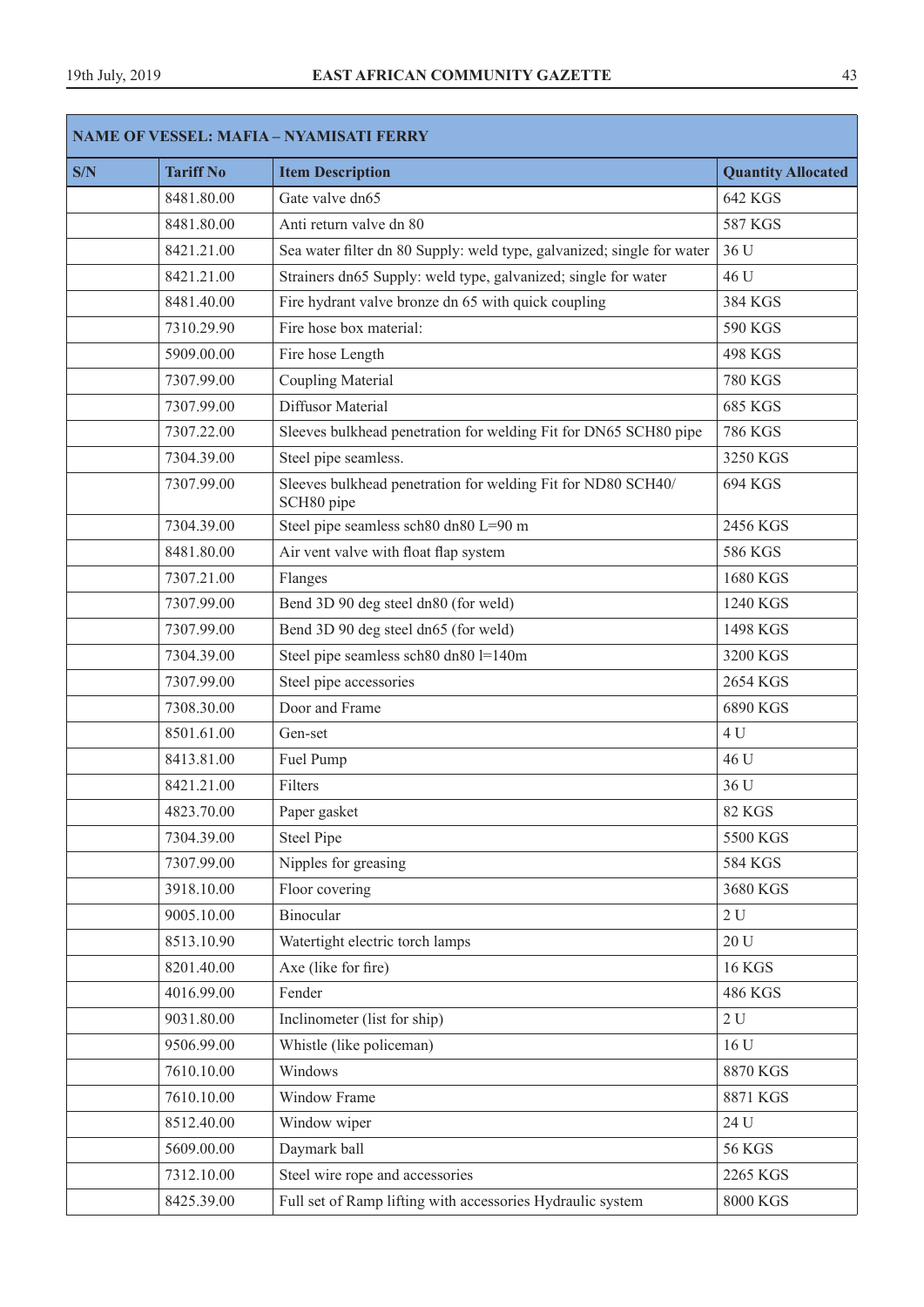| S/N | <b>Tariff No</b> | <b>Item Description</b>                        | <b>Quantity Allocated</b> |
|-----|------------------|------------------------------------------------|---------------------------|
|     | 7314.49.00       | Wire welded mesh                               | 846 KGS                   |
|     | 7326.90.90       | Bottom plug                                    | <b>250 KGS</b>            |
|     | 7318.15.00       | <b>Bolts</b>                                   | 3500 KGS                  |
|     | 7308.90.99       | Composite rock wool panel and accessories      | 16500 KGS                 |
|     | 8408.10.00       | Marine engines                                 | 4 U                       |
|     | 8483.40.00       | Marine gearbox                                 | 4 U                       |
|     | 8708.92.00       | Exhaust, Flexible, Muffler                     | <b>180 KGS</b>            |
|     | 8487.10.00       | Propeller shaft                                | 2460 KGS                  |
|     | 8487.10.00       | Propeller and Nut                              | 2680 KGS                  |
|     | 8787.10.00       | Stern Tube Completer                           | <b>860 KGS</b>            |
|     | 7208.52.00       | Marine steel plate 6mm                         | 55800 KGS                 |
|     | 7208.52.00       | Marine steel plate 8mm                         | 135,016 KGS               |
|     | 7208.52.00       | Marine steel plate 10mm                        | 69600 KGS                 |
|     | 7208.51.00       | Marine steel plate 20mm                        | 9860 KGS                  |
|     | 7308.90.99       | Ship Structure Element steel                   | 165000 KGS                |
|     | 7216.40.00       | Angle Bar                                      | 62845 KGS                 |
|     | 3208.90.00       | Marine paints                                  | 15600 KGS                 |
|     | 8487.90.00       | Spare parts                                    | 3500 KGS                  |
|     | 4010.31.00       | Vee belts                                      | <b>56 KGS</b>             |
|     | 8421.23.00       | Fuel filter elements                           | 280 U                     |
|     | 8421.23.00       | Oil filter elements                            | 280 U                     |
|     | 8511.40.00       | Starter motor                                  | 12 U                      |
|     | 8708.99.00       | Alternator                                     | 380 KGS                   |
|     | 8413.70.00       | Water pump                                     | 24 U                      |
|     | 8413.91.00       | Fuel pump                                      | 24 U                      |
|     | 8487.10.00       | Main drive propeller shaft                     | 1240 KGS                  |
|     | 8421.39.90       | Water separator                                | <b>56 KGS</b>             |
|     | 8483.30.00       | Cut-less bearing                               | 68 U                      |
|     | 8431.10.00       | Spare Parts for Ramp Lifting hydraulic winches | 456 KGS                   |
|     | 8431.10.00       | Ramp lifting Hydraulic cylinder repair KIT     | 389 KGS                   |
|     | 8413.91.00       | Spare parts for hydraulic pump assy            | <b>684 KGS</b>            |
|     | 8413.91.00       | Hydraulic pump repair kit                      | <b>86 KGS</b>             |
|     | 8483.50.00       | Pulley for steel wire rope                     | 34 U                      |
|     | 7312.10.00       | Steel wire rope                                | 1340 KGS                  |
|     | 8536.50.00       | Marine electric items, Switch, socket          | 245 KGS                   |
|     | 8544.19.00       | <b>Electrical Wire</b>                         | 16450 KGS                 |
|     | 8501.53.00       | Motor                                          | 12 U                      |
|     | 8536.69.00       | Socket                                         | 215 KGS                   |
|     | 8536.30.00       | Main Switch                                    | <b>30 KGS</b>             |
|     | 8413.91.00       | Hydraulic Pump                                 | 15 U                      |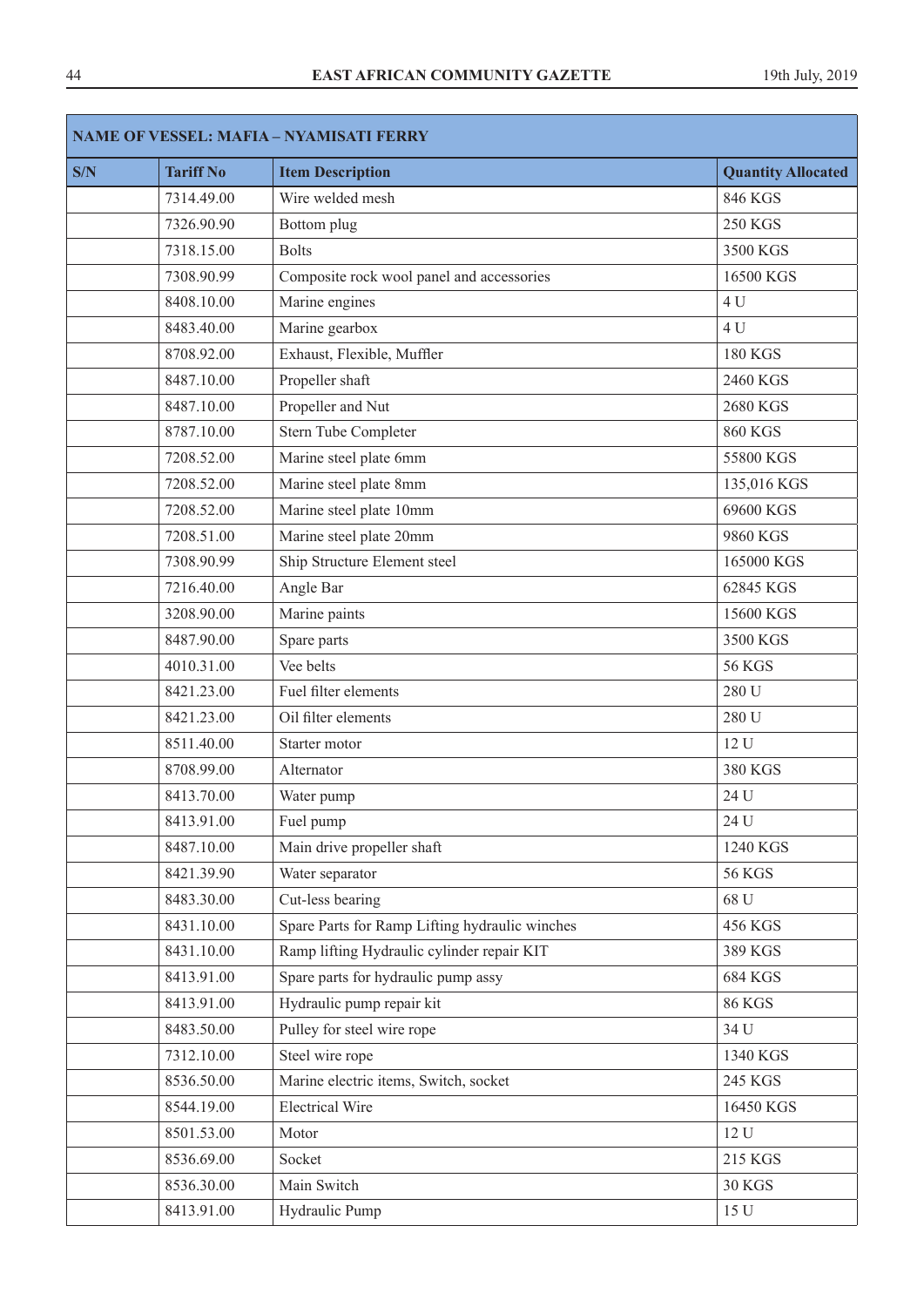| <b>NAME OF VESSEL: MAFIA - NYAMISATI FERRY</b> |                  |                                                                                                                                                      |                           |
|------------------------------------------------|------------------|------------------------------------------------------------------------------------------------------------------------------------------------------|---------------------------|
| S/N                                            | <b>Tariff No</b> | <b>Item Description</b>                                                                                                                              | <b>Quantity Allocated</b> |
|                                                | 7308.90.00       | Deck welded manholes                                                                                                                                 | 6300 KGS                  |
|                                                | 8425.31.00       | Crane                                                                                                                                                | 12 U                      |
|                                                | 7307.29.00       | Elbow                                                                                                                                                | <b>756 KGS</b>            |
|                                                | 9014.10.00       | Navigational Compass                                                                                                                                 | 4 U                       |
|                                                | 8526.10.00       | Navigational Radar                                                                                                                                   | 4 U                       |
|                                                | 9015.80.00       | Echo Sounder with Transduer                                                                                                                          | 4 U                       |
|                                                | 8526.10.00       | <b>GPS</b>                                                                                                                                           | 2U                        |
|                                                | 8525.60.00       | <b>VHF</b> Radio                                                                                                                                     | 2U                        |
|                                                | 8518.29.00       | Public Address System                                                                                                                                | 6 U                       |
|                                                | 8531.90.00       | Marine Siren                                                                                                                                         | 8 KGS                     |
|                                                | 8528.72.90       | TV                                                                                                                                                   | 18 U                      |
|                                                | 8525.80.00       | CCTV camera system                                                                                                                                   | 30 U                      |
|                                                | 8311.10.00       | Welding Rods                                                                                                                                         | 8700 KGS                  |
|                                                | 6804.22.00       | <b>Cutting Disk</b>                                                                                                                                  | 9800 KGS                  |
|                                                | 6804.22.00       | <b>Grinding Disk</b>                                                                                                                                 | 10200 KGS                 |
|                                                | 9401.80.00       | <b>Seats</b>                                                                                                                                         | 3000 U                    |
|                                                | 8525.60.00       | Portable VHF radio                                                                                                                                   | 2U                        |
|                                                | 8536.50.00       | Switch                                                                                                                                               | <b>650 KGS</b>            |
|                                                | 8536.69.00       | Socket                                                                                                                                               | <b>650 KGS</b>            |
|                                                | 8501.53.00       | Power pack: 380v/50hz 18.5KW motor                                                                                                                   | 8 U                       |
|                                                | 8708.99.00       | Tank 2001 with air cooling full set                                                                                                                  | <b>700 KGS</b>            |
|                                                | 8425.39.00       | Hydraulic winches 5t:                                                                                                                                | 15 U                      |
|                                                | 8481.80.00       | <b>Balls</b> valves                                                                                                                                  | <b>650 KGS</b>            |
|                                                | 8431.49.00       | Hydraulic oil return line: pipe inside diameter 50 mm working pres-<br>sure 250 bars                                                                 | <b>450 KGS</b>            |
|                                                | 8431.49.00       | Hydraulic oil feed line: (pressure) pipe inside diameter 30 mm<br>working pressure 250 bars supply in 6m/pc 30/38mm comply with:<br>EN10305 standard | <b>684 KGS</b>            |
|                                                | 7307.99.00       | Bend for pressure line 90 deg Out dia: 38 socket type                                                                                                | 540 KGS                   |
|                                                | 7307.99.00       | Bend for return line 90 deg                                                                                                                          | 359 KGS                   |
|                                                | 7307.29.00       | Link set for linking straight pipe                                                                                                                   | 1200 KGS                  |
|                                                | 8205.70.00       | Support for pressure line (clamps) Out dia: 38mm; heave duty stan-<br>dard                                                                           | <b>460 KGS</b>            |
|                                                | 7315.12.00       | Chains with 2500 mm long with one shackles at each end and work-<br>ing load 12t Material: 25Mnv WLL: 15T                                            | 1800 KGS                  |
|                                                | 8308.10.00       | Eyes hooks working load 12t with latch Supply: WWL 12t material:<br>20Mn2                                                                            | 980 KGS                   |
|                                                | 7315.12.00       | Chains 1500 mm long with one shackle at one end working load 12t<br>Material: 25Mnv WLL: 15T                                                         | 2400 KGS                  |
|                                                | 8308.90.00       | Masters links 38 mm diameter (hook must matches with) Supply:<br>WWL 12t material: 20Mn2                                                             | 543 KGS                   |
|                                                | 8431.49.00       | Sheaves with axes including print for chain Material: 42CrMno<br>forged                                                                              | 350 KGS                   |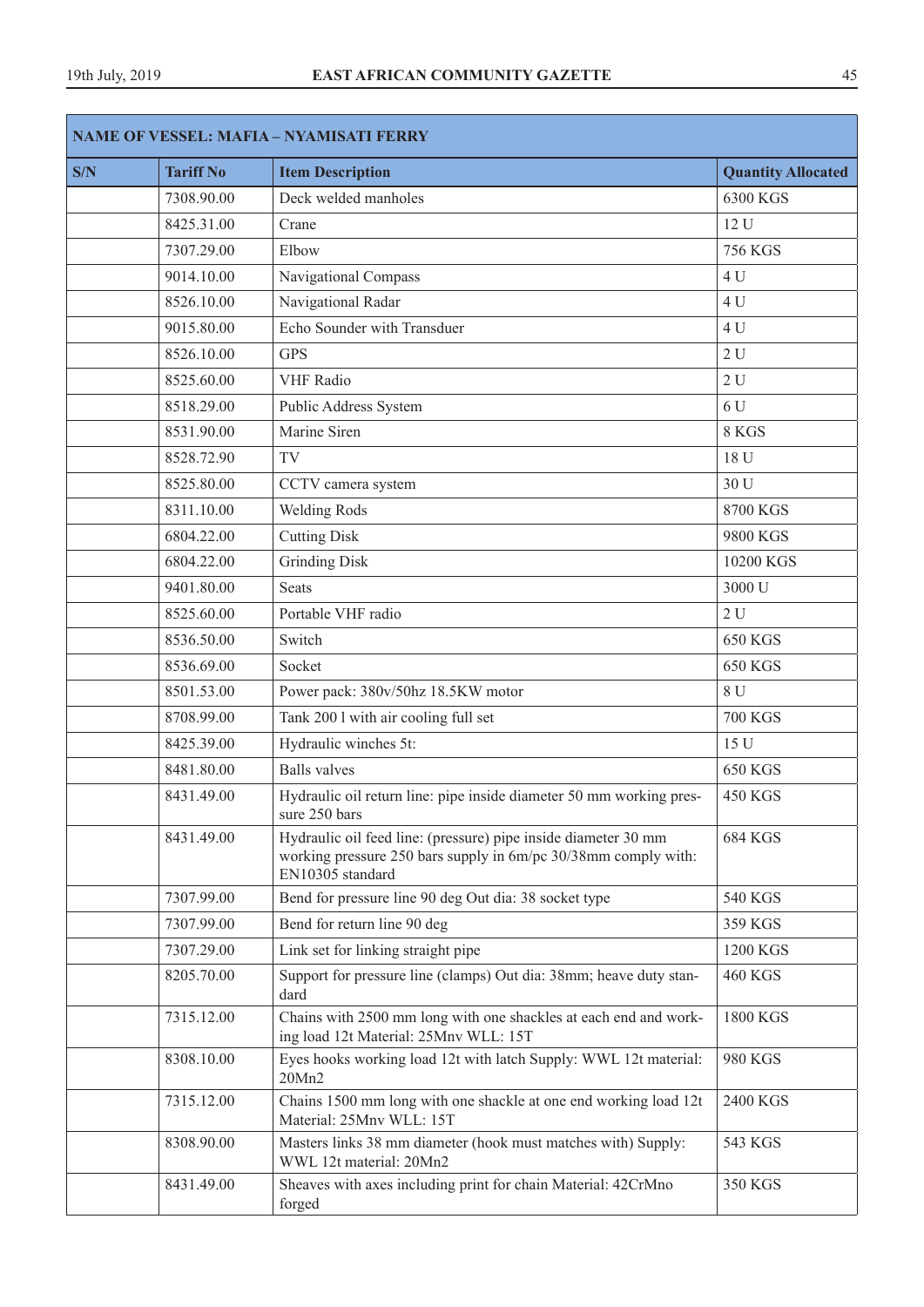| <b>NAME OF VESSEL: MAFIA - NYAMISATI FERRY</b> |                  |                                                    |                           |
|------------------------------------------------|------------------|----------------------------------------------------|---------------------------|
| S/N                                            | <b>Tariff No</b> | <b>Item Description</b>                            | <b>Quantity Allocated</b> |
|                                                | 9403.20.00       | Furniture                                          | 8600 KGS                  |
|                                                | 9403.20.00       | Locker                                             | 1250 KGS                  |
|                                                | 9403.10.00       | Metal Furniture                                    | 1980 KGS                  |
|                                                | 7419.99.00       | Cable Connector                                    | <b>860 KGS</b>            |
|                                                | 7307.29.00       | Elbow                                              | <b>746 KGS</b>            |
|                                                | 7604.10.00       | Aluminium Rod                                      | 3250 KGS                  |
|                                                | 7326.90.90       | Double bollard                                     | 1890 KGS                  |
|                                                | 3923.10.00       | Trash Can                                          | <b>250 KGS</b>            |
|                                                | 7228.10.00       | Solid round bar                                    | 4530 KGS                  |
|                                                | 7208.53.00       | Chequered plates 2.4mx1.2mx3.5mm                   | 56360 KGS                 |
|                                                | 8311.10.00       | Welding electrode                                  | 15400 KGS                 |
|                                                | 7216.10.00       | Angel Line                                         | 65400 KGS                 |
|                                                | 7907.00.90       | Zinc Anode                                         | <b>650 KGS</b>            |
|                                                | 7326.90.90       | Hatches                                            | 980 KGS                   |
|                                                | 7326.90.90       | Manholes                                           | 890 KGS                   |
|                                                | 7214.99.00       | Round Bar                                          | 4315 KGS                  |
|                                                | 7326.90.90       | Mast (strike mast                                  | <b>20 KGS</b>             |
|                                                | 7326.90.90       | <b>Bollard</b>                                     | <b>680 KGS</b>            |
|                                                | 7626.90.90       | Chock                                              | <b>790 KGS</b>            |
|                                                | 7326.90.90       | Ladder + Handrail                                  | 7650 KGS                  |
|                                                | 8481.80.00       | $Plugs + scupper$                                  | <b>120 KGS</b>            |
|                                                | 9403.60.00       | Furniture                                          | 2350 KGS                  |
|                                                | 8414.59.00       | Ventilator                                         | 14 U                      |
|                                                | 9405.40.00       | Searching Light                                    | <b>864 KGS</b>            |
|                                                | 8421.39.90       | Fuel water separator                               | 12 U                      |
|                                                | 8483.10.00       | Shaft material                                     | 12 U                      |
|                                                | 7307.99.00       | Coupling                                           | <b>840 KGS</b>            |
|                                                | 8482.90.00       | <b>STERN TUBE</b>                                  | 2480 KGS                  |
|                                                | 8487.10.00       | Propeller                                          | 8460 KGS                  |
|                                                | 7326.90.90       | Marine Rudder with accessories                     | 7620 KGS                  |
|                                                | 8531.10.00       | Bilge water alarm system panel                     | 14 U                      |
|                                                | 8531.10.00       | Floating ball alarm                                | 14 U                      |
|                                                | 7307.29.00       | Fitting                                            | 1510 KGS                  |
|                                                | 8104.90.00       | Magnesium Anode                                    | <b>85 KGS</b>             |
|                                                | 8536.90.00       | <b>SWITCH PANEL WITH FUSES</b>                     | 350 KGS                   |
|                                                | 8512.40.00       | WINDOW WIPER with motor, window Arm, Blade, switch | 8 U                       |
|                                                | 9208.90.00       | SHIPS WHISTLE/HORN, TYFON, 24VDC                   | $2 U$                     |
|                                                | 9401.71.00       | Captains Seat, Modell Caspian Sea, Leather         | 1 <sub>U</sub>            |
|                                                | 9401.71.00       | Base for Seat, Notus 60                            | 2U                        |
|                                                | 9401.71.00       | Seat Column, S/S inner tube, H=565-800mm           | $2\,\mathrm{U}$           |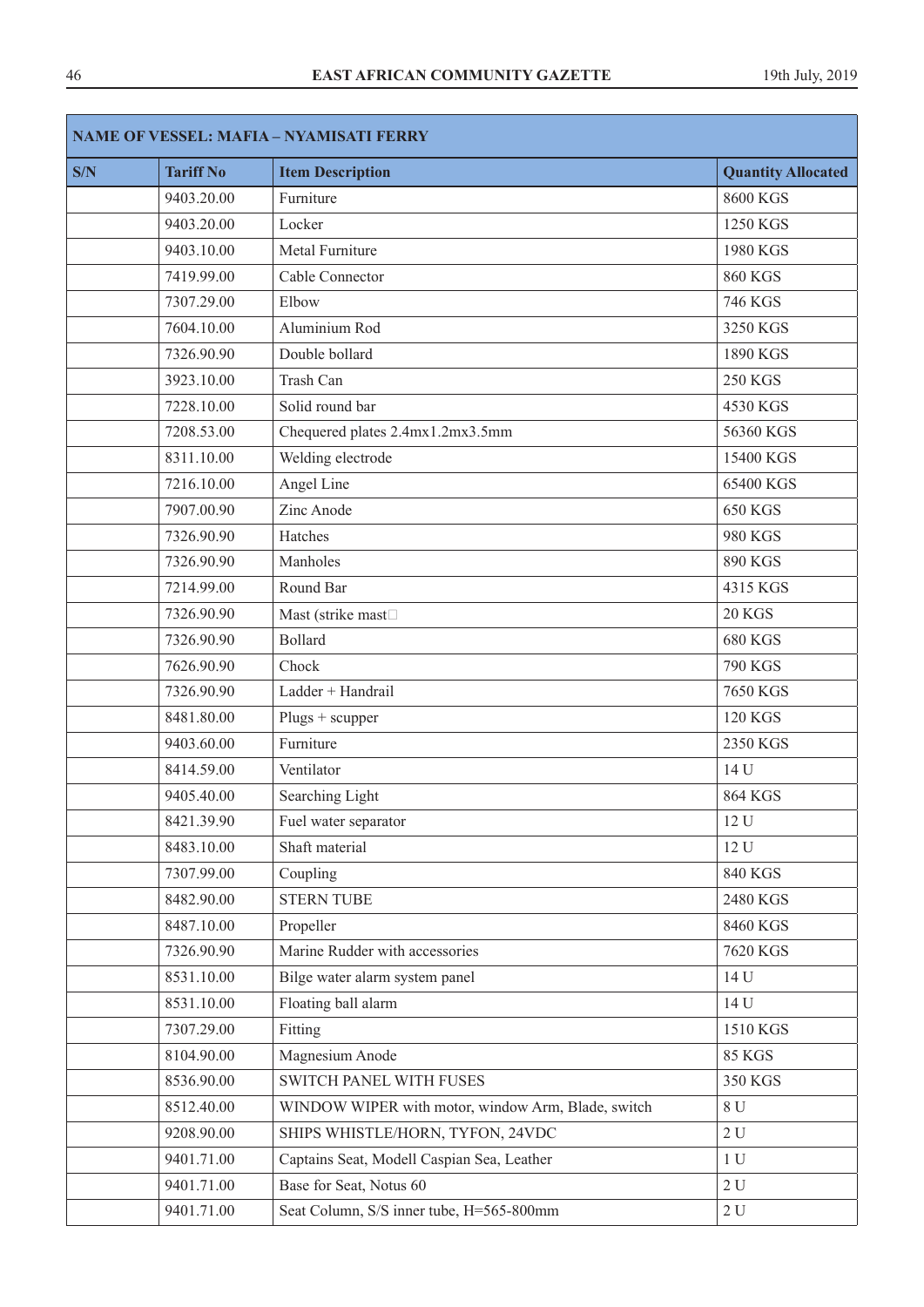| <b>NAME OF VESSEL: MAFIA - NYAMISATI FERRY</b> |                  |                                                      |                           |  |  |  |
|------------------------------------------------|------------------|------------------------------------------------------|---------------------------|--|--|--|
| S/N                                            | <b>Tariff No</b> | <b>Item Description</b>                              | <b>Quantity Allocated</b> |  |  |  |
|                                                | 9401.90.00       | Foot rest, foldable, Notus                           | 80 KGS                    |  |  |  |
|                                                | 7326.90.90       | <b>Steel Installation Box</b>                        | <b>159 KGS</b>            |  |  |  |
|                                                | 7636.90.90       | Wire Duct,                                           | 140 KGS                   |  |  |  |
|                                                | 3926.90.90       | Wire Duct,                                           | <b>140 KGS</b>            |  |  |  |
|                                                | 8538.90.00       | DIN Rail, 1x2meter                                   | <b>756 KGS</b>            |  |  |  |
|                                                | 8536.90.00       | Terminal, Weidmuller,                                | <b>420 KGS</b>            |  |  |  |
|                                                | 8536.90.00       | Terminal end plate, Weidmuller,                      | <b>420 KGS</b>            |  |  |  |
|                                                | 8536.90.00       | Connector bridge, Weidmuller,                        | <b>420 KGS</b>            |  |  |  |
|                                                | 8538.90.00       | Terminal end clamp, Weidmuller,                      | <b>420 KGS</b>            |  |  |  |
|                                                | 8536.90.00       | Insulated cable end sleeve,                          | 1420 KGS                  |  |  |  |
|                                                | 3926.90.90       | Junction Box, PVC                                    | <b>100 KGS</b>            |  |  |  |
|                                                | 8536.90.00       | 2Pole BUS Bar for ABB                                | <b>150 KGS</b>            |  |  |  |
|                                                | 8536.90.00       | 4Pole BUS Bar for ABB MCBs,                          | <b>150 KGS</b>            |  |  |  |
|                                                | 8536.90.00       | <b>Battery Switch 350A</b>                           | <b>15 KGS</b>             |  |  |  |
|                                                | 8539.29.00       | LED armature,                                        | 70 U                      |  |  |  |
|                                                | 8539.29.00       | Down Light LED,                                      | 70 U                      |  |  |  |
|                                                | 7326.90.90       | Cable Tray with accessories                          | <b>660 KGS</b>            |  |  |  |
|                                                | 8536.90.00       | Cable Tray with accessories                          | <b>560 KGS</b>            |  |  |  |
|                                                | 7326.90.90       | Cable Ladder with accessories                        | <b>650 KGS</b>            |  |  |  |
|                                                | 7326.90.90       | Cable ladder connector bracket with accessories      | 440 KGS                   |  |  |  |
|                                                | 7326.90.90       | Cable Ladder bend with accessories                   | 440 KGS                   |  |  |  |
|                                                |                  | <b>CHARGER/INVERTER + BATTERY BACK-UP</b>            |                           |  |  |  |
|                                                | 8504.40.00       | Victron Quattro - Inverter-Charger                   | 2U                        |  |  |  |
|                                                | 8537.10.00       | Multi Control panel                                  | <b>30 KGS</b>             |  |  |  |
|                                                | 9032.89.00       | Battery monitor BMV-700                              | 4 U                       |  |  |  |
|                                                | 8507.60.00       | Battery, super cycle, AGM 12V/230Ah                  | 4 U                       |  |  |  |
|                                                | 8404.40.00       | Orion, DC/DC converter, 24/12-40A                    | 4 U                       |  |  |  |
|                                                | 8504.90.00       | Installation kit (cables, lugs, fuses)               | <b>15 KGS</b>             |  |  |  |
|                                                |                  | SPARE KIT DOOSAN, MD196TI, MARINE ENGINE             |                           |  |  |  |
|                                                | 8537.10.00       | Marine Engine bridge control panel with 22mtr cable. | <b>450 KGS</b>            |  |  |  |
|                                                | 8484.10.00       | Gasket                                               | <b>25 KGS</b>             |  |  |  |
|                                                | 8421.23.00       | <b>Fuel Filter</b>                                   | 40 U                      |  |  |  |
|                                                | 8421.23.00       | Oil Filter                                           | 40 U                      |  |  |  |
|                                                | 8708.29.00       | Micro Belt, 8rib                                     | <b>80 KGS</b>             |  |  |  |
|                                                | 8708.29.00       | Alternator, Marine 2 pole,                           | <b>240 KGS</b>            |  |  |  |
|                                                | 8708.29.00       | Starter Motor, Marine 2 pole                         | 145 KGS                   |  |  |  |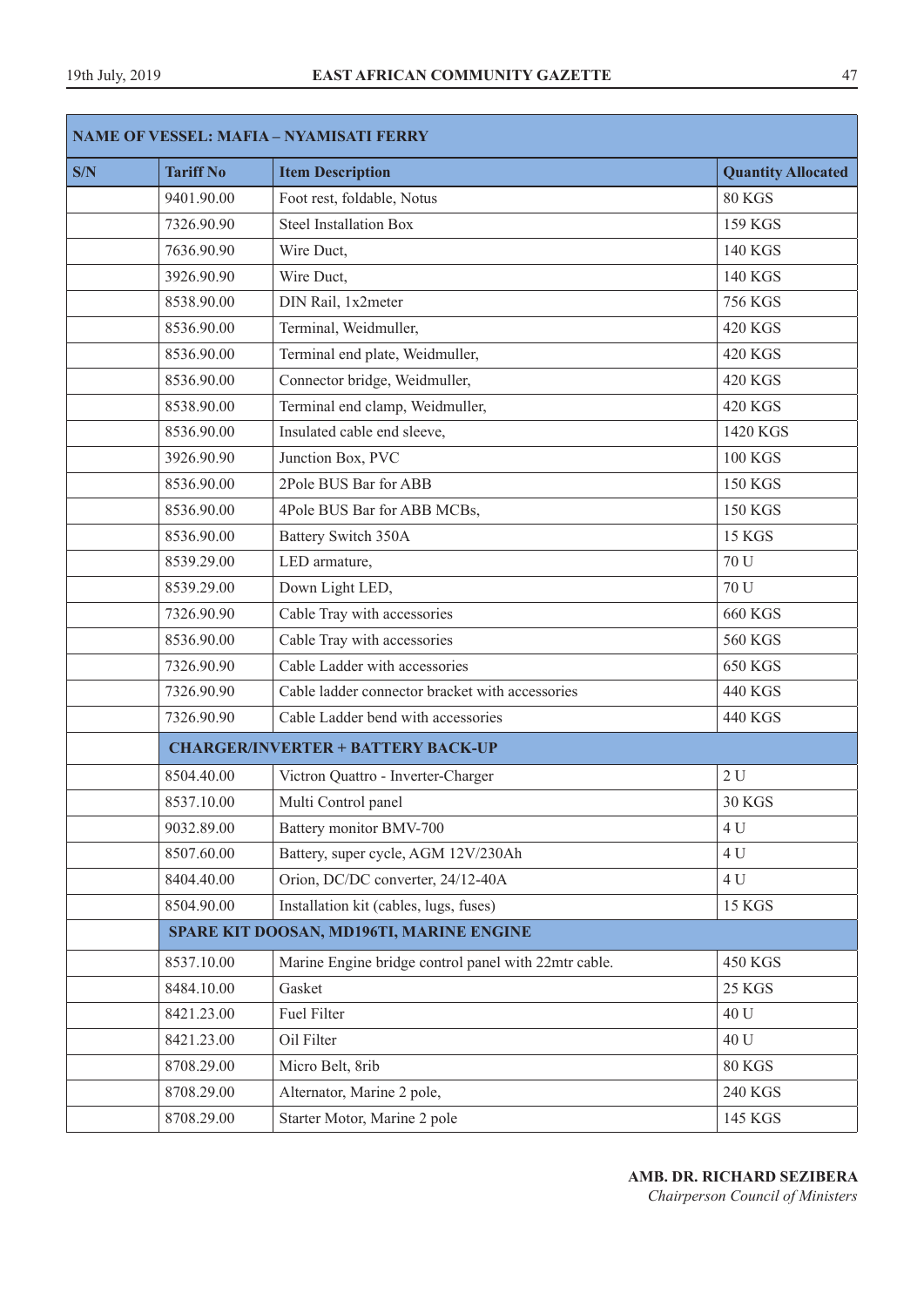Legal Notice No. EAC/128/2019.

# **THE EAST AFRICAN COMMUNITY CUSTOMS MANAGEMENT ACT 2004**

# **LEGAL NOTICE**

In EXERCISE of the powers conferred upon the Council of Ministers by section 140 of the East African Community Customs Management Act 2004, the Council of Ministers has approved the following manufacturer to import the specified quantities of inputs for the manufacture of sea / lake ferry under the Duty Remission Scheme.

# **APPROVED TANZANIA MANUFACTURER SONGORO MARINE AND QUANTITIES OF INPUTS TO MANUFACTURE TANAPA FERRY TO BE IMPORTED AT A DUTY RATE OF 0% UNDER DUTY REMISSION SCHEME FOR TWELVE MONTHS**

| <b>NAME OF VESSEL: TANAPA FERRY</b> |                  |                                      |                           |  |
|-------------------------------------|------------------|--------------------------------------|---------------------------|--|
| S/N                                 | <b>Tariff No</b> | <b>Item Description</b>              | <b>Quantity Allocated</b> |  |
|                                     | 8907.90.00       | Marine floating device - Buoyancy    | 180 U                     |  |
|                                     | 8907.90.00       | Life buoy with light and line        | 80 U                      |  |
|                                     | 8413.19.00       | Portable water pump                  | 26 U                      |  |
|                                     | 6307.20.00       | Life Jacket                          | 1400 KGS                  |  |
|                                     | 8424.10.00       | Fire Extinguisher                    | 54 U                      |  |
|                                     | 8804.00.00       | Rockets parachutes                   | <b>120 KGS</b>            |  |
|                                     | 3604.90.00       | Emergency fire signals               | <b>34 KGS</b>             |  |
|                                     | 3604.90.00       | Hand flare                           | <b>75 KGS</b>             |  |
|                                     | 3006.50.00       | First aid kit for lifeboat& raft     | <b>30 KGS</b>             |  |
|                                     | 8906.90.00       | MOB Boat (without class certificate) | 4 U                       |  |
|                                     | 8413.70.00       | Bilge P/P                            | 30 U                      |  |
|                                     | 7316.00.00       | Anchor & Mooring system              | 4800 KGS                  |  |
|                                     | 5607.50.00       | Mooring Rope                         | 890 KGS                   |  |
|                                     | 7315.90.00       | Shackles                             | 140 KGS                   |  |
|                                     | 7315.89.00       | Swivel (supply in swivel group)      | 80 KGS                    |  |
|                                     | 7316.00.00       | Anchor stockless                     | <b>880 KGS</b>            |  |
|                                     | 8425.31.00       | Anchor Winch Electric Type           | 4 U                       |  |
|                                     | 7312.10.00       | Steel Mooring rope galvanized        | <b>450 KGS</b>            |  |
|                                     | 9405.40.00       | Navigation Lights                    | 980 KGS                   |  |
|                                     | 7316.00.00       | Panama Chock                         | 2,200                     |  |
|                                     | 5607.49.00       | Mooring rope                         | <b>680 KGS</b>            |  |
|                                     | 7907.00.00       | Anodes                               | <b>760 KGS</b>            |  |
|                                     | 9401.79.00       | Pilot chair                          | 2U                        |  |
|                                     | 7616.99.00       | Anodes                               | <b>682 KGS</b>            |  |
|                                     | 9405.40.00       | Search light                         | 150 KGS                   |  |
|                                     | 7325.99.00       | Sounding cap                         | 2150 KGS                  |  |
|                                     | 7325.99.00       | Manhole cover                        | 2640 KGS                  |  |
|                                     | 7325.99.00       | Manholes                             | 2640 KGS                  |  |
|                                     | 8481.80.00       | Marine valves                        | <b>850 KGS</b>            |  |
|                                     | 8481.80.00       | Gate valve dn65                      | 642 KGS                   |  |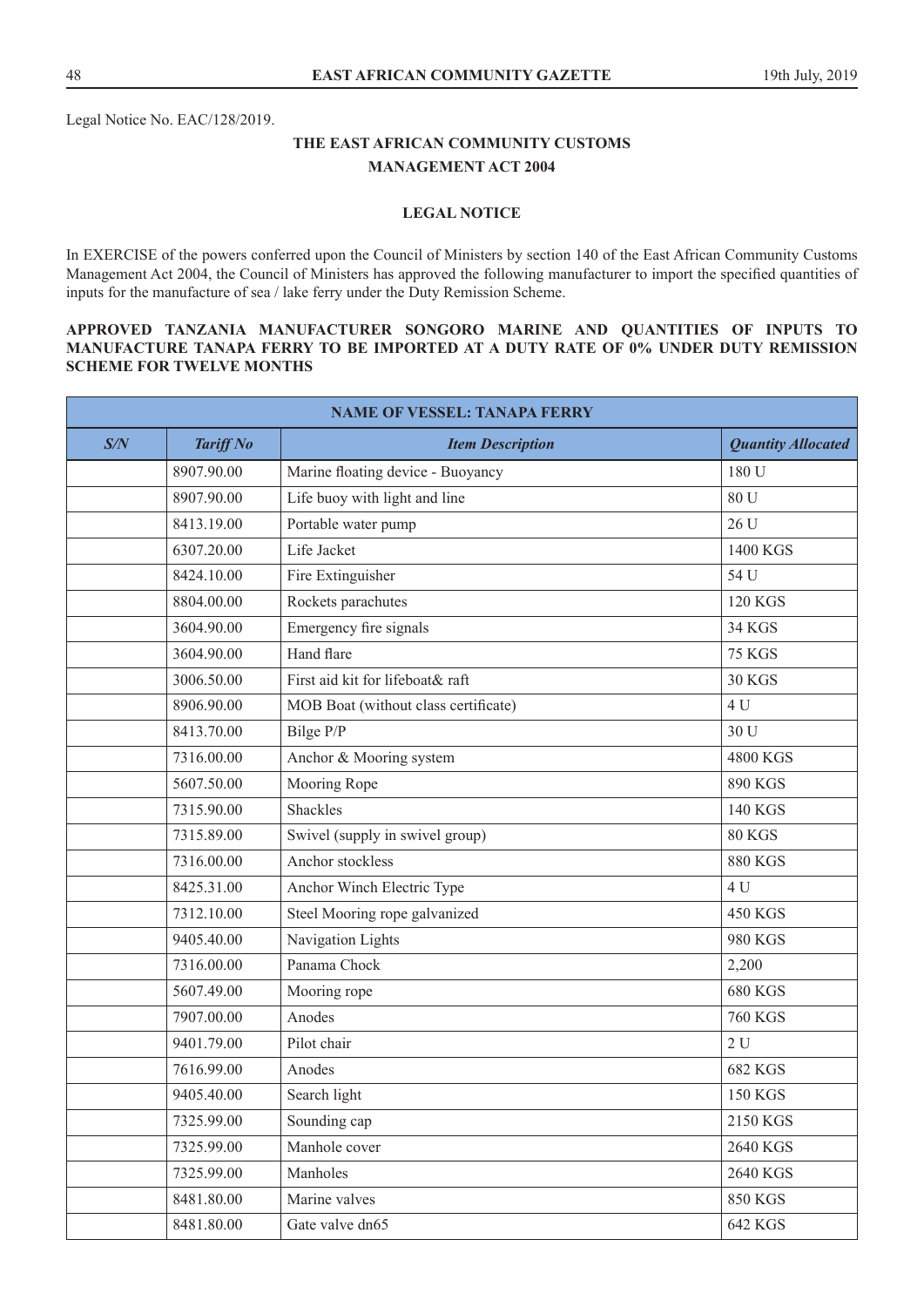| <b>NAME OF VESSEL: TANAPA FERRY</b> |                  |                                                                            |                           |
|-------------------------------------|------------------|----------------------------------------------------------------------------|---------------------------|
| S/N                                 | <b>Tariff No</b> | <b>Item Description</b>                                                    | <b>Quantity Allocated</b> |
|                                     | 8481.80.00       | Anti return valve dn 80                                                    | <b>587 KGS</b>            |
|                                     | 8421.21.00       | Sea water filter dn 80 Supply: weld type, galvanized; single for water     | 36 U                      |
|                                     | 8421.21.00       | Strainers dn65 Supply: weld type, galvanized; single, for water            | 46 U                      |
|                                     | 8481.40.00       | Fire hydrant valve bronze dn 65 with quick coupling                        | 384 KGS                   |
|                                     | 7310.29.90       | Fire hose box material:                                                    | 590 KGS                   |
|                                     | 5909.00.00       | Fire hose Length                                                           | <b>498 KGS</b>            |
|                                     | 7307.99.00       | <b>Coupling Material</b>                                                   | <b>780 KGS</b>            |
|                                     | 7307.99.00       | Diffusor Material                                                          | <b>685 KGS</b>            |
|                                     | 7307.22.00       | Sleeves bulkhead penetration for welding Fit for DN65 SCH80 pipe           | 786 KGS                   |
|                                     | 7304.39.00       | Steel pipe seamless.                                                       | 3250 KGS                  |
|                                     | 7307.99.00       | Sleeves bulkhead penetration for welding Fit for ND80 SCH40/<br>SCH80 pipe | 694 KGS                   |
|                                     | 7304.39.00       | Steel pipe seamless sch80 dn80 L=90 m                                      | 2456 KGS                  |
|                                     | 8481.80.00       | Air vent valve with float flap system                                      | 586 KGS                   |
|                                     | 7307.21.00       | Flanges                                                                    | 1680 KGS                  |
|                                     | 7307.99.00       | Bend 3D 90 deg steel dn80 (for weld)                                       | 1240 KGS                  |
|                                     | 7307.99.00       | Bend 3D 90 deg steel dn65 (for weld)                                       | 1498 KGS                  |
|                                     | 7304.39.00       | Steel pipe seamless sch80 dn80 l=140m                                      | 3200 KGS                  |
|                                     | 7307.99.00       | Steel pipe accessories                                                     | 2654 KGS                  |
|                                     | 7308.30.00       | Door and Frame                                                             | 6890 KGS                  |
|                                     | 8501.61.00       | Gen-set                                                                    | 4 U                       |
|                                     | 8413.81.00       | Fuel Pump                                                                  | 46 U                      |
|                                     | 8421.21.00       | Filters                                                                    | 36 U                      |
|                                     | 4823.70.00       | Paper gasket                                                               | <b>82 KGS</b>             |
|                                     | 7304.39.00       | <b>Steel Pipe</b>                                                          | 5500 KGS                  |
|                                     | 7307.99.00       | Nipples for greasing                                                       | <b>584 KGS</b>            |
|                                     | 3918.10.00       | Floor covering                                                             | 3680 KGS                  |
|                                     | 9005.10.00       | Binocular                                                                  | 2U                        |
|                                     | 8513.10.90       | Watertight electric torch lamps                                            | 20U                       |
|                                     | 8201.40.00       | Axe (like for fire)                                                        | <b>16 KGS</b>             |
|                                     | 4016.99.00       | Fender                                                                     | 486 KGS                   |
|                                     | 9031.80.00       | Inclinometer (list for ship)                                               | 2U                        |
|                                     | 9506.99.00       | Whistle (like policeman)                                                   | 16 U                      |
|                                     | 7610.10.00       | Windows                                                                    | 8870 KGS                  |
|                                     | 7610.10.00       | Window Frame                                                               | 8871 KGS                  |
|                                     | 8512.40.00       | Window wiper                                                               | 24 U                      |
|                                     | 5609.00.00       | Daymark ball                                                               | <b>56 KGS</b>             |
|                                     | 7312.10.00       | Steel wire rope and accessories                                            | 2265 KGS                  |
|                                     | 8425.39.00       | Full set of Ramp lifting with accessories Hydraulic system                 | 8000 KGS                  |
|                                     | 7314.49.00       | Wire welded mesh                                                           | <b>846 KGS</b>            |
|                                     | 7326.90.90       | Bottom plug                                                                | <b>250 KGS</b>            |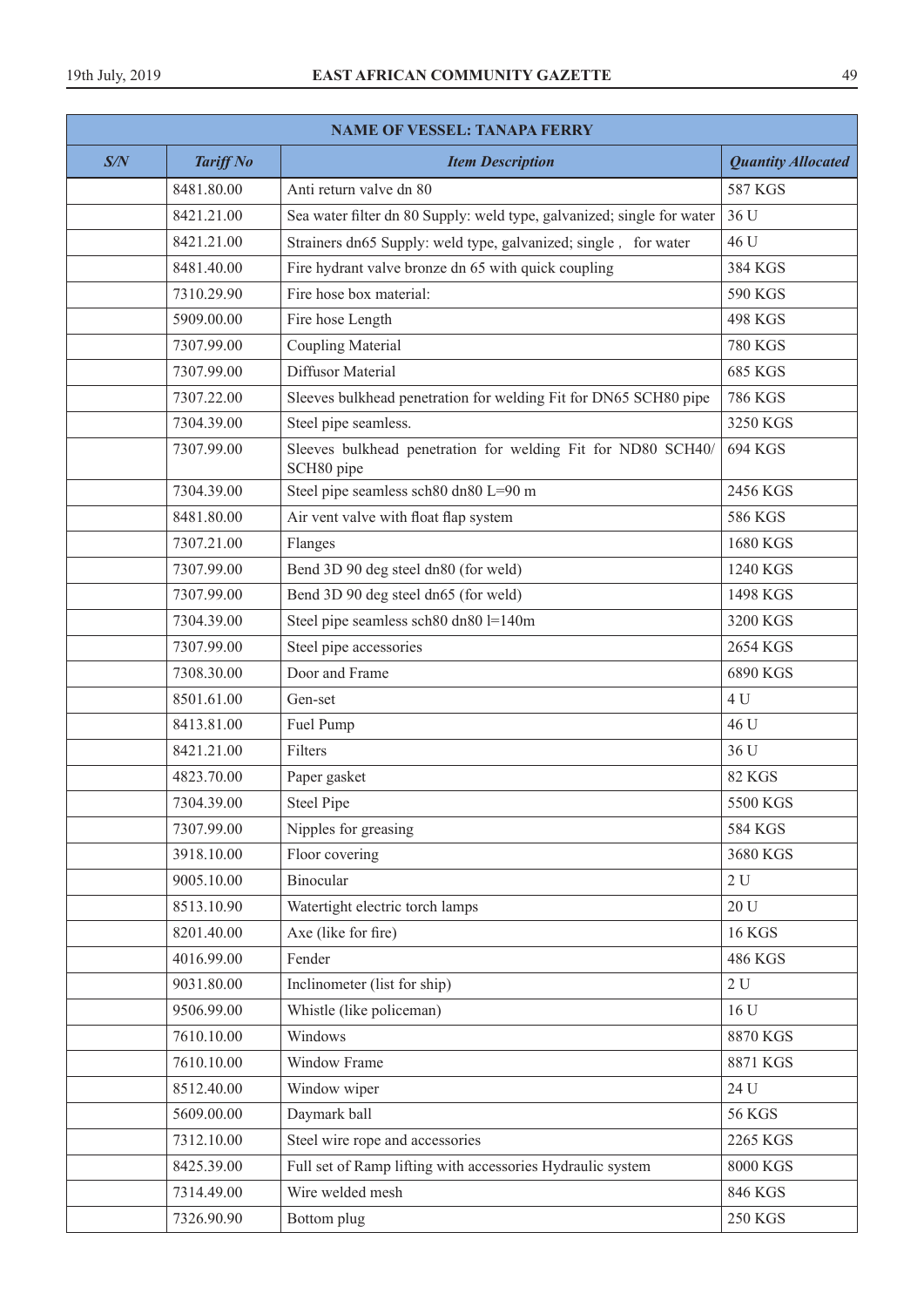| <b>NAME OF VESSEL: TANAPA FERRY</b> |                  |                                                |                           |  |
|-------------------------------------|------------------|------------------------------------------------|---------------------------|--|
| S/N                                 | <b>Tariff No</b> | <b>Item Description</b>                        | <b>Quantity Allocated</b> |  |
|                                     | 7318.15.00       | <b>Bolts</b>                                   | 3500 KGS                  |  |
|                                     | 7308.90.99       | Composite rock wool panel and accessories      | 16500 KGS                 |  |
|                                     | 8408.10.00       | Marine engines                                 | 4 U                       |  |
|                                     | 8483.40.00       | Marine gearbox                                 | 4 U                       |  |
|                                     | 8708.92.00       | Exhaust, Flexible, Muffler                     | <b>180 KGS</b>            |  |
|                                     | 8487.10.00       | Propeller shaft                                | 2460 KGS                  |  |
|                                     | 8487.10.00       | Propeller and Nut                              | 2680 KGS                  |  |
|                                     | 8787.10.00       | Stern Tube Completer                           | <b>860 KGS</b>            |  |
|                                     | 7208.52.00       | Marine steel plate 6mm                         | 55800 KGS                 |  |
|                                     | 7208.52.00       | Marine steel plate 8mm                         | 135,016 KGS               |  |
|                                     | 7208.52.00       | Marine steel plate 10mm                        | 69600 KGS                 |  |
|                                     | 7208.51.00       | Marine steel plate 20mm                        | 9860 KGS                  |  |
|                                     | 7308.90.99       | Ship Structure Element steel                   | 165000 KGS                |  |
|                                     | 7216.40.00       | Angle Bar                                      | 62845 KGS                 |  |
|                                     | 3208.90.00       | Marine paints                                  | 15600 KGS                 |  |
|                                     | 8487.90.00       | Spare parts                                    | 3500 KGS                  |  |
|                                     | 4010.31.00       | Vee belts                                      | <b>56 KGS</b>             |  |
|                                     | 8421.23.00       | Fuel filter elements                           | 280 U                     |  |
|                                     | 8421.23.00       | Oil filter elements                            | 280 U                     |  |
|                                     | 8511.40.00       | Starter motor                                  | 12 U                      |  |
|                                     | 8708.99.00       | Alternator                                     | 380 KGS                   |  |
|                                     | 8413.70.00       | Water pump                                     | 24 U                      |  |
|                                     | 8413.91.00       | Fuel pump                                      | 24 U                      |  |
|                                     | 8487.10.00       | Main drive propeller shaft                     | 1240 KGS                  |  |
|                                     | 8421.39.90       | Water separator                                | <b>56 KGS</b>             |  |
|                                     | 8483.30.00       | Cut-less bearing                               | 68 U                      |  |
|                                     | 8431.10.00       | Spare Parts for Ramp Lifting hydraulic winches | 456 KGS                   |  |
|                                     | 8431.10.00       | Ramp lifting Hydraulic cylinder repair KIT     | 389 KGS                   |  |
|                                     | 8413.91.00       | Spare parts for hydraulic pump assy            | 684 KGS                   |  |
|                                     | 8413.91.00       | Hydraulic pump repair kit                      | <b>86 KGS</b>             |  |
|                                     | 8483.50.00       | Pulley for steel wire rope                     | 34 U                      |  |
|                                     | 7312.10.00       | Steel wire rope                                | 1340 KGS                  |  |
|                                     | 8536.50.00       | Marine electric items, Switch, socket          | 245 KGS                   |  |
|                                     | 8544.19.00       | <b>Electrical Wire</b>                         | 16450 KGS                 |  |
|                                     | 8501.53.00       | Motor                                          | 12 U                      |  |
|                                     | 8536.69.00       | Socket                                         | 215 KGS                   |  |
|                                     | 8536.30.00       | Main Switch                                    | <b>30 KGS</b>             |  |
|                                     | 8413.91.00       | Hydraulic Pump                                 | 15 U                      |  |
|                                     | 7308.90.00       | Deck welded manholes                           | 6300 KGS                  |  |
|                                     | 8425.31.00       | Crane                                          | 12 U                      |  |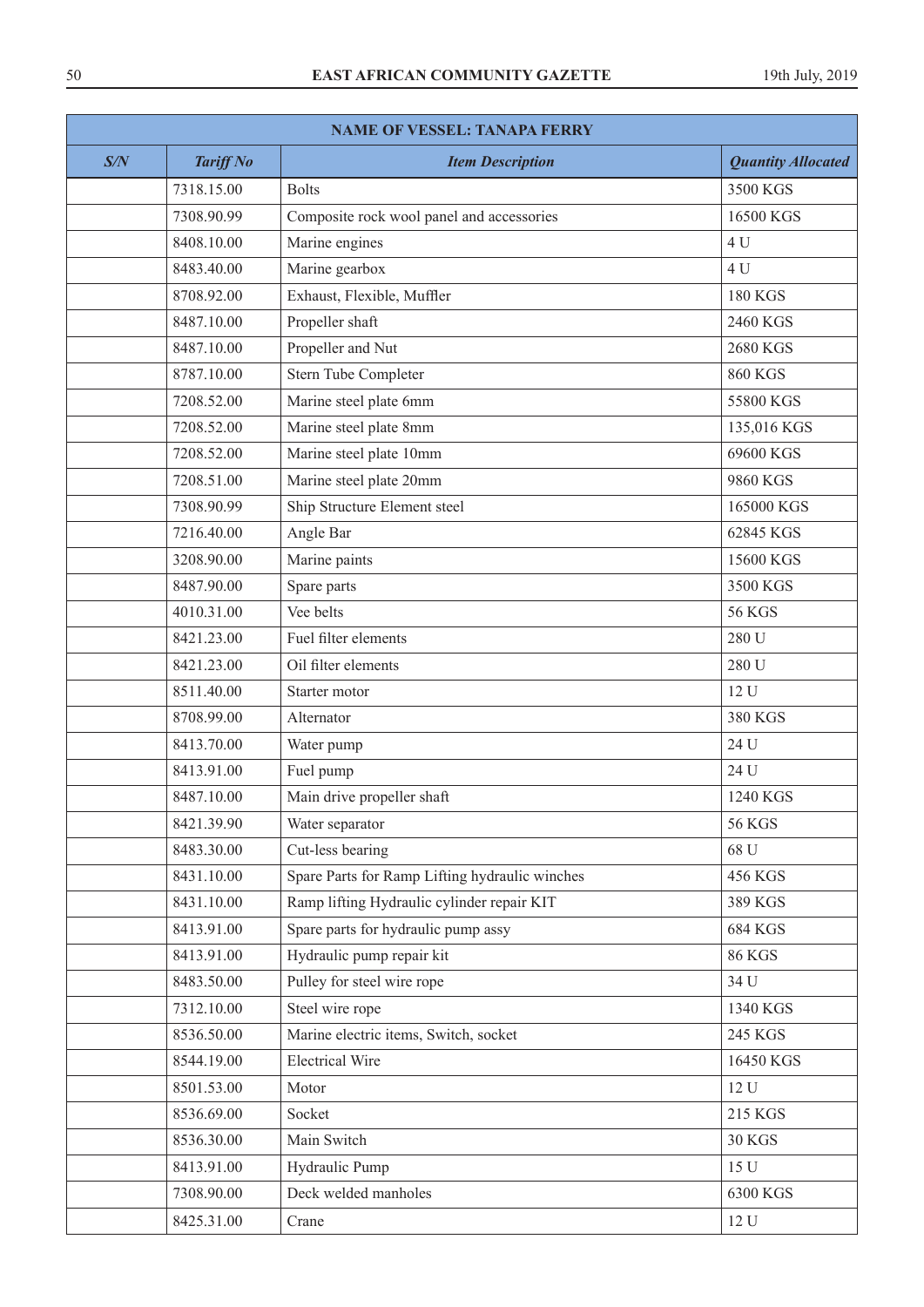| <b>NAME OF VESSEL: TANAPA FERRY</b> |                  |                                                                                                                                                               |                           |
|-------------------------------------|------------------|---------------------------------------------------------------------------------------------------------------------------------------------------------------|---------------------------|
| S/N                                 | <b>Tariff No</b> | <b>Item Description</b>                                                                                                                                       | <b>Quantity Allocated</b> |
|                                     | 7307.29.00       | Elbow                                                                                                                                                         | <b>756 KGS</b>            |
|                                     | 9014.10.00       | Navigational Compass                                                                                                                                          | 4 U                       |
|                                     | 8526.10.00       | Navigational Radar                                                                                                                                            | 4 U                       |
|                                     | 9015.80.00       | Echo Sounder with Transduer                                                                                                                                   | 4 U                       |
|                                     | 8526.10.00       | <b>GPS</b>                                                                                                                                                    | 2U                        |
|                                     | 8525.60.00       | <b>VHF Radio</b>                                                                                                                                              | 2U                        |
|                                     | 8518.29.00       | Public Address System                                                                                                                                         | 6 U                       |
|                                     | 8531.90.00       | Marine Siren                                                                                                                                                  | 8 KGS                     |
|                                     | 8528.72.90       | TV                                                                                                                                                            | 18 U                      |
|                                     | 8525.80.00       | CCTV camera system                                                                                                                                            | 30 U                      |
|                                     | 8311.10.00       | <b>Welding Rods</b>                                                                                                                                           | 8700 KGS                  |
|                                     | 6804.22.00       | <b>Cutting Disk</b>                                                                                                                                           | 9800 KGS                  |
|                                     | 6804.22.00       | <b>Grinding Disk</b>                                                                                                                                          | 10200 KGS                 |
|                                     | 9401.80.00       | <b>Seats</b>                                                                                                                                                  | 3000 U                    |
|                                     | 8525.60.00       | Portable VHF radio                                                                                                                                            | 2U                        |
|                                     | 8536.50.00       | Switch                                                                                                                                                        | <b>650 KGS</b>            |
|                                     | 8536.69.00       | Socket                                                                                                                                                        | <b>650 KGS</b>            |
|                                     | 8501.53.00       | Power pack: 380v/50hz 18.5KW motor                                                                                                                            | 8 U                       |
|                                     | 8708.99.00       | Tank 200 l with air cooling full set                                                                                                                          | <b>700 KGS</b>            |
|                                     | 8425.39.00       | Hydraulic winches 5t:                                                                                                                                         | 15 U                      |
|                                     | 8481.80.00       | <b>Balls</b> valves                                                                                                                                           | <b>650 KGS</b>            |
|                                     | 8431.49.00       | Hydraulic oil return line: pipe inside diameter 50 mm working<br>pressure 250 bars                                                                            | <b>450 KGS</b>            |
|                                     | 8431.49.00       | Hydraulic oil feed line: (pressure) pipe inside diameter 30 mm working<br>pressure 250 bars supply in 6m/pc 30/38mm comply with:EN10305   684 KGS<br>standard |                           |
|                                     | 7307.99.00       | Bend for pressure line 90 deg Out dia: 38 socket type                                                                                                         | 540 KGS                   |
|                                     | 7307.99.00       | Bend for return line 90 deg                                                                                                                                   | 359 KGS                   |
|                                     | 7307.29.00       | Link set for linking straight pipe                                                                                                                            | 1200 KGS                  |
|                                     | 8205.70.00       | Support for pressure line (clamps) Out dia: 38mm; heave duty<br>standard                                                                                      | <b>460 KGS</b>            |
|                                     | 7315.12.00       | Chains with 2500 mm long with one shackles at each end and working<br>load 12t Material:25Mnv WLL:15T                                                         | 1800 KGS                  |
|                                     | 8308.10.00       | Eyes hooks working load 12t with latch Supply: WWL 12t material:<br>20Mn2                                                                                     | 980 KGS                   |
|                                     | 7315.12.00       | Chains 1500 mm long with one shackle at one end working load 12t<br>Material: 25Mnv WLL:15T                                                                   | 2400 KGS                  |
|                                     | 8308.90.00       | Masters links 38 mm diameter (hook must matches with) Supply:<br>WWL 12t material: 20Mn2                                                                      | 543 KGS                   |
|                                     | 8431.49.00       | Sheaves with axes including print for chain Material: 42CrMno forged                                                                                          | 350 KGS                   |
|                                     | 9403.20.00       | Furniture                                                                                                                                                     | 8600 KGS                  |
|                                     | 9403.20.00       | Locker                                                                                                                                                        | 1250 KGS                  |
|                                     | 9403.10.00       | Metal Furniture                                                                                                                                               | 1980 KGS                  |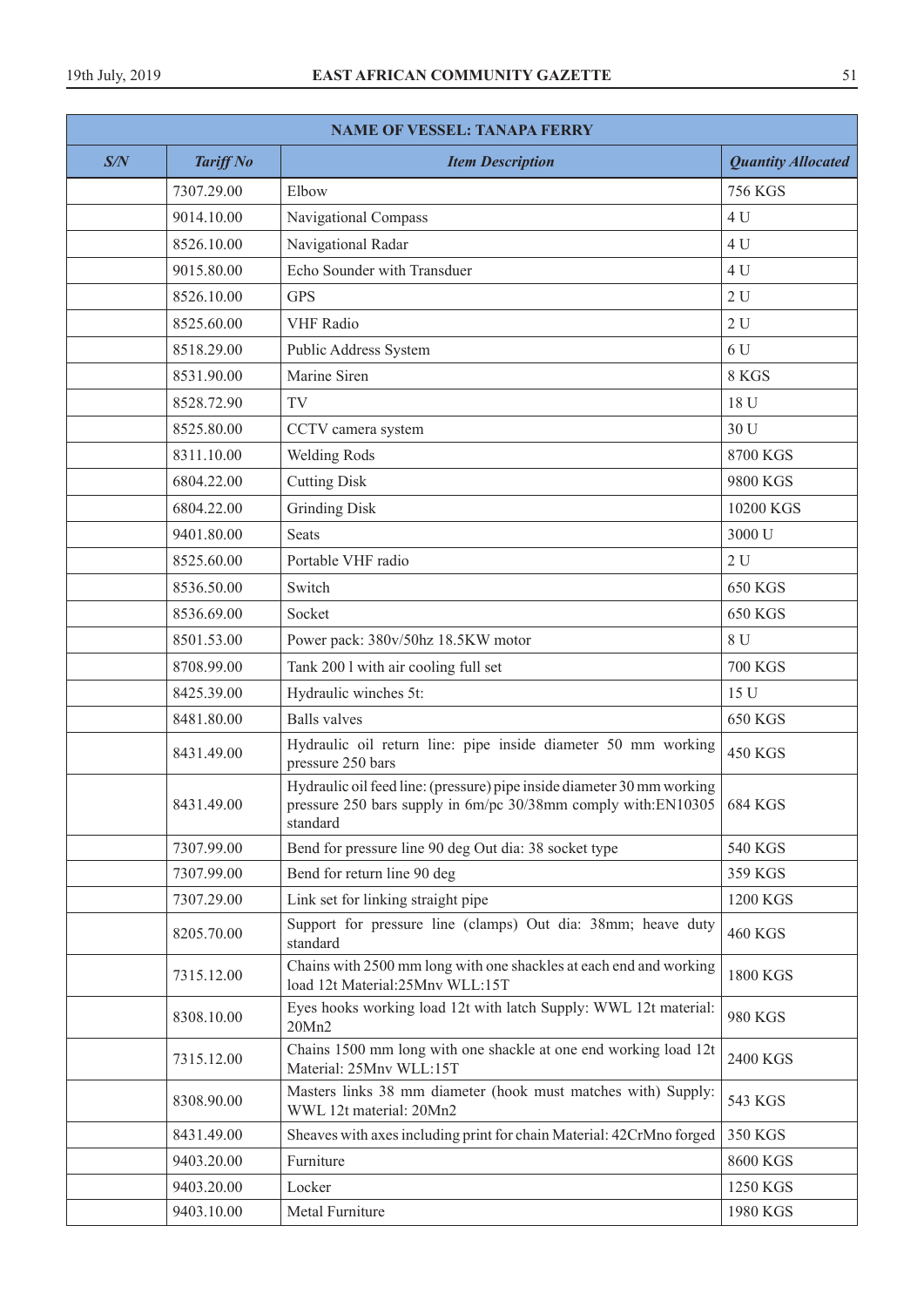| <b>NAME OF VESSEL: TANAPA FERRY</b> |                  |                                                    |                           |
|-------------------------------------|------------------|----------------------------------------------------|---------------------------|
| S/N                                 | <b>Tariff No</b> | <b>Item Description</b>                            | <b>Quantity Allocated</b> |
|                                     | 7419.99.00       | Cable Connector                                    | <b>860 KGS</b>            |
|                                     | 7307.29.00       | Elbow                                              | 746 KGS                   |
|                                     | 7604.10.00       | Aluminium Rod                                      | 3250 KGS                  |
|                                     | 7326.90.90       | Double bollard                                     | 1890 KGS                  |
|                                     | 3923.10.00       | Trash Can                                          | <b>250 KGS</b>            |
|                                     | 7228.10.00       | Solid round bar                                    | 4530 KGS                  |
|                                     | 7208.53.00       | Chequered plates 2.4mx1.2mx3.5mm                   | 56360 KGS                 |
|                                     | 8311.10.00       | Welding electrode                                  | 15400 KGS                 |
|                                     | 7216.10.00       | Angel Line                                         | 65400 KGS                 |
|                                     | 7907.00.90       | Zinc Anode                                         | 650 KGS                   |
|                                     | 7326.90.90       | Hatches                                            | 980 KGS                   |
|                                     | 7326.90.90       | Manholes                                           | 890 KGS                   |
|                                     | 7214.99.00       | Round Bar                                          | 4315 KGS                  |
|                                     | 7326.90.90       | Mast (strike mast)                                 | <b>20 KGS</b>             |
|                                     | 7326.90.90       | <b>Bollard</b>                                     | <b>680 KGS</b>            |
|                                     | 7626.90.90       | Chock                                              | 790 KGS                   |
|                                     | 7326.90.90       | Ladder+ Handrail                                   | 7650 KGS                  |
|                                     | 8481.80.00       | Plugs+ scupper                                     | <b>120 KGS</b>            |
|                                     | 9403.60.00       | Furniture                                          | 2350 KGS                  |
|                                     | 8414.59.00       | Ventilator                                         | 14 U                      |
|                                     | 9405.40.00       | Searching Light                                    | <b>864 KGS</b>            |
|                                     | 8421.39.90       | Fuel water separator                               | 12 U                      |
|                                     | 8483.10.00       | Shaft material                                     | 12 U                      |
|                                     | 7307.99.00       | Coupling                                           | 840 KGS                   |
|                                     | 8482.90.00       | <b>STERN TUBE</b>                                  | 2480 KGS                  |
|                                     | 8487.10.00       | Propeller                                          | 8460 KGS                  |
|                                     | 7326.90.90       | Marine Rudder with accessories                     | 7620 KGS                  |
|                                     | 8531.10.00       | Bilge water alarm system panel                     | 14 U                      |
|                                     | 8531.10.00       | Floating ball alarm                                | 14 U                      |
|                                     | 7307.29.00       | Fitting                                            | 1510 KGS                  |
|                                     | 8104.90.00       | Magnesium Anode                                    | <b>85 KGS</b>             |
|                                     | 8536.90.00       | SWITCH PANEL WITH FUSES                            | 350 KGS                   |
|                                     | 8512.40.00       | WINDOW WIPER with motor, window Arm, Blade, switch | 8 U                       |
|                                     | 9208.90.00       | SHIPS WHISTLE/HORN, TYFON, 24VDC                   | $2 U$                     |
|                                     | 9401.71.00       | Captains Seat, Modell Caspian Sea, Leather         | $1\,\mathrm{U}$           |
|                                     | 9401.71.00       | Base for Seat, Notus 60                            | $2\,\mathrm{U}$           |
|                                     | 9401.71.00       | Seat Column, S/S inner tube, H=565-800mm           | 2U                        |
|                                     | 9401.90.00       | Foot rest, foldable, Notus                         | <b>80 KGS</b>             |
|                                     | 7326.90.90       | <b>Steel Installation Box</b>                      | 159 KGS                   |
|                                     | 7636.90.90       | Wire Duct,                                         | 140 KGS                   |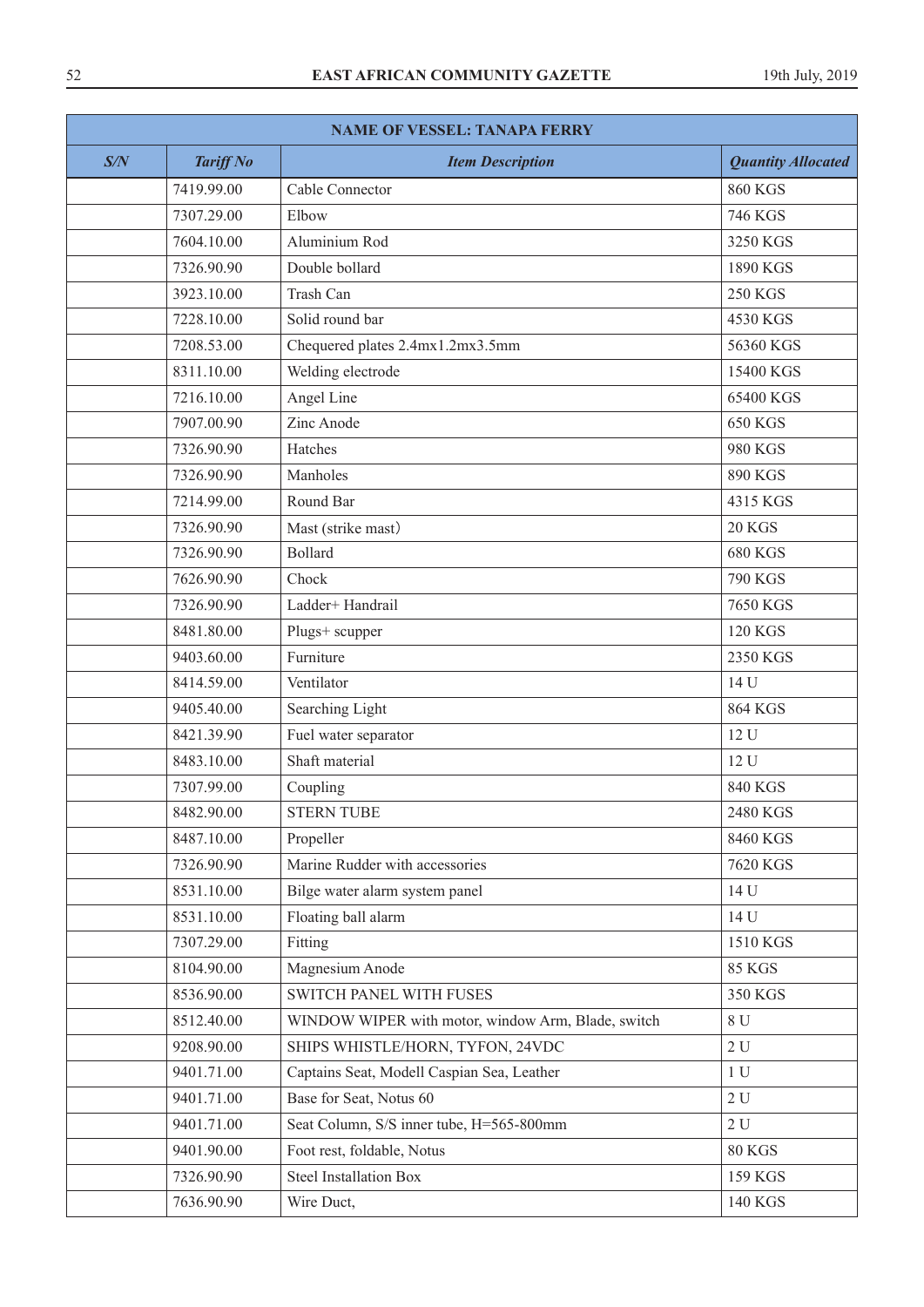| <b>NAME OF VESSEL: TANAPA FERRY</b> |                  |                                                      |                           |  |
|-------------------------------------|------------------|------------------------------------------------------|---------------------------|--|
| S/N                                 | <b>Tariff No</b> | <b>Item Description</b>                              | <b>Quantity Allocated</b> |  |
|                                     | 3926.90.90       | Wire Duct,                                           | 140 KGS                   |  |
|                                     | 8538.90.00       | DIN Rail, 1x2meter                                   | <b>756 KGS</b>            |  |
|                                     | 8536.90.00       | Terminal, Weidmuller,                                | <b>420 KGS</b>            |  |
|                                     | 8536.90.00       | Terminal end plate, Weidmuller,                      | <b>420 KGS</b>            |  |
|                                     | 8536.90.00       | Connector bridge, Weidmuller,                        | 420 KGS                   |  |
|                                     | 8538.90.00       | Terminal end clamp, Weidmuller,                      | <b>420 KGS</b>            |  |
|                                     | 8536.90.00       | Insulated cable end sleeve,                          | 1420 KGS                  |  |
|                                     | 3926.90.90       | Junction Box, PVC                                    | <b>100 KGS</b>            |  |
|                                     | 8536.90.00       | 2Pole BUS Bar for ABB                                | <b>150 KGS</b>            |  |
|                                     | 8536.90.00       | 4Pole BUS Bar for ABB MCBs,                          | <b>150 KGS</b>            |  |
|                                     | 8536.90.00       | <b>Battery Switch 350A</b>                           | <b>15 KGS</b>             |  |
|                                     | 8539.29.00       | LED armature,                                        | 70 U                      |  |
|                                     | 8539.29.00       | Down Light LED,                                      | 70 U                      |  |
|                                     | 7326.90.90       | Cable Tray with accessories                          | <b>660 KGS</b>            |  |
|                                     | 8536.90.00       | Cable Tray with accessories                          | <b>560 KGS</b>            |  |
|                                     | 7326.90.90       | Cable Ladder with accessories                        | <b>650 KGS</b>            |  |
|                                     | 7326.90.90       | Cable ladder connector bracket with accessories      | 440 KGS                   |  |
|                                     | 7326.90.90       | Cable Ladder bend with accessories                   | 440 KGS                   |  |
|                                     |                  | <b>CHARGER/INVERTER + BATTERY BACK-UP</b>            |                           |  |
|                                     | 8504.40.00       | Victron Quattro - Inverter-Charger                   | 2U                        |  |
|                                     | 8537.10.00       | Multi Control panel                                  | <b>30 KGS</b>             |  |
|                                     | 9032.89.00       | Battery monitor BMV-700                              | 4 U                       |  |
|                                     | 8507.60.00       | Battery, super cycle, AGM 12V/230Ah                  | 4 U                       |  |
|                                     | 8404.40.00       | Orion, DC/DC converter, 24/12-40A                    | 4 U                       |  |
|                                     | 8504.90.00       | Installation kit (cables, lugs, fuses)               | <b>15 KGS</b>             |  |
|                                     |                  | SPARE KIT DOOSAN, MD196TI, MARINE ENGINE             |                           |  |
|                                     | 8537.10.00       | Marine Engine bridge control panel with 22mtr cable. | <b>450 KGS</b>            |  |
|                                     | 8421.23.00       | Fuel Filter                                          | 40 U                      |  |
|                                     | 8421.23.00       | Oil Filter                                           | 40 U                      |  |
|                                     | 8708.29.00       | Micro Belt, 8rib                                     | 80 KGS                    |  |
|                                     | 8708.29.00       | Alternator, Marine 2 pole,                           | 240 KGS                   |  |
|                                     | 8708.29.00       | Starter Motor, Marine 2 pole                         | 145 KGS                   |  |

**AMB. DR. RICHARD SEZIBERA**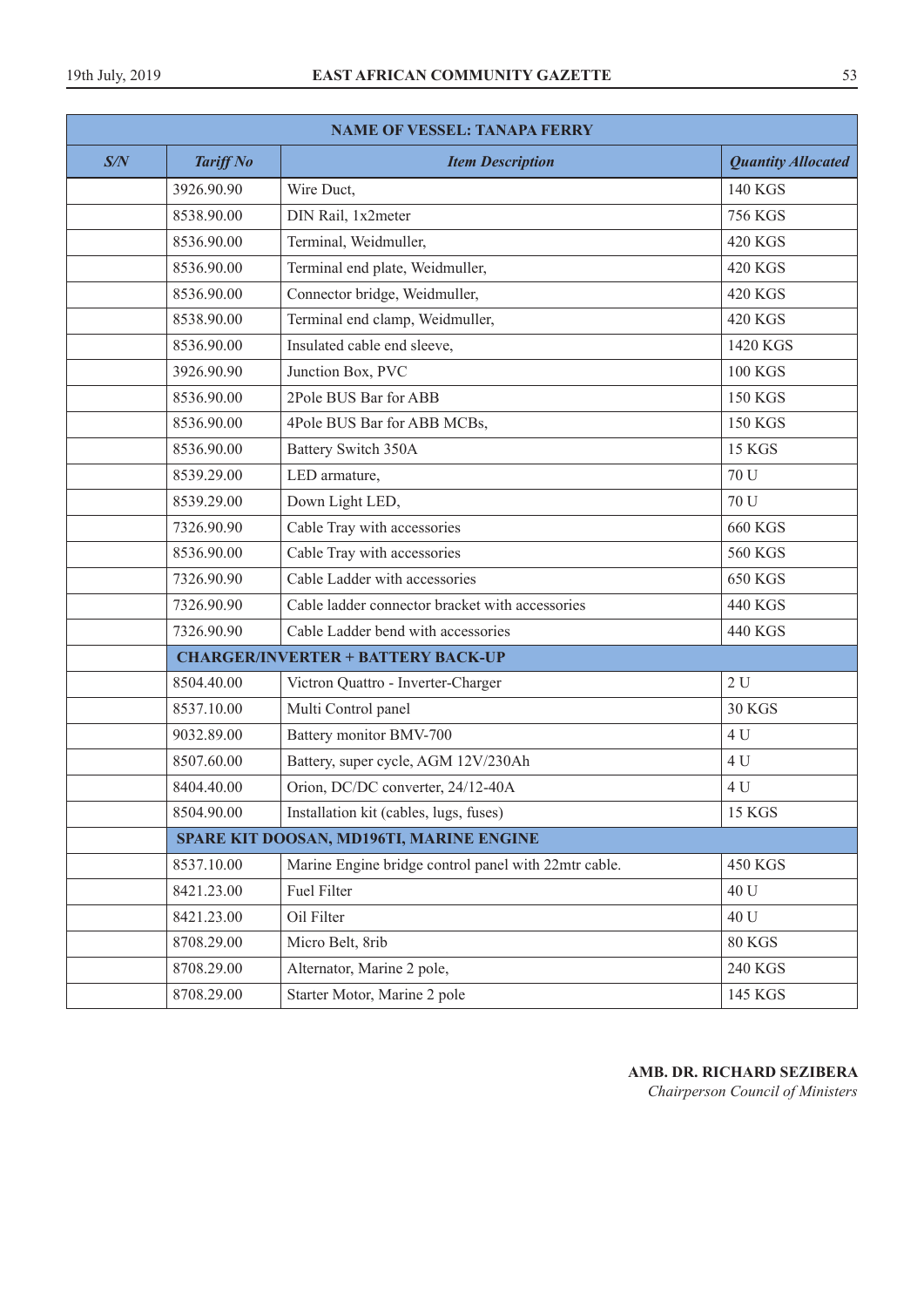Legal Notice No. EAC/129/2019.

# **THE EAST AFRICAN COMMUNITY CUSTOMS MANAGEMENT ACT 2004**

# **LEGAL NOTICE**

In EXERCISE of the powers conferred upon the Council of Ministers by section 140 of the East African Community Customs Management Act 2004, the Council of Ministers has approved the following manufacturer to import the specified quantities of inputs for the manufacture of sea / lake ferry under the Duty Remission Scheme.

# **APPROVED TANZANIA MANUFACTURER SONGORO MARINE AND QUANTITIES OF INPUTS TO MANUFACTURE BUGOLORA – UKARA FERRY TO BE IMPORTED AT A DUTY RATE OF 0% UNDER DUTY REMISSION SCHEME FOR TWELVE MONTHS**

| S/N | <b>Tariff No</b> | <b>Item Description</b>              | <b>Quantity Allo-</b><br>cated |
|-----|------------------|--------------------------------------|--------------------------------|
|     | 8907.90.00       | Marine floating device - Buoyancy    | 180 U                          |
|     | 8907.90.00       | Life buoy with light and line        | 80 U                           |
|     | 8413.19.00       | Portable water pump                  | 26 U                           |
|     | 6307.20.00       | Life Jacket                          | 1400 KGS                       |
|     | 8424.10.00       | Fire Extinguisher                    | 54 U                           |
|     | 8804.00.00       | Rockets parachutes                   | <b>120 KGS</b>                 |
|     | 3604.90.00       | Emergency fire signals               | 34 KGS                         |
|     | 3604.90.00       | Hand flare                           | <b>75 KGS</b>                  |
|     | 3006.50.00       | First aid kit for lifeboat & raft    | <b>30 KGS</b>                  |
|     | 8906.90.00       | MOB Boat (without class certificate) | 4 U                            |
|     | 8413.70.00       | Bilge P/P                            | 30 U                           |
|     | 7316.00.00       | Anchor & Mooring system              | 4800 KGS                       |
|     | 5607.50.00       | Mooring Rope                         | 890 KGS                        |
|     | 7315.90.00       | Shackles                             | 140 KGS                        |
|     | 7315.89.00       | Swivel (supply in swivel group)      | 80 KGS                         |
|     | 7316.00.00       | Anchor stockless                     | <b>880 KGS</b>                 |
|     | 8425.31.00       | Anchor Winch Electric Type           | 4 U                            |
|     | 7312.10.00       | Steel Mooring rope galvanized        | <b>450 KGS</b>                 |
|     | 9405.40.00       | Navigation Lights                    | 980 KGS                        |
|     | 7316.00.00       | Panama Chock                         | 2,200                          |
|     | 5607.49.00       | Mooring rope                         | <b>680 KGS</b>                 |
|     | 7907.00.00       | Anodes                               | <b>760 KGS</b>                 |
|     | 9401.79.00       | Pilot chair                          | 2U                             |
|     | 7616.99.00       | Anodes                               | <b>682 KGS</b>                 |
|     | 9405.40.00       | Search light                         | <b>150 KGS</b>                 |
|     | 7325.99.00       | Sounding cap                         | 2150 KGS                       |
|     | 7325.99.00       | Manhole cover                        | 2640 KGS                       |
|     | 7325.99.00       | Manholes                             | 2640 KGS                       |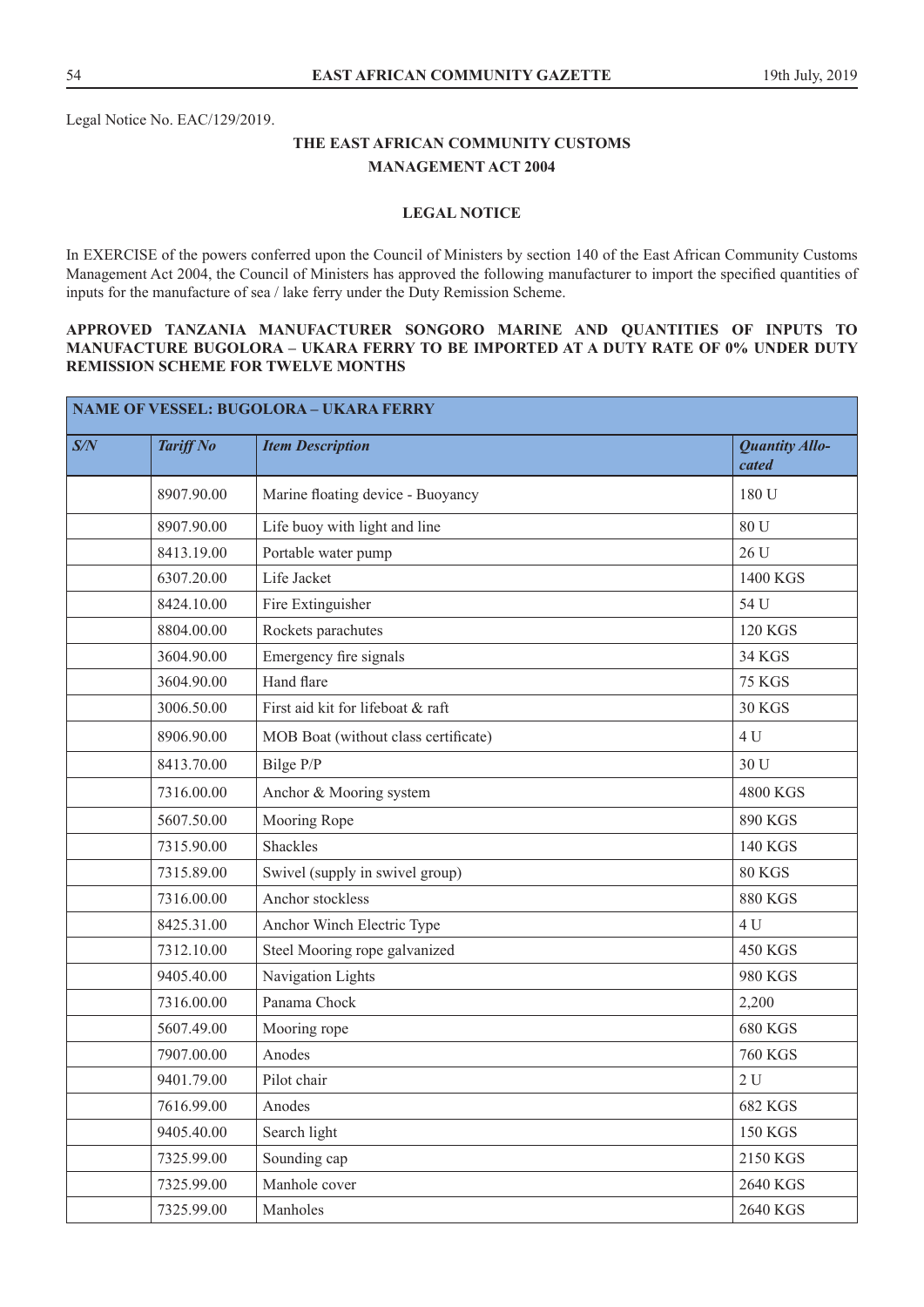| <b>NAME OF VESSEL: BUGOLORA - UKARA FERRY</b> |                                                                                      |                                                                        |                                |
|-----------------------------------------------|--------------------------------------------------------------------------------------|------------------------------------------------------------------------|--------------------------------|
| S/N                                           | <b>Tariff No</b>                                                                     | <b>Item Description</b>                                                | <b>Quantity Allo-</b><br>cated |
|                                               | 8481.80.00                                                                           | Marine valves                                                          | <b>850 KGS</b>                 |
|                                               | 8481.80.00                                                                           | Gate valve dn65                                                        | 642 KGS                        |
|                                               | 8481.80.00<br>Anti return valve dn 80                                                |                                                                        | <b>587 KGS</b>                 |
|                                               | 8421.21.00<br>Sea water filter dn 80 Supply: weld type, galvanized; single for water |                                                                        | 36 U                           |
|                                               | 8421.21.00                                                                           | Strainers dn65 Supply: weld type, galvanized; single □for water        | 46 U                           |
|                                               | 8481.40.00                                                                           | Fire hydrant valve bronze dn 65 with quick coupling                    | 384 KGS                        |
|                                               | 7310.29.90                                                                           | Fire hose box material:                                                | 590 KGS                        |
|                                               | 5909.00.00                                                                           | Fire hose Length                                                       | <b>498 KGS</b>                 |
|                                               | 7307.99.00                                                                           | <b>Coupling Material</b>                                               | <b>780 KGS</b>                 |
|                                               | 7307.99.00                                                                           | Diffusor Material                                                      | <b>685 KGS</b>                 |
|                                               | 7307.22.00                                                                           | Sleeves bulkhead penetration for welding Fit for DN65 SCH80 pipe       | <b>786 KGS</b>                 |
|                                               | 7304.39.00                                                                           | Steel pipe seamless.                                                   | 3250 KGS                       |
|                                               | 7307.99.00                                                                           | Sleeves bulkhead penetration for welding Fit for ND80 SCH40/SCH80 pipe | 694 KGS                        |
|                                               | 7304.39.00                                                                           | Steel pipe seamless sch80 dn80 L=90 m                                  | 2456 KGS                       |
|                                               | 8481.80.00                                                                           | Air vent valve with float flap system                                  | 586 KGS                        |
|                                               | 7307.21.00                                                                           | Flanges                                                                | 1680 KGS                       |
|                                               | 7307.99.00                                                                           | Bend 3D 90 deg steel dn80 (for weld)                                   | 1240 KGS                       |
|                                               | 7307.99.00                                                                           | Bend 3D 90 deg steel dn65 (for weld)                                   | 1498 KGS                       |
|                                               | 7304.39.00                                                                           | Steel pipe seamless sch80 dn80 l=140m                                  | 3200 KGS                       |
|                                               | 7307.99.00                                                                           | Steel pipe accessories                                                 | 2654 KGS                       |
|                                               | 7308.30.00                                                                           | Door and Frame                                                         | 6890 KGS                       |
|                                               | 8501.61.00                                                                           | Gen-set                                                                | 4 U                            |
|                                               | 8413.81.00                                                                           | Fuel Pump                                                              | 46 U                           |
|                                               | 8421.21.00                                                                           | Filters                                                                | 36 U                           |
|                                               | 4823.70.00                                                                           | Paper gasket                                                           | <b>82 KGS</b>                  |
|                                               | 7304.39.00                                                                           | <b>Steel Pipe</b>                                                      | 5500 KGS                       |
|                                               | 7307.99.00                                                                           | Nipples for greasing                                                   | 584 KGS                        |
|                                               | 3918.10.00                                                                           | Floor covering                                                         | 3680 KGS                       |
|                                               | 9005.10.00                                                                           | Binocular                                                              | 2U                             |
|                                               | 8513.10.90                                                                           | Watertight electric torch lamps                                        | 20U                            |
|                                               | 8201.40.00                                                                           | Axe (like for fire)                                                    | <b>16 KGS</b>                  |
|                                               | 4016.99.00                                                                           | Fender                                                                 | 486 KGS                        |
|                                               | 9031.80.00                                                                           | Inclinometer (list for ship)                                           | 2U                             |
|                                               | 9506.99.00                                                                           | Whistle (like policeman)                                               | 16 U                           |
|                                               | 7610.10.00                                                                           | Windows                                                                | 8870 KGS                       |
|                                               | 7610.10.00                                                                           | Window Frame                                                           | 8871 KGS                       |
|                                               | 8512.40.00                                                                           | Window wiper                                                           | 24 U                           |
|                                               | 5609.00.00                                                                           | Daymark ball                                                           | <b>56 KGS</b>                  |
|                                               | 7312.10.00                                                                           | Steel wire rope and accessories                                        | 2265 KGS                       |
|                                               | 8425.39.00                                                                           | Full set of Ramp lifting with accessories Hydraulic system             | 8000 KGS                       |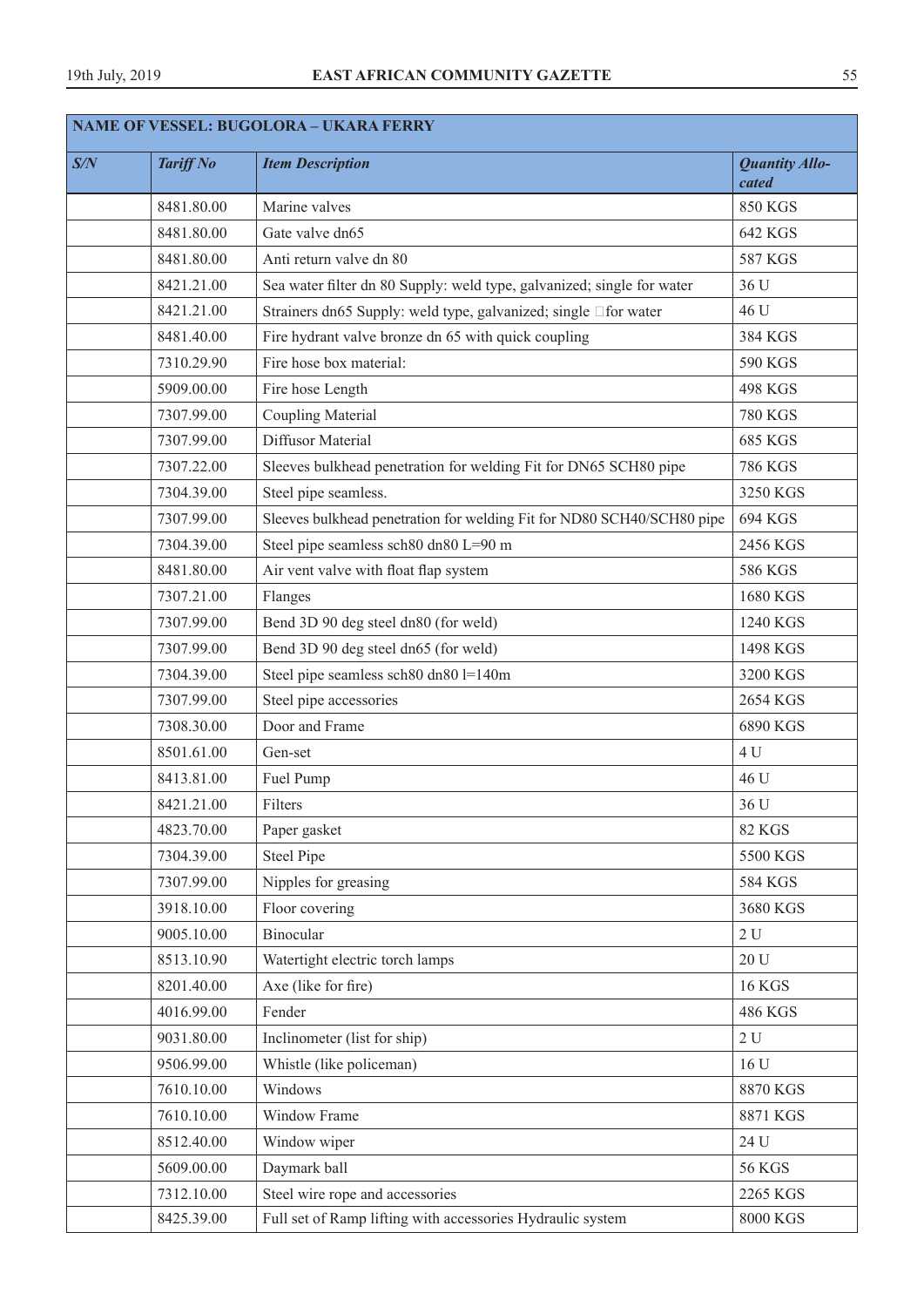| <b>NAME OF VESSEL: BUGOLORA - UKARA FERRY</b> |                  |                                                |                                |
|-----------------------------------------------|------------------|------------------------------------------------|--------------------------------|
| S/N                                           | <b>Tariff No</b> | <b>Item Description</b>                        | <b>Quantity Allo-</b><br>cated |
|                                               | 7314.49.00       | Wire welded mesh                               | 846 KGS                        |
|                                               | 7326.90.90       | Bottom plug                                    | <b>250 KGS</b>                 |
|                                               | 7318.15.00       | <b>Bolts</b>                                   | 3500 KGS                       |
|                                               | 7308.90.99       | Composite rock wool panel and accessories      | 16500 KGS                      |
|                                               | 8408.10.00       | Marine engines                                 | 4 U                            |
|                                               | 8483.40.00       | Marine gearbox                                 | 4 U                            |
|                                               | 8708.92.00       | Exhaust, Flexible, Muffler                     | <b>180 KGS</b>                 |
|                                               | 8487.10.00       | Propeller shaft                                | 2460 KGS                       |
|                                               | 8487.10.00       | Propeller and Nut                              | 2680 KGS                       |
|                                               | 8787.10.00       | Stern Tube Completer                           | <b>860 KGS</b>                 |
|                                               | 7208.52.00       | Marine steel plate 6mm                         | 55800 KGS                      |
|                                               | 7208.52.00       | Marine steel plate 8mm                         | 135,016 KGS                    |
|                                               | 7208.52.00       | Marine steel plate 10mm                        | 69600 KGS                      |
|                                               | 7208.51.00       | Marine steel plate 20mm                        | 9860 KGS                       |
|                                               | 7308.90.99       | Ship Structure Element steel                   | 165000 KGS                     |
|                                               | 7216.40.00       | Angle Bar                                      | 62845 KGS                      |
|                                               | 3208.90.00       | Marine paints                                  | 15600 KGS                      |
|                                               | 8487.90.00       | Spare parts                                    | 3500 KGS                       |
|                                               | 4010.31.00       | Vee belts                                      | <b>56 KGS</b>                  |
|                                               | 8421.23.00       | Fuel filter elements                           | 280 U                          |
|                                               | 8421.23.00       | Oil filter elements                            | 280 U                          |
|                                               | 8511.40.00       | Starter motor                                  | 12 U                           |
|                                               | 8708.99.00       | Alternator                                     | 380 KGS                        |
|                                               | 8413.70.00       | Water pump                                     | 24 U                           |
|                                               | 8413.91.00       | Fuel pump                                      | 24 U                           |
|                                               | 8487.10.00       | Main drive propeller shaft                     | 1240 KGS                       |
|                                               | 8421.39.90       | Water separator                                | <b>56 KGS</b>                  |
|                                               | 8483.30.00       | Cut-less bearing                               | 68 U                           |
|                                               | 8431.10.00       | Spare Parts for Ramp Lifting hydraulic winches | 456 KGS                        |
|                                               | 8431.10.00       | Ramp lifting Hydraulic cylinder repair KIT     | 389 KGS                        |
|                                               | 8413.91.00       | Spare parts for hydraulic pump assy            | <b>684 KGS</b>                 |
|                                               | 8413.91.00       | Hydraulic pump repair kit                      | <b>86 KGS</b>                  |
|                                               | 8483.50.00       | Pulley for steel wire rope                     | 34 U                           |
|                                               | 7312.10.00       | Steel wire rope                                | 1340 KGS                       |
|                                               | 8536.50.00       | Marine electric items, Switch, socket          | 245 KGS                        |
|                                               | 8544.19.00       | <b>Electrical Wire</b>                         | 16450 KGS                      |
|                                               | 8501.53.00       | Motor                                          | 12 U                           |
|                                               | 8536.69.00       | Socket                                         | 215 KGS                        |
|                                               | 8536.30.00       | Main Switch                                    | <b>30 KGS</b>                  |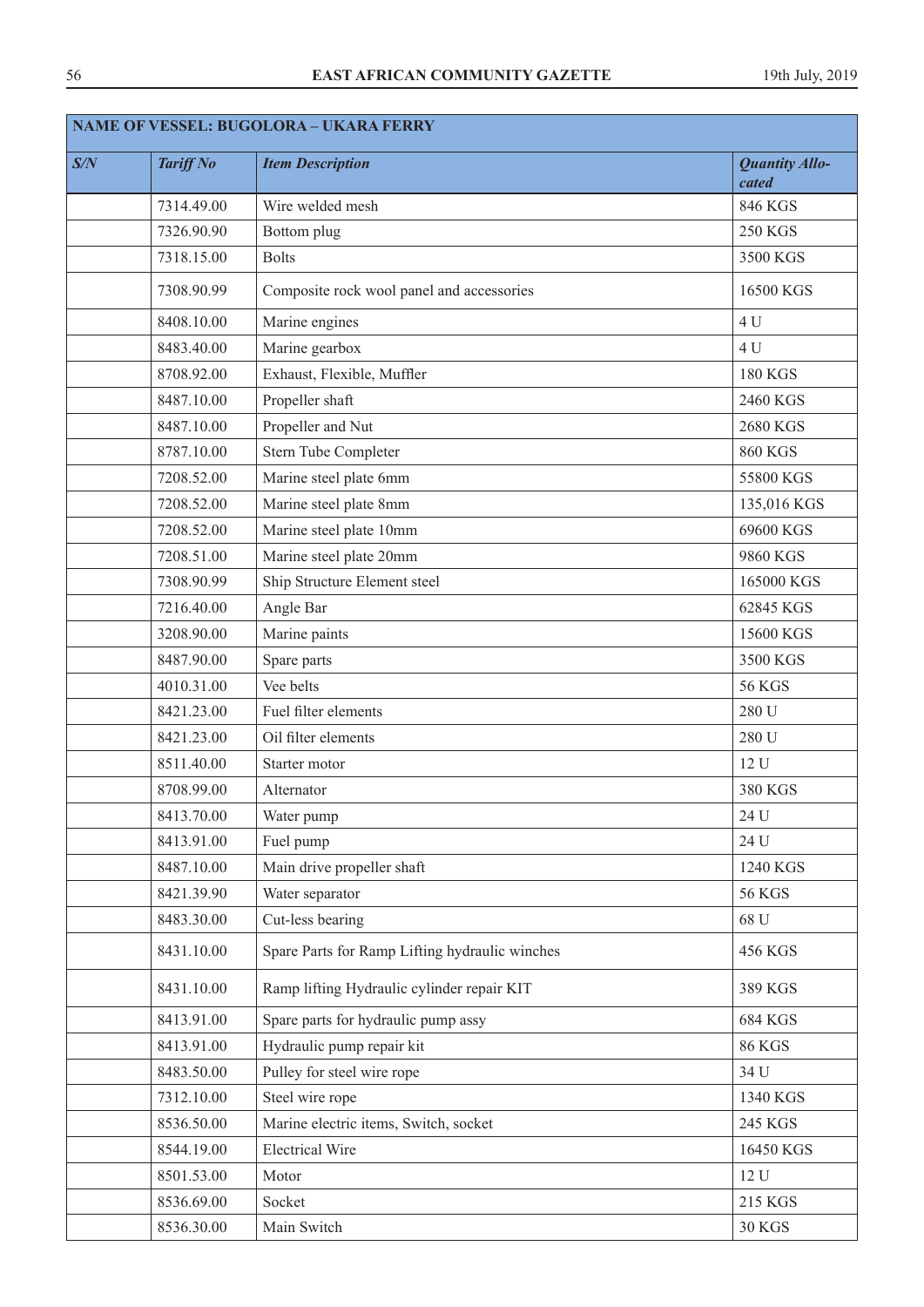| <b>NAME OF VESSEL: BUGOLORA - UKARA FERRY</b> |                  |                                                                                                                                                      |                                |
|-----------------------------------------------|------------------|------------------------------------------------------------------------------------------------------------------------------------------------------|--------------------------------|
| S/N                                           | <b>Tariff No</b> | <b>Item Description</b>                                                                                                                              | <b>Quantity Allo-</b><br>cated |
|                                               | 8413.91.00       | Hydraulic Pump                                                                                                                                       | 15 U                           |
|                                               | 7308.90.00       | Deck welded manholes                                                                                                                                 | 6300 KGS                       |
|                                               | 8425.31.00       | Crane                                                                                                                                                | 12 U                           |
|                                               | 7307.29.00       | Elbow                                                                                                                                                | <b>756 KGS</b>                 |
|                                               | 9014.10.00       | Navigational Compass                                                                                                                                 | 4 U                            |
|                                               | 8526.10.00       | Navigational Radar                                                                                                                                   | 4 U                            |
|                                               | 9015.80.00       | Echo Sounder with Transduer                                                                                                                          | 4 U                            |
|                                               | 8526.10.00       | <b>GPS</b>                                                                                                                                           | 2U                             |
|                                               | 8525.60.00       | <b>VHF</b> Radio                                                                                                                                     | 2U                             |
|                                               | 8518.29.00       | Public Address System                                                                                                                                | 6 U                            |
|                                               | 8531.90.00       | Marine Siren                                                                                                                                         | 8 KGS                          |
|                                               | 8528.72.90       | TV                                                                                                                                                   | 18 U                           |
|                                               | 8525.80.00       | CCTV camera system                                                                                                                                   | 30 U                           |
|                                               | 8311.10.00       | <b>Welding Rods</b>                                                                                                                                  | 8700 KGS                       |
|                                               | 6804.22.00       | <b>Cutting Disk</b>                                                                                                                                  | 9800 KGS                       |
|                                               | 6804.22.00       | <b>Grinding Disk</b>                                                                                                                                 | 10200 KGS                      |
|                                               | 9401.80.00       | <b>Seats</b>                                                                                                                                         | 3000 U                         |
|                                               | 8525.60.00       | Portable VHF radio                                                                                                                                   | 2U                             |
|                                               | 8536.50.00       | Switch                                                                                                                                               | 650 KGS                        |
|                                               | 8536.69.00       | Socket                                                                                                                                               | 650 KGS                        |
|                                               | 8501.53.00       | Power pack: 380v/50hz 18.5KW motor                                                                                                                   | 8 U                            |
|                                               | 8708.99.00       | Tank 200 l with air cooling full set                                                                                                                 | <b>700 KGS</b>                 |
|                                               | 8425.39.00       | Hydraulic winches 5t:                                                                                                                                | 15 U                           |
|                                               | 8481.80.00       | <b>Balls</b> valves                                                                                                                                  | <b>650 KGS</b>                 |
|                                               | 8431.49.00       | Hydraulic oil return line: pipe inside diameter 50 mm working pressure<br>250 bars                                                                   | <b>450 KGS</b>                 |
|                                               | 8431.49.00       | Hydraulic oil feed line: (pressure) pipe inside diameter 30 mm working<br>pressure 250 bars supply in 6m/pc 30/38mm comply with: EN10305<br>standard | <b>684 KGS</b>                 |
|                                               | 7307.99.00       | Bend for pressure line 90 deg Out dia: 38 socket type                                                                                                | <b>540 KGS</b>                 |
|                                               | 7307.99.00       | Bend for return line 90 deg                                                                                                                          | 359 KGS                        |
|                                               | 7307.29.00       | Link set for linking straight pipe                                                                                                                   | 1200 KGS                       |
|                                               | 8205.70.00       | Support for pressure line (clamps) Out dia: 38mm; heave duty standard                                                                                | <b>460 KGS</b>                 |
|                                               | 7315.12.00       | Chains with 2500 mm long with one shackles at each end and working<br>load 12t Material: 25Mnv WLL: 15T                                              | 1800 KGS                       |
|                                               | 8308.10.00       | Eyes hooks working load 12t with latch Supply: WWL 12t material:<br>20Mn2                                                                            | 980 KGS                        |
|                                               | 7315.12.00       | Chains 1500 mm long with one shackle at one end working load 12t Mate-<br>rial: 25Mnv WLL: 15T                                                       | 2400 KGS                       |
|                                               | 8308.90.00       | Masters links 38 mm diameter (hook must matches with) Supply: WWL<br>12t material: 20Mn2                                                             | 543 KGS                        |
|                                               | 8431.49.00       | Sheaves with axes including print for chain Material: 42CrMno forged                                                                                 | 350 KGS                        |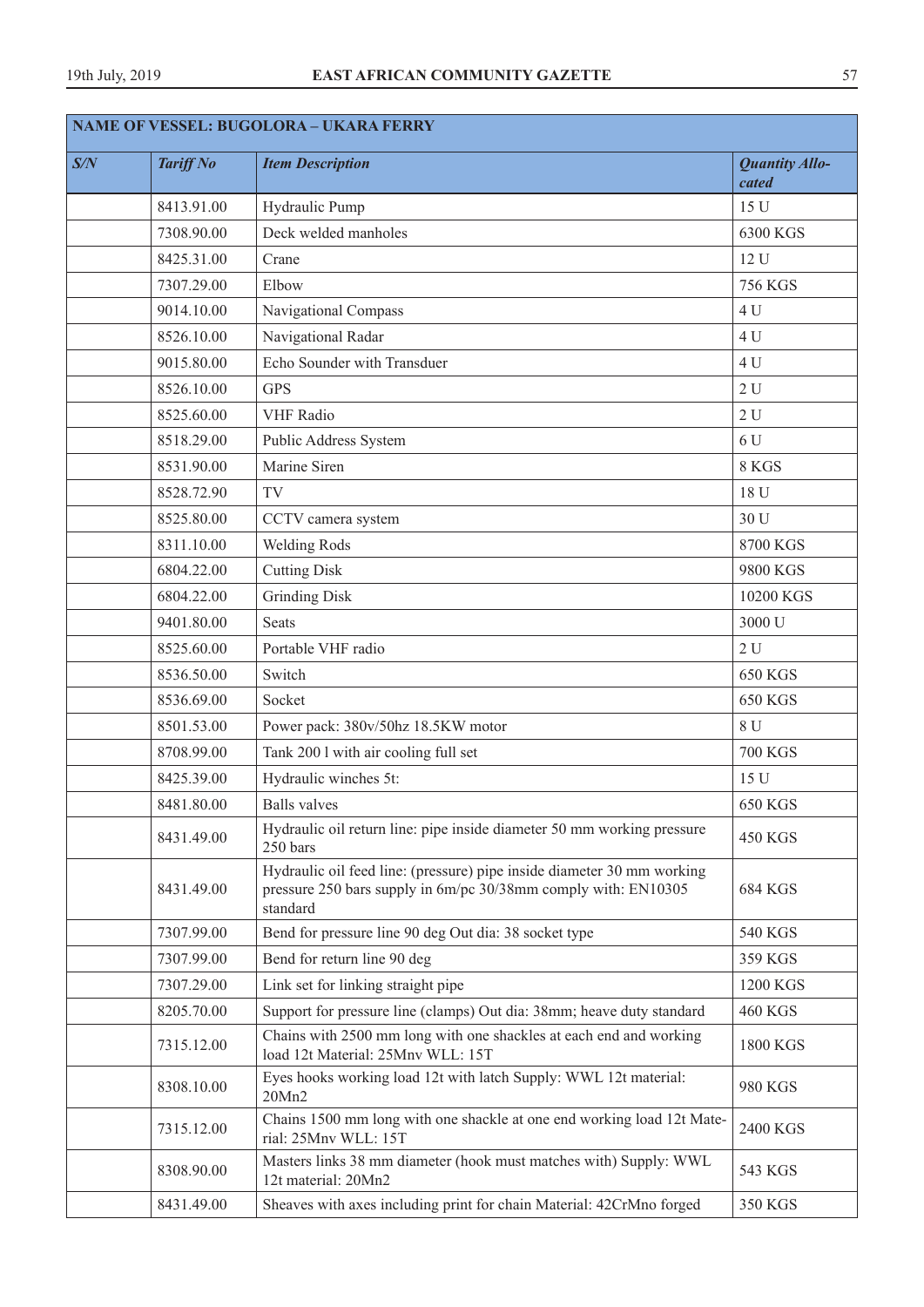| <b>NAME OF VESSEL: BUGOLORA - UKARA FERRY</b> |                  |                                                    |                                |
|-----------------------------------------------|------------------|----------------------------------------------------|--------------------------------|
| S/N                                           | <b>Tariff No</b> | <b>Item Description</b>                            | <b>Quantity Allo-</b><br>cated |
|                                               | 9403.20.00       | Furniture                                          | 8600 KGS                       |
|                                               | 9403.20.00       | Locker                                             | 1250 KGS                       |
|                                               | 9403.10.00       | Metal Furniture                                    | 1980 KGS                       |
|                                               | 7419.99.00       | Cable Connector                                    | <b>860 KGS</b>                 |
|                                               | 7307.29.00       | Elbow                                              | <b>746 KGS</b>                 |
|                                               | 7604.10.00       | Aluminium Rod                                      | 3250 KGS                       |
|                                               | 7326.90.90       | Double bollard                                     | 1890 KGS                       |
|                                               | 3923.10.00       | Trash Can                                          | <b>250 KGS</b>                 |
|                                               | 7228.10.00       | Solid round bar                                    | 4530 KGS                       |
|                                               | 7208.53.00       | Chequered plates 2.4mx1.2mx3.5mm                   | 56360 KGS                      |
|                                               | 8311.10.00       | Welding electrode                                  | 15400 KGS                      |
|                                               | 7216.10.00       | Angel Line                                         | 65400 KGS                      |
|                                               | 7907.00.90       | Zinc Anode                                         | <b>650 KGS</b>                 |
|                                               | 7326.90.90       | Hatches                                            | <b>980 KGS</b>                 |
|                                               | 7326.90.90       | Manholes                                           | 890 KGS                        |
|                                               | 7214.99.00       | Round Bar                                          | 4315 KGS                       |
|                                               | 7326.90.90       | Mast (strike mast <sup>[1]</sup>                   | <b>20 KGS</b>                  |
|                                               | 7326.90.90       | <b>Bollard</b>                                     | <b>680 KGS</b>                 |
|                                               | 7626.90.90       | Chock                                              | <b>790 KGS</b>                 |
|                                               | 7326.90.90       | Ladder + Handrail                                  | 7650 KGS                       |
|                                               | 8481.80.00       | $Plugs + scupper$                                  | <b>120 KGS</b>                 |
|                                               | 9403.60.00       | Furniture                                          | 2350 KGS                       |
|                                               | 8414.59.00       | Ventilator                                         | 14 U                           |
|                                               | 9405.40.00       | Searching Light                                    | 864 KGS                        |
|                                               | 8421.39.90       | Fuel water separator                               | 12 U                           |
|                                               | 8483.10.00       | Shaft material                                     | 12 U                           |
|                                               | 7307.99.00       | Coupling                                           | <b>840 KGS</b>                 |
|                                               | 8482.90.00       | <b>STERN TUBE</b>                                  | 2480 KGS                       |
|                                               | 8487.10.00       | Propeller                                          | 8460 KGS                       |
|                                               | 7326.90.90       | Marine Rudder with accessories                     | 7620 KGS                       |
|                                               | 8531.10.00       | Bilge water alarm system panel                     | 14 U                           |
|                                               | 8531.10.00       | Floating ball alarm                                | 14 U                           |
|                                               | 7307.29.00       | Fitting                                            | 1510 KGS                       |
|                                               | 8104.90.00       | Magnesium Anode                                    | <b>85 KGS</b>                  |
|                                               | 8536.90.00       | SWITCH PANEL WITH FUSES                            | 350 KGS                        |
|                                               | 8512.40.00       | WINDOW WIPER with motor, window Arm, Blade, switch | 8U                             |
|                                               | 9208.90.00       | SHIPS WHISTLE/HORN, TYFON, 24VDC                   | 2U                             |
|                                               | 9401.71.00       | Captains Seat, Modell Caspian Sea, Leather         | 1 <sub>U</sub>                 |
|                                               | 9401.71.00       | Base for Seat, Notus 60                            | $2\,\mathrm{U}$                |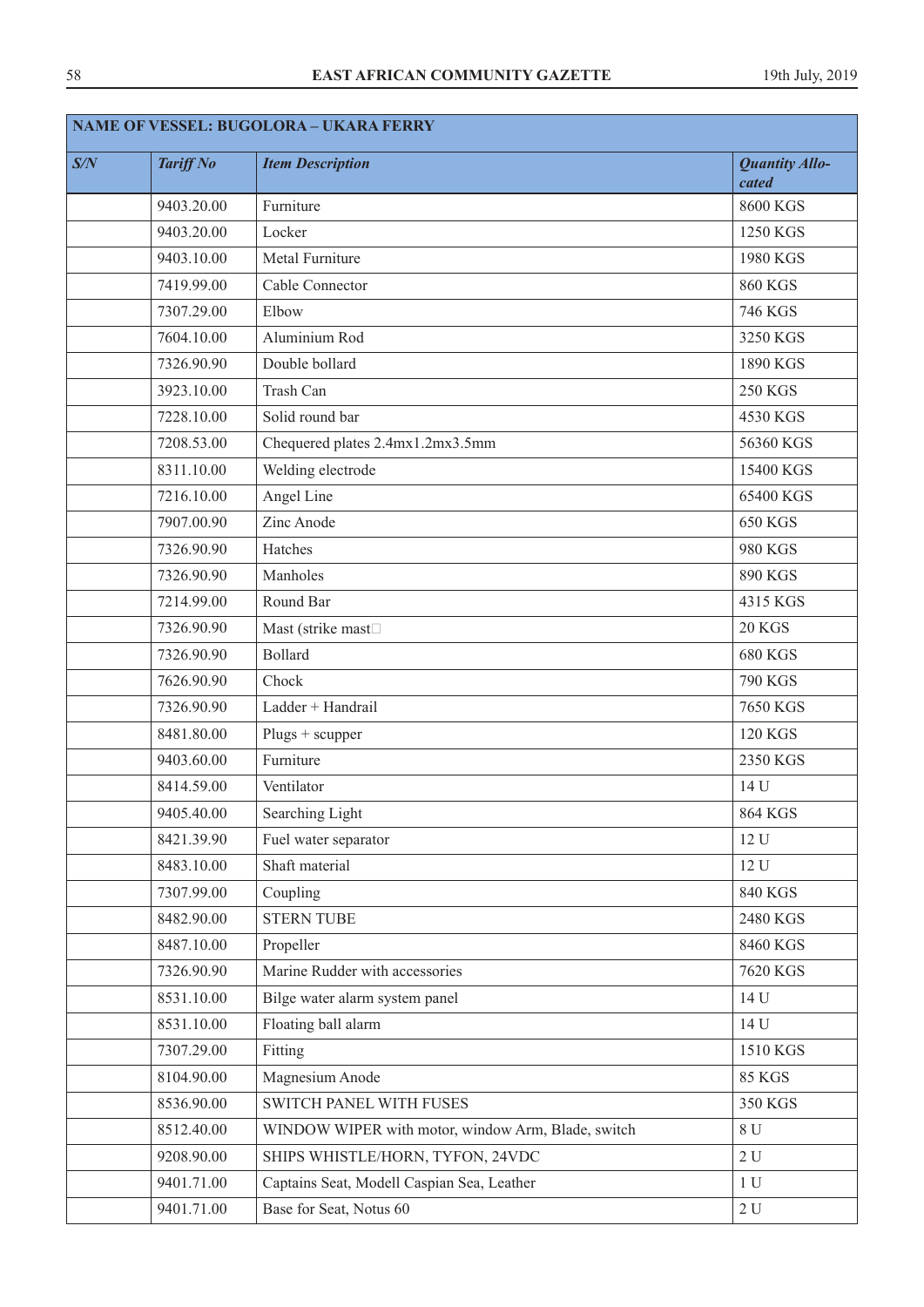| <b>NAME OF VESSEL: BUGOLORA - UKARA FERRY</b> |                  |                                                      |                                |
|-----------------------------------------------|------------------|------------------------------------------------------|--------------------------------|
| S/N                                           | <b>Tariff No</b> | <b>Item Description</b>                              | <b>Quantity Allo-</b><br>cated |
|                                               | 9401.71.00       | Seat Column, S/S inner tube, H=565-800mm             | 2U                             |
|                                               | 9401.90.00       | Foot rest, foldable, Notus                           | 80 KGS                         |
|                                               | 7326.90.90       | <b>Steel Installation Box</b>                        | 159 KGS                        |
|                                               | 7636.90.90       | Wire Duct,                                           | <b>140 KGS</b>                 |
|                                               | 3926.90.90       | Wire Duct,                                           | 140 KGS                        |
|                                               | 8538.90.00       | DIN Rail, 1x2meter                                   | <b>756 KGS</b>                 |
|                                               | 8536.90.00       | Terminal, Weidmuller,                                | <b>420 KGS</b>                 |
|                                               | 8536.90.00       | Terminal end plate, Weidmuller,                      | <b>420 KGS</b>                 |
|                                               | 8536.90.00       | Connector bridge, Weidmuller,                        | <b>420 KGS</b>                 |
|                                               | 8538.90.00       | Terminal end clamp, Weidmuller,                      | <b>420 KGS</b>                 |
|                                               | 8536.90.00       | Insulated cable end sleeve,                          | 1420 KGS                       |
|                                               | 3926.90.90       | Junction Box, PVC                                    | <b>100 KGS</b>                 |
|                                               | 8536.90.00       | 2Pole BUS Bar for ABB                                | <b>150 KGS</b>                 |
|                                               | 8536.90.00       | 4Pole BUS Bar for ABB MCBs,                          | <b>150 KGS</b>                 |
|                                               | 8536.90.00       | Battery Switch 350A                                  | <b>15 KGS</b>                  |
|                                               | 8539.29.00       | LED armature,                                        | 70 U                           |
|                                               | 8539.29.00       | Down Light LED,                                      | 70 U                           |
|                                               | 7326.90.90       | Cable Tray with accessories                          | <b>660 KGS</b>                 |
|                                               | 8536.90.00       | Cable Tray with accessories                          | <b>560 KGS</b>                 |
|                                               | 7326.90.90       | Cable Ladder with accessories                        | <b>650 KGS</b>                 |
|                                               | 7326.90.90       | Cable ladder connector bracket with accessories      | 440 KGS                        |
|                                               | 7326.90.90       | Cable Ladder bend with accessories                   | 440 KGS                        |
|                                               |                  | <b>CHARGER/INVERTER + BATTERY BACK-UP</b>            |                                |
|                                               | 8504.40.00       | Victron Quattro - Inverter-Charger                   | 2U                             |
|                                               | 8537.10.00       | Multi Control panel                                  | <b>30 KGS</b>                  |
|                                               | 9032.89.00       | Battery monitor BMV-700                              | 4 U                            |
|                                               | 8507.60.00       | Battery, super cycle, AGM 12V/230Ah                  | 4 U                            |
|                                               | 8404.40.00       | Orion, DC/DC converter, 24/12-40A                    | 4 U                            |
|                                               | 8504.90.00       | Installation kit (cables, lugs, fuses)               | <b>15 KGS</b>                  |
|                                               |                  | SPARE KIT DOOSAN, MD196TI, MARINE ENGINE             |                                |
|                                               | 8537.10.00       | Marine Engine bridge control panel with 22mtr cable. | <b>450 KGS</b>                 |
|                                               | 8484.10.00       | Gasket                                               | <b>25 KGS</b>                  |
|                                               | 8421.23.00       | Fuel Filter                                          | 40 U                           |
|                                               | 8421.23.00       | Oil Filter                                           | 40 U                           |
|                                               | 8708.29.00       | Micro Belt, 8rib                                     | <b>80 KGS</b>                  |
|                                               | 8708.29.00       | Alternator, Marine 2 pole,                           | <b>240 KGS</b>                 |
|                                               | 8708.29.00       | Starter Motor, Marine 2 pole                         | 145 KGS                        |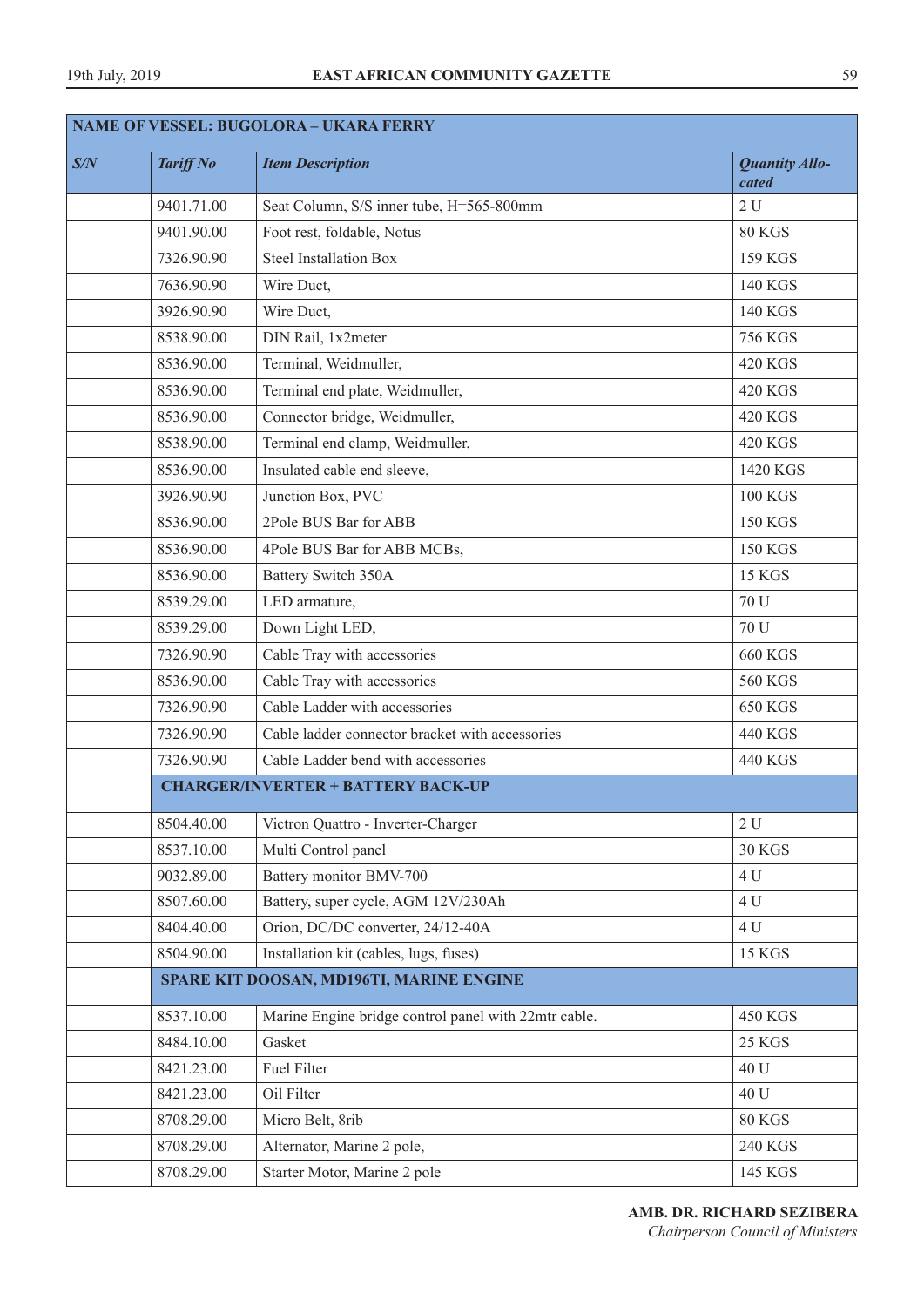Legal Notice No. EAC/130/2019.

# **THE EAST AFRICAN COMMUNITY CUSTOMS MANAGEMENT ACT 2004**

# **LEGAL NOTICE**

In EXERCISE of the powers conferred upon the Council of Ministers by section 140 of the East African Community Customs Management Act 2004, the Council of Ministers has approved the following manufacturer to import the specified quantities of inputs for the manufacture of pontoons under the Duty Remission Scheme.

## **APPROVED TANZANIA MANUFACTURER SONGORO MARINE AND QUANTITIES OF INPUTS TO MANUFACTURE NEW PONTOON FOR ZANZIBAR TO BE IMPORTED AT A DUTY RATE OF 0% UNDER DUTY REMISSION SCHEME FOR TWELVE MONTHS**

| S/N | <b>Tariff No</b> | <b>Item Description</b>                                                                       | <b>Quantity Allocated</b> |
|-----|------------------|-----------------------------------------------------------------------------------------------|---------------------------|
|     | 7208.52.00       | <b>Steel Plate 8mm</b>                                                                        | 149500 KGS                |
|     | 7208.52.00       | Steel Plate 10mm                                                                              | 89800 KGS                 |
|     | 7208.51.00       | Steel Plate 15mm                                                                              | 6240 KGS                  |
|     | 9403.20.00       | Locker                                                                                        | 8100 KGS                  |
|     | 7208.51.00       | Locker $\Phi$ 76*6*1900                                                                       | 950 KGS                   |
|     | 7216.50.00       | <b>Bulb</b> steel                                                                             | 84568 KGS                 |
|     | 7222.19.00       | SS316 \tip60*1900                                                                             | <b>900 KGS</b>            |
|     | 3208.10.00       | Epoxy marine paint system 2000M2 HAILONG PAINT                                                | 18600 KGS                 |
|     | 8311.10.00       | Welding electrodes 7018 x 3.2mm DAQIAO/JINQIAO                                                | 8400KGS                   |
|     | 8311.10.00       | Welding electrodes 7018 x 4.0mm                                                               | 4800 KGS                  |
|     | 8311.10.00       | Welding electrodes 6013x 3.2mm                                                                | 3600 KGS                  |
|     | 8311.10.00       | Welding wire 70mm2                                                                            | 1800 KGS                  |
|     | 8414.59.00       | Air ventilators with duct (Fire retardant plastic air duct total<br>1000M) 320W DN250 TAIHANG | 44 U                      |
|     | 8425.19.00       | Chain blocks 5T x 3M TAIHANG                                                                  | 18 U                      |
|     | 8425.19.00       | Ratchet chain blocks 5T x 1.5M TAIHANG                                                        | 24 U                      |
|     | 8425.42.00       | Hydraulic jacks 50t TAIHANG                                                                   | 13 U                      |
|     | 8425.42.00       | Hydraulic jacks 32t TAIHANG                                                                   | 24 U                      |
|     | 7326.90.90       | But clamp 2T TAIHANG                                                                          | <b>80 KGS</b>             |
|     | 8311.10.00       | Welding Electrodes                                                                            | 14800 KGS                 |
|     | 7208.52.00       | Steel Plate 6mm                                                                               | 62400 KGS                 |

**AMB. DR. RICHARD SEZIBERA,**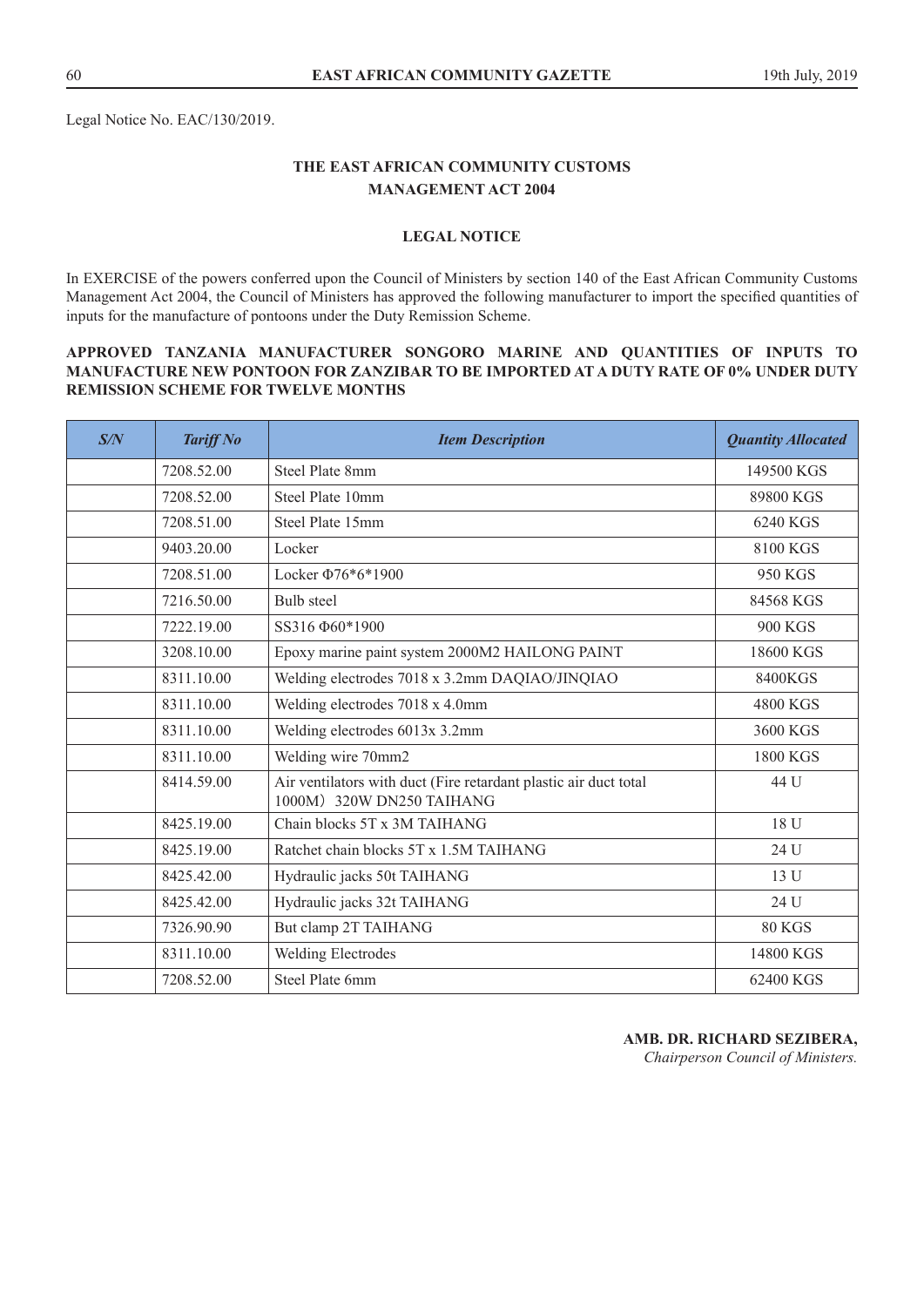Legal Notice No. EAC131/2019.

# **THE EAST AFRICAN COMMUNITY CUSTOMS MANAGEMENT ACT 2004**

#### **LEGAL NOTICE**

In EXERCISE of the powers conferred upon the Council of Ministers by section 140 of the East African Community Customs Management Act 2004, the Council of Ministers has approved the following manufacturer to import the specified quantities of inputs for the manufacture of a new floating dock under the Duty Remission Scheme.

# **APPROVED TANZANIA MANUFACTURER SONGORO MARINE AND QUANTITIES OF INPUTS TO MANUFACTURE A NEW FLOATING DECK / DOCK FOR TANZANIA PORTS AUTHORITY DAR ES SALAAM TO BE IMPORTED AT A DUTY RATE OF 0% UNDER DUTY REMISSION SCHEME FOR TWELVE MONTHS**

| S/N | <b>Tariff No</b> | <b>Item Description</b>                                     | <b>Quantity allocated</b> |
|-----|------------------|-------------------------------------------------------------|---------------------------|
|     | 7308.90.99       | Ship Structure Element                                      | 190000 KGS                |
|     | 7326.90.90       | Fire Box                                                    | 186 KGS                   |
|     | 5909.00.00       | Fire Hose                                                   | 386 KGS                   |
|     | 8424.90.00       | Fire Jet Nozzle                                             | <b>80 KGS</b>             |
|     | 9020.00.00       | Self Contained Air Breathing Apparatures                    | <b>862 KGS</b>            |
|     | 8414.59.00       | Marine ventilator                                           | 36 U                      |
|     | 3926.90.90       | Life Buoy                                                   | 1780 KGS                  |
|     | 6307.20.00       | Life jacket                                                 | 861 KGS                   |
|     | 6114.90.00       | Fireman suit                                                | <b>280 KGS</b>            |
|     | 8413.70.00       | Water pump $(380V \square 37Kw \square 30Kw \square 2.2Kw)$ | 14 U                      |
|     | 3918.10.00       | Marine PVC floor covering                                   | 2350 KGS                  |
|     | 3506.91.00       | Adhesive                                                    | <b>220 KGS</b>            |
|     | 9403.60.00       | Wood furniture                                              | 1460 U                    |
|     | 8536.69.00       | Receptacle                                                  | <b>64 KGS</b>             |
|     | 8536.50.00       | Switch                                                      | 68 KGS                    |
|     | 9405.40.00       | Marine light                                                | 890 KGS                   |
|     | 4016.94.00       | Rubber fender                                               | 6800 KGS                  |
|     | 5607.49.00       | Mooring rope                                                | 3346 KGS                  |
|     | 7307.99.00       | Steel pipe accessories                                      | 7860 KGS                  |
|     | 7907.00.00       | Anodes                                                      | <b>600 KGS</b>            |
|     | 3006.50.00       | First aid box                                               | 6 KGS                     |
|     | 3816.00.00       | Deck covering material                                      | 9589 KGS                  |
|     | 6806.10.00       | Rockwool sheet                                              | 18900 KGS                 |
|     | 6806.10.00       | Ceramic wool sheet                                          | 16420 KGS                 |
|     | 7308.30.00       | Marine door                                                 | 14500 KGS                 |
|     | 7326.90.90       | Marine outfitting                                           | 8000 KGS                  |
|     | 7326.90.90       | Marine stair                                                | 4000 KGS                  |
|     | 7610.10.00       | Marine Aluminium window                                     | 16400 KGS                 |
|     | 8311.10.00       | Welding rod                                                 | 26500 KGS                 |
|     | 7308.90.10       | Composite rockwool panel and accessories                    | 26800 KGS                 |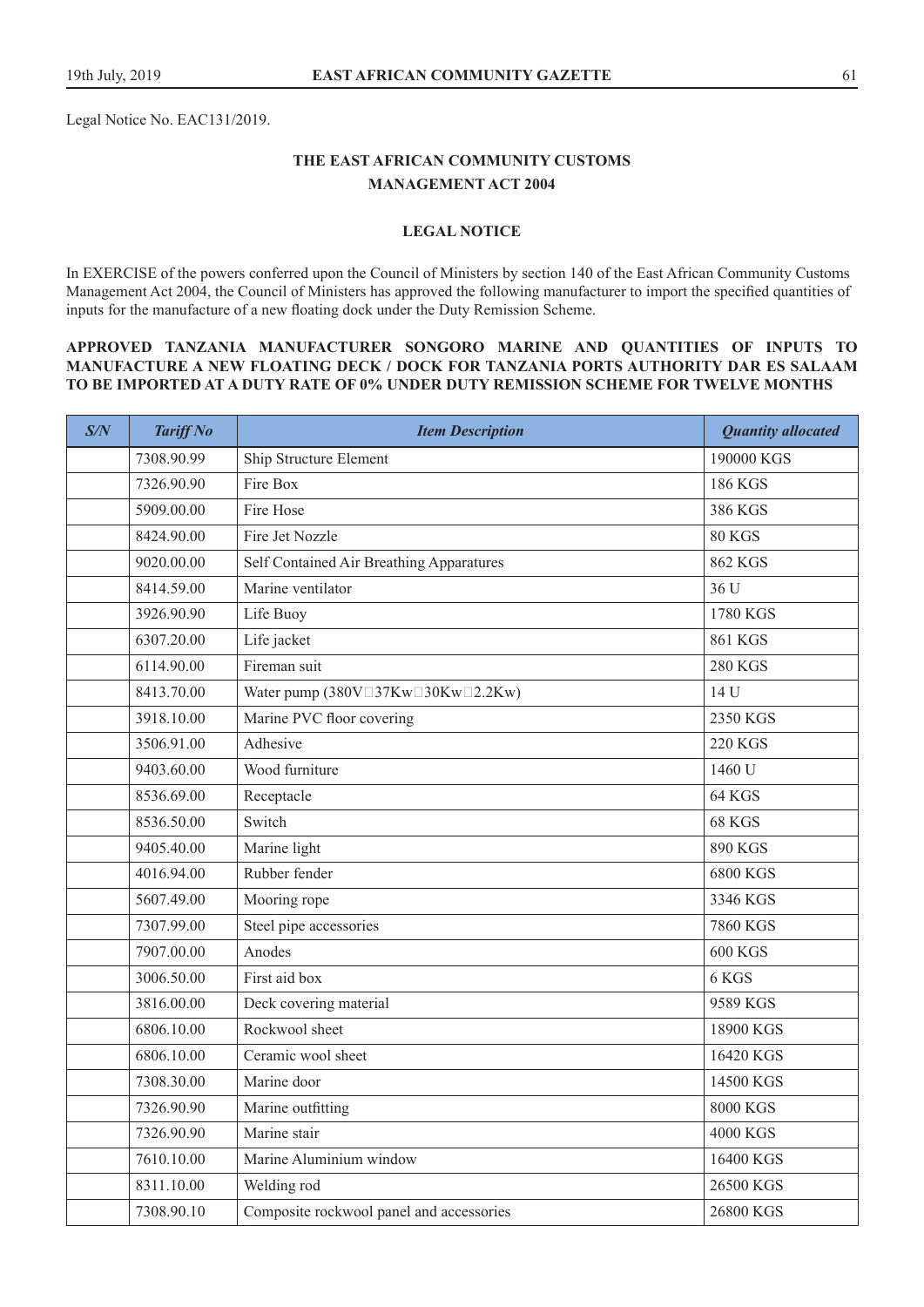| S/N | <b>Tariff No</b> | <b>Item Description</b>                                                                                                                                                                                   | <b>Quantity allocated</b> |
|-----|------------------|-----------------------------------------------------------------------------------------------------------------------------------------------------------------------------------------------------------|---------------------------|
|     | 7304.39.00       | Marine seamless steel pipe                                                                                                                                                                                | 16000 KGS                 |
|     | 7304.39.00       | Marine seamless steel pipe                                                                                                                                                                                | 36000 KGS                 |
|     | 7304.39.00       | Marine seamless steel pipe                                                                                                                                                                                | 21000 KGS                 |
|     | 7318.29.00       | Welding pin and locker piece                                                                                                                                                                              | <b>460 KGS</b>            |
|     | 8481.80.00       | Valve                                                                                                                                                                                                     | 6600 KGS                  |
|     | 8421.21.00       | Filter                                                                                                                                                                                                    | 80 U                      |
|     | 7315.81.00       | Anchor Chain                                                                                                                                                                                              | 37800 KGS                 |
|     | 7316.00.00       | Anchor                                                                                                                                                                                                    | 12000 KGS                 |
|     | 8502.12.00       | Generator Engine Set                                                                                                                                                                                      | 4 <sub>U</sub>            |
|     | 8544.49.00       | <b>Electric Cable</b>                                                                                                                                                                                     | 14680 KGS                 |
|     | 8425.31.00       | Hydraulic Windclass & Winch                                                                                                                                                                               | 10 U                      |
|     | 8412.29.00       | Hydraulic Power Unit                                                                                                                                                                                      | 3U                        |
|     | 7318.15.00       | Bolt & Nuts                                                                                                                                                                                               | 4000 KGS                  |
|     | 8424.10.00       | Fire Extinguisher                                                                                                                                                                                         | 28 U                      |
|     | 3208.90.00       | Paint                                                                                                                                                                                                     | 24500 KGS                 |
|     | 3815.90.00       | Curing Agent                                                                                                                                                                                              | 879 KGS                   |
|     | 3208.90.00       | Curing Agent                                                                                                                                                                                              | 850 KGS                   |
|     | 3814.00.10       | Thinner                                                                                                                                                                                                   | <b>900 KGS</b>            |
|     | 8537.10.00       | <b>Switch Board</b>                                                                                                                                                                                       | 4000 KGS                  |
|     | 8426.30.00       | Crane                                                                                                                                                                                                     | 4 U                       |
|     | 8426.90.00       | Crane                                                                                                                                                                                                     | 4 U                       |
|     | 8504.32.00       | Transformer                                                                                                                                                                                               | 4 U                       |
|     | 8415.10.00       | Air Conditioner                                                                                                                                                                                           | 8 U                       |
|     | 6910.10.00       | Stool                                                                                                                                                                                                     | <b>480 KGS</b>            |
|     | 8414.80.10       | Air Compressor                                                                                                                                                                                            | 4 U                       |
|     | 7312.10.00       | Wire Rope                                                                                                                                                                                                 | 4600 KGS                  |
|     | 8487.10.00       | Hinge assembly Plate Material                                                                                                                                                                             | 14500 KGS                 |
|     | 8487.10.00       | Sheave block assembly Plate Material                                                                                                                                                                      | 16890 KGS                 |
|     | 8487.90.00       | Sheave block assembly Plate Material: Grade A (CCS A) $\sigma s$ (MPa)<br>$\geq$ 315 $\sigma$ b (MPa): 440 - 570 Sheave Material: 45# (S45C) SWL: 30t Pin:<br>SS316L Bush: bronze grease nipples included | 14500 KGS                 |
|     | 7205.52.00       | Steel Plate 6mm                                                                                                                                                                                           | 89500 KGS                 |
|     | 7208.52.00       | Steel Plate 8mm                                                                                                                                                                                           | 124500 KGS                |
|     | 7208.52.00       | Steel Plate 10mm                                                                                                                                                                                          | 78900 KGS                 |
|     | 7208.51.00       | Steel Plate 15mm                                                                                                                                                                                          | 45600 KGS                 |
|     | 8413.30.00       | Pump                                                                                                                                                                                                      | 14 U                      |
|     | 8531.80.00       | Ship Bell                                                                                                                                                                                                 | 3U                        |
|     | 3923.10.00       | Fire Bucket                                                                                                                                                                                               | 24 KGS                    |
|     | 7616.90.90       | Aluminum Alloy Ladder                                                                                                                                                                                     | 890 KGS                   |
|     | 3816.00.00       | Deck Covering Material                                                                                                                                                                                    | 18600 KGS                 |
|     | 6806.10.00       | Rock Wool                                                                                                                                                                                                 | 24500 KGS                 |
|     | 7608.20.00       | Aluminum Tube                                                                                                                                                                                             | 987 KGS                   |